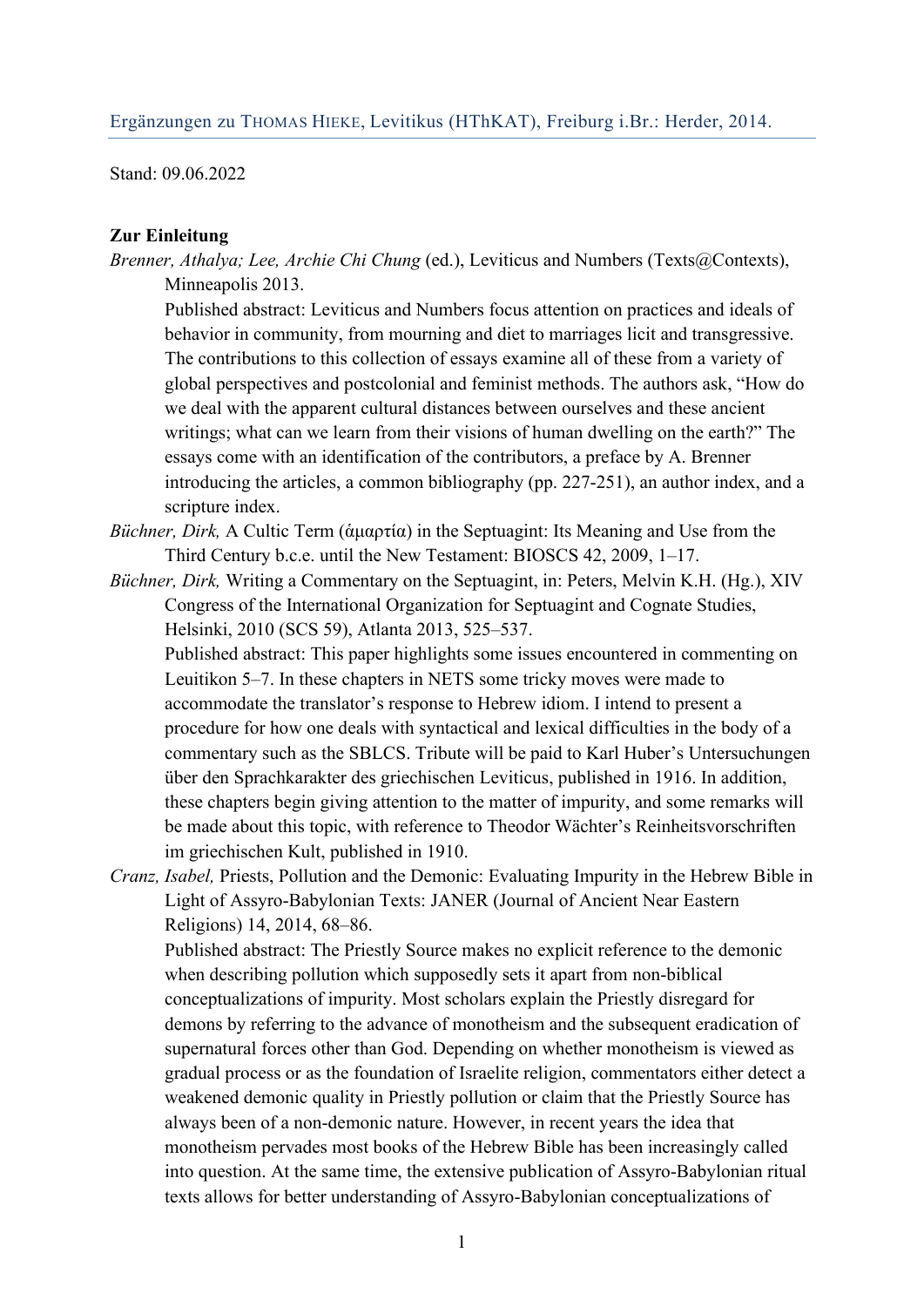impurity. These developments necessitate the reevaluation of the current views on Priestly pollution by examining Assyro-Babylonian texts pertaining to impurity and the demonic. Special attention is given to context and dating of the cuneiform sources used to exemplify the non-demonic nature of Priestly impurity. This renewed comparison of Priestly and Assyro-Babylonian impurity highlights how the Priestly writer frames the concepts of pollution within the context of the sanctuary and its maintenance. The Assyro-Babylonian texts dealing with impurity and demons, by contrast, focus on the individual and his/her relationship to the personal god rather than temple maintenance. Likewise, cuneiform texts that deal with pollution and temple maintenance do not concern themselves with demonic affliction. Consequently, it can be argued that the non-demonic nature of impurity in the Priestly Source is the result of the Priestly focus on the sanctuary and does not give witness to an underlying theological ideal.

*Eberhart, Christian A.,* Blut des Bundes. Das Opferverständnis im Buch Levitikus und in der Eucharistie: BiKi 69, 2014, 69–73.

Abstract: The Eucharist is the fundamental form of worship for all Christian denominations and confessions. The article examines the roots of Christ's word about the cup and his blood. These roots lie at the heart of the prescriptions of the Book of Leviticus about sacrifices and atonement. The sacrifices in Leviticus invite to a joyful communication with the deity; the blood rituals clean humans and items used for the cult (the altars, the sanctuary) and thus achieve atonement. These traditional Jewish ideas form the basis for Christian soteriological concepts in the New Testament, especially for the Eucharist. To drink the wine as "blood of the covenant" is a process of consecration transmitting God's peace and grace to human beings.

*Feder, Yitzhaq,* The Semantics of Purity in the Ancient Near East. Lexical Meaning as a Projection of Embodied Experience: JANER (Journal of Ancient Near Eastern Religions) 14, 2014, 87–113.

Published abstract: This article analyzes the primary terms for purity in Biblical Hebrew, Ugaritic, Sumerian, Akkadian and Hittite. Building from insights from cognitive linguistics and embodiment theory, this study develops the premise that semantic structure—even of seemingly abstract concepts—is grounded in real-world bodily experience. An examination of purity terms reveals that all of them can be related to a concrete sense pertaining to radiance (brilliance, brightness, shininess). The article then traces the semantic development of purity terms in distinct experiential context and shows how semantic analysis can elucidate the inner logic of fundamental religious concepts.

- *Ferch, John G.,* The Story of Torah: The Role of Narrative in Leviticus' Legal Discourse: Journal for the Evangelical Study of the Old Testament 2, 2013, 41–60.
- *Holmstedt, Robert D.,* The Nexus between Textual Criticism and Linguistics: A Case Study from Leviticus: JBL 132, 2013, 473–494. Published abstract: Forty-five years after James Barr's Comparative Philology and the Text of the Old Testament appeared, it is time to reiterate his call for a balanced approach to philology and textual criticism. Though the essential issues are the same as when Barr wrote, the amount of textual data from the Dead Sea Scrolls as well as methodological challenges to the standard view of the linguistic history of ancient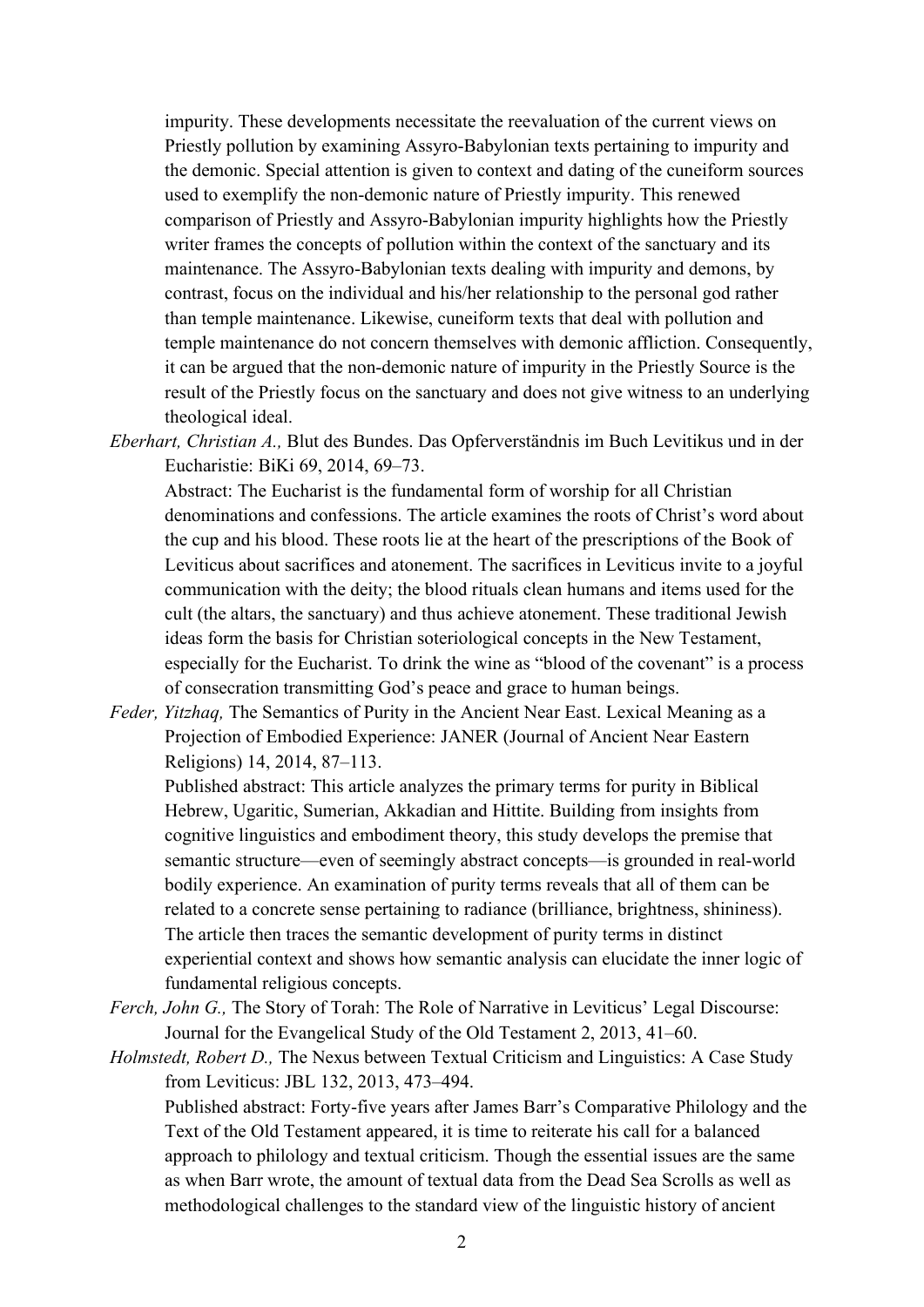Hebrew have produced a significantly more complex situation. As scholars move forward in both subdisciplines of Hebrew studies—textual criticism and historical linguistics—it is more critical than ever to keep in mind that the history of the text and the history of the language are inextricably bound to each other. Using two variants in Leviticus, I will illustrate what a reasonably balanced approach looks like from the perspective of a Hebrew linguist, with the hope that textual critics and Hebrew linguists will see the need to work more closely with each other.

*Huber, Karl,* Untersuchungen über den Sprachcharakter des griechischen Leviticus, Gießen 1916.

Die "Untersuchungen" beruhen auf folgender Septuagintaausgabe: Brooke, A.E.; McLean, N., The Old Testament in Greek, Vol. I. The Octateuch; part I: Genesis 1906; part II: Exodus and Leviticus, Cambridge 1909. Es handelt sich um sehr detaillierte philologische Analysen des griechischen Levitikustextes. Der Band wird durch ein griechisches und hebräisches Wortregister erschlossen; ein Stellenregister fehlt. Mit Schlussfolgerungen über die Arbeit und Tendenz des Übersetzers hält sich Huber sehr zurück. Manche Ergebnisse müssen gegebenenfalls an neueren textkritischen Ausgaben der Levitikus-Septuaginta (Göttinger Ausgabe, Rahlfs) verifiziert werden.

*Hundley, Michael B.,* Sacred Spaces, Objects, Offerings, and People in the Priestly Texts: A Reappraisal: JBL 132, 2013, 749–767.

Published abstract: In the Priestly texts, holiness is understood both as an absolute and as a relative term to demarcate the hierarchy within the holy sphere. Rather than primarily redefining the term "holy," the present work aims to determine the term's function in describing spaces, objects, offerings, and people in the Priestly account. While there are several different levels of holiness for people, places, objects, and offerings, the Priestly writers have only two terms at their disposal, "holy" and "most holy," which they use in a dizzying combination to situate elements hierarchically. Nonetheless, once the Priestly language is clarified, elements in the holy sphere fit into a fairly consistent hierarchy. Within this taxonomic system, people have access to spaces and objects of one level of holiness higher than they themselves possess. While accessing one degree higher is acceptable, two degrees proves fatal. The Priestly labels "holy" and "most holy" mediate access, express the privilege and unnaturalness of access, and indicate the consequences of improper contact, thereby safeguarding the divine abode from improper encroachment and humanity from the corresponding punishment.

- *Meshel, Naphtali S., The , Grammar' of Sacrifice. A Generativist Study of the Israelite* Sacrificial System in the Priestly Writings With the  $Grammar'$  of  $\Sigma$ , Oxford 2014.
- *Nihan, Christophe,* The Priestly Laws of Numbers, the Holiness Legislation, and the Pentateuch, in: Frevel, Christian; Pola, Thomas; Schart, Aaron (Hg.), Torah and the Book of Numbers (FAT 2.62), Tübingen 2013, 109–137 (see OTA 37, 2014, 581–582 [no. 1936]).
- *Nihan, Christophe,* Das Buch Levitikus. Entstehung und sozial-historische Bedeutung: BiKi 69, 2014, 64–68.

Abstract: N. sketches a proposal for the history of origin of the Book of Leviticus. The central position of Leviticus within the Torah can be explained by its history of composition. Leviticus 1-16 marks the culmination of Priestly Narrative insofar as the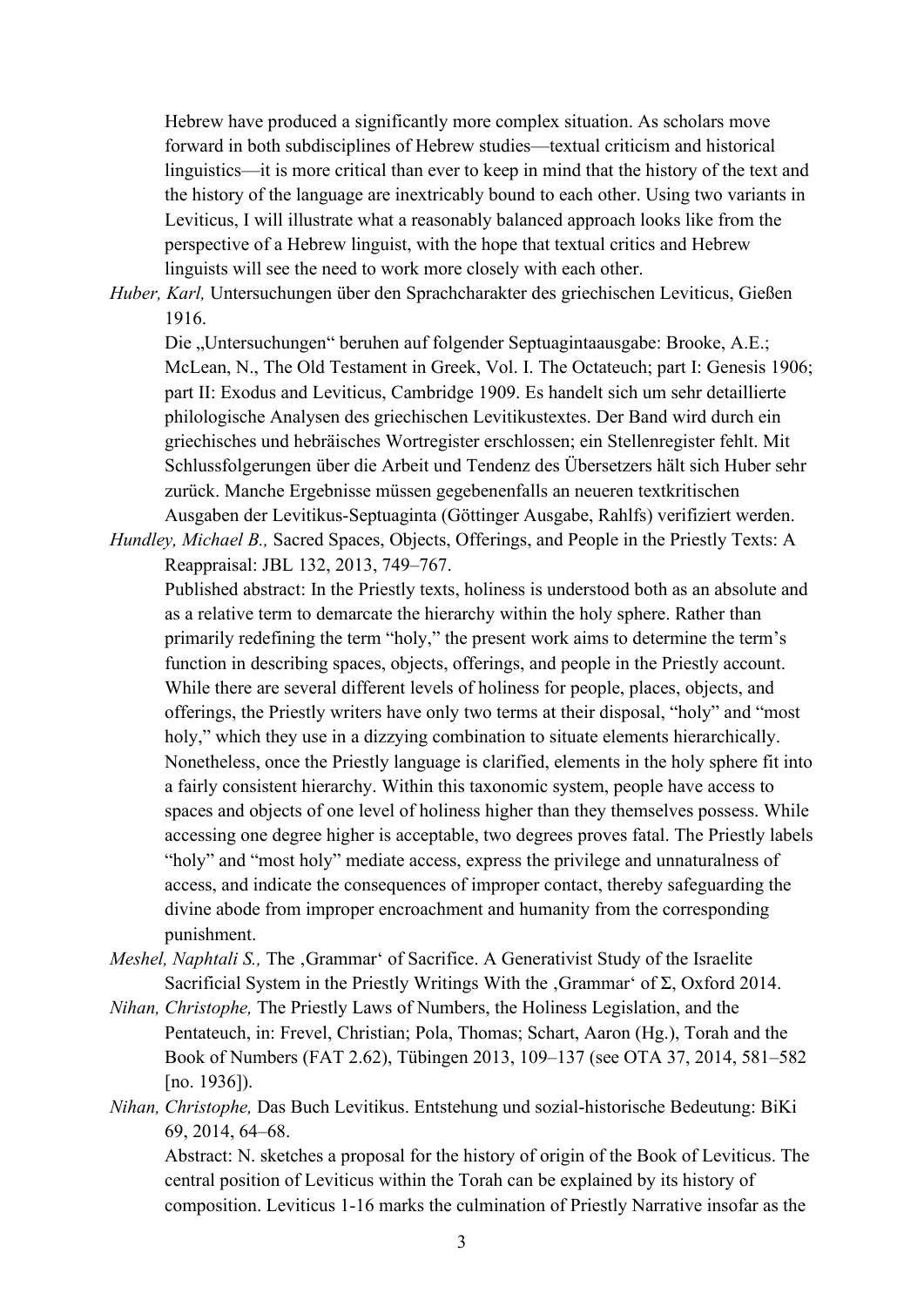presence of God within the cult is restituted. This concept corresponds to Israel's new self-understanding as a community of the temple that replaces the king as patron of the cult. In the course of the emerging Pentateuch, Leviticus 17-26 continues the templeoriented cosmic restitution of God's presence within Israel: The cultic category of "holiness" becomes the basic concept of Israel's entire existence.

*Rudnig, Thilo Alexander,* Art. Heilig / profan / Heiligkeit: Das wissenschaftliche Bibellexikon im Internet: www.wibilex.de (April 2014). http://www.bibelwissenschaft.de/wibilex/das-

bibellexikon/lexikon/sachwort/anzeigen/details/heilig-profan-heiligkeitat/ch/94b9277f2f1daf13102173f033487e0a/

- 
- *Schenker, Adrian,* Unreinheit, Sünde und Sündopfer. Kritische Untersuchung zweier verbreiteter Thesen: befleckende Sünden (moral impurity) und Sündopfer chaṭṭaʾt als Reinigungsopfer für das Heiligtum: BZ 59, 2015, 1–16.
- *Meshel, Naphtali S.,* The Form and Function of a Biblical Blood Ritual, in: Vetus Testamentum 63, 2013, 276–289.

Published abstract: There is a consensus in current research that Levitical law never requires blood to be tossed upon the upper surface of the altar. This conception has reinforced—and has been reinforced by—an understanding that YHWH is never to be offered blood. However, it appears that according to several priestly texts, the blood of many sacrifices, including wellbeing, whole-burnt and reparation offerings, is to be tossed upon the upper surface of the altar.

*Gilders, William K.,* חטאת as "Sin Offering". A Reconsideration, in: Hodge, Caroline E. Johnson; Olyan, Saul M.; Ullucci, Daniel; Wasserman, Emma (Hg.), "The One Who Sows Bountifully". Essays in Honor of Stanley K. Stowers (Brown Judaic Studies 356), Providence 2013, 119–128.

Gilders befasst sich mit dem Entsündigungsopfer und der Schwierigkeit, den hebräischen Opferbegriff חטאת, ḥaṭṭāʾt, angemessen zu übersetzen. Er schlussfolgert: "Thus, for the Priestly tradents, the חטאת, a specific ritual complex with clearly defined technical elements, was a ,purification offering' that dealt with ,sin,' as well as a ,sin offering' that dealt with impurity. We may assume that this reality made sense to the Priestly tradents."

*Marwil, David J.,* A Soothing Savor: JBQ 42, 2014, 169-172.

- *Otto, Eckart,* Priesterschrift und Deuteronomium im Buch Levitikus. Zur Integration des Deuteronomiums in den Pentateuch, in: Hartenstein, Friedhelm; Schmid, Konrad (Hg.), Abschied von der Priesterschrift? Zum Stand der Pentateuchdebatte, Leipzig 2015, 161–185.
- *Dennis, J.,* The Function of the חטאת Sacrifice in the Priestly Literature. An Evaluation of the View of Jacob Milgrom: EThL 78, 2002, 108–123.

*Pakala, James C.,* A Librarian's Comments on Commentaries 36 (Leviticus and Also Some Problems for Commentaries): Presbyterion 40, 2014, 47–52. Published abstract: P. briefly surveys and evaluates six, English-language commentaries on the Book of Leviticus of the last 35+ years. In each instance, he devotes particular attention to how the given commentator deals with two longstanding problems posed by the book, i.e., the rationale for the requirement that the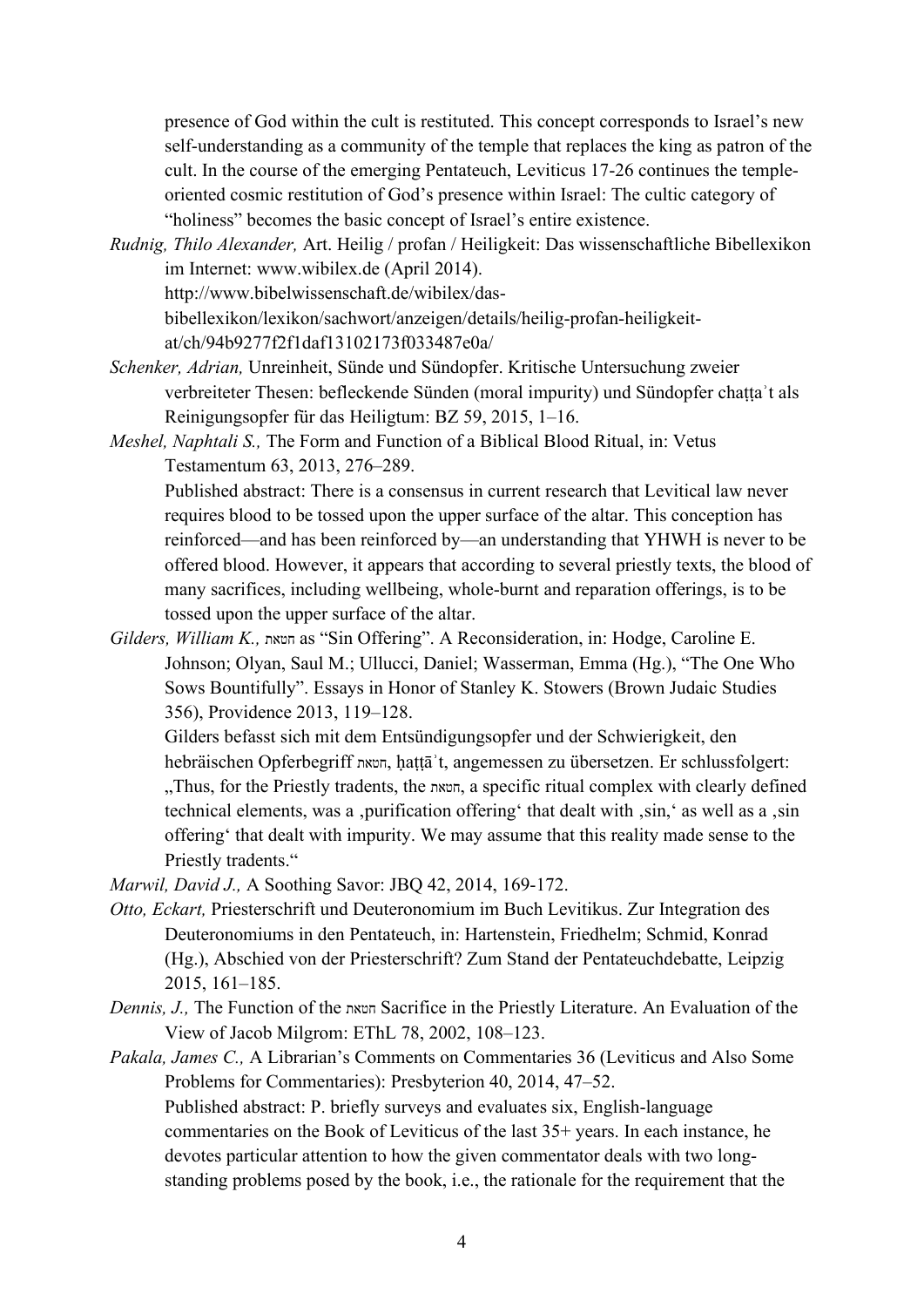purification process for the mother of a female infant be twice as long as that for a male (see Lev 12:5) and the meaning of the term "Azazel" in Leviticus 16.

*Niditch, Susan,* Good Blood, Bad Blood: Multivocality, Metonymy, and Mediation in Zechariah 9: VT 61, 2011, 629–645.

Published abstract: A number of scholars have pointed to the ways in which Zechariah 9 convincingly functions as a literary and conceptual whole. Approaching Zechariah 9 as a unity, however, raises important questions concerning a recurring motif in the chapter that has especially deep cultural connotations: blood.Blood is forbidden as food and unclean-rendering in Zech 9:7, blood is intimately involved in the covenantal relationship between Yahweh and Israel in 9:11 and it is part of the Israelites' postvictory feast in several important Septuagintal traditions in 9:15. A study of the blood motif in Zechariah 9 through the lenses of a variety of anthropological and literary approaches reveals the ways in which blood operates as a symbolically rich, multivalent motif not only in this chapter but in the larger Israelite tradition.

*Crouch, Carly L.,* What Makes a Thing Abominable? Observations on the Language of Boundaries and Identity Formation from a Social Scientific Perspective: VT 65, 2015, 516–541.

Published abstract: Previous attempts to synthesise biblical texts' usage of *twʿbh* have associated the language with cultic concerns in Deuteronomy and Ezekiel or with ethical concerns in Proverbs. The reconciliation of these interests, especially in conjunction with a number of additional outlier texts, has proved problematic. This investigation suggests that the texts which use *twʿbh* and *tʿb* exhibit a persistent focus on issues of identity, on the transgression of boundaries and on perceptions of the compatibility and incompatibility of fundamental social, theological and ideological categories. This understanding goes some way towards providing an explanation of the diverse appearances of these terms across the biblical texts.

*Chavel, Simeon,* Oracular Law and Priestly Historiography in the Torah (FAT II, 71), Tübingen 2014.

Abstract from OTA 38, 2015, 800, #2621: This volume began as C.'s dissertation at Hebrew University under Israel Knohl. In it, C. argues that four texts from the Priestly strand of the Torah—Lev 24:10-23, Num 9:1-14, 15:32-36; and 27:1-11—are best considered together as exemplars of the same genre, which he terms "oracular novella." The four texts each have the same incidental character, essential plot, and structure; employ a specialized diction; portray in an unusually specific manner Moses' precise role in the legislative and judicial process; straddle the fence between law and narrative; demonstrate a distinct method for generating law and establishing it thereafter; and give distinctive expression to certain elements that stand at the base of communal identity" (p. 1). Even so, the four texts are to be differentiated into two subtypes—an "action" type (Lev 24:10-23; Num 15:32-36) and a "situation" type (Num 9:1-14; 27:1-11). In addition to genre considerations, C. draws on sociological insights on how texts can be used by a community "to refresh itself" (p. 15). After his introduction, C. offers lengthy chapters on each of the four texts. In each case, the text is examined with regard to "(1) its internal coherence and poetics ... compositional history ... and tradition history; (2) its specific location within the Priestly history; and (3) its relationship with other texts in the Priestly history and elsewhere in the Hebrew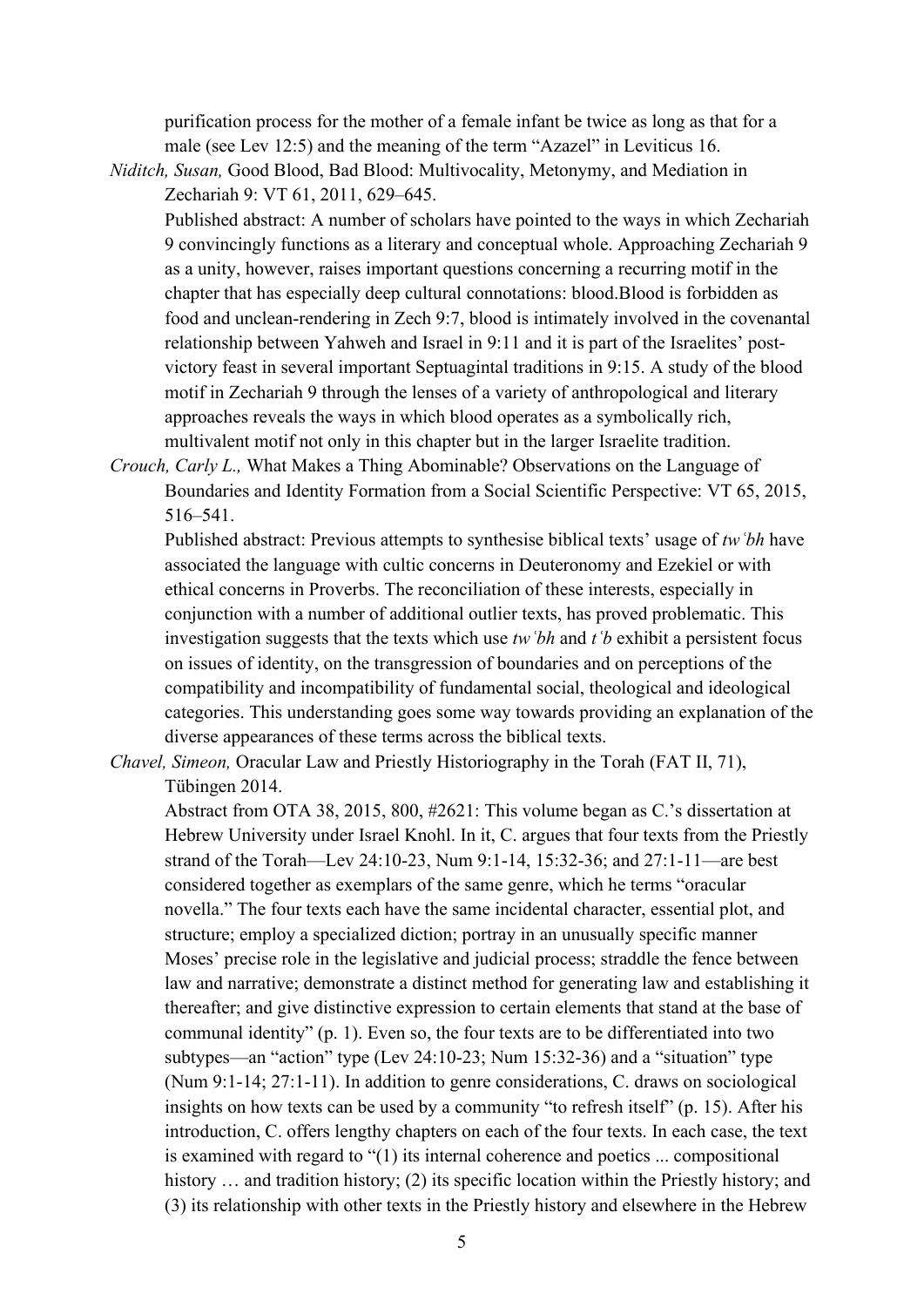Bible and lore outside them" (p. 257). A summary and conclusion round out the study. A combined bibliography and list of abbreviations and indexes of sources and subjects are also included.—B.A.S.

- *Brett, Mark G.,* Natives and Immigrants in the Social Imagination of the Holiness School, in: Ben Zvi, Ehud; Edelman, Diana Vikander (Hg.), Imagining the Other and Constructing Israelite Identity in the Early Second Temple Period (Library of Hebrew Bible/Old Testament Studies 456), London 2013, 89–104. Abstract from OTA 38, 2015, 671, #2216: B. surmises that the policy on the "native" in the Holiness Code (H), which introduces a new vocabulary on the topic, must stem from a need to articulate a new understanding of the relationship between land and identity that was not present in earlier, Deuteronomistic theology, in view of a new set of problems about the legitimacy of land possession. The phrase "people of the land" must already have taken on negative connotations that prevented it from expressing a sense of equity between native and immigrant. The H editors of the Persian period were imagining new ways to express religious and economic integration via permeable boundaries that would allow a reconciliation of the peoples of the land who never went into exile with the "children of the *gôlâ,*" while at the same time opening possibilities for including the surrounding *gôyîm* as both land-owners and participants in the Jewish cult. [Adapted from published abstract—C.T.B.]
- *Büchner, Dirk,* Brief Remarks on the Occurrence and Value of Blood in Greek Sources from Epic to Early Christianity, in: Kraus, Wolfgang; Kreuzer, Siegfried; Meiser, Martin; Sigismund, Marcus (Hg.), Die Septuaginta – Text, Wirkung, Rezeption. 4. Internationale Fachtagung veranstaltet von Septuaginta Deutsch (LXX.D), Wuppertal 19.-22. Juli 2012 (WUNT 325), Tübingen 2014, 255–271.

Abstract: B. presents brief observations about the scant significance that blood appears to have in Greek ritual and poses the question whether blood can be viewed as playing a purificatory role in Greek ritual. B. discusses several occurrences in Greek ritual descriptions and concludes that Greeks did not regard blood as a significant substance in θυσία, and that it was not considered a widespread cathartic medium outside of murder pollution. After that he presents the rather contrastive prominence given to blood in the Septuagint, Jewish-Hellenistic writings, the New Testament and Early Christianity.

*Eberhart, Christian,* Beobachtungen zu Opfer, Kult und Sühne in der Septuaginta, in: Kraus, Wolfgang; Kreuzer, Siegfried; Meiser, Martin; Sigismund, Marcus (Hg.), Die Septuaginta – Text, Wirkung, Rezeption. 4. Internationale Fachtagung veranstaltet von Septuaginta Deutsch (LXX.D), Wuppertal 19.-22. Juli 2012 (WUNT 325), Tübingen 2014, 297–314.

Abstract: E. examines a selection of texts that are essential and revealing for the topics of sacrifice, cult, and atonement in the Septuagint. He first focuses on the narrative of the Sinai covenant in Exod 24:1-11. Here, the LXX follows the Hebrew text faithfully, with one exception: The LXX avoids the notion that the elders of the Israelites "saw" God directly and rather reads "and they appeared in the place of God." This has to do with the general tendency of the LXX to avoid anthropomorphisms. Another example would be the fact that the LXX in the Torah translates *lhm* ("bread") when it is used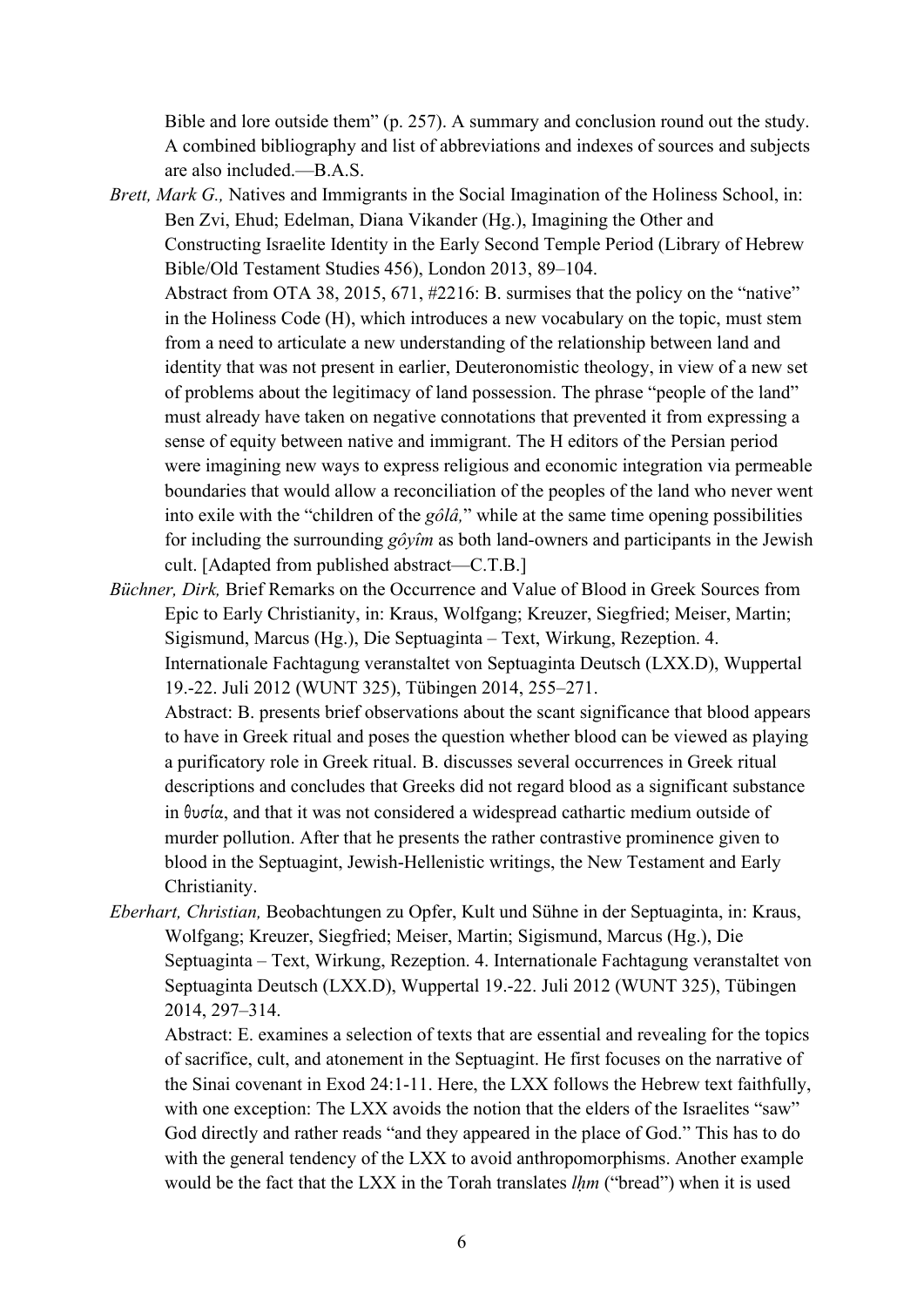for sacrifices never verbatim, but rather as τὰ δῶρα, "the offerings." E. also discusses the longer text of the LXX in Lev 17:4a: This *plus* stresses the necessity to bring the animals as offerings to the sanctuary. Finally, E. demonstrates that the LXX equivalents for Hebrew *kipper* (ἐξιλάσκομαι and ἱλάσκομαι) confirm the wide semantic spectrum of this concept that ranges between purification and consecration. Hence, the LXX in major areas appears as a faithful interpretation of the cultic concepts of the Hebrew text.

- *Feder, Yizhaq,* The Wilderness Camp Paradigm in the Holiness Source and the Tempel Scroll. From Purity Laws to Cult Politics: Journal of Ancient Judaism 5, 2014, 290–310. Abstract from OTA 38, 2015, 670, #2215: F.'s paper explores the socio-historical implications of the levitical purity laws as these are understood in the Holiness Code (H) and the *Temple Scroll (TS).* Though the rhetoric of these sources is similar, closer examination reveals fundamental differences between them. In particular, F. focuses on the manner in which these sources understand the wilderness camp model, which serves as the primary framework for their respective applications of the biblical purity laws. In H, we find a repeated emphasis on the danger of polluting the Tabernacle (see, e.g., Lev 15:31; Num 5:4, 19:13, 20). From a strictly philological analysis of these H verses, it becomes clear that they have as their focus the purity of the centralized sanctuary. Interestingly, this stance finds echoes in the rabbinic view, which restricted the application of the purity laws almost exclusively to Jerusalem. In contrast, the interpretation of these same verses in TS construes them as requiring purity on other cities throughout the land as well. The comparison of the above source and the relationship between purity and the cultic establishment implied by them can serve as a basis for contextualizing H and TS historically. Such analysis can also enable us to trace the development of attitudes towards purity in Israel in the periods before and after cult centralization. [Adapted from published abstract—C.T.B.]
- *Nihan, Christophe,* Das Sabbatgesetz Exodus 31,12-17, die Priesterschrift und das Heiligkeitsgesetz. Eine Auseinandersetzung mit neueren Interpretationen, in: Achenbach, Reinhard; Ebach, Ruth; Wöhrle, Jakob (Hg.), Wege der Freiheit. Zur Entstehung und Theologie des Exodusbuches. Beiträge eines Symposions zum 70. Geburtstag von Rainer Albertz (AThANT 104), Zürich 2014, 131–149. Schlussfolgerung (S. 146): "In Ex 31,12–17 liegt eine nachpriesterschriftliche Komposition vor, die vor allem auf dem Hintergrund von Lev 17–26 zu verstehen ist, zugleich aber nicht auf einer Linie mit dem HG [Heiligkeitsgesetz] steht. Die Bedeutung dieser Einheit liegt in der Ergänzung des am Exodus orientierten Korrespondenzverhaltens Israels in Lev 17–26 um ein an der Schöpfung orientiertes Korrespondenzverhalten, bei welchem der Sabbat jetzt als privilegiertes Heiligungsmedium neben dem Tempel hervorgehoben wird, so dass beide Institutionen (Sabbat und Tempel) sich ergänzen und zusammen die beiden «Pole» der Sakralität für die nachexilischen israelitischen Gemeinden definieren. Die Komposition ist weder einer «Pentateuchredaktion» noch einer «Heiligkeitsredaktion» zuzuordnen, sondern geht auf eine spätere, das HG zugleich weiterführende und revidierende Bearbeitung des Pentateuch zurück, die priesterlichen Kreisen der spätachämenidischen Zeit in Judäa und Samaria entstammt."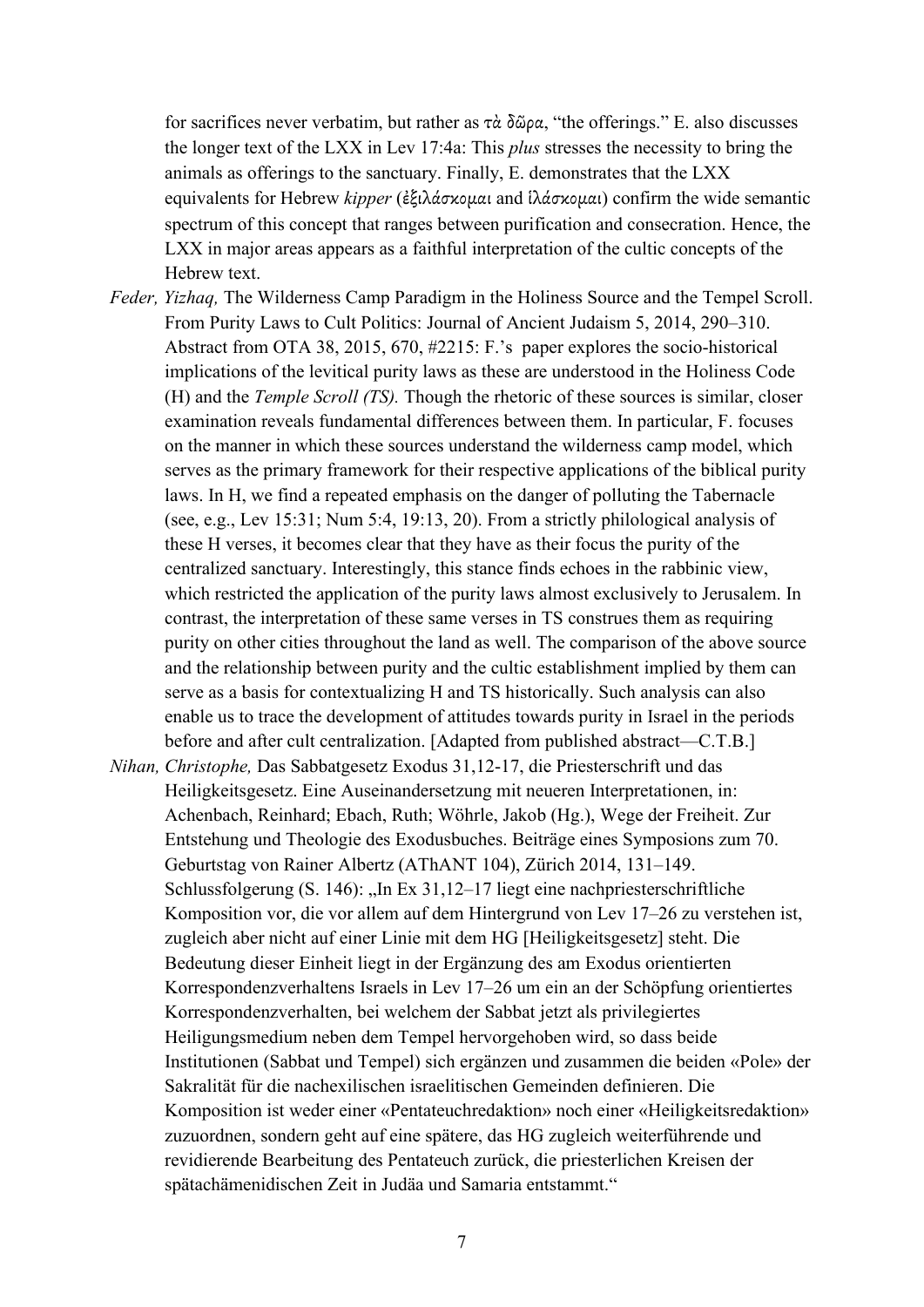- *Vogels, Walter,* Célébration et sainteté. Le Lévitique (Lectio divina, 207), Paris 2015. Abstract from OTA 38, 2015, 800, #2620: For many readers, both scholarly and nonscholarly, Leviticus is an off-putting and thus understandably neglected book. In this volume directed to non-specialist, but potentially interested readers, V. begins with an introduction which comments on Leviticus' centrality within the Pentateuch and salvation history overall, as well as diachronic and synchronic approaches to the book. He then proceeds to survey the book's four main sections (chaps. 1-7, 8-10, 11-16, and 17-27) and their component sub-sections in turn. In each instance, V. devotes particular attention to the internal organization of the given unit, the principles underlying its often arcane laws, and the enduring values those laws seek to promote, e.g., solidarity, mutual respect, and personal responsibility, and the interweaving of religious and social concerns (whence V.'s title "celebration and holiness" for his study of the book). The volume concludes with a brief list of recent French and English-language commentaries on Leviticus.-C.T.B.
- *Ellens, Deborah L.,* Fundamental Structure as Methodological Control for Evaluating Introverted Literary Structures in Leviticus, in: Gane, Roy E.; Taggar-Cohen, Ada (ed.), Current Issues in Priestly and Related Literature. The Legacy of Jacob Milgrom and Beyond (Resources for Biblical Study 82), Atlanta 2015, 265–297.
- *Gane, Roy E., Didactic Logic and the Authorship of Leviticus, in: Gane, Roy E.; Taggar-*Cohen, Ada (ed.), Current Issues in Priestly and Related Literature. The Legacy of Jacob Milgrom and Beyond (Resources for Biblical Study 82), Atlanta 2015, 197–221. Abstract from OTA: G.'s starting point in this discussion of the Book of Leviticus is the question formulated by James Watts concerning Leviticus 1-16: who is trying to persuade whom of what by writing these texts? (Watts's answer is that Leviticus 1-16 is the work of priests— whether preexilic, exilic, or postexilic—whose purpose was to persuade the Israelite community to accept the cultic monopoly of the Aaronide priesthood). In engaging with Watts's claim, G. focuses on the book's (his study extends to the whole of Leviticus 1-27) various didactic strategies (e.g., organizing items of information in recognizable progressions; providing perspective through logical hierarchy; reinforcing by repetition, simplifying by abbreviating) as well as its backgrounding or foregrounding concepts and practices and what this suggests about what its hearers/readers are presumed to know already (e.g, the basic notion of physical impurity) or, conversely, to require more detailed instruction about (e.g., the holy Yhwh's ethical requirements for his holy people). On the basis of his findings regarding the above matters, G. concludes, contra Watts, that the book's prevailing concern is to promote a communal ideal of ritual and ethical holiness to which all Israelites—both priests and lay—are subject. Moreover, the book's invocation of the authority of the non-priest Moses (behind whom stands Yhwh himself) could suggest that its authors were not priests themselves (so Watts), but (possibly) prophetic figures.—C.T.B.
- *Gane, Roy E.; Taggar-Cohen, Ada* (ed.), Current Issues in Priestly and Related Literature. The Legacy of Jacob Milgrom and Beyond (Resources for Biblical Study 82), Atlanta 2015.
- *Goldstein, Elizabeth W.,* Women and the Purification Offering. What Jacob Milgrom Contributed to the Intersection of Women's Studies and Biblical Studies, in: Gane,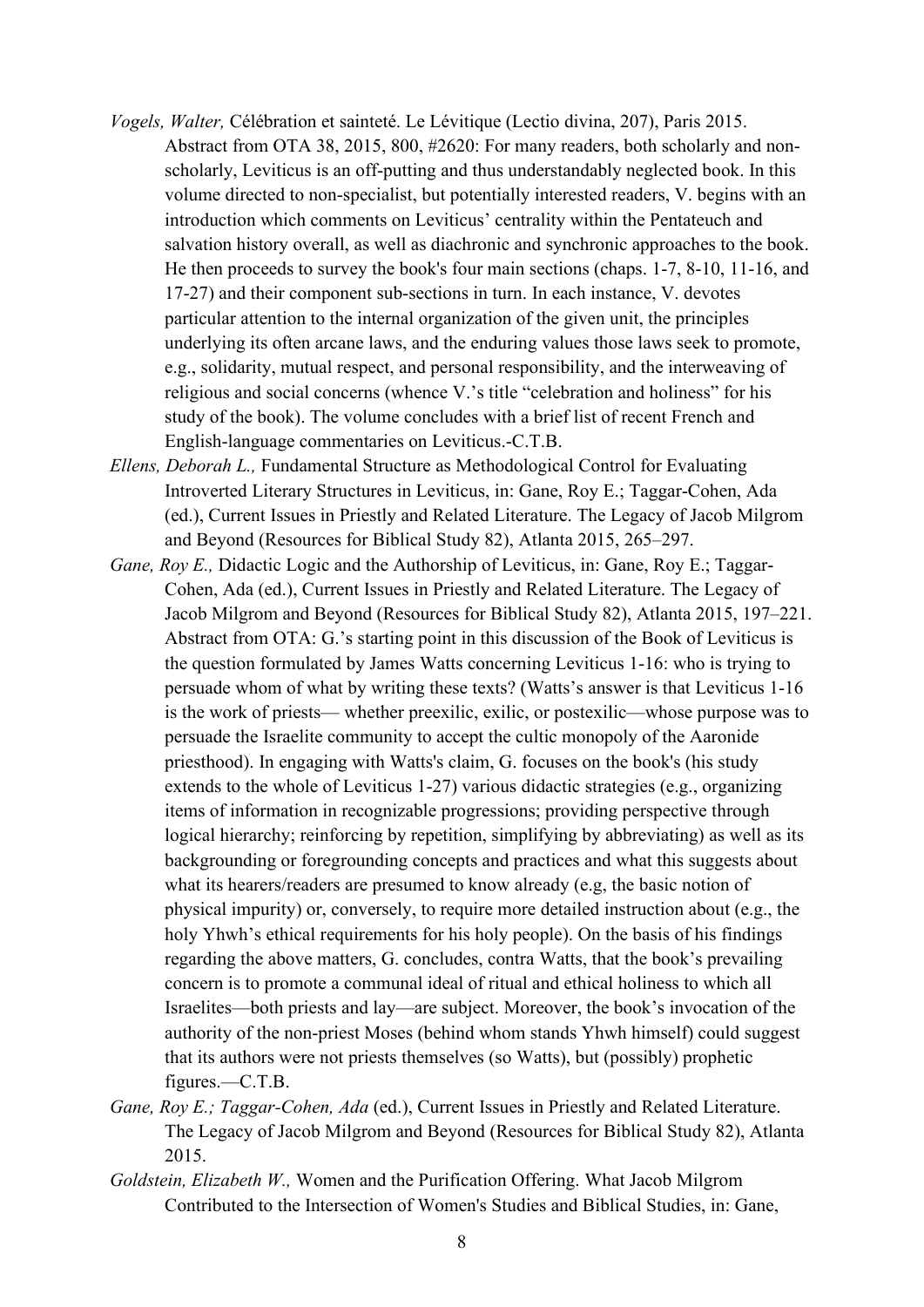Roy E.; Taggar-Cohen, Ada (ed.), Current Issues in Priestly and Related Literature. The Legacy of Jacob Milgrom and Beyond (Resources for Biblical Study 82), Atlanta 2015, 47–65.

Abstract from OTA: Truly, the glass is either half full or half empty with regard to P and women. G.'s essay shows that Jacob Milgrom espoused the former view. He demonstrated the parturient's utter lack of sin, re-read Lev 15:32 in favor of gender parity, and asserted that both men and women washed in their purification process. On the parturient (Lev 12:7-8), Milgrom pointed out: "This distinction makes it crystal clear that the parturient and all others who suffer physical impurity have committed no moral wrong that requires divine forgiveness." This insight, among many others relevant to women's studies, is one of Milgrom's lasting legacies. G. herself finds that the Priestly writer of Leviticus 15 portrays male and female bodily impurities in basically parallel fashion, even though the differences between them are significant. Why does the writer do this? Perhaps the answer lies in the difference between those who led, operated, and performed the rituals and the one who wrote down their instructions. Officiating priests were always men, although not all men served as officiating priests. Despite the references to female functionaries at the sanctuary or temple, equal roles for women of priestly descent did not exist as they did for men. Nevertheless, it appears that the one who transcribed the rituals, the Priestly writer, intended to indicate the parallel and equally inferior status of potentially impure male and female bodies in relationship to the deity. [Adapted from author's conclusion— C.T.B.]

- *Hundley, Michael B., Tabernacle or Tent of Meeting? The Dual Nature of the Sacred Tent in* the Priestly Texts, in: Gane, Roy E.; Taggar-Cohen, Ada (ed.), Current Issues in Priestly and Related Literature. The Legacy of Jacob Milgrom and Beyond (Resources for Biblical Study 82), Atlanta 2015, 3–18.
- *Kazen, Thomas,* Purity and Persia, in: Gane, Roy E.; Taggar-Cohen, Ada (ed.), Current Issues in Priestly and Related Literature. The Legacy of Jacob Milgrom and Beyond (Resources for Biblical Study 82), Atlanta 2015, 435–462.
- *Kilchör, Benjamin,* Mosetora und Jahwetora. Das Verhältnis von Deuteronomium 12–26 zu Exodus, Levitikus und Numeri (Beihefte zur Zeitschrift für altorientalische und biblische Rechtsgeschichte 21), Wiesbaden 2015.
- *Kline, Moshe,* Structure Is Theology. The Composition of Leviticus, in: Gane, Roy E.; Taggar-Cohen, Ada (ed.), Current Issues in Priestly and Related Literature. The Legacy of Jacob Milgrom and Beyond (Resources for Biblical Study 82), Atlanta 2015, 225–264.

Abstract from OTA: The Torah is composed of non-linear, two-dimensional units that can be viewed as tabular, or woven. The identification of these building blocks makes it possible to discern the compositional structure of Leviticus. In this essay, K. presents examples of the Units, a detailed reading of Leviticus according to its threeconcentric-ring structure, and a comparison between this structure and that of Genesis. Thematically, K. suggests that the structure of Leviticus leads to an experiential reading that involves a two-step process of individualization and socialization, pivoting on a core experience of imitatio Dei. The structural context of Leviticus, within two concentric rings created by Exodus and Numbers, indicates that the three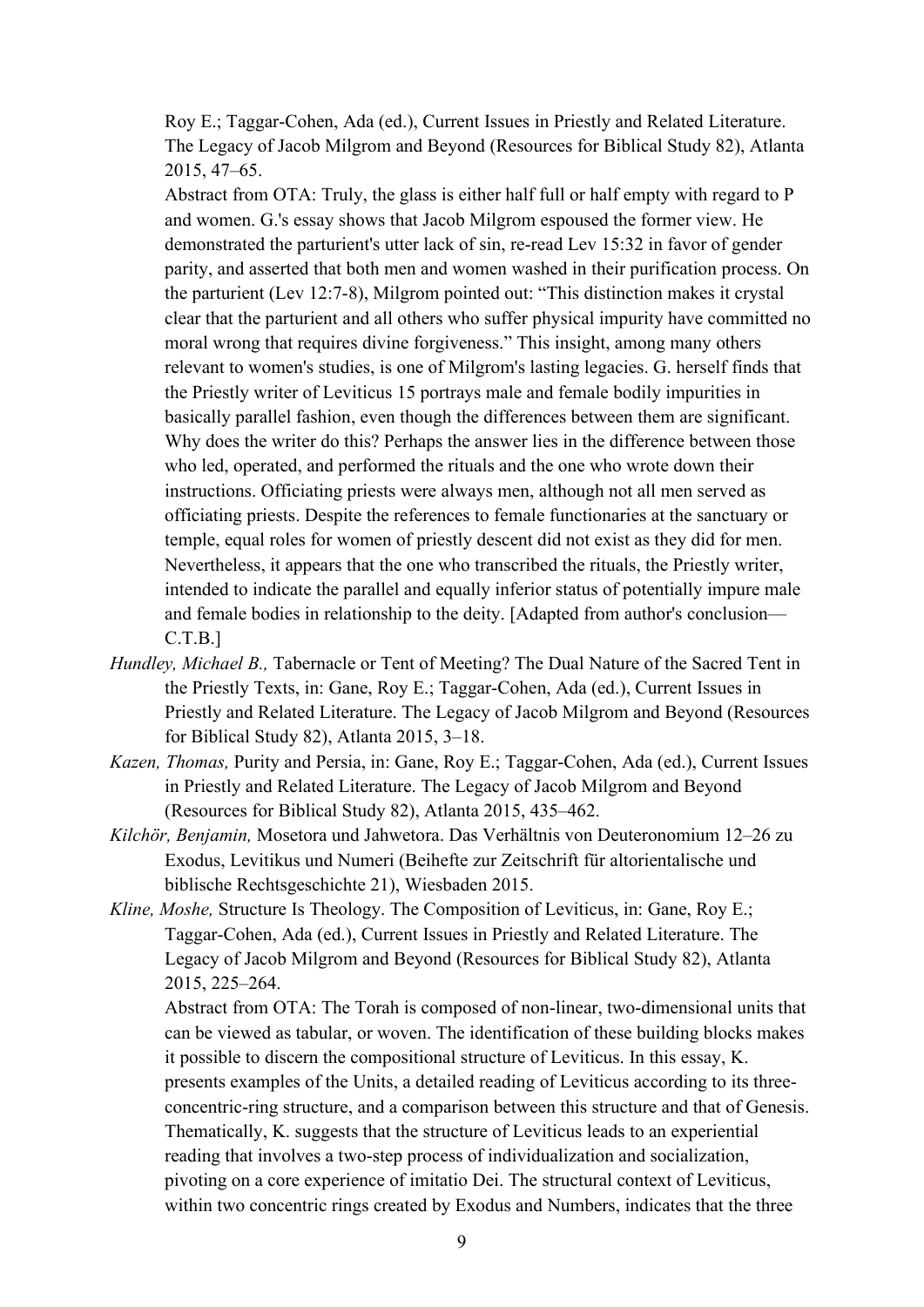central books of the Torah were constructed as five concentric rings, these reflecting the structure of the Israelite encampment in the desert. The historical narrative in the first half of Exodus, which is resumed in Num 10:11, parallels the Israelite camp; the second half of Exodus and Num 1:1-10:10 represent the Levitical camp; and the three concentric rings of Leviticus represent the court, the sanctuary, and the inner sanctum. This structure is reinforced by the structure of the Book of Numbers, which is itself formatted to reflect the structure of the camp … The present essay, with its detailed examination of Leviticus (and of Genesis and Numbers to some extent) gives credence to the view that the Torah was composed by "one major author." The essay also resoundingly affirms Jacob Milgrom's affirmation that "structure is theology." [Adapted from published abstract—C.T.B.]

- *Meshel, Naphtali S.,* What Is a Zoeme? The Priestly Inventory of Sacrificial Animals, in: Gane, Roy E.; Taggar-Cohen, Ada (ed.), Current Issues in Priestly and Related Literature. The Legacy of Jacob Milgrom and Beyond (Resources for Biblical Study 82), Atlanta 2015, 19–45.
- *Schellenberg, Annette,* More Than Spirit. On the Physical Dimension in the Priestly Understanding of Holiness: ZAW 126, 2014, 163–179. Published abstract: Again and again, the Priestly text emphasizes bodily issues – in addition to the reference to male and female in Gen 1,27 and the emphasis on circumcision as the sign of the covenant in Gen 17, this is demonstrated most clearly in regulations for impurity, sin, sacrifices, and rituals and in the special requirements

for priests. This article maintains that this focus on bodily issues is a reflection of an understanding of holiness that comprises a physical dimension – even when it comes to God.

*Warner, Megan,* The Holiness School in Genesis, in: Gane, Roy E.; Taggar-Cohen, Ada (ed.), Current Issues in Priestly and Related Literature. The Legacy of Jacob Milgrom and Beyond (Resources for Biblical Study 82), Atlanta 2015, 155–174.

*Samuel, Michael Leo,* Torah from Alexandria. Philo as a Biblical Commentator: Volume 3: Leviticus, New York 2015.

Editor's abstract: The third volume of Torah from Alexandria sets on display how Philo interpreted the role of the Temple, offerings, festivals, dietary practices, marital laws, and laws of purity. While Philo always remains firmly committed to the importance of the actual religious act, he consistently derives ethical lessons from these ritual practices, thus putting him alongside the great Jewish philosophers of history. Reading Philo alongside Rabbinic wisdom, Greek philosophy, Patristic writers, as well as Medieval and modern authors, breathes new life into the complexities of Leviticus and reinstates Philo's importance as a biblical exegete. Reclaiming Philo as a Jewish exegete puts him in company with the great luminaries of Jewish history—a position that Philo richly deserves. Philo remains as one of Jewish history's most articulate spokespersons for ethical monotheism. Rabbi Michael Leo Samuel has meticulously culled from all of Philo's exegetical comments, and arranged them according to the biblical verses. He provides extensive parallels from rabbinic literature, Greek philosophy, and Christian theology, to present Philo's writing in the context of his time, while also demonstrating Philo's unique method of interpretation.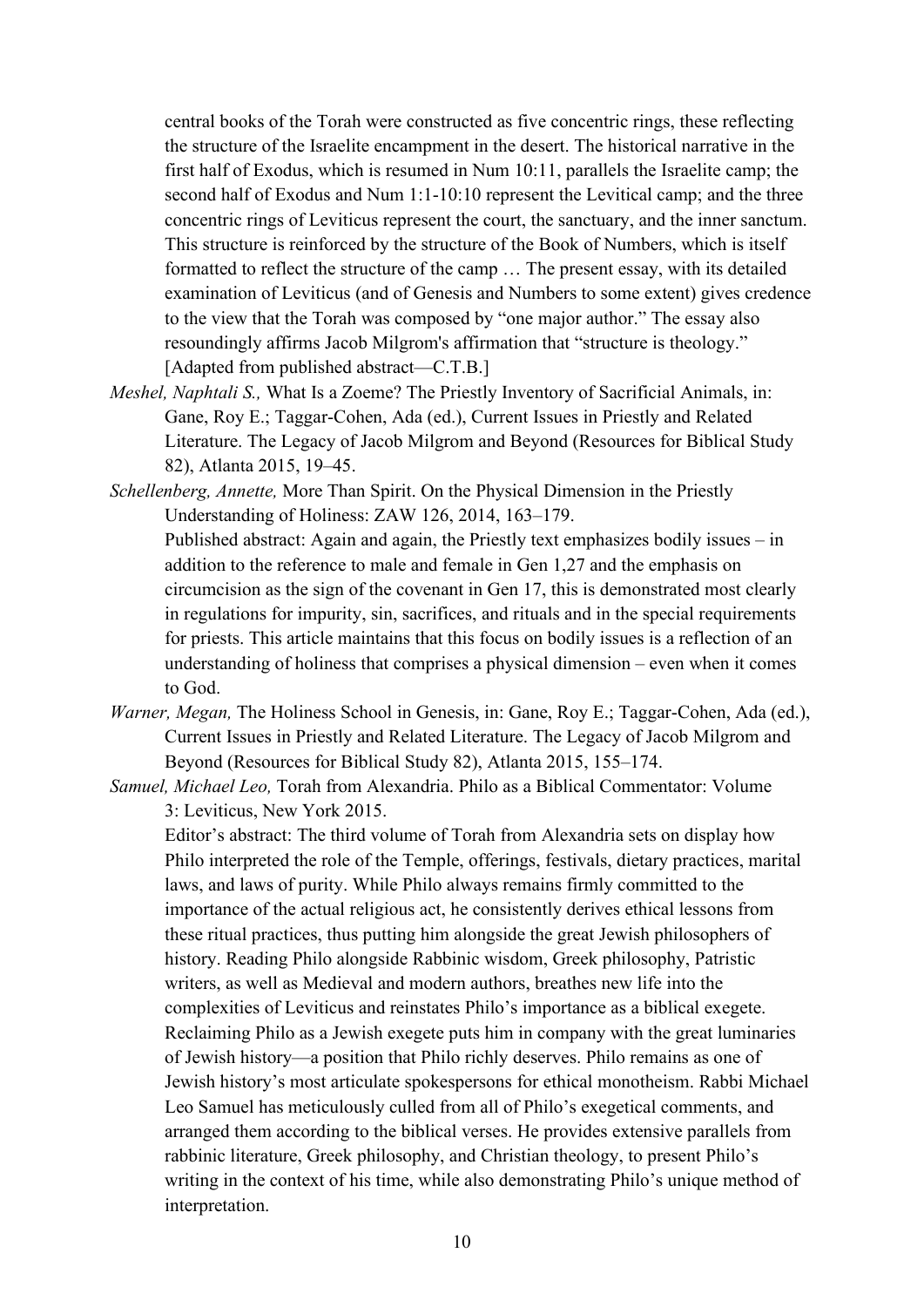- *Schellenberg, Annette, "Ein beschwichtigender Geruch für JHWH". Zur Rolle der Sinne im* Kult (nach den priesterlichen Texten), in: van Oorschot, Jürgen; Wagner, Andreas (Hg.), Anthropologie(n) des Alten Testaments (Veröffentlichungen der Wissenschaftlichen Gesellschaft für Theologie 42), Leipzig 2015, 132–158.
- *Müller, Reinhard,* The Sanctifying Divine Voice. The יהוה אני-Formular in the Holiness Code, in: Landy, Francis; Trevaskis, Leigh M.; Bibb, Bryan D. (Hg.), Text, Time, and Temple. Literary, Historical and Ritual Studies in Leviticus (Hebrew Bible Monographs 64), Sheffield 2015, 70–84.

Abstract from OTA: M.'s essay explores the question of how Yhwh "speaks" to the people in the Holiness Code (H). He begins with the problem that Yhwh's voice is not physically audible. So how do the people in fact hear that voice? Through an interior dialogue? A mediator? In either of these ways, the validity of divine communication would be fragile. As it is, however, the voice of Yhwh is mediated through the scriptural text and given voice in communal reading. M. argues that, in H, the repetition of the *ʾni yhwh* formula serves the rhetorical function of sanctifying the people through the voice of the priests who read the text. In making his case, M. examines variations on the phrase and their distribution throughout H, and draws on ANE parallels in suggesting that the voicing of the formula makes Yhwh present in the midst of the people through—although distinct from—the voice of the priest. In fact, the repetition of the formula is a constant reminder that the speaker has no importance relative to the divine voice, an affirmation one finds in prophetic texts as well. M. goes on to suggest that this rhetorical purpose presumes a liturgical setting for oral delivery for H, a setting that would have been particularly important in local settings far from the divine presence residing in the central sanctuary. By addressing the people directly through the priests, Yhwh communicates the commandments by means of which the people are to sanctify themselves, and by which Yhwh will himself be sanctified in reciprocal fashion. The special place of the priests in this communicative process explains the requirement for their own sanctification in the midst of the community. [Adapted from published abstract— C.T.B.]

*Nihan, Christophe,* The Templization of Israel in Levitcus. Some Remarks on Blood Disposal and Kipper in Leviticus 4, in: Landy, Francis; Trevaskis, Leigh M.; Bibb, Bryan D. (Hg.), Text, Time, and Temple. Literary, Historical and Ritual Studies in Leviticus (Hebrew Bible Monographs, 64), Sheffield 2015, 94–130. Abstract from OTA: N. offers a detailed study of the connection between blood disposal and the functioning of the *kipper* ritual for inadvertent sin in Leviticus 4. He evaluates the major theories that have attempted to explain the purpose of the blood ritual, concluding that these are based on inferences prompted by gaps in the text and are dependent on unprovable parallels with other texts and ancient practices. Thus, e.g., N. discusses J. Milgrom's theory that Leviticus 4 and 16 are companion rituals for the cleansing of sancta from impurity by inadvertent sins (chap. 4) and other offenses (chap. 16). However, for N., there is no evidence that the blood ritual must be consistent across P texts, such that Milgrom's theory requires him to make several questionable harmonizing moves. N. further rejects Milgrom's proposal that the function of the *ht*'*t* in Leviticus 4 is to purify the sanctuary rather than the offerer. He then considers several additional proposals inspired by Milgrom's work, in particular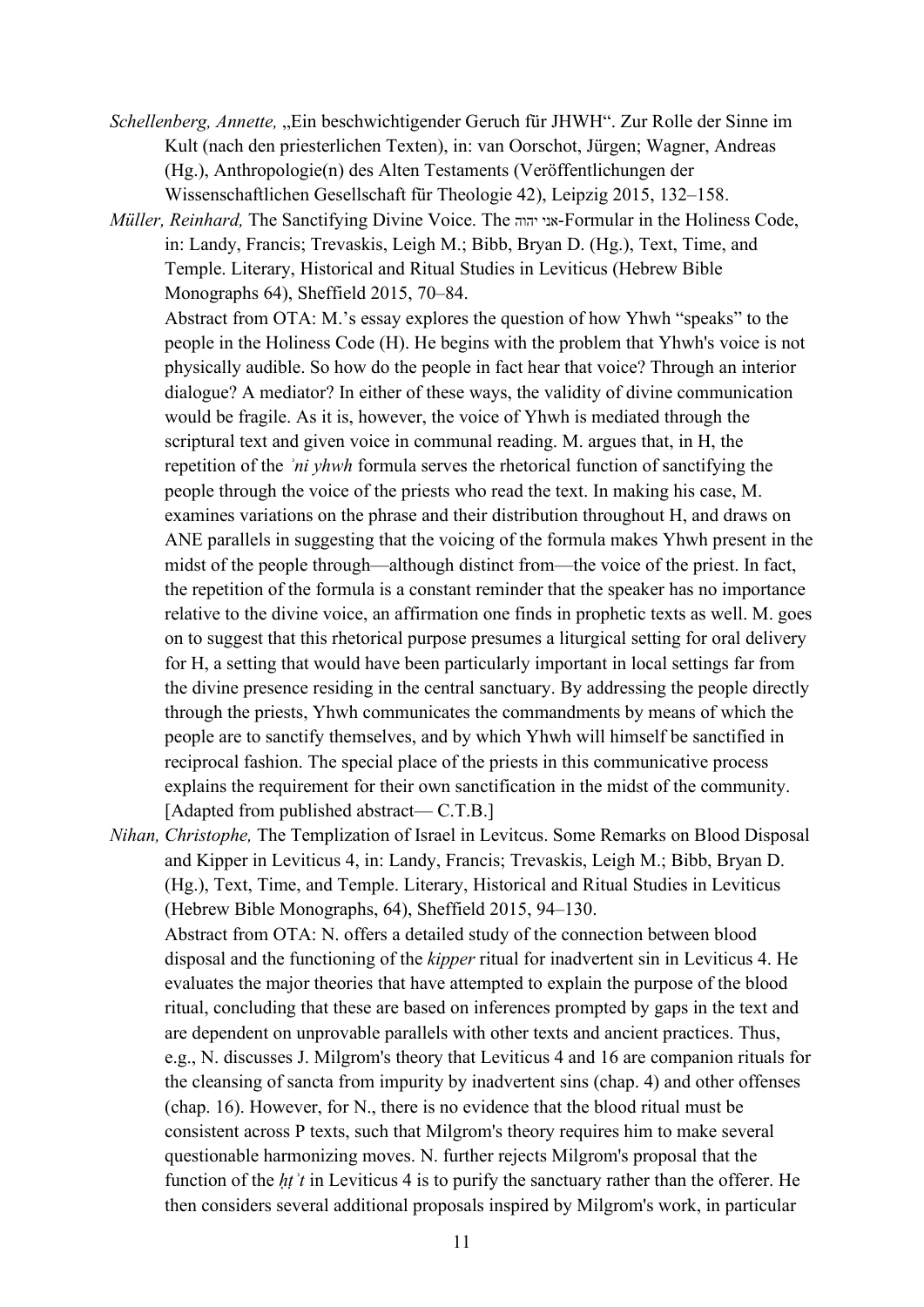the idea that the *ḥṭʾt* in Leviticus 4 has two functions, i.e., the purification of the altar as well as the worshiper. In the end, N. argues that what is needed is an interpretation of the blood rite in the *kipper* ritual that does not require a coherent, uniform meaning for the blood or its use. His own proposal is that the blood ritual of the *ḥṭʾt* functions to "index" the "templization" of the group identified as "Israel" in the text. An "index," as distinct from a "symbol," is based not on social convention but rather on an existential connection with the object to which it refers. The manner in which the blood is handled is what sets the *ḥṭʾt* apart from other sacrifices, and the application of the blood to the sancta creates a de facto connection between the offerer and the inaccessible deity, and thus "indexes" the role played by the sanctuary in the community. In addition, the blood ritual demarcates the basic ritual, social, political and legal-ethical hierarchies within "Israel." Thereby, the *ḥṭʾt* ritual becomes the site in which Israel establishes a relationship with its deity and also creates a coherent whole out of its component parts. [Adapted from published abstract—C.T.B.]

- *Whitekettle, Richard,* A Study in Scarlet: The Physiology and Treatment of Blood, Breath, and Fish in Ancient Israel: Journal of Biblical Literature 135, 2016, 685-704. Published abstract: Leviticus 7:26 and 17:10–14 state that the blood of land animals and aerial animals must not be consumed. These verses say nothing, however, about the blood of fish, implying that the consumption of fish blood is permitted. This difference in the treatment of land/aerial animal blood and fish blood is based on a belief that the blood of land/aerial animals is a breath/blood amalgam, while the blood of fish is simply blood. Thus, what Lev 7:26 and 17:10–14 prohibited was the consumption of a land/aerial animal's breath/blood amalgam. And, since it was breath that set this amalgam apart from the blood of a fish, it was really the consumption of a land/aerial animal's breath that was being prohibited. It was believed that the breath of a land/aerial animal was the essence of its life and that God had complete sovereignty over a land/aerial animal's breath. Consequently, by prohibiting its consumption, the Levitical/Priestly tradents hallowed the breath of a land/aerial animal and acknowledged that sovereignty over it belonged exclusively to God.
- *Goldstein, Elizabeth W.,* Impurity and Gender in the Hebrew Bible, Lanham, Boulder, New York, London: Lexington Books, 2015.
- *Miller, William T.,* A Compact Study of Leviticus, Eugene, Oregon: Wipf & Stock Publishers, 2016.

Abstract from OTA: Leviticus is probably not the first book that comes to mind for purposes of adult Bible study. M.'s handbook provides a guide for those who, nonetheless, might venture to investigate the book in systematic fashion in company with other interested persons. His volume begins with a general introduction to Leviticus (in which M. notes that his own primary scholarly resource throughout is the three-volume AB commentary of Jacob Milgrom) and instructions for study groups. Thereafter, M. proceeds to divide Leviticus up into 22 sections, for each of which he provides an outline, summary verse-by-verse comments, study questions designed to elicit understanding of and reflection on the various features of Leviticus' often obscure provisions and a summary conclusion concerning the segment. The volume concludes with a final overview, in which M. seeks to synthesize Leviticus' message about God, his people, and their relationship; an answer key to the preceding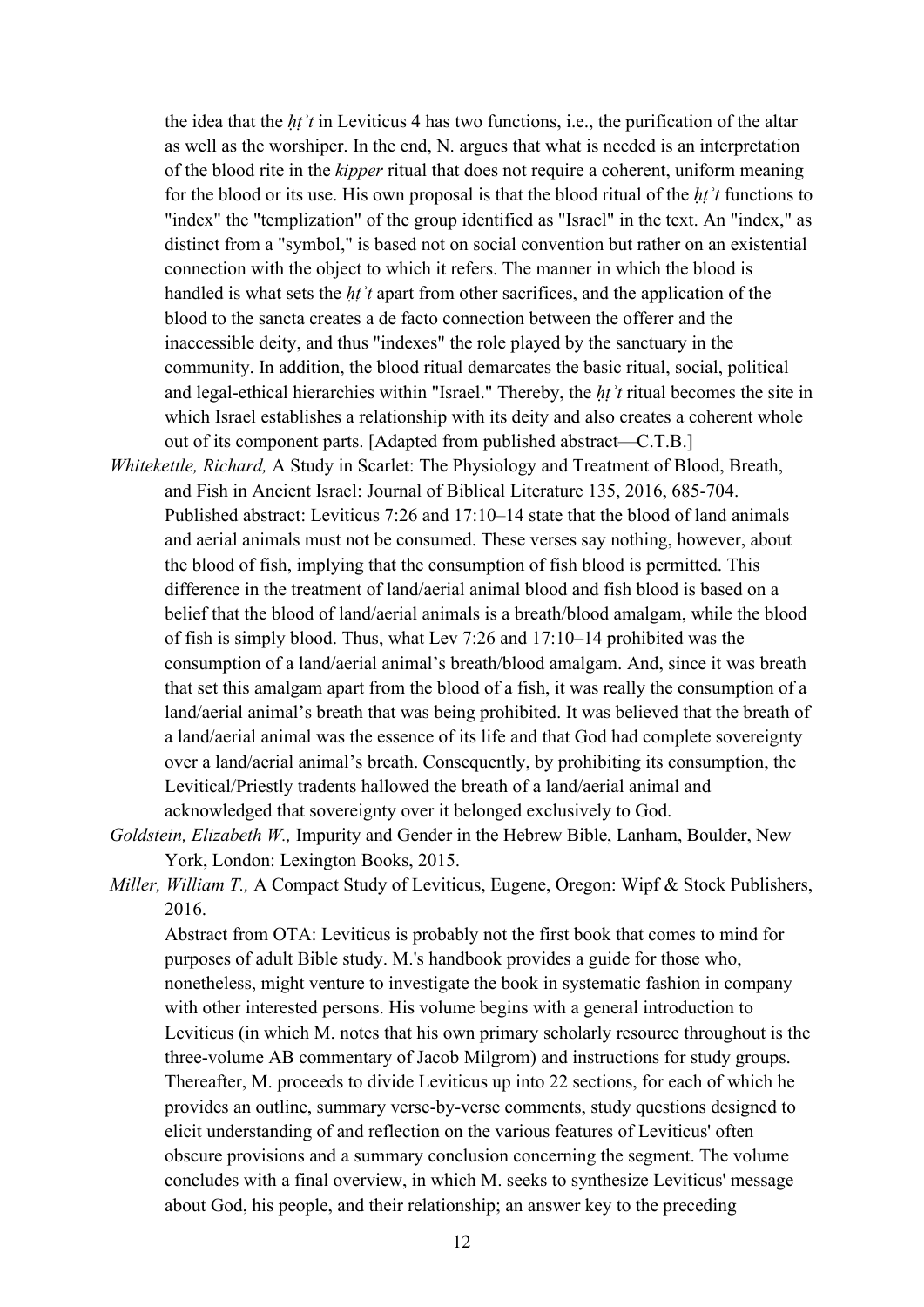questions; and a brief bibliography. This volume complements M.'s previous similar treatments of Genesis (2006); Exodus (2009); and Numbers (2013).—C.T.B.

- *Varenhorst, Martin,* Levitikon / Levitikus / Das dritte Buch Mose, in: Kreuzer, Siegfried (Hg.), Einleitung in die Septuaginta (Handbuch zur Septuaginta LXX.H 1), Gütersloh: Gütersloher Verlagshaus, 2016, 137–145.
- *Kilchör, Benjamin,* Did H Influence D on an Early or a Late Stage of the Redaction of D?, in: Old Testament Essays 29, 2016, 502–512.

Abstract from OTA: Although D (the Deuteronomic Code) is generally regarded as older than H (the Holiness Code), it has often been observed that H also seems to have influenced D. While this influence of H on D has usually been viewed as having occurred in connection with a late redaction of D, K. argues, on the basis of various examples drawn from his 2015 dissertation (see OTA 39 [2016] #2190), that the influence in question took place at an early stage in the redaction of D. K.'s short paper, which was presented as the 2016 lOSOT conference in Stellenbosch, concludes with a postscript in which he responds to some of the points raised in the discussion following his presentation. [Adapted from published abstract—C.T.B.]

*Rooke, Deborah W.,* Leviticus from a Gendered Perspective: Making and Maintaining Priests, in: Spronk, Klaas; Barstad, Hans (Hg.), Torah and Tradition. Papers Read at the Sixteenth Joint Meeting of the Society for Old Testament Study and the Oudtestamentisch Werkgezelschap, Edinburgh, 2015 (Oudtestamentische Studiën, 70), Leiden, Boston: Brill, 2017, 201–222.

Abstract from OTA 40, 2017, #1649: R. makes the opening observation that in both the making and maintaining of cult and priesthood in the Book of Leviticus, there is a clear masculine gender bias. In the book's overwhelmingly androcentric conception, women provide some of the raw materials for the cultic apparatus and are required for purposes of reproducing the priestly line. But they are excluded from the sphere of the holy and any holiness that they may appear to have as a result of either birth from or marriage to a priest disappears when their connection or proximity to the priest either ends or is superseded. Indeed far being holy, women can threaten priestly holiness, specifically by virtue of their sexuality, as is evidenced by the book's restrictions on priests' marriage partners, the severe punishment of a priest's daughter who becomes a prostitute, and the ban on priests' mourning—alone among their close relatives—their wives and married sisters. Priests who fail to observe these restrictions risk profaning themselves and/or their offspring, thereby losing their priestly status. At the same time, the cult as envisaged in Exodus and Leviticus could not exist without women. R. accordingly concludes that the nature of cultic holiness in the material studied by her is clear—it is constructed, performative, and provisional, as are the notions of gender that underlie it.

*Tucker, Paavo N.,* The Holiness Composition in the Book of Exodus (FAT II/98), Tübingen: Mohr Siebeck, 2017.

Published abstract: In this study, Paavo N. Tucker considers the different models of formation for the Priestly literature of the Pentateuch through an analysis of the Priestly texts in Exodus and how they relate to the Holiness Code in Lev 17–26. The texts in Exodus that are traditionally assigned to the Priestly *Grundschrift* are not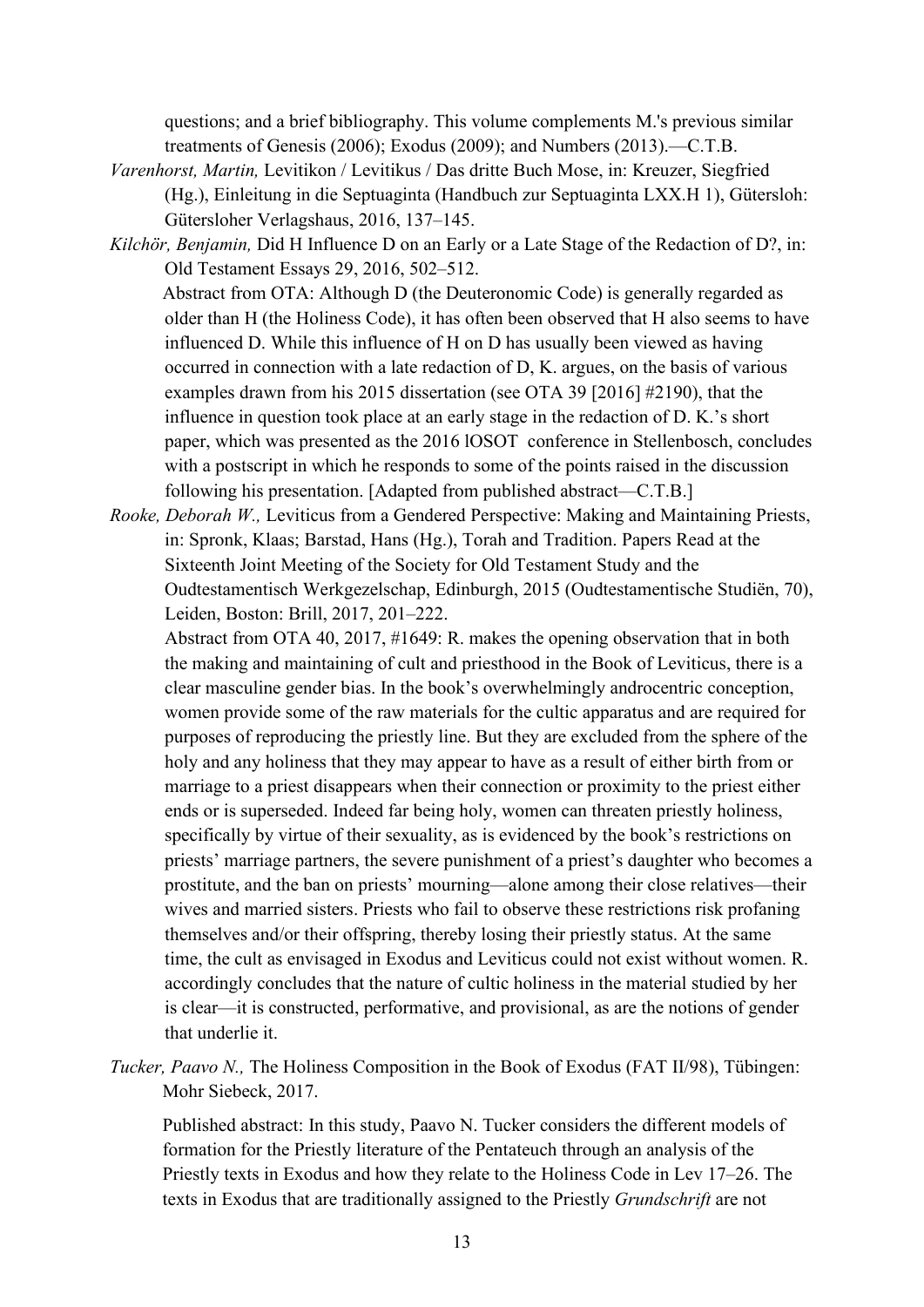concerned with the priestly matters of Exod 25-Lev 16, but are better understood as relating to the language, theology, and concerns of Lev 17–26, and should be assigned to the same strata of H with Lev 17–26. The same applies to the Priestly narratives beginning in Gen 1. The Priestly literature in Gen 1-Lev 26 form a composition that develops the themes of creation, Sabbath, sanctuary, and covenant to their climactic expression and culmination in the legal promulgation and ethical paraenesis of H in Lev 17–26. The author shows that, rather than being a "Priestly composition" as Erhard Blum argues, it is more fitting to see this literature as an "H composition," which weaves narrative and law together in order to motivate obedience to the laws of Lev 17–26.

- *Hieke, Thomas,* Opfer und Liebe Gottes im Buch Levitikus, in: Oeming, Manfred (Hg.), AHAVA – Die Liebe Gottes im Alten Testament (ABG 55), Leipzig: Evangelische Verlagsanstalt, 2018, 133–142.
- *Wiley, Henrietta L.; Eberhart, Christian A.* (eds.), Sacrifice, Cult, and Atonement in Early Judaism and Christianity. Constituents and Critique (Resources for Biblical Study 85), Atlanta: SBL Press, 2017.
- *Eberhart, Christian A.,* Introduction: Constituents and Critique of Sacrifice, Cult, and Atonement in Early Judaism and Christianity, in: Wiley, Henrietta L.; Eberhart, Christian A. (eds.), Sacrifice, Cult, and Atonement in Early Judaism and Christianity. Constituents and Critique (Resources for Biblical Study 85), Atlanta: SBL Press, 2017, 1–29.
- *Harrington, Hannah K., Accessing Holiness via Ritual Ablutions in the Dead Sea Scrolls and* Related Literature, in: Wiley, Henrietta L.; Eberhart, Christian A. (eds.), Sacrifice, Cult, and Atonement in Early Judaism and Christianity. Constituents and Critique (Resources for Biblical Study 85), Atlanta: SBL Press, 2017, 71–95.
- *Yoder, Perry B.,* Leviticus (Believers Church Bible Commentary), Harrisonburg: Herald Press, 2017.
- *Erbele-Küster, Dorothea,* Menstruation and the Sacred in (Post) Biblical Discourse, in: Berlis, Angela; Biezeveld, Kune; Korte, Anne-Marie (Hg.), Everyday Life and the Sacred. Reconfiguring Gender Studies in Religion (Studies in Theology and Religion 23), Leiden, Boston: Brill, 2017, 101–113.

Abstract from OTA: E.-K.'s essay explores the concept of the female body during menstruation as this is presented in the so-called purity laws of Leviticus 11-15. These texts, she points out, connect the human body, both male and female, to the divine sanctuary and hence to the sacred. The segment in question has strongly influenced the perception and experience, especially, of the female body within Western Judeo-Christian culture and has had an ambiguous reception history. In a re-reading of these texts that sees living bodies as a model of the space of the temple inhabited by God, one can, in fact, find a "democratization" of the sacred that extends to both women and men and connects their bodies directly to the sphere of the sacred.

*Himbaza, Innocent,* What Are the Consequences if 4QLXXLev<sup>a</sup> Contains the Earliest Formulation of the Septuagint?, in: Kreuzer, Siegfried; Meiser, Martin; Sigismund, Marcus; Karrer, Martin; Kraus, Wolfgang (Hg.), Die Septuaginta - Orte und Intentionen. 5. internationale Fachtagung veranstaltet von Septuaginta Deutsch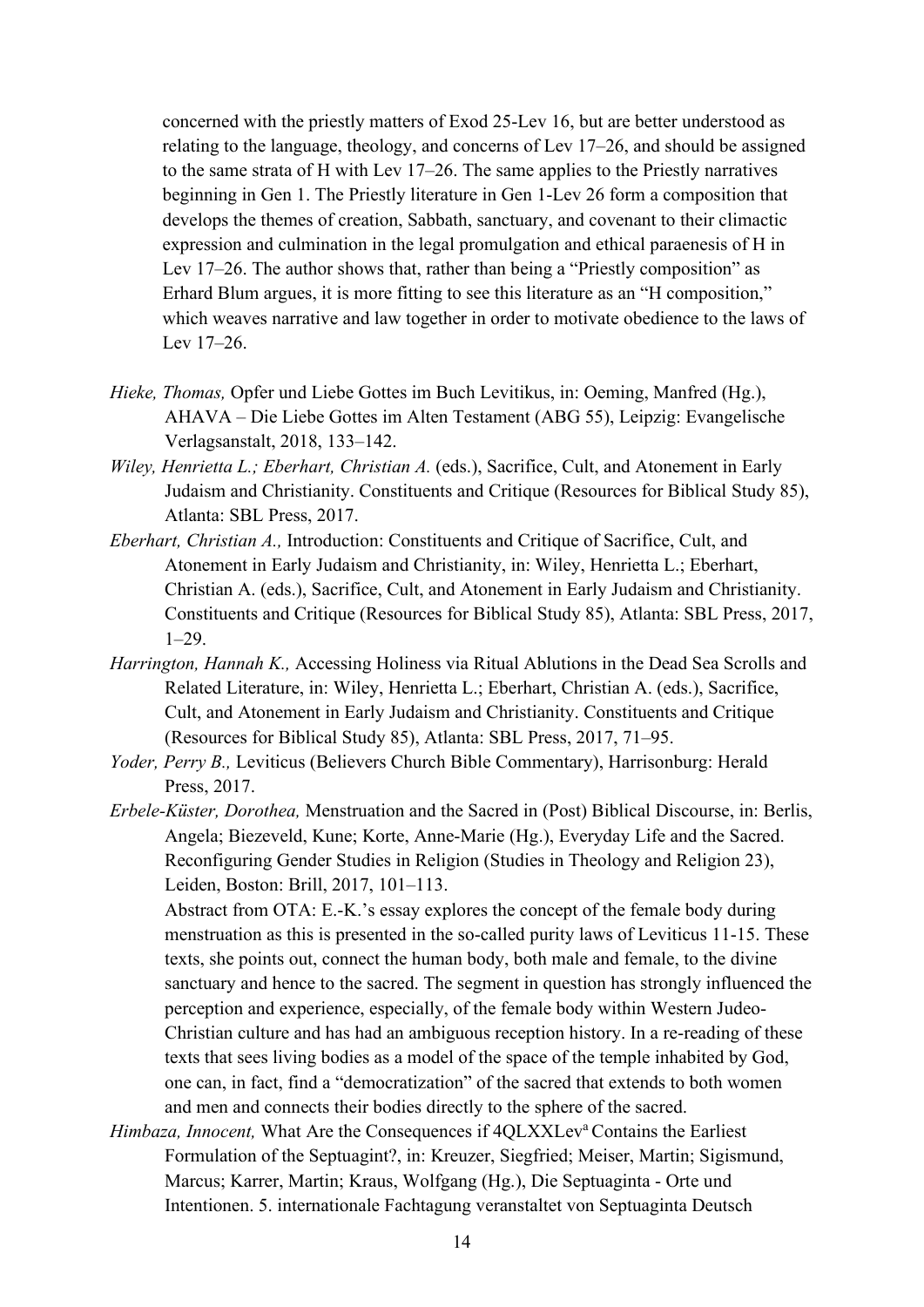(LXX.D), Wuppertal, 24.-27. Juli 2014 (WUNT 361), Tübingen: Mohr Siebeck, 2016, 294–308.

Abstract from OTA: Whereas the Old Greek of Leviticus and 4QLXXLev<sup>a</sup> are connected within the textual history of the Greek version of Leviticus, scholars disagree as to which version is the earlier and which is secondary. H.'s comparison of 4QLXXLev<sup>a</sup>, the Old Greek, and the MT for Lev 26:3-15 indicates that, in most cases, 4QLXXLev<sup>a</sup> represents the lectio difficilior, while the Old Greek is closer to the Hebrew. Thus, 4QLXXLeva is probably earlier and less literal while the Old Greek represents a revision toward a text like MT.

*Olyan, Saul M.,* Defects, Holiness, and Pollutionin Biblical Cultic Texts, in: Baden, Joel S.; Najman, Hindy; Tigchelaar, Eibert J.C. (Hg.), Sibyls, Scriptures, and Scrolls. John Collins at Seventy (Supplements to the Journal for the Study of Judaism, 175), Leiden, Boston: Brill, 2017, 1018–1028.

Abstract from OTA: Defects have a complex relationship to profanation of holiness and pollution, a relationship that varies by source, and one should thus avoid easy generalization of the relationship of defects to the cult as represented in biblical texts. Thus, while Malachi 1 amd the Temple Scroll construct defects as polluting, the Holiness Code, Deuteronomy, and Isaiah 56 do not. The priest, e.g., with a defect may continue to stay in the sanctuary and eat holy and most holy foods (Lev 21:22); the defective sacrificial animal with limbs of uneven length may be sacrificed as a freewill offering (Lev 22:23); the defective firstling is classed with clean game animals rather than unclean animals and may be eaten in a manner similar to game (Deut 15:22-23); the eunuch of Isa 56:3-5 is welcome in Yhwh's temple. Conversely, a defective animal is called an "abomination of Yhwh" in Deut 17:1, suggesting that it was unacceptable under all circumstances, not unlike the unclean animal, which is an "abomination" and not to be eaten according to Deut 14:3.

- *Rogerson, John W.* (ed.), Leviticus in Practice, Dorset: Deo Publishing, 2014 (not available in Germany).
- *Bibb, Bryan D.,* Blood, Death, and the Holy in the Leviticus Narrative, in: Fewell, Danna Nolan (ed.), The Oxford Handbook of Biblical Narrative (Oxford Handbooks), New York: Oxford University Press, 2016, 137–146.
- *Erbele-Küster, Dorothea,* Body, Gender and Purity in Leviticus 12 and 15 (Library of Hebrew Bible/Old Testament Studies 539), New York, Oxford, London, New Delhi, Sydney: Bloomsbury, 2017.

Published Abstract: The so-called purity laws in Leviticus 11-15 reflect a cultic and social view on the male and female body. These texts do not give detailed physiological descriptions. Instead, they prescribe what to do in the cases of skin disease, delivery and wo/man's genital discharges, but the particular way of dealing with the body and the language used in Leviticus 12 and 15 ask for clarification: How do these texts construct the male and female body? Which roles does gender play within this language? By means of themes like menstruation and circumcision, the author unfolds the language used for the body in Leviticus and its interpretation history. The study provides material for a contemporary anthropology of bodies, which relates the human sexed body to God's holiness.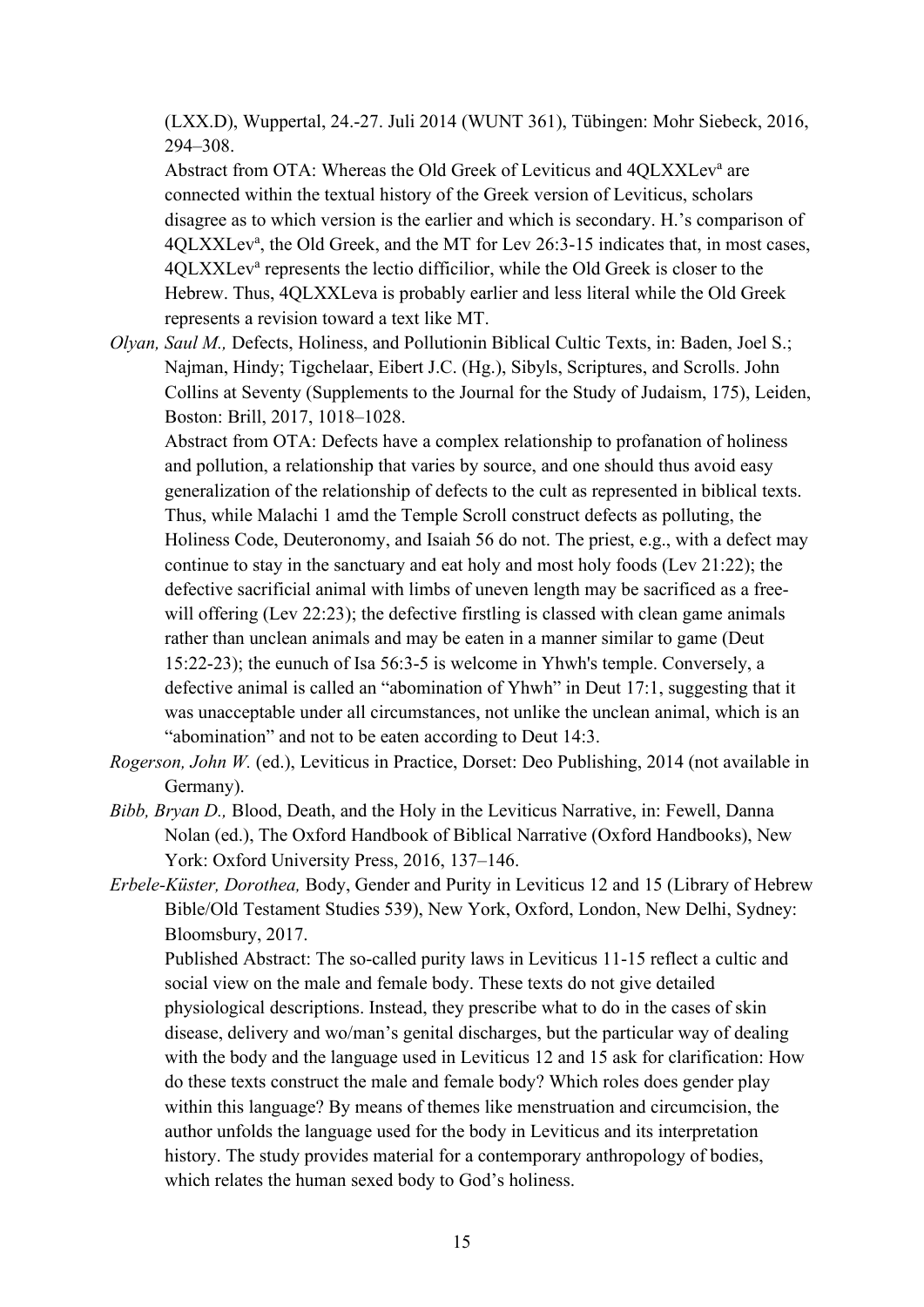- *Kazen, Thomas,* Disgust in Body, Mind, and Language. The Case of Impurity in the Hebrew Bible, in: Spencer, F. Scott (Hg.), Mixed Feelings and Vexed Passions. Exploring Emotions in Biblical Literature (Resources for Biblical Study, 90), Atlanta, GA: SBL Press, 2017, 97–115.
- *Himbaza, Innocent,* Quelle est la Septante du Lévitique?, in: Journal of Septuagint and Cognate Studies 49, 2016, 22–33.

Abstract from OTA: H. focuses on two Leviticus manuscripts from Qumran—  $4QLXXLev^a$  (late 2nd, early 1st cent. B.C.E.) and  $4QpapLXXLev^b$  (1st cent. B.C.E.), the latter in particular. The two manuscripts are similar in style and display a freer translation technique than the major codices that lie behind the standard LXX editions of A. Rahlfs and J.W. Wevers. It is likely that the Qumran manuscripts also represent a more ancient version of LXX than what one finds in the standard editions, which need to be revised accordingly. Moreover, H. contends that the usage of the two manuscripts reflects broader developments in translation techniques related to the LXX; in other words, the earliest translators did not feel tied to a literal (word for word) translation.

- *Rhyder, Julia,* Holiness Language in II Kings 23? A Note on a Recent Proposal: ZAW 127, 2015, 497–501.
- *Wachowski, Johannes,* Lernen am Leviticus, in: Zeitschrift für Pädagogik und Theologie 67, 2015, 134–144.
- *Harrington, Hannah K.,* The Purity and Sanctuary of the Body in Second Temple Judaism (JAJ.S 33), Göttingen: Vandenhoeck & Ruprecht, 2019.
- *Nihan, Christophe,* Supplementing Leviticus in the Second Temple Period. The Case of the Wood Offering in 4Q365 Fragment 23, in: Olyan, Saul M.; Wright, Jacob L. (Hg.), Supplementation and the Study of the Hebrew Bible (Brown Judaic Studies 361), Providence: Brown Judaic Studies, 2018, 183–204.

Abstract (excerpts from pp. 202-204): "In short, attempts to identify a reference to the law of 4Q365 23 in Neh 10 or, alternatively, to derive 4Q365 23 from Neh 10, are problematic and unconvincing. While both texts refer to a Mosaic law concerning the offering of wood to the temple, they do not appear to be directly related. This point is consistent, in particular, with the absence of any significant connection between these texts. If this reconstruction of the evidence is correct, Neh 10:35 arguably represents the earliest known witness to an expansionist version of the Pentateuch that included provisions for the wood offering. 4Q365 23, for its part, appears to represent a separate version of this same legal tradition, which was not (yet) known to the author of Neh 10:31-40. Furthermore, the connections noted above between the wood offering in 4Q365 and in the Temple Scroll suggest that the version of the law of the wood offering known to the author of Temple Scroll was similar to (albeit not identical with) the one preserved in 4Q365. lt is difficult to be more precise about the origins of the legal tradition underlying the wood offering in the Second Temple period, not the least because we cannot know with certainty when Neh 10:35 was composed. As various scholars have argued, the unit comprising Neh 10:31-40 is unlikely to have been part of Nehemiah's memoir; more likely, it represents a later supplement to the Nehemiah tradition, possibly from the late Persian or early Hellenistic period (fourth or third century BCE).60 This date, according to the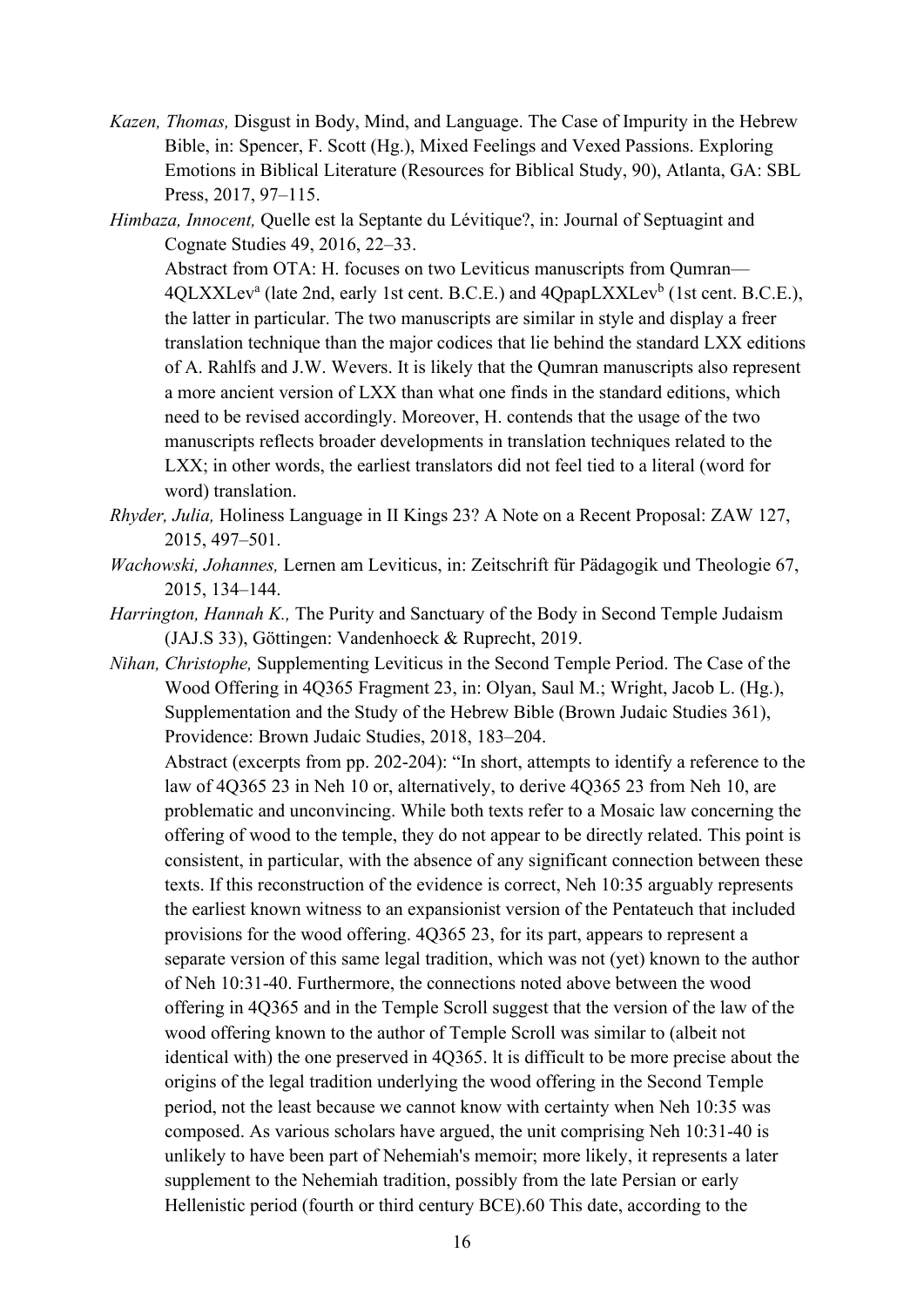reconstruction proposed here, would then represent the tenninus ad quem for the creation of an expansionist Version of Leviticus in which the ritual legislation of this book was supplemented with an instruction for the offering of wood. As for 4Q365, the manuscript itself can be dated to the mid-first century BC E.61 However, the parallels between 4Q365 23 and the Temple Scroll suggest that this version of the law of the wood offering may actually go back to the second century BCE, if not somewhat earlier. … Contrary to other supplements in the Reworked Pentateuch manuscripts, the law of the wood offering in 4Q365 23 cannot be explained merely as an inner-scriptural development. More likely, this supplement reflects the growing importance of the wood offering during the Second Temple period, which is independently documented by other contemporaneous sources. lt is clear from the law's content that it does not purport to describe or prescribe an actual practice; this is suggested, in particular, by the reference in lines 9-11 of the fragment to the Israelite tribes bringing their offering of wood to the temple. Rather, the instruction for the wood offering in 4Q365 is a *legal fiction*, seeking to provide a scriptural basis for an offering that was deemed important enough by some scribes to be appended to the festal legislation of Leviticus. … Nevertheless, … this scribal development is intriguing, as it challenges some of our current assumptions regarding the textual stability achieved by this book during the Second Temple period. In effect, 4Q365 23 points to the existence of an expansionist version of Leviticus that included provisions for the wood offering-and presumably for other festivals as well, especially the festival of new oil, and was circulated alongside the main copies of the book until the first century BCE (the date of the manuscript of 4Q365).The parallels between the wood offering in 4Q365 and in the Temple Scroll suggest that this supplement was part of a broader legal tradition that gradually developed during the Second Temple period and may be reflected for the first time in a late addition to the book of Nehemiah (Neh 10:35). At any rate, 4Q365 23 documents the fact that even relatively stable scriptures such as Leviticus were susceptible of being revised and amplified during most of the Second Temple period in order to reflect new legal and ritual traditions such as the wood offering. … Second, the case of the wood offering in 4Q365 is significant also for the way in which it sheds light on the scribal techniques used in the composition of a legal supplement such as this. While the wood offering in 4Q365 23 is a new topic, the language used in this fragment to describe this offering is not. Specifically, the examination of this material shows that the law of the wood offering draws on several scriptural traditions, arguably more so than has been previously acknowledged. The introduction to the law (lines 4-5) takes up Lev 24:1-2a and combines it with various passages from Lev 23-25 (23:10 and 25:2, 18-19) as well as with Deut 26:1. The references to Lev 23-25 suggest a concern to highlight the continuity between the law of the wood offering and its scriptural context (the festal legislation of Leviticus), whereas the conflation of Lev 23:10 and 25:2 with Deut 26:1 arguably reflects a broader scribal trend in the pre-Samaritan versions of the Pentateuch to align Leviticus and Numbers with Deuteronomy wherever possible. The description of the law itself, from line 5 onward, also presents some substantial parallels with other passages of the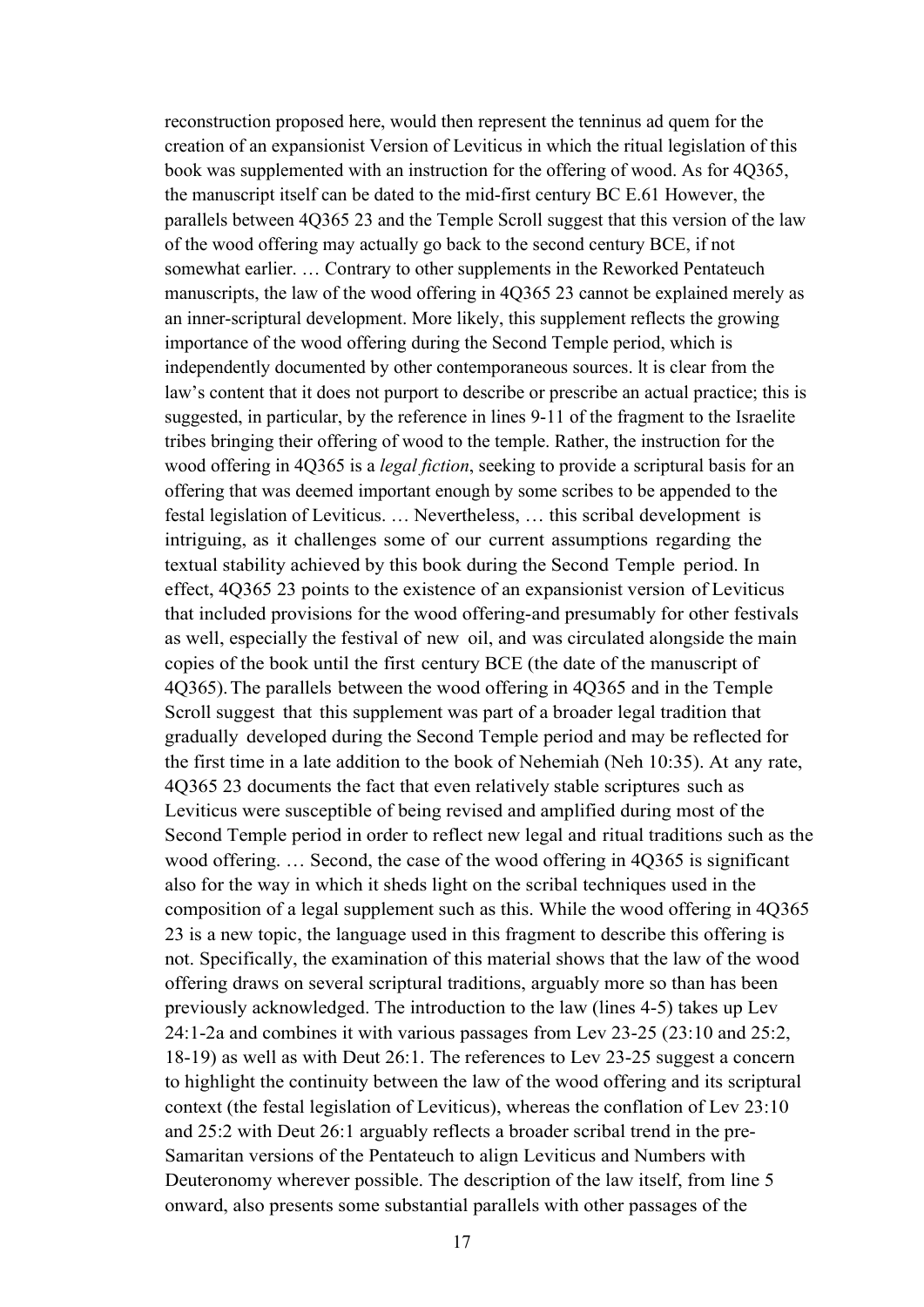Pentateuch, such as Exod 35-40 and Num 7. For ancient readers, the presence of such scriptural parallels would have significantly facilitated the recognition of the wood offering as a Mosaic law. In addition, as we have seen, the selection of scriptural materials in the composition of 4Q365 23 simultaneously points to significant associations between the wood offering and other key offerings in the Torah, especially the firstfruits (Lev 23:10 and Deut 26:1), the community's contribution to the building of the tabernacle (Exod 35-40), and the offerings for the dedication of the tabernacle (Num 7). These remarks suggest that the scriptural phraseology used in the composition of this legal supplement serves a twofold function: it authorizes the introduction of a new offering in the Torah, while simultaneously positioning this material within the Mosaic traditions about the Israelite cult."

*Eberhart, Christian A.; Hieke, Thomas* (eds.), Writing a Commentary on Leviticus: Hermeneutics–Methodology–Themes (FRLANT 276), Göttingen: Vandenhoeck & Ruprecht, 2019.

Writing a commentary on a biblical book is not limited to the scholar's study and desk. Hence, several experts in the field of Hebrew Bible currently writing a larger commentary on the book of Leviticus followed the invitation of Christian A. Eberhart (University of Houston) and Thomas Hieke (Johannes Gutenberg-Universität Mainz) to meet between 2014 and 2016 at annual conferences of the Society of Biblical Literature. They shared their experiences, discussed a variety of hermeneutical and methodological approaches, probed critical questions, and presented their ideas about particular themes and issues in the third book of the Torah. The results of the three consultative panels had a significant impact on the production of the commentaries.

*Hieke, Thomas,* Writing a Commentary as a Research Achievement, in: Christian A. Eberhart/Thomas Hieke (eds.), *Writing a Commentary on Leviticus: Hermeneutics– Methodology–Themes* (FRLANT 276), Göttingen: Vandenhoeck & Ruprecht, 2019, 19-24.

Hieke demonstrates that writing a commentary on a biblical book is a research achievement. Society usually associates "research" with other activities (expensive experiments in laboratories etc.). In search for an official definition of "research," Hieke points to the *Frascati Manual* of the Organisation for Economic Co-operation and Development (OECD). In his essay, he demonstrates that writing a commentary on a biblical book increases the stock of knowledge, devises new applications of available knowledge, and is novel, creative, uncertain, systematic, transferable and/or reproducible. Hence, the scholarly endeavor of commenting on a biblical book meets the OECD definition of "research."

*Watts, James W.,* Unperformed Rituals in an Unread Book, in: Christian A. Eberhart/Thomas Hieke (eds.), *Writing a Commentary on Leviticus: Hermeneutics–Methodology– Themes* (FRLANT 276), Göttingen: Vandenhoeck & Ruprecht, 2019, 25-33. Watts highlights the unusual challenge posed to commentators by the fact that many of Leviticus's ritual instructions have not been performed for almost 2,000 years and that Christians, at least, tend not to read it at all. Since commentary is supposed to explain the meaning of the text, he asks: What is the significance of an unperformed ritual? What is the meaning of an unread text? His reflections, excerpted and expanded from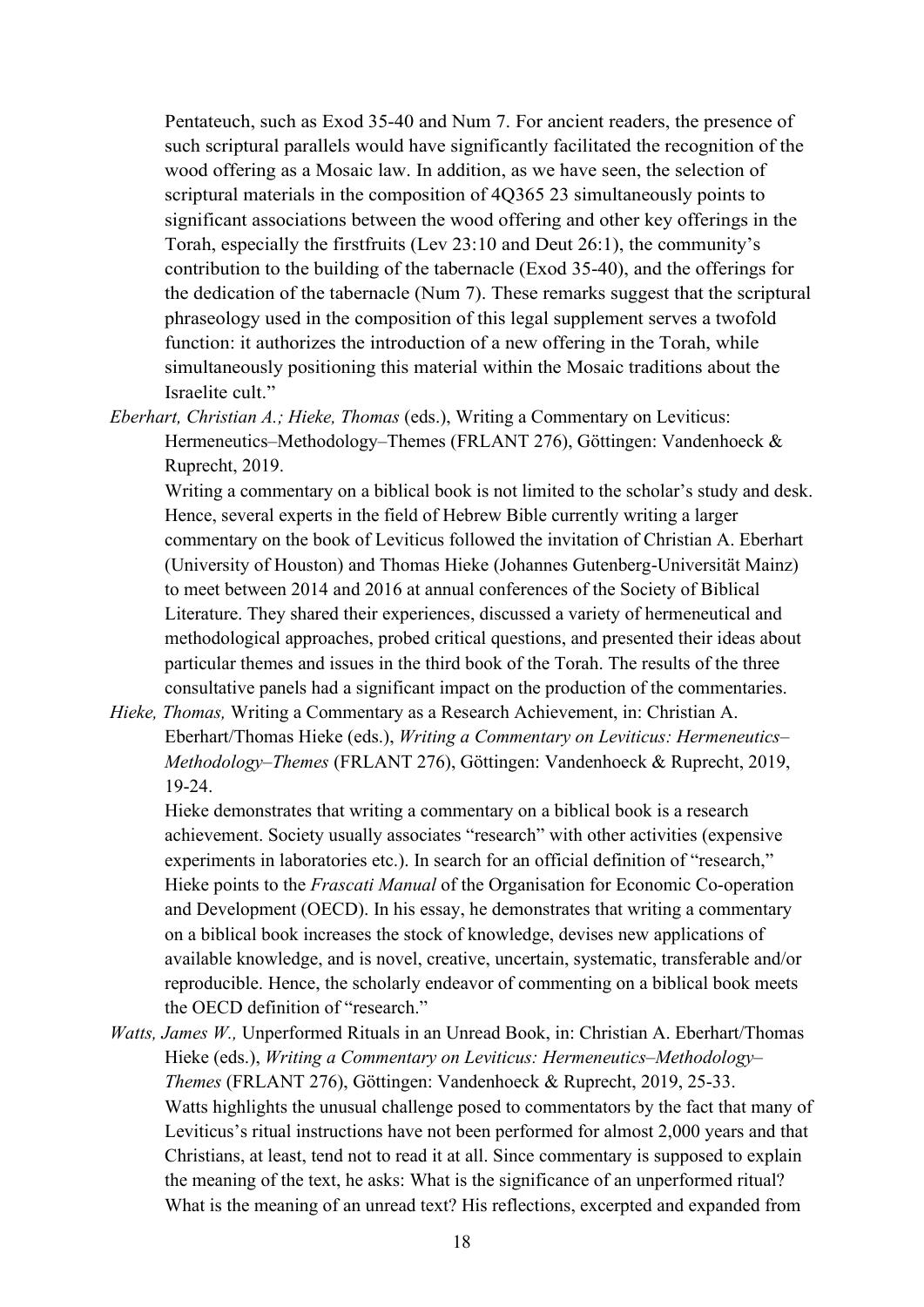the Introduction to his commentary, explore the nature of textual rhetoric, of ritual rhetoric, of theological symbolism, and of priestly interpretive authority. He concludes that Leviticus's status as scripture pushes commentators to consider the whole range of the text's uses, not just as an authoritative text but also as a performative text and as religious icon.

*Gilders, William K.,* Commentary as Ethnography, in: Christian A. Eberhart/Thomas Hieke (eds.), *Writing a Commentary on Leviticus: Hermeneutics–Methodology–Themes*  (FRLANT 276), Göttingen: Vandenhoeck & Ruprecht, 2019, 35-47. Gilders focuses on the role played in his forthcoming commentary on Leviticus by anthropology and ritual theory, which Gilders believes to be the most important element in that work. In drawing on the work of anthropologists, he takes the risk of characterizing the commentary as a work of ethnography in which he acts as a "professional stranger" (the anthropologist M.H. Agar's designation for the ethnographer). This approach is exemplified through discussion of Leviticus 2, the basic legislation for the מנחה קרבן") tribute offering"), in order to highlight the desire to disengage treatment of the offerings in Leviticus from the idea that "sacrifice" necessarily involves the killing of animal victims. Gilders explains how his commentary will constitute an ethnography of the ways in which Aaronide priests represent and interpret Israelite cultural practices through the medium of the texts they composed and edited. Gilders intends for the commentary to do justice to what his ancient Israelite informants tell him and to provide a cultural translation for its presumed audience of twenty-first century readers. He sets out a multi-layered interpretation of the cultural data on the basis of the theoretical models he finds most compelling and productive. Specifically, while he largely avoids offering symboliccommunicative explanations of ritual performances, Gilders explicates the indexical force of such practices in terms of Peircian semiotics. His goal is to strike a balance between providing sufficient interpretation and providing too much.

*Harrington, Hannah K.,* The Role of Second Temple Texts in a Commentary on Leviticus, in: Christian A. Eberhart/Thomas Hieke (eds.), *Writing a Commentary on Leviticus: Hermeneutics–Methodology–Themes* (FRLANT 276), Göttingen: Vandenhoeck & Ruprecht, 2019, 49-66.

In her contribution "The Role of Second Temple Texts in a Commentary on Leviticus," Harrington takes a Second Temple perspective to Leviticus. She asks how the book was read by Second Temple priests and sages. She finds special value among these sources for: 1) determining the state of the text of Leviticus; 2) clarifying ambiguity in Leviticus; and 3) fixing the chronological development of specific Levitical traditions while bringing into relief Second Temple issues. Her contribution focuses on Ezra-Nehemiah and the Dead Sea Scrolls. Ezra-Nehemiah may have been redacted around the same time as the *textus receptus* of Leviticus and thus the data and issues of both texts are relevant to each other. The earliest witnesses to the actual text of Leviticus, the Dead Sea Scrolls, also supply important textual variants. They also disclose issues in interpretation. Harrington demonstrates how the Scrolls bring into relief ambiguity in the text of Leviticus and provide clarity for complex laws (e.g. purity regulations). Harrington urges commentators to grapple with the development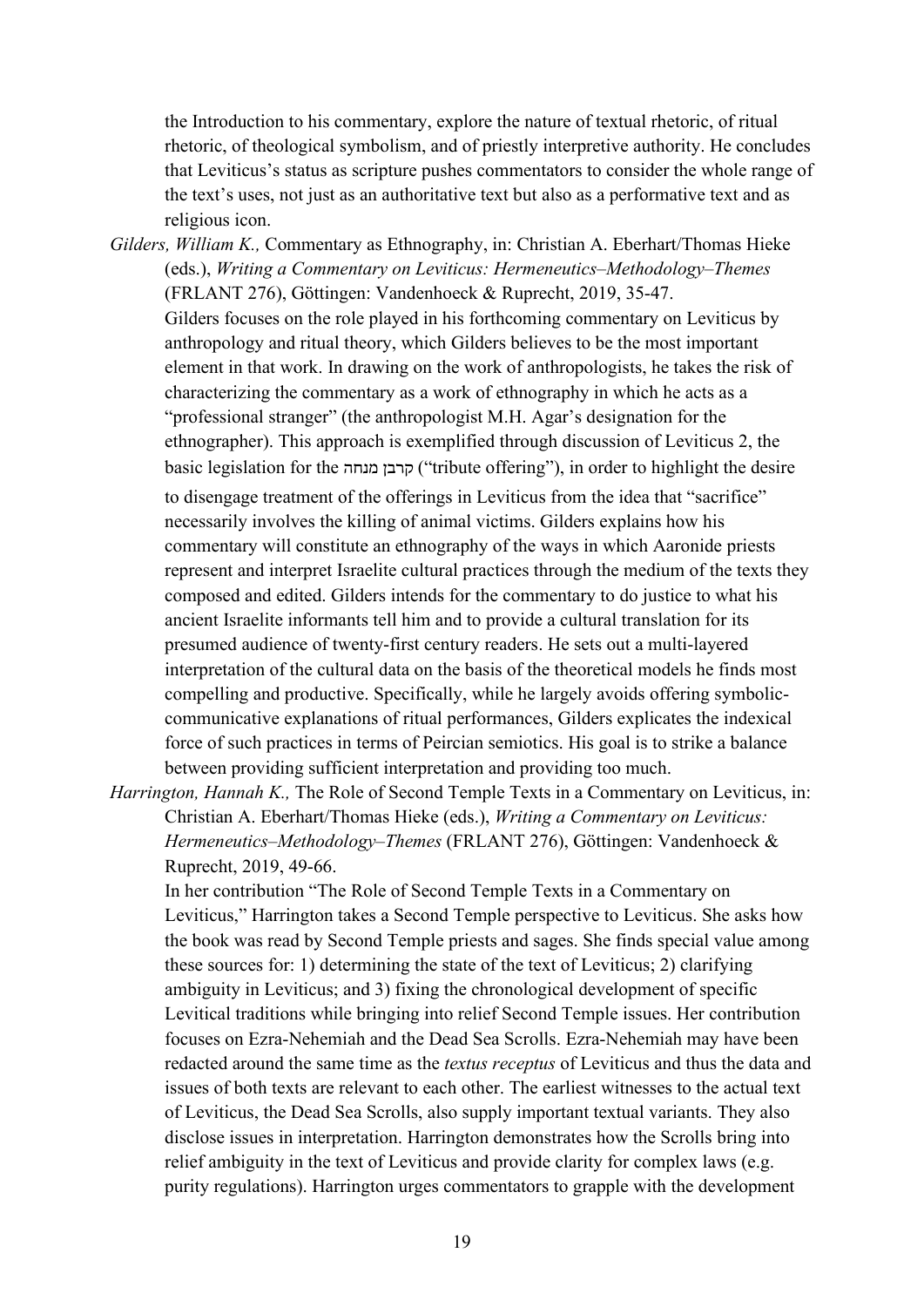of various Levitical traditions throughout the Second Temple period. With four examples, she illustrates the necessity of examining single traditions in light of Second Temple literature: a) tithing; b) holy days; c) the resident alien; and d) intermarriage.

*Hieke, Thomas,* Writing on Leviticus for the HThKAT Series: Some Key Issues on Sacrificial Rituals, in: Christian A. Eberhart/Thomas Hieke (eds.), *Writing a Commentary on Leviticus: Hermeneutics–Methodology–Themes* (FRLANT 276), Göttingen: Vandenhoeck & Ruprecht, 2019, 67-76.

The title "Writing on Leviticus for the HThKAT Series: Some Key Issues on Sacrificial Rituals" conveys that Thomas Hieke reflects on central problems that emerged during his work on the Leviticus commentary for the series "Herders Theologischer Kommentar zum Alten Testament" (HThKAT). (1) Especially the first chapters of Leviticus use a very stereotypical or standardized language. The sacrifices and the various components of the respective rituals are tagged with a certain technical language and terminology. Hence, he elaborated a glossary explaining this general vocabulary and placed it after the introduction and before the commentary proper. (2) The introductory formulas (e.g., Lev 1:1–2; 4:1; 6:1; 8:1 etc.) are theologically crucial for the way the text wants to be understood: The rituals are – according to the biblical text – not invented by humans but revealed by God. (3) The meaning of the handleaning rite (e.g., Lev 1:4) is still a disputed issue. The contribution and the commentary present a new solution for interpreting this necessary part of the ritual. (4) Finally, the essay discusses problems of the nomenclature of the sacrifices, especially the so-called "sin offering".

- *Eberhart, Christian A.,* Sacrifice? Holy Smokes! Reflections on Cult Terminology for Understanding Sacrifice in the Hebrew Bible, in: Christian A. Eberhart/Thomas Hieke (eds.), *Writing a Commentary on Leviticus: Hermeneutics–Methodology–Themes*  (FRLANT 276), Göttingen: Vandenhoeck & Ruprecht, 2019, 77-99. In his contribution "Sacrifice? Holy Smokes! Reflections on Cult Terminology for Understanding Sacrifice in the Hebrew Bible," Christian A. Eberhart explores interpretive aspects of sacrificial rituals that are manifest in both Hebrew and Greek technical terms for sacrifices and selected ritual aspects or components. The individual profile and common implications of this terminology offer insights into perceptions of early communities, tradents, and translators of the texts, who understood sacrifices as dynamic processes of approaching God and as tokens of reverence and reconciliation. Eberhart concludes that this terminology conveys the importance of the burning rite as a ritual component; this methodological approach allows the incorporation of both animal sacrifices and sacrifices from vegetal substances into modern scholarly theorizing. This understanding is corroborated by a brief investigation of rituals that do not count as sacrifices in the Hebrew Bible.
- *Meshel, Naphtali S.,* The Form and Function of a Biblical Blood Ritual, in: Christian A. Eberhart/Thomas Hieke (eds.), *Writing a Commentary on Leviticus: Hermeneutics– Methodology–Themes* (FRLANT 276), Göttingen: Vandenhoeck & Ruprecht, 2019, 101-114.

Meshel investigates "The Form and Function of a Biblical Blood Ritual." He scrutinizes the consensus in current exegetical research that Levitical law never requires blood to be tossed upon the upper surface of the altar. He posits that this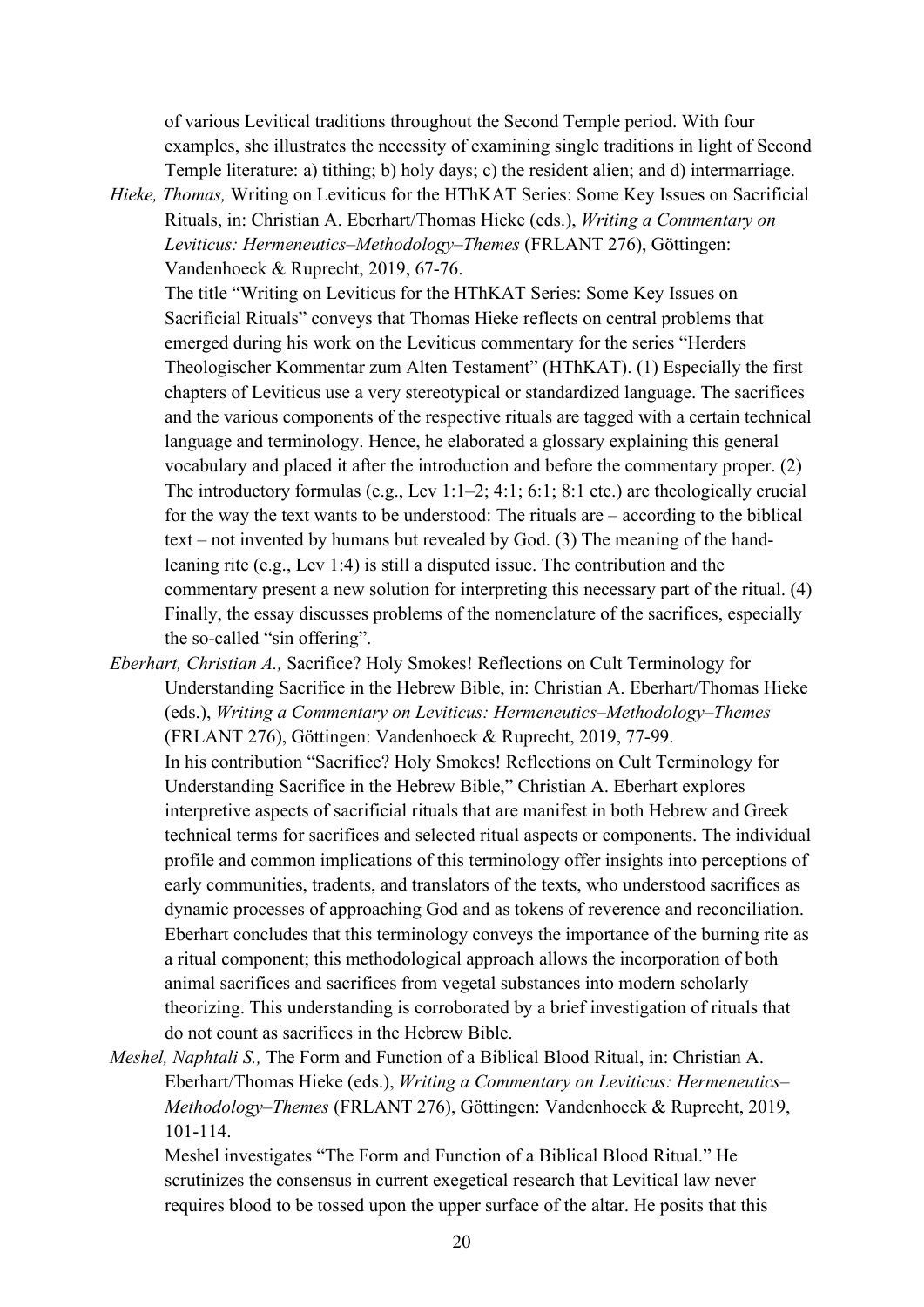conception has reinforced – and has been reinforced by – an understanding that YHWH is never to be offered blood. He argues that, according to several priestly texts, the blood of many sacrifices, including wellbeing, whole-burnt and reparation offerings, is to be tossed upon the upper surface of the altar. Based on these observations, the claim that the ritual indicates that YHWH, like the Israelites, refrains from the consumption of blood, is being reassessed.

*Gane, Roy E.,* Purification Offerings and Paradoxical Pollution of the Holy, in: Christian A. Eberhart/Thomas Hieke (eds.), *Writing a Commentary on Leviticus: Hermeneutics– Methodology–Themes* (FRLANT 276), Göttingen: Vandenhoeck & Ruprecht, 2019, 115-125.

Gane answers objections to his proposal regarding a challenging question that any serious commentator on Leviticus must face. How do physical ritual impurities (*ṭum*ʾ*ôt*) and sins (*ḥaṭṭāʾôt*) pollute the sanctuary so that they must be purged from there on the Day of Atonement (Lev 16:16, 19)? In his book *Cult and Character*  (2005), Gane concluded that these evils affect the sanctuary through purification offerings during the course of the year, as indicated by Leviticus 6:20–21. Here blood of a most holy purification offering that spatters on a garment must be washed off in a holy place because it paradoxically carries some pollution, and a vessel in which purification offering flesh is boiled must be broken or scoured and rinsed in water for the same reason. The pollution comes from the offerer when the sacrifice removes the evil from that person. So when a priest applies some of the blood to part of the sanctuary, the sanctuary receives the pollution.—Christophe Nihan has countered Gane's interpretation in part of his essay titled "The Templization of Israel in Leviticus: Some Remarks on Blood Disposal and *Kipper* in Leviticus." Nihan finds the idea that purification offerings transfer pollution from offerers to the sanctuary to be problematic because ancient Near Eastern people were afraid of defiling sacred places, and he rejects the inference from Leviticus 6:20–21 that most holy purification offerings carry pollution, preferring the view that verse 20 requires the washing of priestly vestments to remove contagious holiness.—In the present essay, Gane responds to these and other objections through exegetical analysis of the relevant biblical passages, reference to ancient Near Eastern texts, and clarification of his interpretation. It is especially significant that the rules in Leviticus 6:20–21 apply only to the purification offering, which removes sins (Lev 4:1–5:13) and physical impurities (e.g., 12:6–8).

*Meshel, Naphtali S.,* Some New Questions in the Fundamental Science of P, in: Christian A. Eberhart/Thomas Hieke (eds.), *Writing a Commentary on Leviticus: Hermeneutics– Methodology–Themes* (FRLANT 276), Göttingen: Vandenhoeck & Ruprecht, 2019, 127-138.

Scholarship on the Priestly system of pollution and purification tends to view the diverse sources of ritual pollution as if they were located on a one-dimensional scale, from most severe to least severe – to some extent under the influence of rabbinic literature. With the title "Some New Questions in the Fundamental Science of P," Meshel's contribution offers an alternative model in which each impurity comprises several factors – including duration (how long the impurity lasts), tenacity (how difficult it is to eliminate the impurity), and contagion (how easily it is transmitted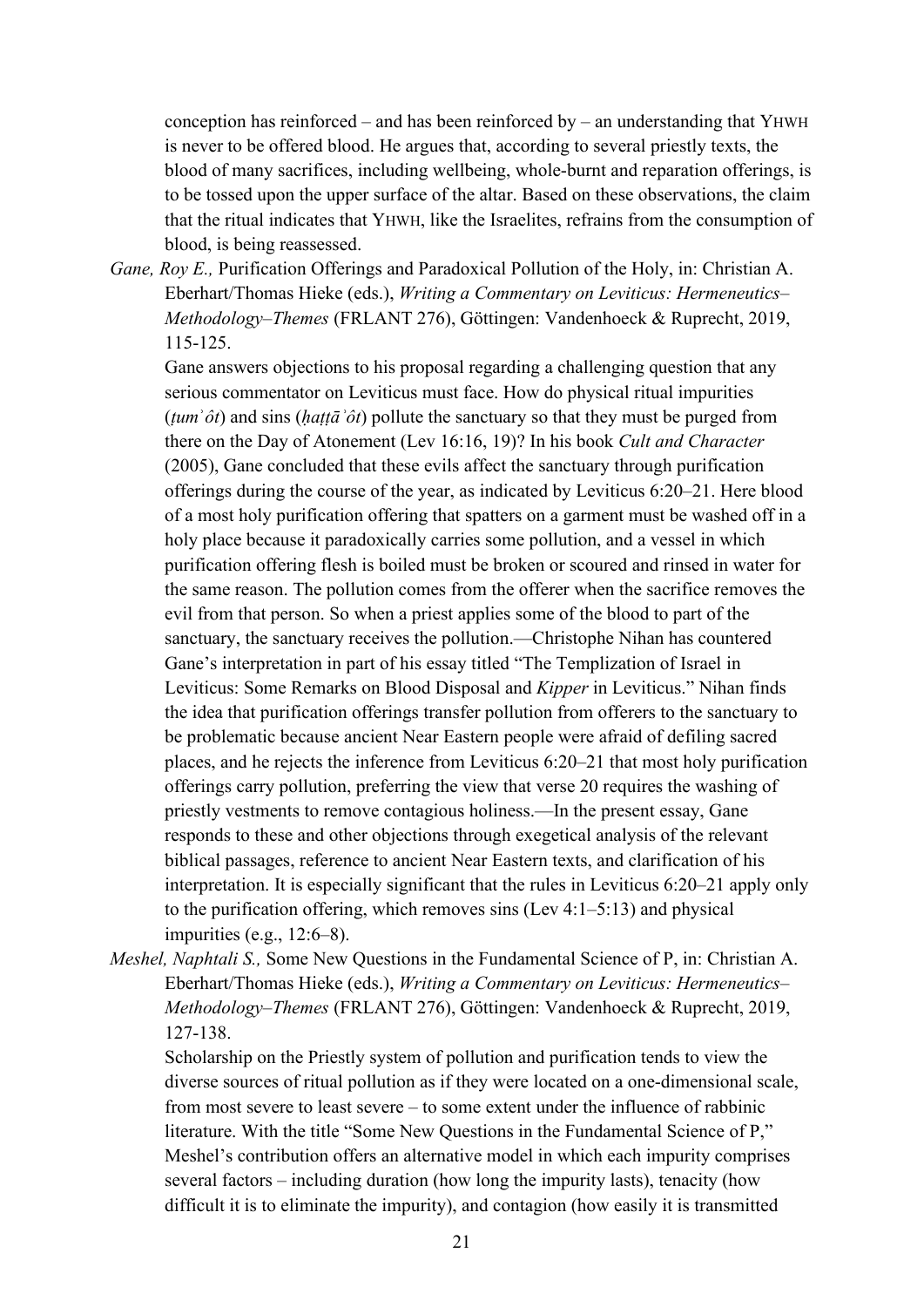from one object to another). There is not always a direct correlation between the various factors, as one type of pollution may last a long time without being highly contagious, and another may be highly contagious but of relatively short duration. This alternative, multidimensional model leads to several new questions, for example: If one becomes defiled by one type of impurity, then later by another, are the waiting periods counted as overlapping periods of time or successive periods of time (does "time served" count)? Does it matter if the impurities are of the same type (e.g., contact with two different corpses) or of different types (e.g., menstruation and contact with a corpse)? While P does not explicitly address these questions, several post-Biblical sources discuss them explicitly, suggesting that a full understanding of the Priestly ritual system entails careful consideration of these scenarios – some of which are outlandish, but others quite commonplace.

*Wright, David P., Law and Creation in the Priestly-Holiness Writings of the Pentateuch, in:* Christian A. Eberhart/Thomas Hieke (eds.), *Writing a Commentary on Leviticus: Hermeneutics–Methodology–Themes* (FRLANT 276), Göttingen: Vandenhoeck & Ruprecht, 2019, 201-233.

In his essay "Law and Creation in the Priestly-Holiness Writings of the Pentateuch," Wright argues that a chief goal of the Priestly-Holiness (PH) corpus of the Pentateuch is to explain Yahweh's election of Israel and associated obligations of cultic practice. Wright looks specifically at PH's portrayal of the development of various cultic practices and phenomena (sacrifice, use of the divine name, the calendar, purity and holiness practices, the divine glory [*kavod*]), as well as PH's portrayal of the genealogical evolution of Israel and its use of creation language in narrative. The PH corpus tells a story in which the culmination of creation, as described in Gen 1:1–2:4, is the establishment of the nation Israel with accompanying obligations of cultic service. This set the stage for then describing how the nation acquired its land.

*Watts, James W., Drawing Lines. A Suggestion for Addressing the Moral Problem of* Reproducing Immoral Biblical Texts in Commentaries and Bibles, in: Christian A. Eberhart/Thomas Hieke (eds.), *Writing a Commentary on Leviticus: Hermeneutics– Methodology–Themes* (FRLANT 276), Göttingen: Vandenhoeck & Ruprecht, 2019, 235-252.

Some texts in Leviticus and in many other biblical books explicitly support genocide, indiscriminate capital punishment, patriarchy, and slavery. In "Drawing Lines: A Suggestion for Addressing the Moral Problem of Reproducing Immoral Biblical Texts in Commentaries and Bibles," James W. Watts observes that these verses pose a moral challenge for commentators and Bible publishers because they conflict with the legal and ethical teachings of Jewish and Christian traditions, and also with the laws of modern nations. By publishing Bibles and commentaries that reproduce these texts, translators and commentators continue to promulgate a document that claims divine endorsement for immoral and illegal behavior. Though long-standing traditions of *halakhah*, preaching, canon law and commentary have restrained the social force of these texts, the iconic status of biblical texts has often overridden interpretive traditions. These restraints have become easier to ignore as revolutions in printing and, now, digitization have made biblical texts ever more accessible. Anyone can cite a verse of Leviticus with the accurate preamble, "the Bible says," and can do so to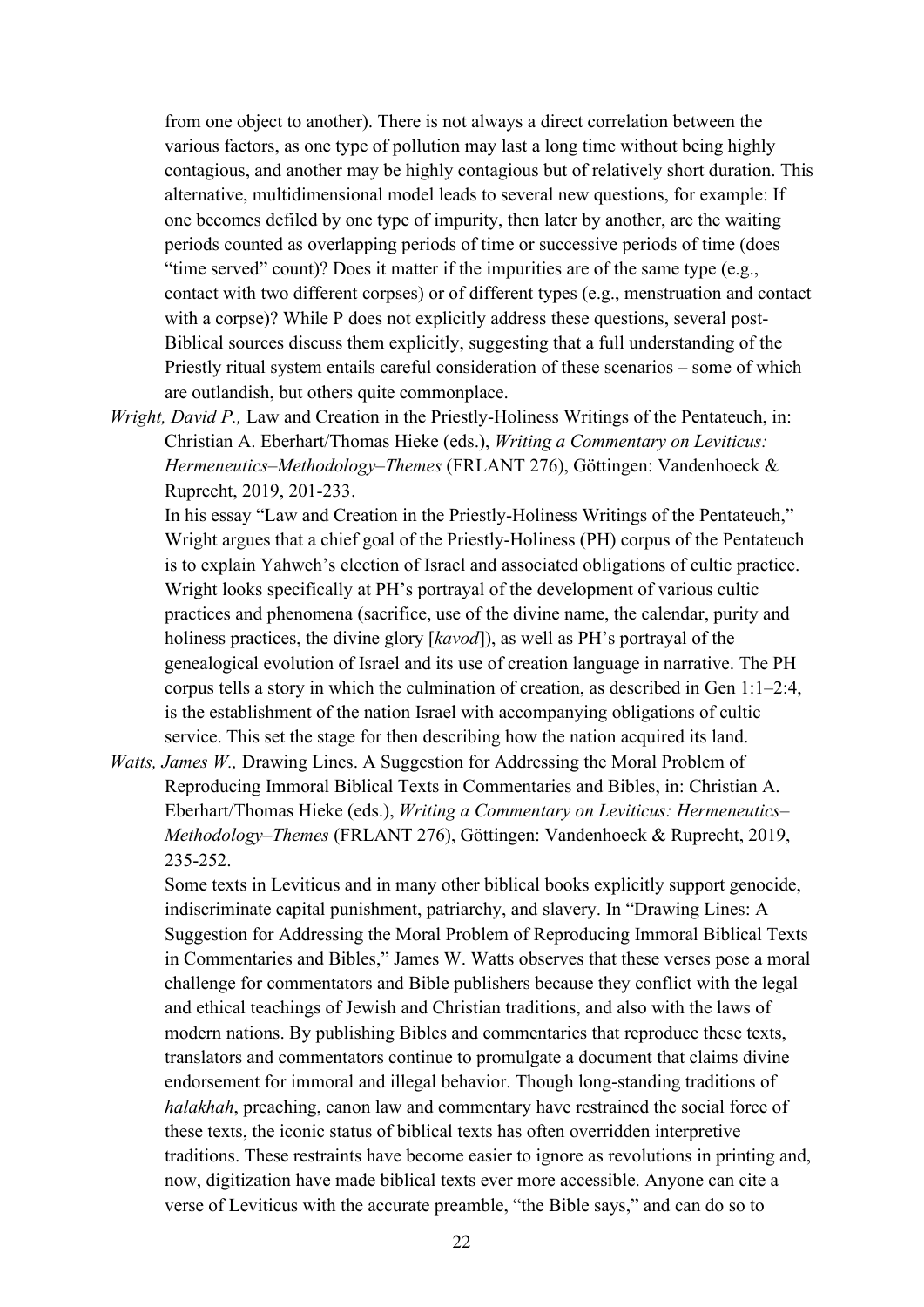justify harming other people. Interpretations of biblical texts, their social contexts, and their reception history remain essential to countering malevolent uses of the Bible, but they are not enough. Watts suggests that commentaries and mass-market Bible translations should strike through immoral normative texts to indicate typographically that Jewish and Christian traditions have long-standing objections to reading them as representing the divine will.

- *Albertz, Rainer,* Die Abschlüsse der ersten und zweiten priesterlichen Kompositionen in Lev 16 und 26, in: Albertz, Rainer; Wöhrle, Jakob; Neumann, Friederike (Hg.), Pentateuchstudien (FAT 117), Tübingen: Mohr Siebeck, 2018, 297–326.
- *Greer, Jonathan S.,* The "Priestly Portion" in the Hebrew Bible: Its Ancient Near Eastern Context and Its Implications for the Composition of P, in: Journal of Biblical Literature 138, 2019, 263–284.

Published Abstract: The Hebrew Bible contains a variety of traditions concerning which meat cuts from animal sacrifices comprised the "priestly portion." The variant textual traditions invite questions related to the historical situations that gave rise to these traditions and fostered their incorporation in the present form of the Pentateuch. This article identifies these traditions and explores questions of priority and provenance, first, from text-critical and source-critical perspectives, and, second, by considering the traditions in light of textual, iconographic, and zooarchaeological data from the broader ancient Near Eastern world. Text-critical and source-critical approaches highlight the complexity of the issue and affirm two dominant systems: one assigning the hindlimb to the priests and another the forelimb, presumably from the right side of the animal in both cases. Ancient Near Eastern texts, iconography, and archaeology suggest that the origins of both traditions stretch deep into the Late Bronze and Iron Ages, the forelimb tradition perhaps the earlier of the two and rooted in southern regions, and the hindlimb tradition rooted in northern regions. A point of coalescence is identified geographically in the southern Levant and chronologically in the Iron Age II, concomitant with the rise of the kingdoms of Israel and Judah. In this light, any assumption that Priestly cultic literature is a unified, postexilic, Jerusalemcentered corpus may need to be reexamined.

*Kamionkowski, S. Tamar,* Leviticus (Wisdom Commentary 3), Collegeville, Minnesota: Liturgical Press, 2018.

Abstract from OTA: In this contribution to a new commentary series applying feminist interpretation to each book in the Bible, K. focuses on four goals in evaluating the value and compelling messages communicated in the Book of Leviticus. Of these, the first is to pay attention to ignored, overlooked aspects of the text and ask unasked questions of the text. The second is to name the problematic and oppressive aspects of the text, while the third is to uncover the ideologies and practices that undermine assumptions about what one might expect to find in a patriarchal system. K.'s final goal is to fill in the gaps and silences and exercise "informed imagination" without reliance on patriarchal assumptions, an endeavor that includes trying to understand what messages are conveyed by the book's description of ritual practice, not just the actions the text is prescribing.-V.H.M.

*Rhyder, Julia,* Space and Memory in the Book of Leviticus, in: Keady, Jessica M.; Klutz, Todd E.; Strine, Casey A. (Hg.), Scripture as Social Discourse. Social-Scientific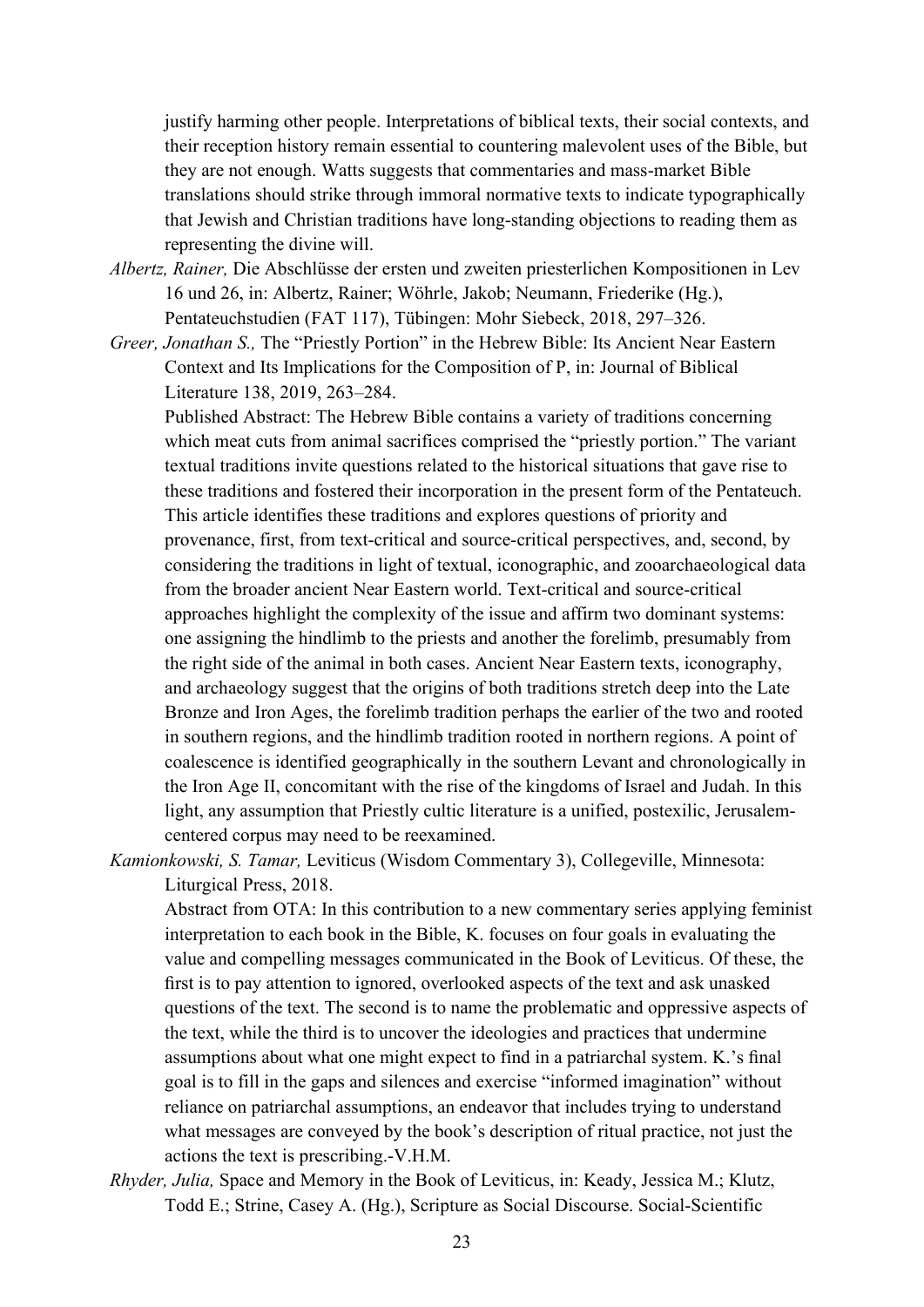Perspectives on Early Jewish and Christian Writings, New York: Bloomsbury T&T Clark, 2018, 83–96.

Abstract from OTA: The initial supposition of R.'s essay is the increasingly accepted distinction in scholarship on the Book of Leviticus between ritual text and ritual praxis. Recent scholarship based on that distinction is, however, evaluated by R. as evidencing inadequate awareness of important differences between "actual" or empirical spaces on the one hand, and cultic spaces located in a mythic and thus distant past such as that described in Leviticus on the other. Even the best of recent scholarly treatments of social and ritual space in Leviticus, R. argues, presuppose that the conceptualization of space in the text of Leviticus directly mirrors either existing or desired cultic space. Against this background, R. suggests that in order to provide a better account of the role of Leviticus in constructing a socially relevant memory of Israel's cultic past, a methodology is required that integrates a blend of social-scientific studies of memory and interdisciplinary research on ritual space; for that purpose, recent anthropological and other appropriations of philosopher Henri Lefebvre's model of space as the product of an interaction among physical, mental, and symbolic fields is used by R. to analyze space in Leviticus as not merely a matter of spaces as places, i.e., as relatively stable or even static phenomena, but more subtly as dynamic environments in, around, and through which participants in ritual events move with a rich variety of meanings. Of the various noteworthy results produced by R.'s application of her methodological synthesis, the three most illuminating might be (1) her reading of Leviticus 16, the *Yom Kippur* text, as designed to help nonpriestly Israelites to imagine the processes of movement in all the spaces required for the ritual; (2) her proposal that the many differences between the wilderness referential context in Leviticus and a Jerusalemite context of its early textual reception would have required any practice of ritual imitation to be imaginative and contextually adapted; (3) and finally, her interpretation of the absence of reference to either a king or royal patronage for the cult in Leviticus is indicative of an authorial interest in constructing a paradigmatic memory for a people living under foreign rule in which all that is needed for their meaningful participation in the cult are priests, the law, and the people themselves. [Adapted from published abstract - C.T. B.]

*Schorch, Stefan* (ed.), Leviticus (The Samaritan Pentateuch. A Critical Editio Maior. Volume 3), Berlin/Boston: de Gruyter, 2018.

Published abstract: A critical edition of the Samaritan Pentateuch is one of the most urgent desiderata of Hebrew Bible research. The present volume on Leviticus is the first out of a series of five meant to fill this gap. It provides a diplomatic edition of the five books of the Samaritan Torah, based on the oldest preserved Samaritan manuscripts. Throughout the entire work, the Samaritan Hebrew text as gathered from 30 different manuscripts is compared with further Samaritan witnesses (esp. the Samaritan Targum, the Samaritan Arabic translation, and the oral Samaritan reading tradition) as well as with non-Samaritan witnesses of the Pentateuch, especially the Masoretic text, the Dead Sea Scrolls, and the Septuagint, creating an indispensable resource and tool not only for those working with the Samaritan Pentateuch, but for any scholar interested in textual criticism of the Hebrew Bible in general, and particularly the Pentateuch. For more information see the [excerpt](https://www.academia.edu/37257453/Samaritan_Pentateuch_editio_maior_III_-_Leviticus) on academia.edu.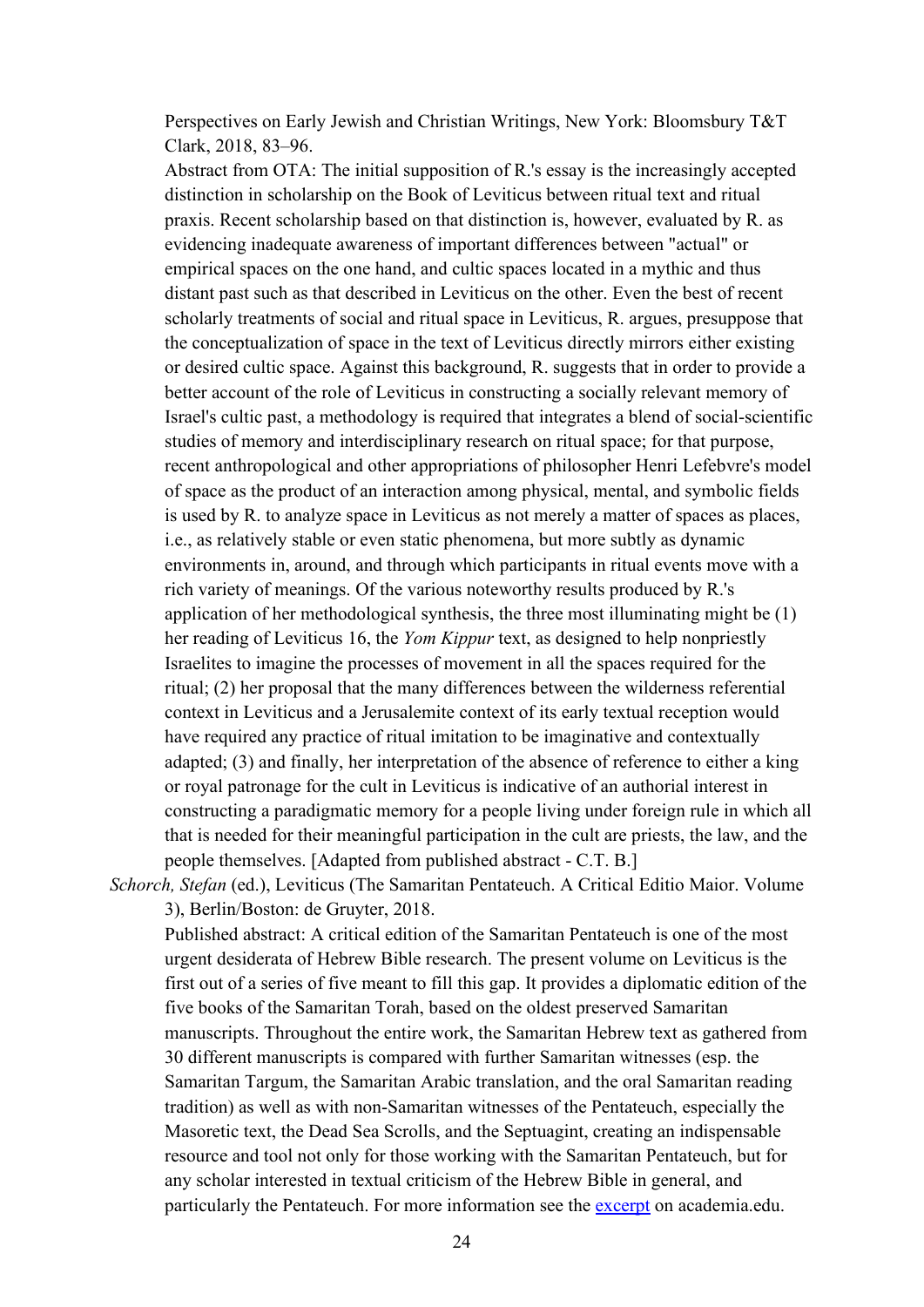- *Hieke, Thomas,* Tenufa Emporhebungsgabe statt Schwingopfer, in: Wimmer, Stefan Jakob; Gafus, Georg (Hg.), *"Vom Leben umfangen". Ägypten, das Alte Testament und das Gespräch der Religionen. Gedenkschrift für Manfred Görg* (ÄAT 80), Münster: Ugarit-Verlag, 2014, 83–89.
- *MacDonald, Nathan,* Scribalism and Ritual Innovation, in: HeBAI 7, 2018, 415–429. Published abstract: The ritual texts of the Pentateuch do not always reflect actual cultic procedures of the Second Temple. Two examples are examined where this is probably the case: first, the confusion of *tanûpâ* and *tarûmâ* and, second, the blood manipulation of Exodus 24. A careful examination of these two examples can lead to a better appreciation of the historical cult of Israel and the effects of textualization of rituals.
- *Awabdy, Mark A.,* Immigrants and Innovative Law. Deuteronomy's Theological and Social Vision for the גר) FAT 2. Reihe 67), Tübingen: Mohr Siebeck, 2014. Published abstract: Mark A. Awabdy provides a nuanced and extensive understanding of the noun גר) *gēr* , engl. immigrant) in the book of Deuteronomy (D). He argues that a precise reconstruction of the historical referents of D's *gēr* is impossible and has led scholars to misread or overlook literary, theological, and sociological determinants. By analyzing D's *gēr* texts and contexts, evidence emerges for: the non-Israelite and non-Judahite origins of D's *gēr*; the distinction between the *gēr* in D's prologue-epilogue and legal core; and the different meanings and origins of D's "*gēr*-in-Egypt" and "*ʿebed*-in-Egypt" formulae. Awabdy further contends that D's revision of Exodus' Decalogue and Covenant Code and independence from H reveal D's tendencies to accommodate the *gēr* and interface the *gēr* with YHWH's redemption of Israel. He concludes by defining how D integrates the *gēr* into the community of YHWH's people.
- *Awabdy, Mark A.,* Leviticus. A Commentary on Leueitikon in Codex Vaticanus (Septuagint Commentary Series), Leiden, Boston: Brill, 2019. Published abstract: In *Leviticus* Awabdy offers the first commentary on the Greek version of Leviticus according to Codex Vaticanus (4th century CE), which binds the Old and New Testaments into a single volume as Christian scripture. Distinct from other LXX Leviticus commentaries that employ a critical edition and focus on translation technique, Greco-Roman context and reception, this study interprets a single Greek manuscript on its own terms in solidarity with its early Byzantine users unversed in Hebrew. With a formal-equivalence English translation of a new, uncorrected edition, Awabdy illuminates Leueitikon in B as an aesthetic composition that not only exhibits inherited Hebraic syntax and Koine lexical forms, but its own structure and theology, paragraph (outdented) divisions, syntax and pragmatics, intertextuality, solecisms and textual variants.
- *Rhyder, Julia,* Sabbath and Sanctuary Cult in the Holiness Legislation: A Reassessment, in: Journal of Biblical Literature 138, 2019, 721–740. Published abstract: This article examines the innovative focus on Sabbath observance that characterizes the Holiness legislation (H). By comparing H's conception of the Sabbath with what is known about this sacred time from other biblical and extrabiblical sources, I demonstrate that H creatively blends two aspects of the Sabbath that were not always connected: (1) the idea, already present in the Decalogue and Gen 2:2–3, that the Sabbath is a time of cessation held every seventh day; and (2)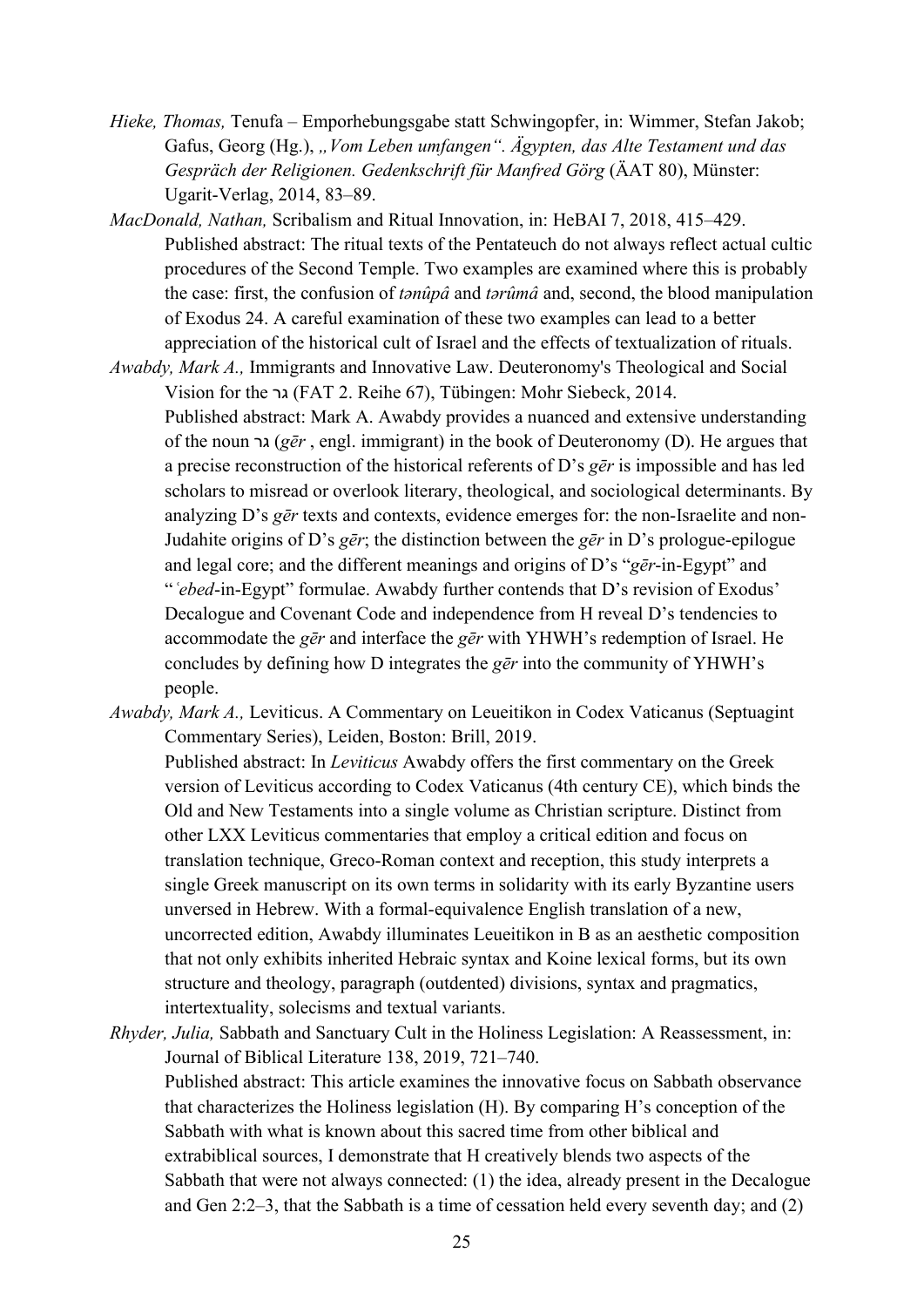the more traditional associations of the Sabbath with sacrificial rites at the shrine. I conclude by assessing the implications of H's dual requirements of Sabbath observance—that is, both the cessation of labor and the accompanying sanctuary rituals—for contextualizing the H materials in the history of ancient Israel. I suggest that the prominence of the Sabbath in Lev 17–26 may not reflect H's origins in the "templeless" situation of the Babylonian exile, as is often argued. H's distinctive concept of the Sabbath may rather reflect a Persian-period context, when collective obligations to the cult were renegotiated to ensure the success of the Second Temple.

*Harrington, Hannah K.,* The Use of Leviticus in Ezra-Nehemiah, in: Journal of Hebrew Scriptures 13, 2013, Article 3, 1–20.

Published abstract: The significant dependence of Ezra-Nehemiah on Deuteronomic traditions is indisputable, but the relationship between Ezra-Nehemiah and Leviticus is less clear. Recently, scholarship has focused attention on social-political contexts recorded in Ezra-Nehemiah which may have given rise to the writing of Leviticus, or parts of it. However, with the current wide disparity of views along this line of inquiry, it seems appropriate to revisit particular traditions found in these books in order to gain a sense of logical progression of thought. The analysis below examines significant cultic traditions from Leviticus along with their counterparts in Ezra-Nehemiah and asks which version of the law is primary. … In conclusion, it appears most logical that many cultic traditions from various parts of Leviticus preceded the composition of Ezra-Nehemiah.

- *Saysell, Csilla,* The Blood Manipulation of the Sin Offering and the Logic of Defilement, in: de Jong, John; Saysell, Csilla (eds.), Holding Forth the Word of Life: Essays in Honor of Tim Meadowcroft, Eugene, OR: Wipf and Stock, 2020, 44–57 (also published in: Pacific Journal of Baptist Research 13/2, 2018).
- *van Steenbergen, Gerrit J.,* Sacrifice in Leviticus 1–7 and Pökot Culture: Implications for Bible Translation, in: Kotzé, Gideon; Locatell, Christian S.; Messarra, John A. (eds.), Ancient Texts and Modern Readers. Studies in Ancient Hebrew Linguistics and Bible Translation (Studia Semitica Neerlandica 71), Leiden: Brill, 2019, 300–318.
- *Krause, Joachim J.,* Die Bedingungen des Bundes. Studien zur konditionalen Struktur alttestamentlicher Bundeskonzeptionen (FAT 140), Tübingen: Mohr Siebeck, 2020. Rezension
- *Rogan, Wil,* Purity in Early Judaism. Current Issues and Questions, in: Currents in Biblical Research 16, 2018, 309–339.
	- Published abstract: The study of purity has become a crucial undertaking in the scholarly quest to understand the social and theological dimensions of early Judaism and the texts that early Jews both formed and were formed by. This article surveys scholarly literature on purity in ancient and early Judaism, in order to identify and address four areas of critical inquiry that ought to be taken into consideration when questions about purity arise in the study of early Jewish writings: (l) the conceptualization of purity as a symbolic system; (2) the distinction between kinds of purity (ritual, moral, and genealogical); (3) the relation of purity to the temple and, more broadly, to space; and (4) the function of purity to construct and maintain social identity. Attention to these critical issues premises to give clarity, direction and depth to scholarship on purity in early Judaism.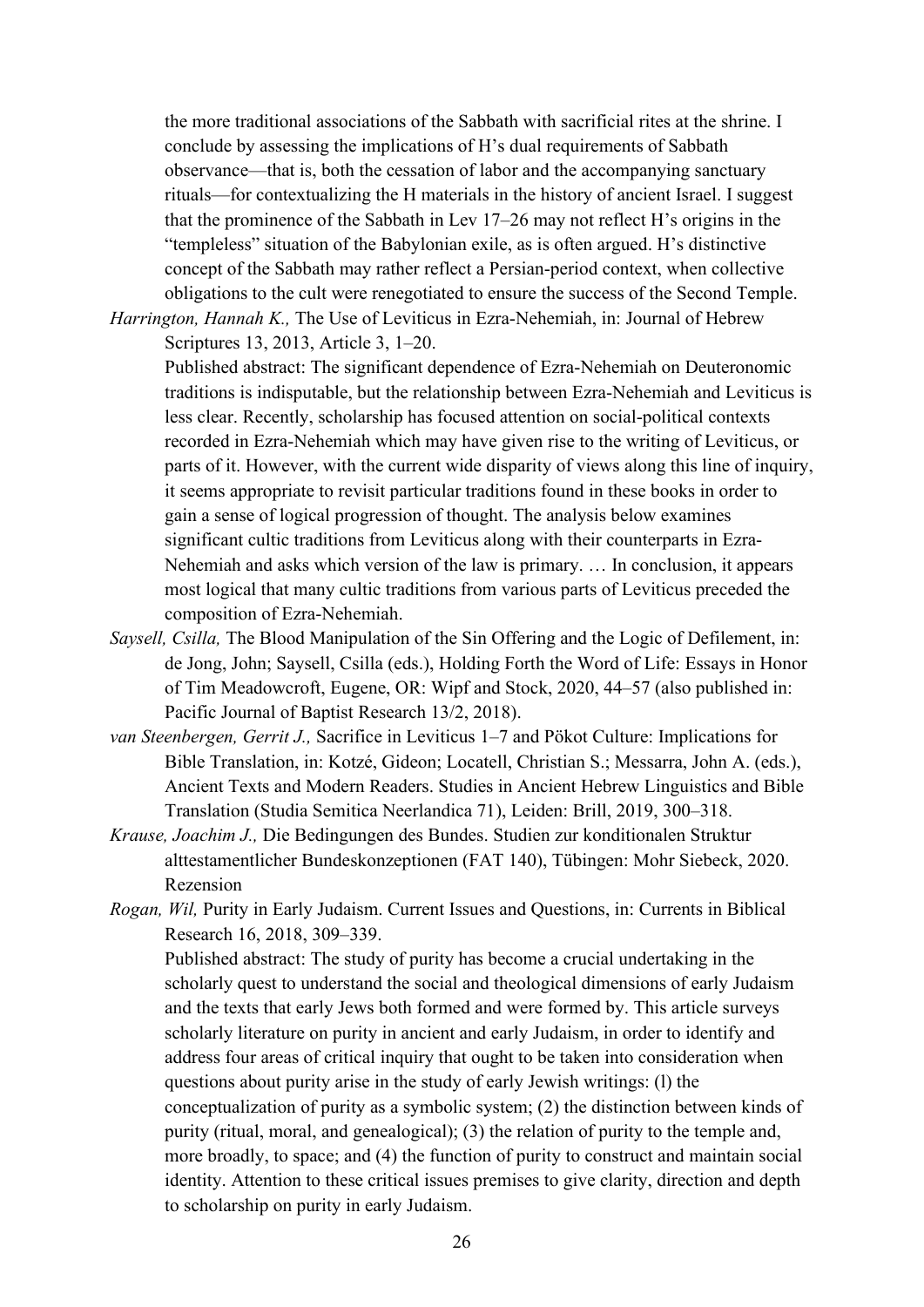*Adler, Yonatan,* The Hellenistic Origins of Jewish Ritual Immersion, in: Journal of Jewish Studies 69, 2018, 1–29.

Published abstract: The present study explores the origins of Jewish ritual immersion – inquiring when immersion first appeared as a rite of purification and what the reasons may have been for this development specifically at this time. Textual and archaeological evidence suggest that immersion emerged at some point during or perhaps slightly prior to the first half of the first century BCE. It is suggested here that the practice grew out of contemporary bathing practices involving the Hellenistic hip bath. Through a process of ritualization, full-body immersion emerged as a method of purificatory washing clearly differentiated from profane bathing. By way of a subsequent process of 'hyper-ritualization', some ventured further to distinguish purificatory ablutions from profane bathing by restricting use of 'drawn water' for purification and by assigning impurity to anyone who bathed in such water. Before us is an enlightening example of one of the many ways wherein Jewish religious practices evolved and adapted in response to Hellenistic cultural innovations.

*Ederer, Matthias,* Identitätsstiftende Begegnung. Die theologische Deutung des regelmäßigen Kultes Israels in der Tora (FAT 121), Tübingen: Mohr Siebeck, 2018. Abstract: ln his study of the so-called *tāmîd* texts of the Pentateuch. E. demonstrates that these materials concerning regular communal ritual acts are of particular importance among the ritual and sacrificial texts of the Torah. After a clarification of methods and terms, he turns to a detailed examination of all relevant passages: the *tôrâ* for the sanctuary (Exodus 25-31), the role of the *tāmîd* in the inauguration of the cult (Exodus 40; Leviticus 9; Numbers 8), the new context and halakhic expansion in Leviticus 24 and Numbers 28 and the regular sacrificial procedures in Leviticus 1-7. A final chapter summarizes and systematizes E.'s observations. While the texts seem designed as instructions at the first glance, they do not, in fact, focus on the procedures of the regular cult performances but rather develop theological interpretations of these. All recurrent ritual acts handled in the Pentateuch serve to invoke a regular encounter of Israel with YHWH and of YHWH with Israel as a reminder of what Israel is or should be before YHWH. Thus, these ritual texts preserve Israel's identity in its theological depth dimension. This identity comes to the fore at the sanctuary, Israel's center, according to a regular rhythm.-T.H.

Published abstract: Within the Torah's cultic texts, the instructions to carry out communal ritual acts are of major importance. Matthias Ederer's minute examination of these 'Tamid texts' shows that though they appear to be set out as regulations, they barely address the how and what of performance and instead develop detailed theological interpretations. All that the regular cultic acts dealt with in the Torah have in common is that they outline and commemorate – by initiating a periodical interaction between Israel and YHWH and vice versa – what Israel is, or ought to be, before YHWH. The texts are shaped as a reservoir of a theologically founded identity of Israel, which is presented in a regular rhythm at the center of Israel, the Temple, and thus creates a specific time of Israel.

*Nihan, Christophe,* Narrative and Exegesis in Leviticus. On Lv 10 and 24,10-23, in: Bührer, Walter (Hg.), Schriftgelehrte Fortschreibungs- und Auslegungsprozesse. Textarbeit im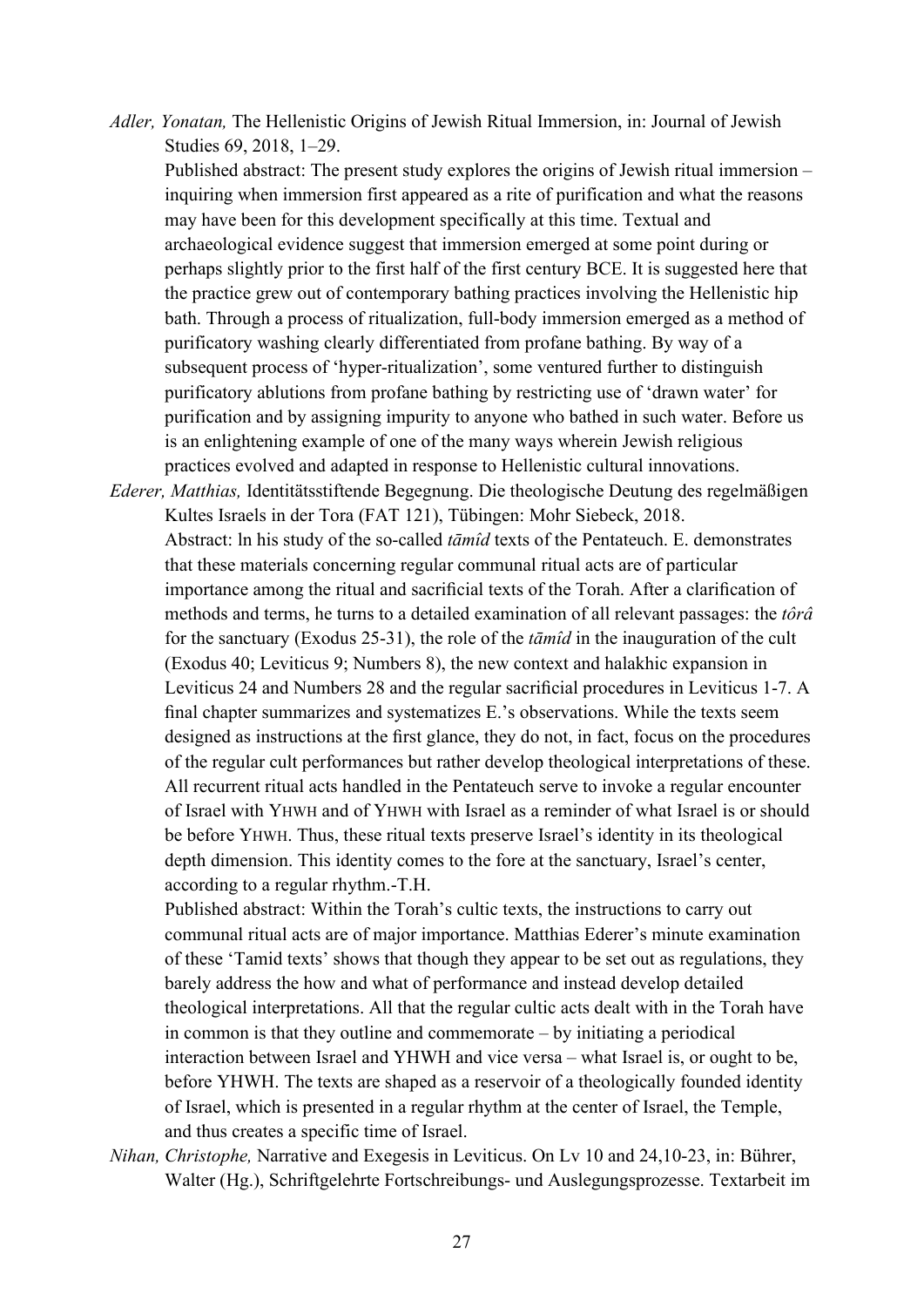Pentateuch, in Qumran, Ägypten und Mesopotamien (FAT II/108), Tübingen: Mohr Siebeck, 2019, 207–242.

Abstract from OTA: In this contribution, N. investigates two passages in the Book of Leviticus that are clearly distinguished by their fully narrative formulation from the rest of the material making up the book. In both instances, a situation is related in which, in response to a ritual misdeed (the incense offering that has not been commanded in Leviticus 10 and the profanation of the divine name in Leviticus 24), already existing laws are creatively transformed. Narrative exegesis and legislative exegesis go hand in hand in these two cases. Lev 24:10-23 utilizes several passages of the Book of the Covenant by means of "lemmatic transformation" in order, ultimately, to reinterpret the qualitative prescriptions regarding talion in Exod 21:22-25 in a quantitative sense wherein the "eye for an eye" principle is to be understood literally. Leviticus 10, for its part, uses the ritual legislation of the Book of Leviticus (as well as Exod 44:10-31) in order, ultimately, to emphasize the primacy of the priestly exegesis of the law vis-à-vis (the silent) Moses. Their specific narrative form of legislative exegesis as well as the texts to which they refer show both passages to be late components in the formation-history of the Book of Leviticus, which, in addition to their clearly scribal reference to existing texts, are clearly motivated by considerations external to the text. "… the narrative exegesis reflected in Leviticus 10 and 24:10-23 appears to be informed by a distinctly priestly outlook. Leviticus 10 establishes the Aaronite priests as the main authorized interpreters of the Law, while Lev 24:10-23 redefines, or reclassifies, lethal and non-lethal injuries as forms of sacrilege, thereby subsuming criminal matters under the authority of the temple and the prerogatives of the priests" (p. 239). [Translated and adapted from published abstract-C.T.B.]

*Tucker, Paavo N.,* Why Love Matters for Justice. Political Emotions between Narrative and Law in the Holiness Code, in: Zehnder, Markus; Wick, Peter (Hg.), Biblical Ethics. Tensions between Justice and Mercy, Law and Love (Gorgias Biblical Studies 70), Piscataway, NJ: Gorgias Press, 2019, 83–104.

Abstract from OTA: The command to the Israelites to love their neighbors and sojourners as themselves in Lev 19:18, 34 has usually been interpreted to signify behaving in loving ways toward these groups of persons, because it is presumed that the emotional commitment of love cannot be commanded. The context of Leviticus 19, however, does not differentiate between internal attitudes and external behaviors, in that the text is concerned with commanding both internal attitudes and emotions flowing from such love, which, in turn, lead to external loving actions. Martha Nussbaum, in her 2013 work Political Emotions: Why Love Matters for Justice, has shown that it is important for communities to secure the emotional commitment of their citizens toward the values of the society, and that this commitment can be developed through narrative strategies that celebrate the shared history and values of the given community. The same argument can be made regarding Leviticus 19, where the authors of the Holiness Code (Leviticus 17-26) build a case for emotional and behavioral commitments grounded in the shared journey of the people of Israel among the nations of the world that is traced in the P materials of the Pentateuch from Genesis 1 to the moment of Israel's stay at Sinai in Leviticus. [Adapted from published abstract-C.T.B.]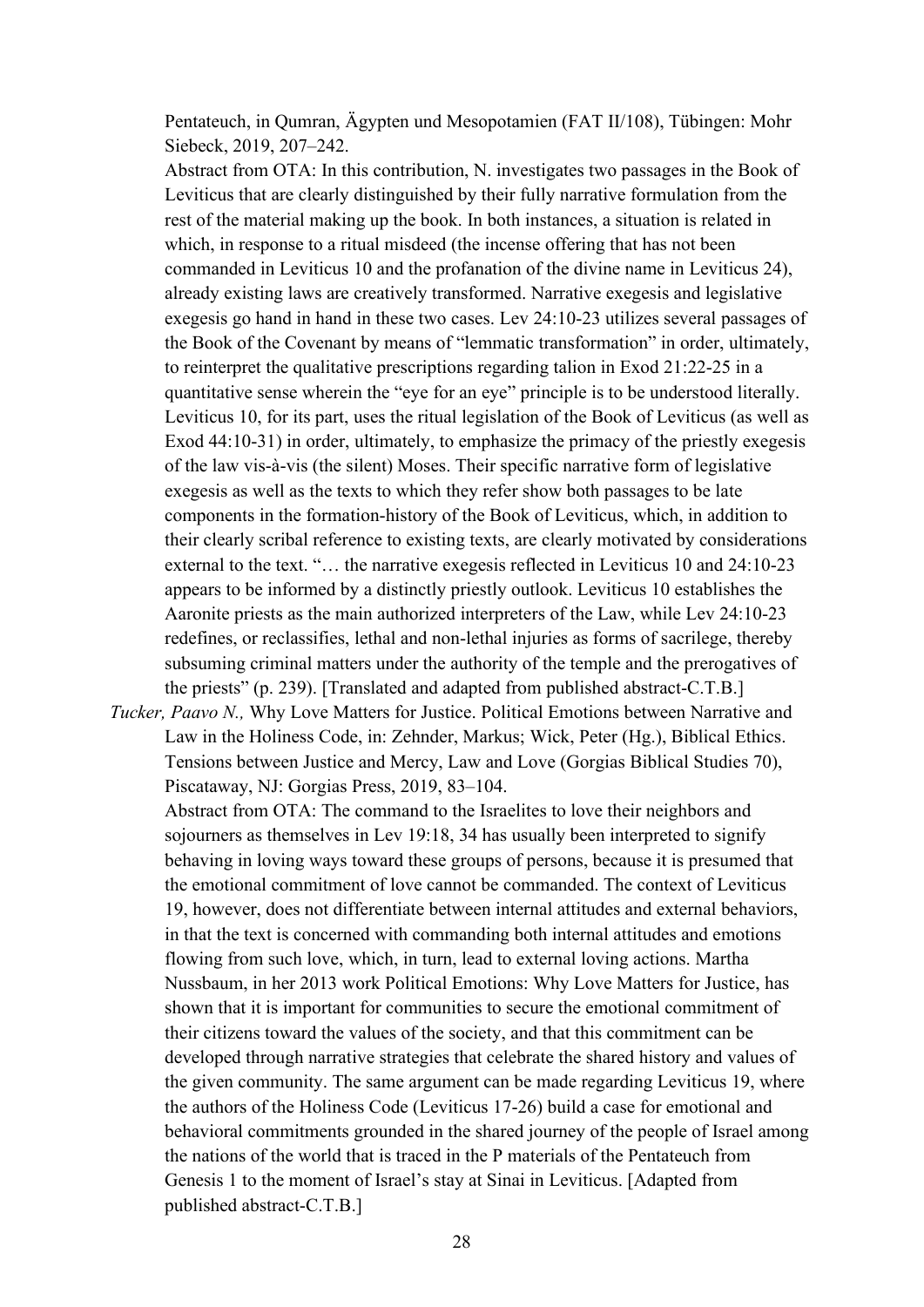*Feldman, Liane M.,* The idea and study of sacrifice in ancient Israel, in: Religion Compass 2020;e12380, DOI: [https://doi.org/10.1111/rec3.12380.](https://doi.org/10.1111/rec3.12380)

Published Abstract: This article offers an introduction to the idea of sacrifice in Israel across the first millennium BCE, and presents data from both the first and second temple periods. In the first part of the article, I discuss three different types of evidence available for the study of sacrifice—archeological, comparative, and literary—the strengths and limitations of each form of evidence, and highlight recent trends in this area of study. In the second part of the article, I turn to a more direct discussion of the what, where, who, why, and how of sacrifice in ancient Israel.

- *Achenbach, Reinhard,* Die Torot über die Reinheit in Leviticus 10–15 und die Sakralisierung des Gesetzes, in: Eckhardt, Benedikt; Leonhard, Clemens; Zimmermann, Klaus (Hg.), Reinheit und Autorität in den Kulturen des antiken Mittelmeerraumes (Religion und Politik, 21), Baden-Baden: Ergon, 2020, 55–82.
- *Bibb, Bryan D.,* Blood, Death, and the Holy in the Leviticus Narrative, in: Fewell, Danna Nolan (ed.), The Oxford Handbook of Biblical Narrative, online May 2015, DOI: 10.1093/oxfordhb/9780199967728.013.10.

Published Abstract: After briefly discussing the final literary structure of Leviticus, this chapter considers three parts of the book in light of particular themes: blood ritual and mythic drama in chapters 1–7 and 11–15; life, death, and ambiguity in chapters 8– 10 and 16; and holiness and God's people in chapters 17–27. By embedding ritual instructions within a mythical- narrative frame, the authors/editors of Leviticus created a sacred timeless and authoritative world that resists challenge from dissent and doubt. However, narratives interspersed within the ritual texts expose ambiguities within the system and raise questions about the ability of the law to accomplish its purposes. In the second half of Leviticus, the world of "holiness" is expanded and reframed in order to apply to the whole community, a recognition that priestly ritual is a cosmic reality that is broader and more transformative than what happens only in the tabernacle.

- *Barmash, Pamela* (ed.), The Oxford Handbook of Biblical Law, online November 2019, DOI: 10.1093/oxfordhb/9780199392667.001.0001. See especially the following articles: *Lipka, Hilary,* Women, Children, Slaves, and Foreigners; *Amihay, Aryeh,* Ritual Law: Sacrifice and Holy Days; *Feder, Yitzhaq,* Purity and Sancta Desecration in Ritual Law; *Achenbach, Reinhard,* Priestly Law.
- *Klawans, Jonathan,* Purity in the Dead Sea Scrolls, in: Collins, John J.; Lim, Timothy H. (eds.), The Oxford Handbook of the Dead Sea Scrolls, Oxford: Oxford University Press, 2010, 377–402, DOI: 10.1093/oxfordhb/9780199207237.003.0017.
- *Lawrence, Jonathan D.,* Clean/Unclean, Pure/Impure, Holy/Profane, in: Balentine, Samuel E. (ed.), The Oxford Handbook of Ritual and Worship in the Hebrew Bible, Oxford: Oxford University Press, 2020, 301–311, DOI: 10.1093/oxfordhb/9780190222116.013.18.
- *Janzen, David,* Sin and Expiation, in: Balentine, Samuel E. (ed.), The Oxford Handbook of Ritual and Worship in the Hebrew Bible, Oxford: Oxford University Press, 2020, 289– 301, DOI: 10.1093/oxfordhb/9780190222116.013.17
- *Hieke, Thomas,* Ritual Experts and Participants in the Ancient Near East and the Hebrew Bible, in: Balentine, Samuel E. (ed.), The Oxford Handbook of Ritual and Worship in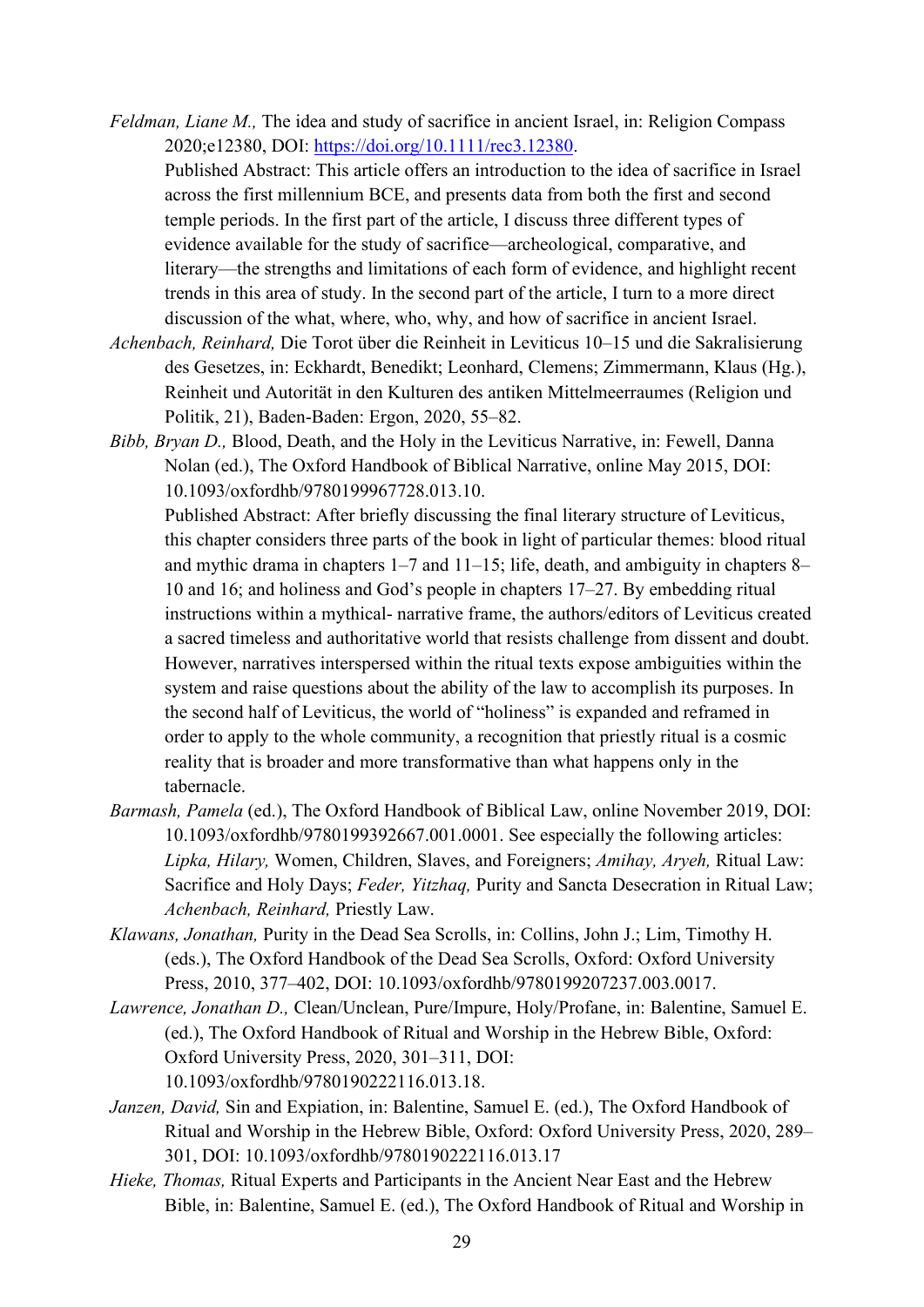the Hebrew Bible, Oxford: Oxford University Press, 2020, 179–194, DOI:

- 10.1093/oxfordhb/9780190222116.013.10
- *Altmann, Peter; Spiciarich, Abra,* Chickens, Partridges, and the /tor/ of Ancient Israel and the Hebrew Bible, in: Die Welt des Orients 50, 2020, 2–30.

Published abstract: Traditionally translated as "turtledove," several scholars have recently argued for alternative renderings for the term /tor/ in the sacrificial ordinances of Gen 15:9; Num 6: 10; and frequently in Leviticus. The importance of the identification of /tor/ lies in its impact on our understanding of biblical sacrificial practices, anthropological understandings of lsraelite cult, and their relationship to Israelite meal practices. Specifically, hinging on the nature of the /tor/ is the question of whether all sacrificial animals were domesticated, and to what degree, which has ramifications for the understanding of the connection between the boundaries of Israelite household and Israelite altar. In a first step, this paper will incorporate data concerning the identification of archaeological remains of birds throughout the Southern Levant, allowing material culture to weigh in on the discussion. A second step will bring together the zooarcheological data and biblical reflections on possible identifications for this bird in ancient Israel.

- *Dietrich, Jan,* Listenweisheit im Buch Levitikus. Überlegungen zu den Taxonomien der Priesterschrift, in: Körting, Corinna; Kratz, Reinhard Gregor (Hg.), Fromme und Frevler. Studien zu Psalmen und Weisheit. Festschrift für Hermann Spieckermann zum 70. Geburtstag, Tübingen: Mohr Siebeck 2020, 371–387.
- *Laffey, Alice L.,* Leviticus, in: Gossai, Hemchand (Hg.), Postcolonial Commentary and the Old Testament, London: Bloomsbury T&T Clark, 2018, 27–56. Abstract from OTA: Many scholars consider Leviticus 19 to be the core of the book's ethical teaching. "Justice and peace come when you love your neighbor." The description of the Jubilee Year, in Leviticus 25 is also of great significance for postcolonial ethics. The redistribution of the land means that it is God's land and should not be owned by colonial powers. But texts can be read as both liberating or oppressing. We cannot take for granted that Leviticus is a wholly liberating text, a text that provides a welcoming order. Lev 18:18, for example, is an oppressive text, condemning homosexuality. The birth of a female child differs from that of a male child (Lev 12:1-5), an ideological construct that supports patriarchy. This essay tries to suggest ways people whose ancestors were colonized might read Leviticus through a lens that includes skepticism and resistance, but ultimately is focused on liberation and hope —F.W.G.
- *Büchner, Dirk,* Interpretive Intent and the Legal Material of the Septuagint Pentateuch, in: Cook, Johann; Rösel, Martin (Hg.), Toward a Theology of the Septuagint. Stellenbosch Congress on the Septuagint, 2018 (Septuagint and Cognate Studies, 74), Atlanta, GA: SBL Press, 2020, 115–139.

Abstract from OTA: A language such as Greek, with a much larger vocabulary and set of syntactical structures than Hebrew, is able to be more precise than the latter, which often appears ambiguous. The question then is whether, like the Targums, the LXX should be regarded as closer to the Hebrew style than to the meaning of the Hebrew texts it translates, to borrow a formulation of David J. Lane. If the former is the case, the task of one seeking for a hermeneutical purpose in the translation is to determine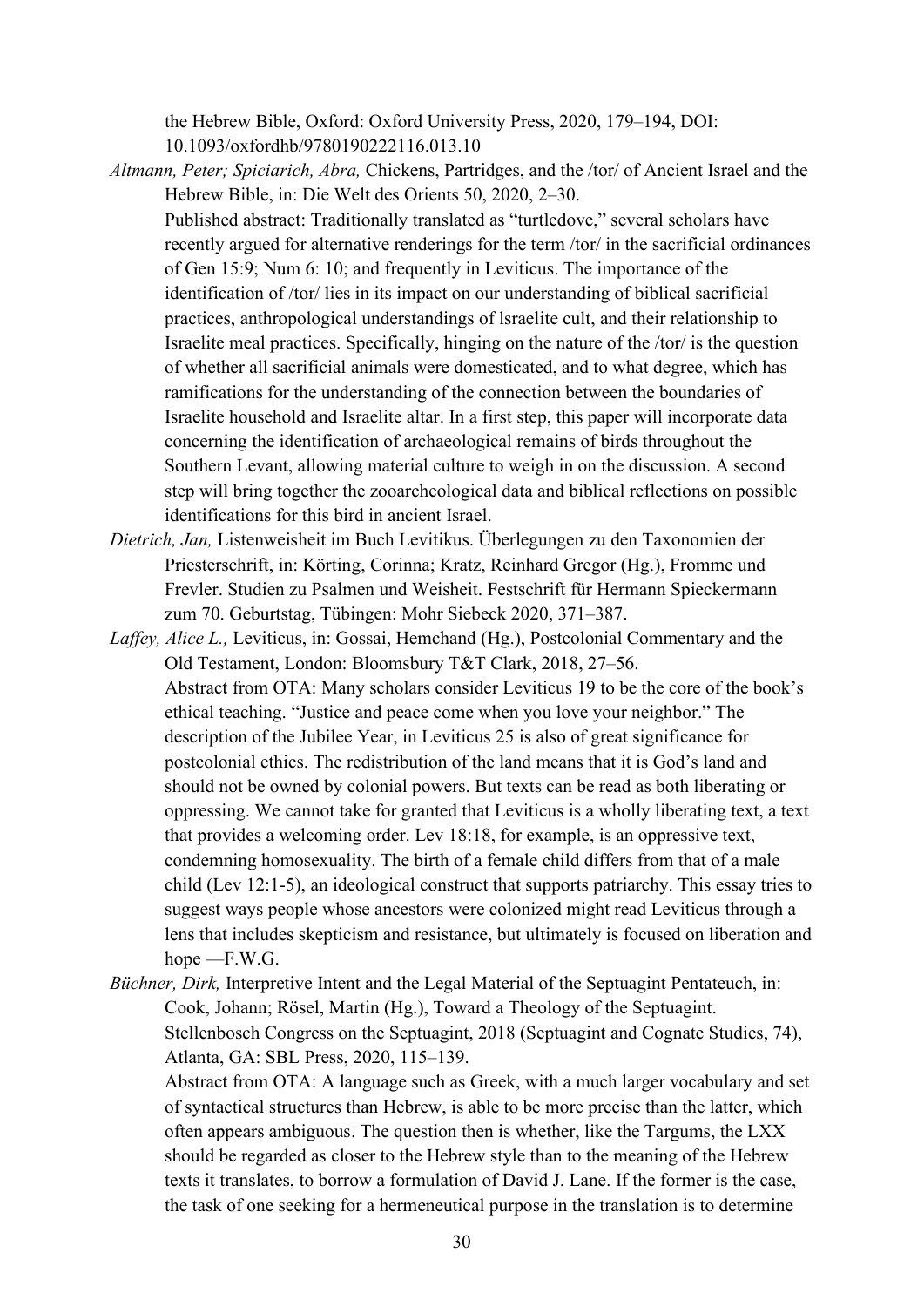whether one finds more than simply isolated attempts to create new meanings in the Greek. This paper presents a number of passages drawn from LXX Leviticus where interpretation is clearly operative, but also, as a control sample, other cases in which the material does not appear to display the kind of meaning associated with a liturgical text. If, in a book like Leviticus, containing sacred laws and precepts, we encounter variations with regard to the clarity of the translator(s)' purpose, one is forced to raise the question of what sort of expectations the translation was intended to meet. Such expectations, I argue, exist in the receptor community, rather than in the mind of the translator. Nevertheless, the question is one that can enrich the profile of what one might call a diaspora "theology." [Adapted from published abstract—C.T.B.]

*Wright, David P., Atonement beyond Israel. The Holiness School's Amendment to Priestly* Legislation on the Sin Sacrifice (*ḥaṭṭāʾt*), in: Botner, Max; Duff, Justin Harrison; Dürr, Simon (Hg.), Atonement. Jewish and Christian Origins, Grand Rapids, MI: Eerdmans, 2020, 40–63.

Abstract from OTA: W.'s essay seeks to trace the Holiness [H] School's expansion of P's regulations on the "sin" or "purification" offering (*ḥaṭṭāʾt*). Via careful textual analysis, W. shows that H amends pre-existing regulations on the *ḥaṭṭāʾt* to include the immigrant (*gēr*) living in the land of Israel. In contrast to the ethical concerns of Deuteronomy and the Covenant Code, however, H is strictly concerned with the *gēr* as the representative of a legal category. If the sins of the *gēr* can pollute the land, as H maintains, then it is vital that the principal source of atonement, the *ḥaṭṭāʾt* sacrifice, be made available for the *gēr* as well. [Adapted from published abstract C.T.B.]

*Rooke, Deborah W.,* Sin, Sacrifice, but No Salvation, in: Botner, Max; Duff, Justin Harrison; Dürr, Simon (Hg.), Atonement. Jewish and Christian Origins, Grand Rapids, MI: Eerdmans, 2020, 21–39.

Abstract from OTA: R.'s essay surveys instances in P where atonement becomes impossible, resulting in the offender's being "cutoff" from the community. While there has been much debate about the nature of the so-called *karet* penalty, R. argues that the rhetorical function of the formula itself was equally significant to the tradents of P in order to "inculcate the values of the Priestly legislators into the minds of the community for whom they were writing." Subtle distinctions in the ways in which the *karet* penalty is articulated in P may evince a concern to order hierarchically even the most heinous offenses. [Adapted from published abstract] There is more to understanding the *karet* penalty … than working out what *karet* represents. The overall point of the penalty is that to benefit from the Priestly system of holiness and sacrifice one must be part of it and abide by its values, and there are certain actions that put perpetrators outside of the system and therefore render them ineligible for its benefits. But in the wording of the penalty there is a sense of the level at which the offense operates—in other words, just how serious an offense it is—and equally significant, an attempt to inculcate the values of the Priestly legislators into the minds of the community for whom they were writing. Indeed, these penalties that indicate what is beyond the bounds of permissibility in the hierarchically structured holy society constructed by P are essential to maintaining its stability. … [Adapted from author's conclusion, p. 39 – C.T.B.]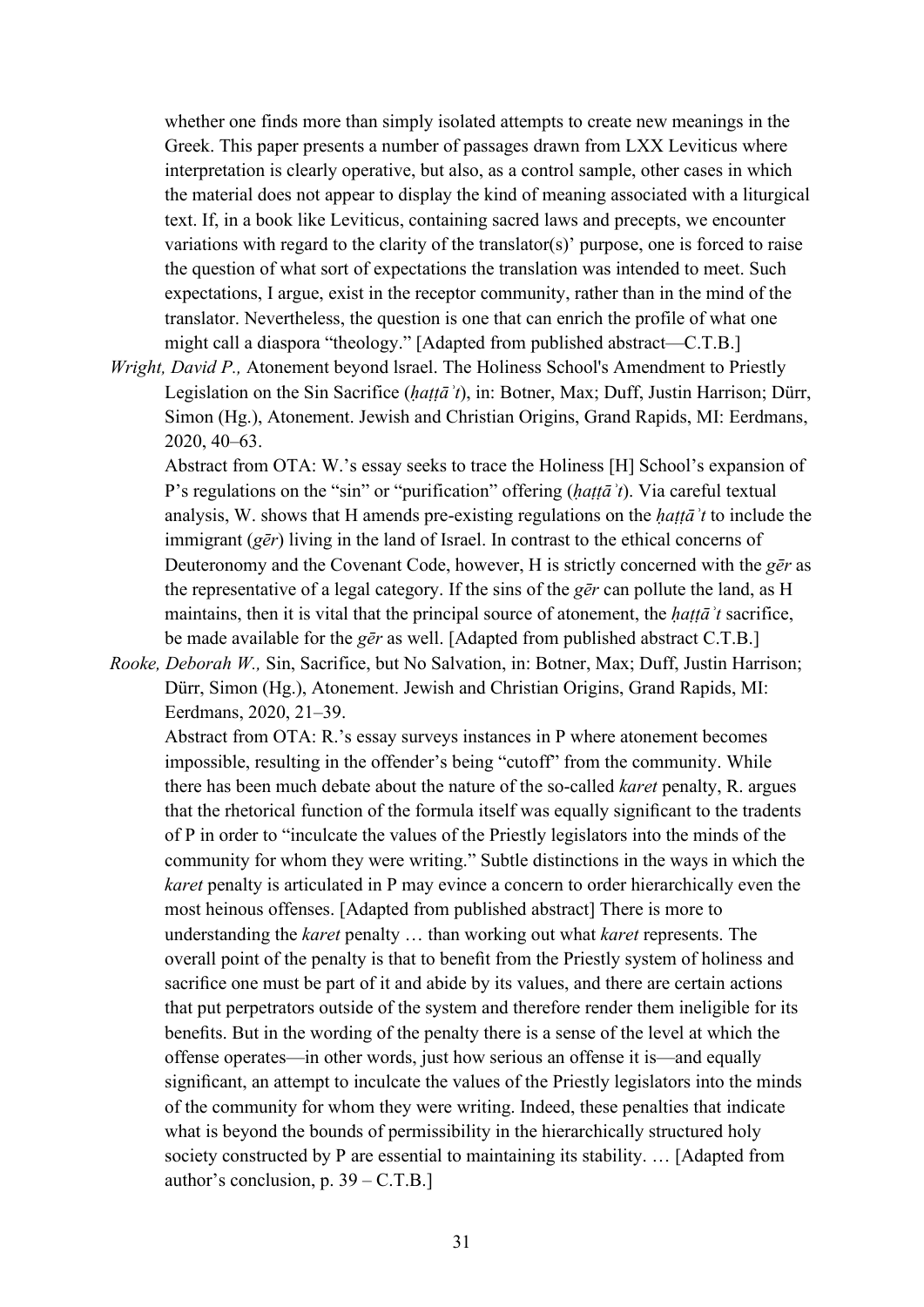- *Botner, Max; Duff, Justin Harrison; Dürr, Simon* (Hg.), Atonement. Jewish and Christian Origins, Grand Rapids, MI: Eerdmans, 2020.
- *Himbaza, Innocent* (ed.), The Text of Leviticus. Proceedings of the Third International Colloquium of the Dominique Barthélemy Institute, held in Fribourg (October 2015) (Orbis Biblicus et Orientalis 292), Leuven: Peeters, 2020.

Abstract: The book of Leviticus is by far the most quoted in rabbinic literature such as the Mishna or the Talmud, while it has been marginalized in the Christian tradition. Nevertheless, scholars of both traditions have again become highly interested in it for some decades now. As shown by many recent publications, the book is thoroughly studied for textual, literary, historical and reception aspects. It has often been said and written that the text of Leviticus is stable in comparison to many other books of the Hebrew Bible, and that its Greek translation is quite literal. Yet, the text of Leviticus continues to raise questions, not only regarding its content and textual witnesses, but also its interpretation, history and reception. The third international colloquium of the Dominique Barthélemy Institute, held in Fribourg in October 2015, aimed to bring together some specialists of the text of Leviticus in order to advance research on its textual witnesses and the aforementioned topics. – The articles collected in this book reflect the width of current research. They deal with the witnesses to the text of Leviticus in the Dead Sea Scrolls, the Masoretic Text, the Samaritan Pentateuch and the Septuagint. They also study the book's Hebrew editing; its relation to other books such as Joshua, Luke-Acts and Flavius Josephus; and the challenge of its translation, with a case study in French.

- *Nihan, Christophe; Rhyder, Julia* (eds.), Text and Ritual in the Pentateuch. A Systematic and Comparative Approach, University Park, PA: Eisenbrauns, 2021.
- *Feder, Yitzhaq,* The Textualization of Priestly Ritual in Light of Hittite Sources, in: Nihan, Christophe; Rhyder, Julia (eds.), Text and Ritual in the Pentateuch. A Systematic and Comparative Approach, University Park, PA: Eisenbrauns, 2021, 121–150.
- *Schmitt, Rüdiger,* Diversity and Centralization of the Temple Cult in the Archeological Record from the Iron II C to the Persian and Hellenistic Periods in Judah, in: Nihan, Christophe; Rhyder, Julia (eds.), Text and Ritual in the Pentateuch. A Systematic and Comparative Approach, University Park, PA: Eisenbrauns, 2021, 151–171.
- *Watts, James W.,* Texts Are Not Rituals, and Rituals Are Not Texts, with an Example from Leviticus 12, in: Nihan, Christophe; Rhyder, Julia (eds.), Text and Ritual in the Pentateuch. A Systematic and Comparative Approach, University Park, PA: Eisenbrauns, 2021, 172–187.
- *Erbele-Küster, Dorothea,* The Ritual Texts of Leviticus and the Creation of Ritualized Bodies, in: Nihan, Christophe; Rhyder, Julia (eds.), Text and Ritual in the Pentateuch. A Systematic and Comparative Approach, University Park, PA: Eisenbrauns, 2021, 240–254.
- *Röhrig, Meike J.,* Innerbiblische Auslegung und priesterliche Fortschreibung in Lev 8–10, Tübingen: Mohr Siebeck, 2021.
- *Averbeck, Richard E.,* Reading the Ritual Law in Leviticus Theologically, in: Abernethy, Andrew T. (ed.), Interpreting the Old Testament Theologically. Essays in Honor of Willem A. VanGemeren, Grand Rapids, MI: Zondervan, 2018, 135–149.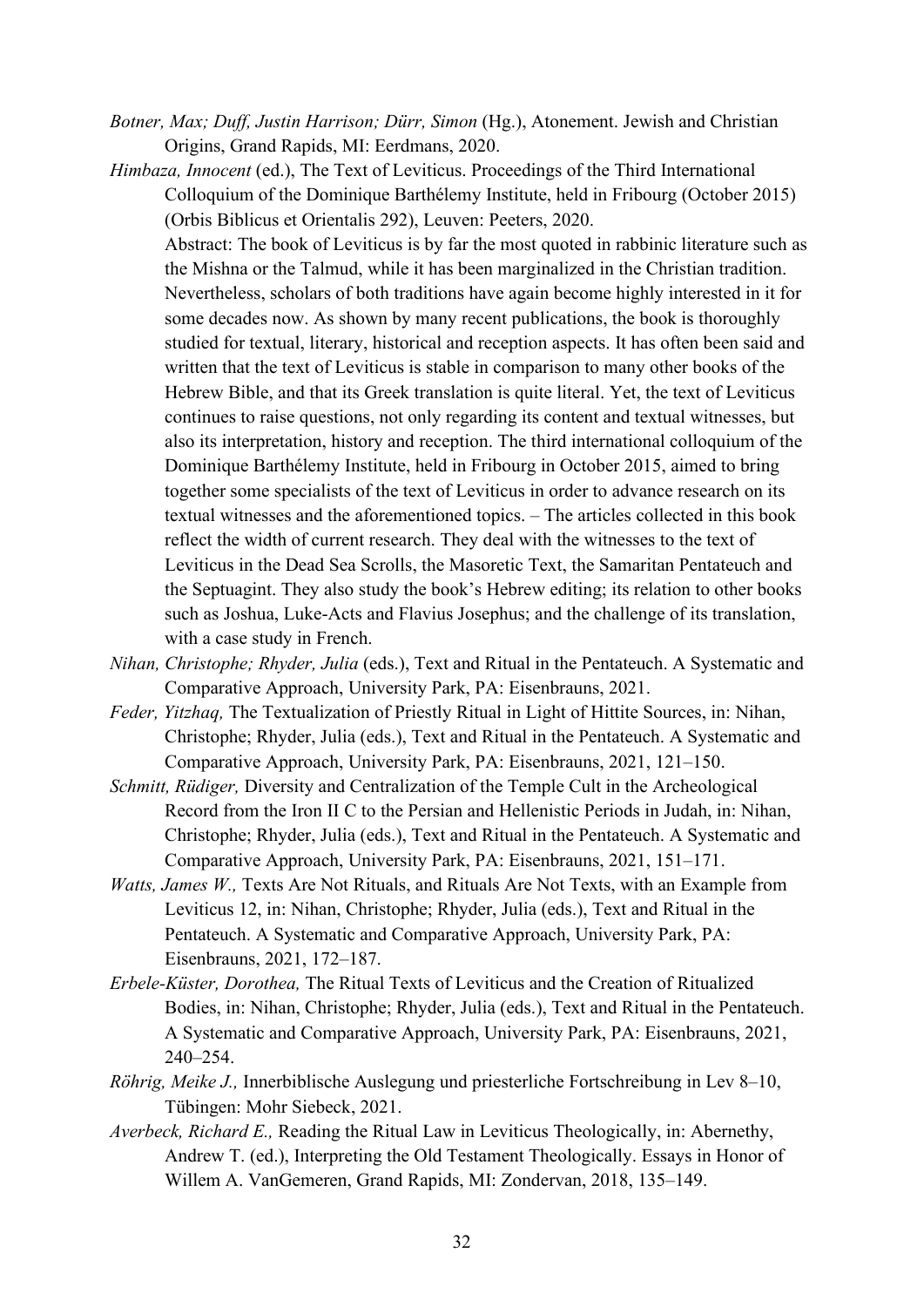Abstract from OTA: The theology we find in Leviticus has important implications for many Christian doctrines, including Christology, soteriology, sanctification, and ecclesiology. A.'s essay focuses on (1) the presence of God in the tabernacle, and (2) the ritual offerings and sacrifices carried out in the tabernacle, especially those having to do with the sin offering. After Moses received the Ten Commandments on Mt. Sinai, the Lord gave him instructions for building the tabernacle. This tent was a "moveable" Mt. Sinai, signifying that God would always be with the Hebrews, walking with them on their journey. According to Exodus 34, God was present with them in a cloud of glory, and he did not depart from them until the fall of Jerusalem and the exile to Babylon (Ezekiel 8, 10, 11). However, God promised to return to his people in a New Temple. This New Temple is described in Ephesians 2 and 3, where it is not in a place, but God's invisible presence among his people. The sacrificial system in Leviticus remains relevant for New Covenant believers and their understanding of salvation. The Day of Atonement (see Leviticus 16), when transgressions are forgiven, finds its true fulfillment in Jesus's cross and resurrection. For further study of the offerings in Leviticus, see Roy Gane, Cult and Character: Purification Offerings, Day of Atonement, and Theodicy (2005). - F.W.G.

*Ben Dov, Jonathan,* The History of Pentecontad Time Units (I), in: Mason, Eric F. (ed.), A Teacher For All Generations. Essays in Honor of James C. VanderKam (JSJ.S 153,2), Leiden: Brill, 2012, 93–111.

Abstract from OTA: B.D. seeks for the origins of the fiftieth day and fiftieth year motif in the laws governing the Festival of Weeks and the Jubilee Year in Lev 23:15- 16 and Lev 25:8-55 respectively. He first examines the evidence that Hildegard and Julius Lewy presented over seventy years ago to support their thesis that the calculation of time in Leviticus 23 and 25 was based on a calendar of fifty temporal units (a "pentecontad"), which originated in Amorite circles of the second millennium B.C.E. His evaluation of the Old Assyrian and Babylonian material yields no evidence of a pentecontad calendar and thereby eviscerates the possibility of its Amorite origins. B.D., for his part, argues that the highlighting of the fiftieth day and year in the Holiness Code represents a development of earlier Israelite observances. The fiftyday festival of weeks in the Deuteronomic and Priestly traditions represents a shift regarding the agricultural Festival of Weeks with its original undefined duration (Deut 16:9; Lev 23:15; cf. Exod 34:22; Jer 5:24). Priestly writers conceptualized the Jubilee in the fiftieth year as a sevenfold extension of an earlier mandate that prescribed a Sabbath rest for the land every seventh year (Lev 25:8-55; cf. 25:2-7; Exod 23:10- 11).-M.W.D.

*González, Eusebio,* Santidad sacerdotl y santidad de Israel. Dos ideas relacionadas en el libro Levitico, in: Annales Theologici 33, 2019, 489–501.

Abstract from OTA: G.'s paper examines the concept of "holiness" in the Bible, with a focus on the relationship between priestly holiness and the holiness of Israel in the Book of Leviticus. ln particular, G. seeks to show that the two parts of the book generally distinguished by scholars, i.e. the Priestly Code of chaps. 1-16 and the Holiness Code of chaps. 17-26, can be seen as highlighting two core components of the biblical concept of holiness: the former segment directs attention to God who sanctifies in virtue of his intrinsic, primordial purity and holiness, while the latter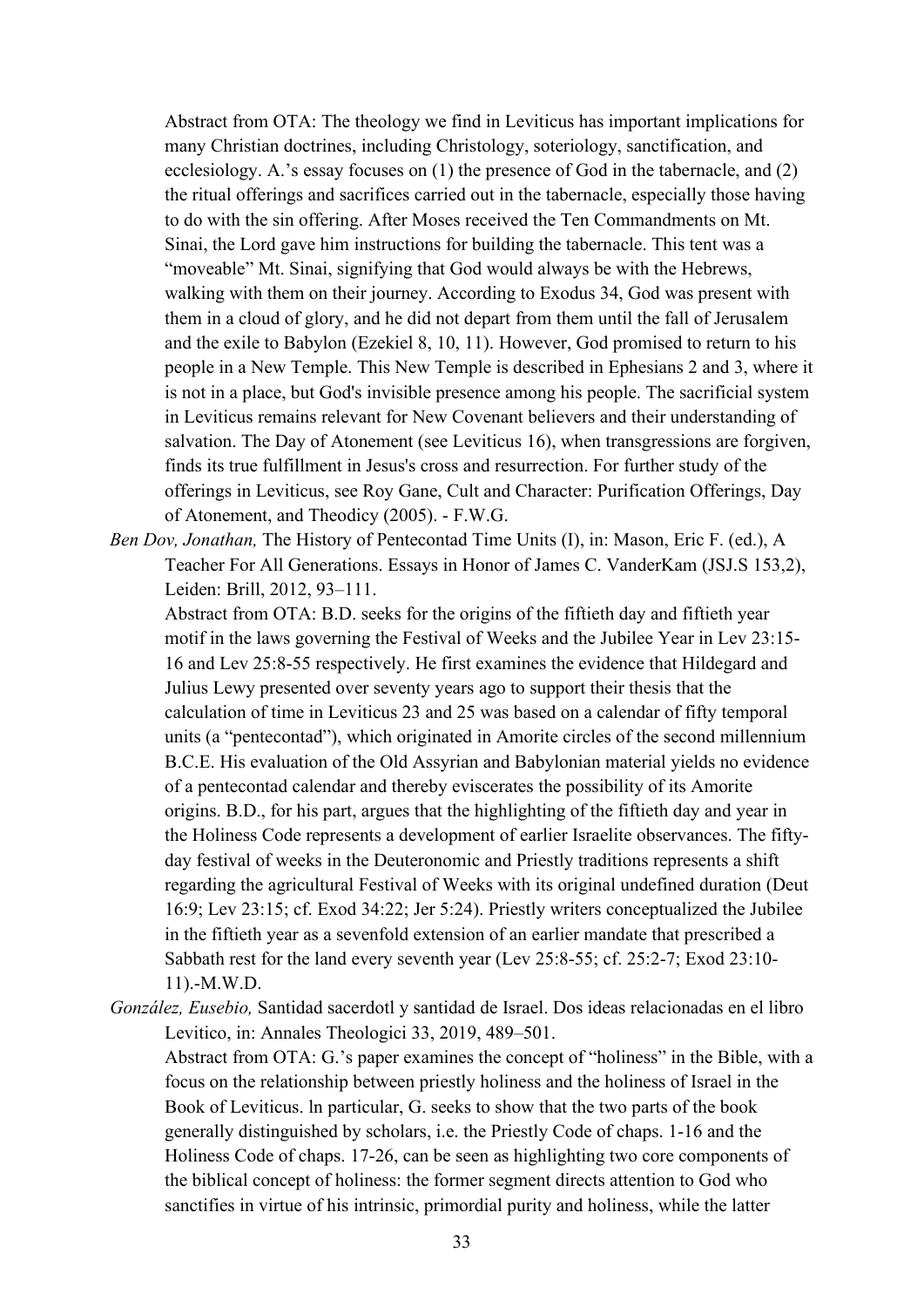focuses on Israel, which is sanctified according to a process in which a people that is not holy to start with is guided toward their becoming such by the holy God. [Adapted from published abstract  $- C.T.B.]$ 

- *Hopf, Matthias,* Heiligkeit und Ehre. Die Aufforderung zur *imitatio Dei* im Heiligkeitsgesetz im Verhältnis zu *honor/shame*, in: van Oorschot, Jürgen; Wagner, Andreas (Hg.), Gott und Mensch im Alten Testament. Zum Verhältnis von Gottes- und Menschenbild (VWGTh, 52), Leipzig: Evangelische Verlagsanstalt, 2018, 139–153.
- *Luciani, Didier,* Des arrangements numériques en Lévitique?, in: EThL 95, 2019, 615–627. Abstract from OTA: Is it possible that certain biblical texts were composed on the basis of techniques involving the counting of words and letters? L.'s note, taking the Book of Leviticus as a test case, seeks to provide a partial answer to this question with regards to the books of the Hebrew Bible. L. also proposes various methodological criteria for evaluating such a gematrical approach. [Adapted from published abstract-C.T.B.]
- *Metso, Sarianna,* Leviticus Outside the Legal Genre, in: Mason, Eric F. (ed.), A Teacher For All Generations. Essays in Honor of James C. VanderKam (JSJ.S 153,2), Leiden: Brill, 2012, 379–388.

Abstract from OTA: M. examines three texts to illustrate how the scribes at Qumran quote Leviticus in a manner that transposed legal texts into an apocalyptic horizon that served to enhance the dualistic contrasts between the respective destinies of the righteous and the wicked. (l) In quoting Lev 18:5, the *Damascus Document* accentuates the eschatological thrust of the verse by use of life-and-death language, while also extending the scope of offensive behaviors beyond those pertaining to sexual ethics (CD 3:12-20). (2) The *Damascus Document* also quotes Lev 20:27 in declaring that apostates merit the penalty of death by stoning, which applies only to mediums and necromancers in the biblical text itself (CD 12:2-3). The apostasy in question may have consisted in embracing the Hellenizing initiatives of Jason the high priest (2 Macc 4:13-I7). (3) In 11QMelchizedek, quotations of Isa 61:1; Deut 15:2; and Lev 25:9 are related to the proclamation of the Jubilee, which is dramatically refashioned in the Scrolls' texts via its portrayal of Melchizedek, the transcendent high priest, definitively freeing the righteous from the tyranny of Belial on the final Day of Atonement.—M.W.D.

*Rhyder, Julia,* Centralizing the Cult. The Holiness Legislation in Leviticus 17-26 (FAT 134), Tübingen: Mohr Siebeck, 2019.

Published abstract: Julia Rhyder untersucht in dieser Arbeit das Heiligkeitsgesetz (Lev 17–26) und die Frage nach der Kultzentralisation in der Perserzeit. Sie zeigt, dass Lev 17–26 die Vorstellung der Kultzentralisation nicht als etablierte Norm voraussetzt, sondern ein eigenständiges Verständnis von einem Zentralheiligtum, standardisierten Ritualen und einem hegemonialen Priestertum entwickelt.

Abstract from OTA: In this work, a revision of her 2018 Lausanne dissertation directed by Christophe Nihan, R. provides new insights into the relationship between the Holiness legislation in Leviticus 17-26 and the processes of cultic centralization in the Persian period. In her work, R. proposes an alternative to the classical theory that Leviticus 17-26 merely presumes, with minor modifications, the conception of cultic centralization articulated in the Book of Deuteronomy. In particular, she makes the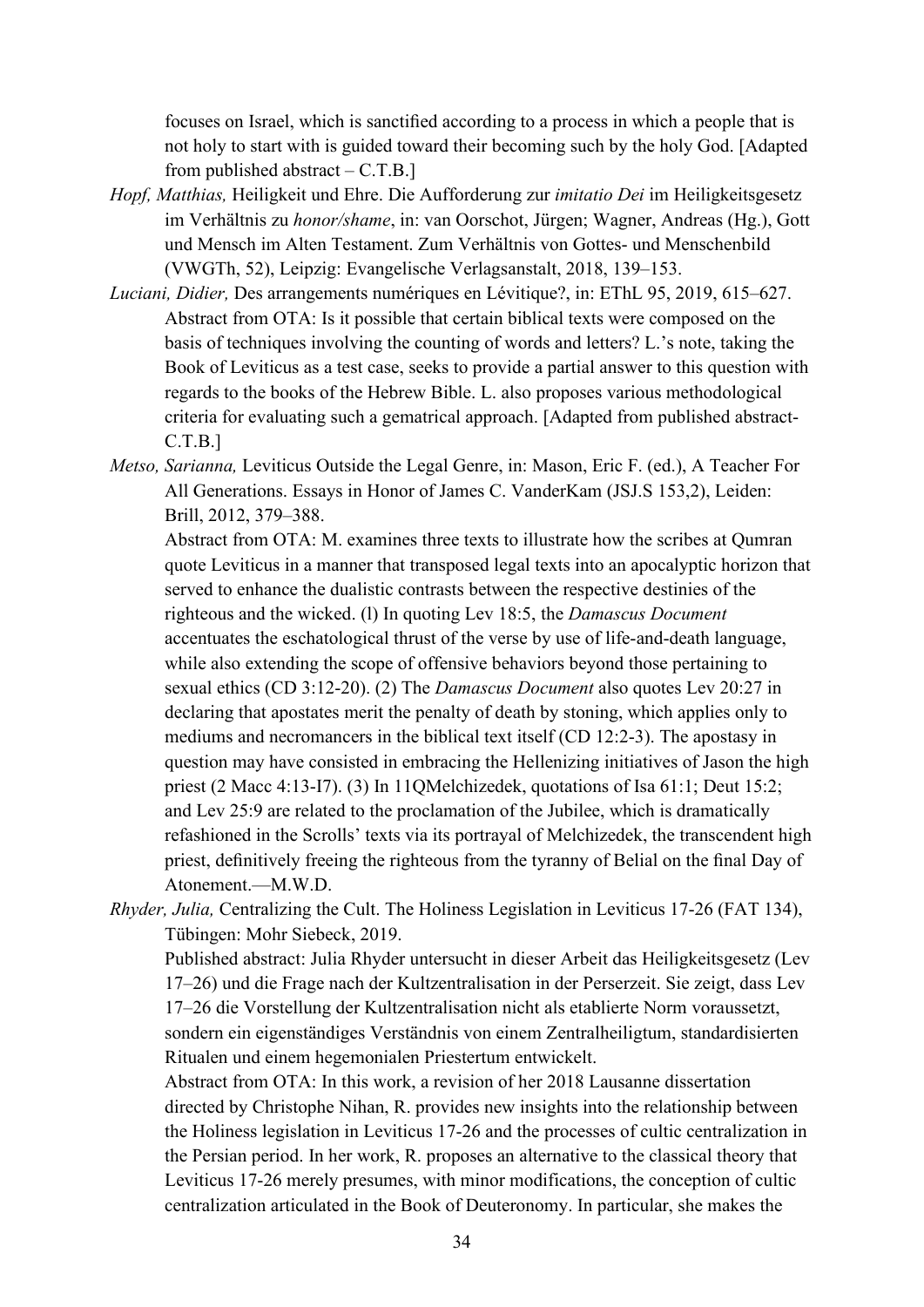case that Leviticus 17-26 uses ritual legislation to make a new and distinctive case as to why the Israelites must adhere to a central sanctuary, standardized ritual processes, and a hegemonic priesthood. These chapters' centralization discourse reflects the historical challenges that faced priests in Jerusalem during the Persian era, specifically the need to compensate for the loss of a royal sponsor, to pool communal resources in order to meet socioeconomic pressures, and to find new ways of negotiating with the sanctuary on Mount Gerizim and a growing Jewish diaspora. [Adapted from published abstract] -- Following an introduction that lays out key concepts for the study that follows, R.'s chap. 2 examines the current state of research on the Holiness Code (H) … Chap. 3 goes on to review current scholarly research on the importance of the Persian period in the negotiation of cultic centralization, the relationship between the central sanctuaries at Jerusalem and on Mount Gerizim, and the evidence for continued cultic diversity, both within Yehud and Samaria and in the diaspora … -- Chap. 4 contextualizes R.'s following study of H by considering the question of centralization in P … The core of her study comprises chaps. 5, 6, 7, each of which considers one aspect of H's discourse of centralization. Chap. 5 offers a close reading of the laws of Leviticus 17 dealing with the proper disposal of blood. … Chap. 6 discusses the contribution to H's centralization discourse made by its calendar in Leviticus 23 and its laws regarding regular rites at the shrine in Lev 24:1-9. … Chap. 7 broadens the scope to address the significance of the concept of holiness for H's centralizing discourse. Unlike P, which restricts holiness to the sanctuary, its paraphernalia, and priesthood, H extends holiness to the community as a whole, and even to its activities outside the sanctuary precinct. The chapter argues that this extension reflects H's attempt to align everyday practice with central norms associated with the sanctuary. It thus explores how holiness reinforces a hegemonic discourse of centralization aimed at normalizing the reach of the temple into extra-sanctuary domains through the aid of the law, and soliciting the Israelites' conformity with the law, not just through coercion, but also through consent. This chapter also explores how H's interest in the sabbath and the Israelites' life on the land furthers this attempt to construct all activities—in social, agricultural, and economic domains—as integral to the Israelites' shared obligations to defer to central sanctuary authorities. It concludes by assessing how this program might have bolstered the claims of temple authorities to economic centrality in the Persian period in light of their demands, not only for ongoing material support in the form of offerings and donations, but also for recognition as authoritative in the agricultural and socioeconomic domains. [Adapted from outline of the study, pp. 22-24—C.T.B.]

*Feldman, Liane M.,* The Story of Sacrifice. Ritual and Narrative in the Priestly Source (Forschungen zum Alten Testament 141), Tübingen: Mohr Siebeck, 2020. Abstract from OTA: This is a significantly revised version of F.'s dissertation that was submitted in 2018 to the University of Chicago. Its six chapters look closely at the relationship between the detailed ritual instructions in Leviticus and the broader Priestly narrative in the Pentateuch. F. argues that the two are deeply interdependent and that the P ritual material can and should be read as literature. Chap. 1 offers an introduction and concise history of scholarship on ritual and narrative in the Pentateuch and also provides an orientation to the method used in F.'s study. Chap. 2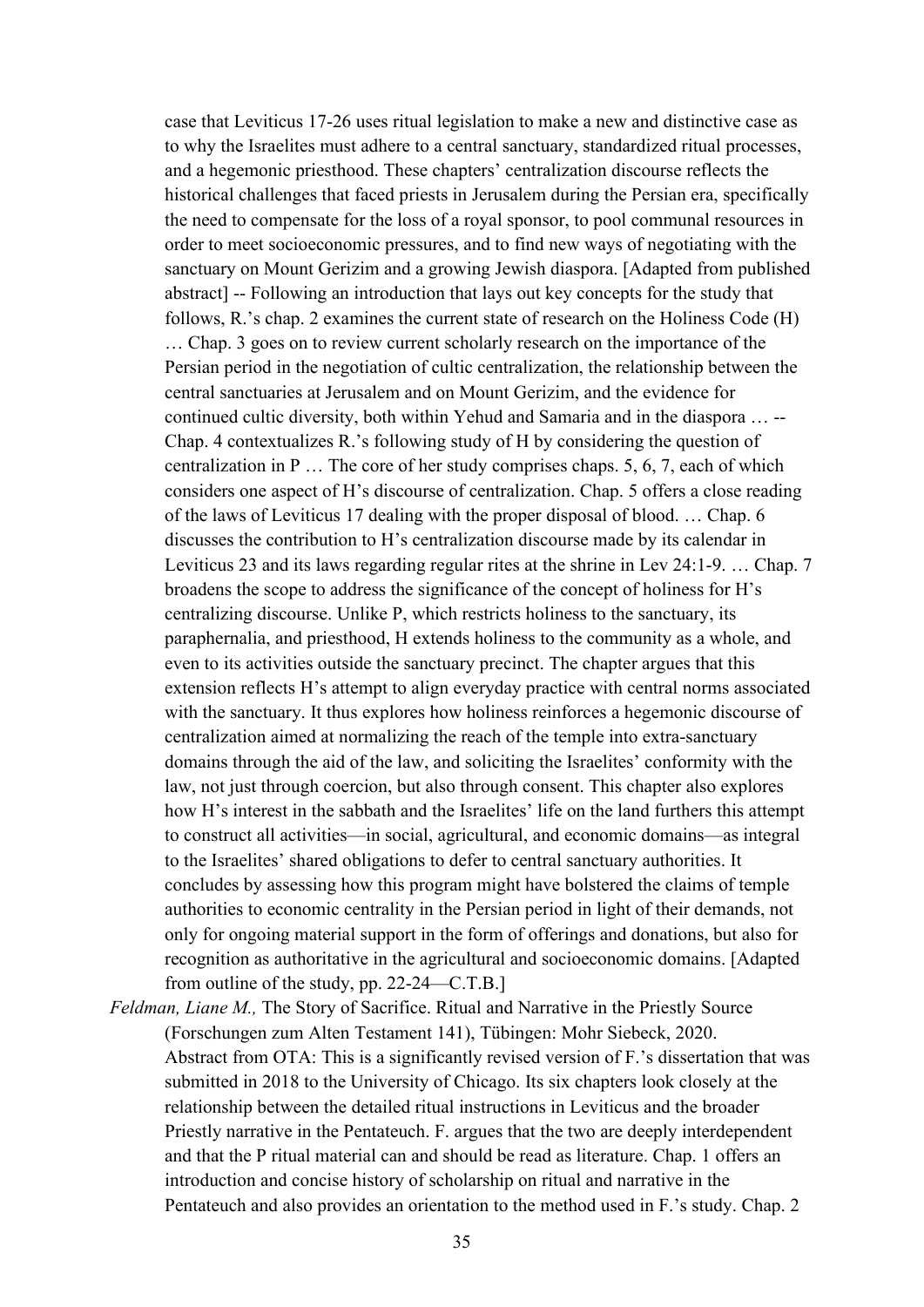focuses on the construction of space in the segment Exodus 40-Leviticus 7, considering the literary function and the structuring of the sacrificial instructions. Chap. 3 discusses the creation of the cult and its public performance in Lev 8:1-10:7. Chap. 4 treats the delineation of boundaries separating the ordinary and the sacred in Israel's cult, with special attention to Lev 10:8-15:33 and Num 7:1-8:4. Chap. 5 studies Leviticus 16-17 regarding the possibility of ritual "decontamination," while chap. 6 is F.'s brief conclusion. The volume contains six charts, a bibliography, and indexes. F.'s literary reading offers an intriguing new conversation with pentateuchal ritual texts without jettisoning the historical value of those texts.-G.A.K.

*Choi, Baesick,* Leviticus and Its Reception in the Dead Sea Scrolls from Qumran, Eugene, Or.: Pickwick Publications, 2020.

Published abstract: A large amount of Leviticus material has been found among the Dead Sea Scrolls. Yet there is surprisingly little secondary scholarly analysis of the role of Leviticus in this corpus. The book of Leviticus survives in several manuscripts; it also features in quotations and allusions, so that it seems to be a foundational source for the ideology behind the composition of some of the nonscriptural texts. Indeed this volume argues that the ideology of the Holiness Code persisted in the communities that collected the manuscripts and placed them in the Qumran Caves. – Abstract from OTA: In this reworking of his University of Manchester dissertation directed by George J. Brooke, C. sets out to show that the Book of Leviticus, chaps. 16-27 in particular, was a major influence on the movement whose adherents resided at Qumran and other nearby sites in the late Second Temple period, both in its earlier ("presectarian") and later ("sectarian") stages. In making his case, C. first notes that the caves at Qumran and its environs have yielded no less than 25 manuscripts of Leviticus in varying formats and states of preservation. From this basis, C. proceeds to examine in some detail 4 DSS texts in which the influence of Leviticus on the given's document's structure, themes, and ideological emphases proves significant. Of these, the first two, i.e., Jubilees and the Temple Scroll, are likely earlier/pre-sectarian in origin, while the remaining two, i.e., the Damascus Document and MMT, are later/"sectarian" productions. Prior to his synthesizing conclusion, C. summarily surveys a number of other DSS, both earlier and later, i.e., the Aramaic Levi Document, the Genesis Apocryphon, the Apocryphon of Jeremiah, as well as 4Q274; 4Q251; and 1QS, all of which evidence the influence of Leviticus on their content and respective ideologies. Overall, C. concludes that the writers of the above texts in their utilization of Leviticus typically did so in ways that, e.g., elaborated on the source text, clarified its meaning, and made its provisions more stringent in accordance with the cultic and educational purposes that inform their compositions.—C.T.B.

*Himbaza, Innocent,* Leviticus (Biblia Hebraica Quinta 3), Stuttgart: Deutsche Bibelgesellschaft, 2020.

*Baumann, Gerlinde,* Das Opfer nach der Sintflut für die Gottheit(en) des Alten Testaments und des Alten Orients: Eine neue Deutung, in: Verbum et Ecclesia 34, 2013, 1–7. Online verfügbar unter http://dx.doi.org/10.4102/. Published abstract: The Sacrifice for (the) God(s) after the Flood in Ancient Israel and the Ancient Near East: A New Interpretation. The experience of a large, devastating flood is part of the cultural heritage of mankind. The famous 'texts of the deluge'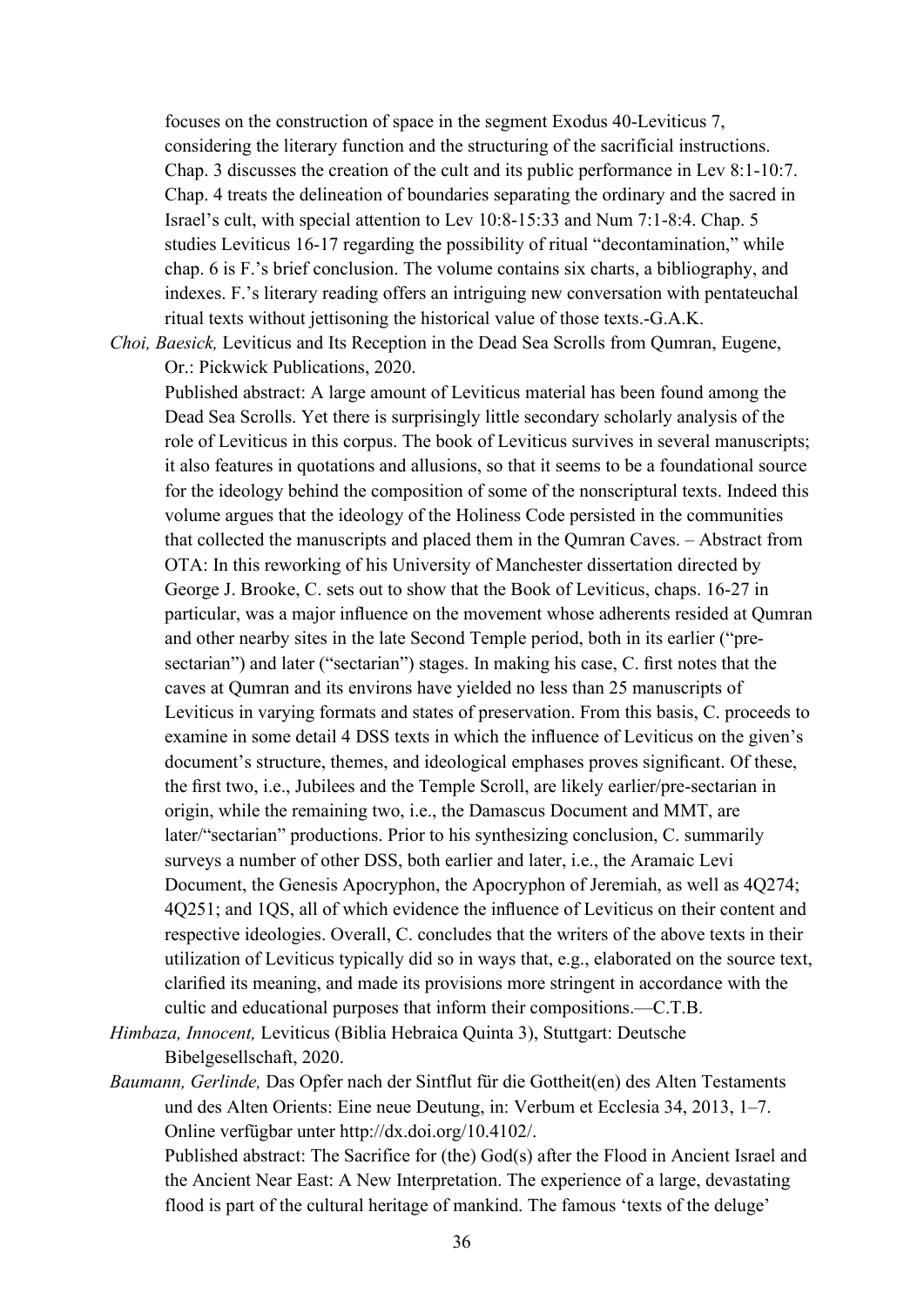come from Mesopotamia. Here, the flood tradition dates back to the 3rd Millennium. The longest and most traditional of these texts, which – amongst other things – deal with the interpretation of these events, is the Atramḫasis myth. The literary-dependent text is the Gilgamesh epic, and the Old Testament version is the story of the Flood that is found in Genesis 6–9. For a long time the similarities and differences between these three texts have been known. However, so far little attention was given to a passage that all three texts share: the sacrifice of the surviving humans after the Flood. The reaction of the deity(ies) differs in these three texts. In this article I would like to consider the similarities and differences between the texts in order to evaluate the significance of the Old Testament text. This is against the background of recent insights in the field of ancient Israelite sacrifice, related to cultural anthropology. These three passages are first considered in their context and then compared to the relevant aspects of each other before a conclusion is drawn.

*Feldman, Liane M.,* Challenging a Priestly Credit Theology: A New Translation of Niphal חשב, in: The Catholic Biblical Quarterly 84, 2022, 183–201.

Published Abstract: This article argues for a new translation of the *niphal* of חשב in

the Priestly Narrative. This verb has typically been translated as "credited" and has been used as the foundation for arguing that the Priestly sacrificial system utilizes a divine ledger that tracks credits and debits of individual Israelites. I demonstrate that the concept of this kind of "credit theology" is foreign to the Priestly Narrative, and that the mistranslation of this verb has enabled a fundamental misunderstanding of the sacrificial system. Instead, I suggest that the use of this verb is limited to a very specific legal scenario related to the inappropriate possession of sacrificial material, is best understood in the context of property law, and should be translated as "to bail."

- *Bande García, José Antonio,* La protección hacia el extranjero en los principales códigos legales del Pentateucho, in: Studium Oventense 47, 2019, 247–260. Abstract from OTA: The centerpiece of B's essay is his survey of the three major pentateuchal legal codes, i.e., the Covenant Code of Exodus 21-23; the Deuteronomic Code of Deuteronomy 12-26; and the Holiness Code of Leviticus 17-26 and their respective laws concerning Israel's dealings with foreigners with whom it comes in contact against the background of the given code's historical context. This central portion of his study is preceded by remarks on lsrael's own experience of living in a land not its own and of Yhwh's accompaniment of its ancestors on their way toward the land allotted them by Yhwh as a motivation for all the pentateuchal laws enjoining respect for strangers, as well as a consideration of the Hebrew terms (zār, nokrî, and gēr) which the laws use in reference to various categories of non-Israelites. The essay concludes with a synthesis of the pentateuchal laws' message concerning the required treatment of the stranger and its ongoing relevance for contemporary Christians living in a highly mobile and globalizing world.-C.T.B.
- *Boyd, Samuel L.,* Applied Ritual. The Application of the Blood and Oil on Bodies in the Pentateuchal Sources, in: Biblical Interpretation 29, H. 22021, 120–147. Abstract from OTA: Source critical analyses of the Pentateuch have focused primarily on literary indicators for detecting distinct literary voices, and in some recent publications, on the historical aspects of the P source in particular. In this article, I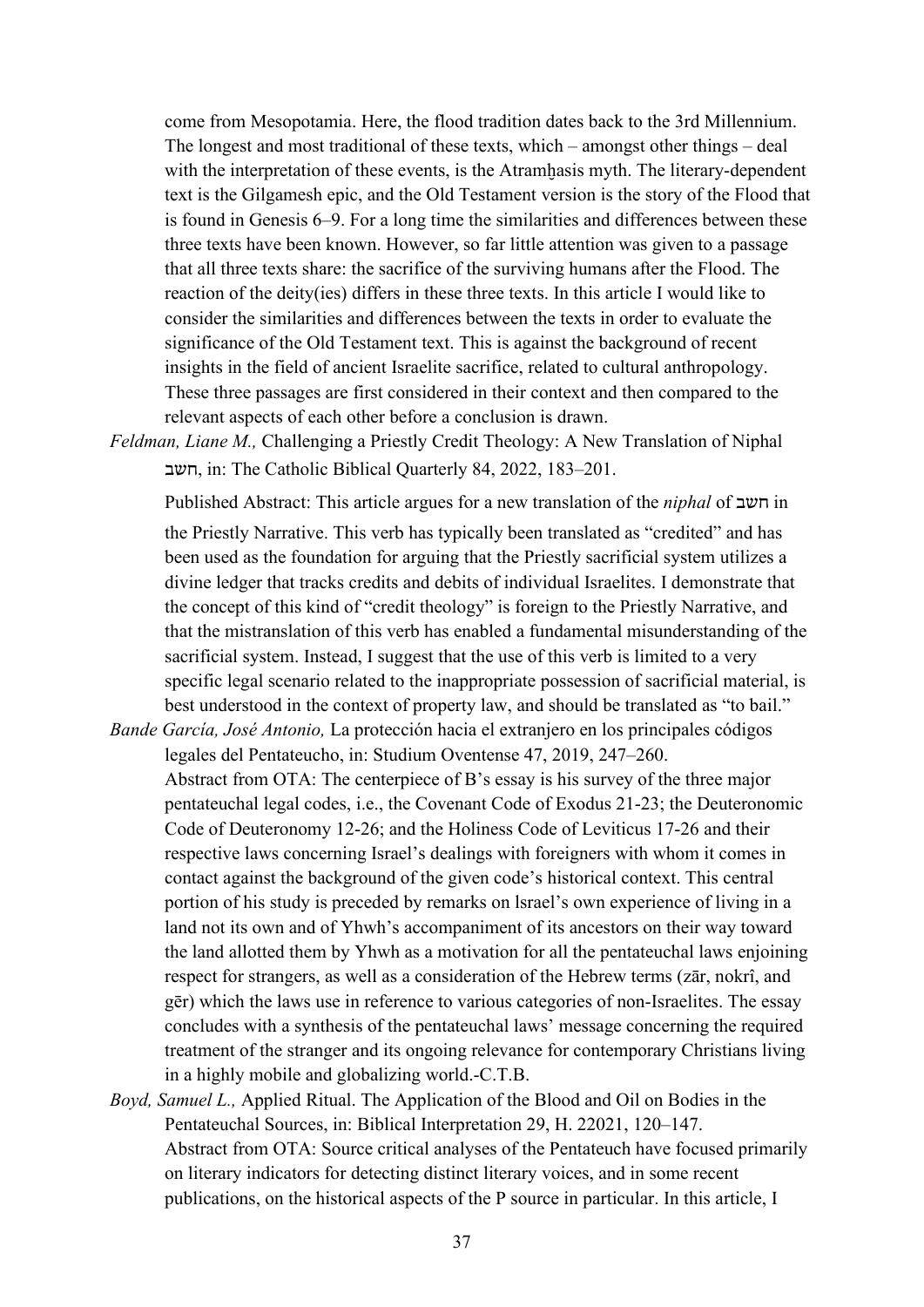formulate a distinct approach to source criticism that supports this resurgence of documentary analysis, with special attention to the ritual of daubing blood and oil on bodies cited in Exodus 19-24; Leviticus 8 and 14. After summarizing the main point at issue in these texts, i.e., access to the divine, I offer a documentary approach to these texts based on a use of ritual theory. Finally, I highlight the manner in which the ritual study of the texts in question is consistent with both key historical and more recent arguments in the documentary approach to the composition of the Pentateuch. [Adapted from published abstract – C.T.B.]

*Friedl, Johanna, Ein brüderliches Volk. Das , Bruder'-Konzept im Heiligkeitsgesetz und* Deuteronomischen Gesetz (Österreichische Biblische Studien 52), Berlin: Peter Lang, 2021.

Abstract from OTA: This is a slightly revised version of F.'s dissertation submitted to the Catholic Theological Faculty at the University of Vienna in 2018. In it, F. discusses the social construct of the term "brother" within the law code of Deuteronomy 12-26 and the Holiness Code (Leviticus 17-26) with attention to the political and economic aspects of the term in the two corpora. The monograph comprises eight chapters, followed by a concise conclusion, four appendixes, a bibliography, and index of biblical references. Chap. 1 discusses the Hebrew term for "brother," while chap. 2 focuses on its occurrences within Deuteronomy 12-46 and Leviticus 17-26. Chap. 3 offers a discussion of the use of the term "brother" in other ANE legal corpora (including Hittite, Neo-Assyrian, and Aramaic texts) and also suggests a relative dating for the "brother"-texts within the Deuteronomic law code and the Holiness Code. Chap. 4 looks at the larger context of the social legislation in the Deuteronomic law code, including debt release, laws governing the manumission of slaves, the prohibition of charging, etc. Chap. 5 discusses the collection of laws regulating offices and statuses in Deuteronomy (including priestly laws, prophetic laws, laws about judges, and the institution of the Levirate). Chap. 6 reviews laws invoking "brother" principles in the Holiness Code, while chap. 7 suggests a theological foundation for the Deuteronomic "brother" ethos. Chap. 8 offers a quick review of the political, economic, and social influence of the above laws in later epochs, including antiquity, Scholasticism, Italian humanism. German classicism, and the early twentieth century. F. concludes that a comprehensive understanding of the OT "brother" ethos requires a synthesis of the three perspectives on the "brother" featured in the Pentateuch, i.e., the brother as poor and needy, as a potential leader (or office holder), and as a compatriot.-G.A.K.

- *Golinets, Viktor,* Orthographical, Grammatical and Lexical Peculiarities in the Hebrew Texts of Leviticus. onsiderations about Hebrew Bible Editing in the Light of the Linguistic Development of Hebrew, in: Himbaza, Innocent (ed.), The Text of Leviticus. Proceedings of the Third International Colloquium of the Dominique Barthélemy Institute, held in Fribourg (October 2015) (OBO 292), Leuven: Peeters, 2020, 149– 177.
- *Paximadi, Giorgio,* Entre variantes et interprétations. Corruption textuelle ou exégèse dans le texte de la Septante du Lévitique?, in: Himbaza, Innocent (ed.), The Text of Leviticus. Proceedings of the Third International Colloquium of the Dominique Barthélemy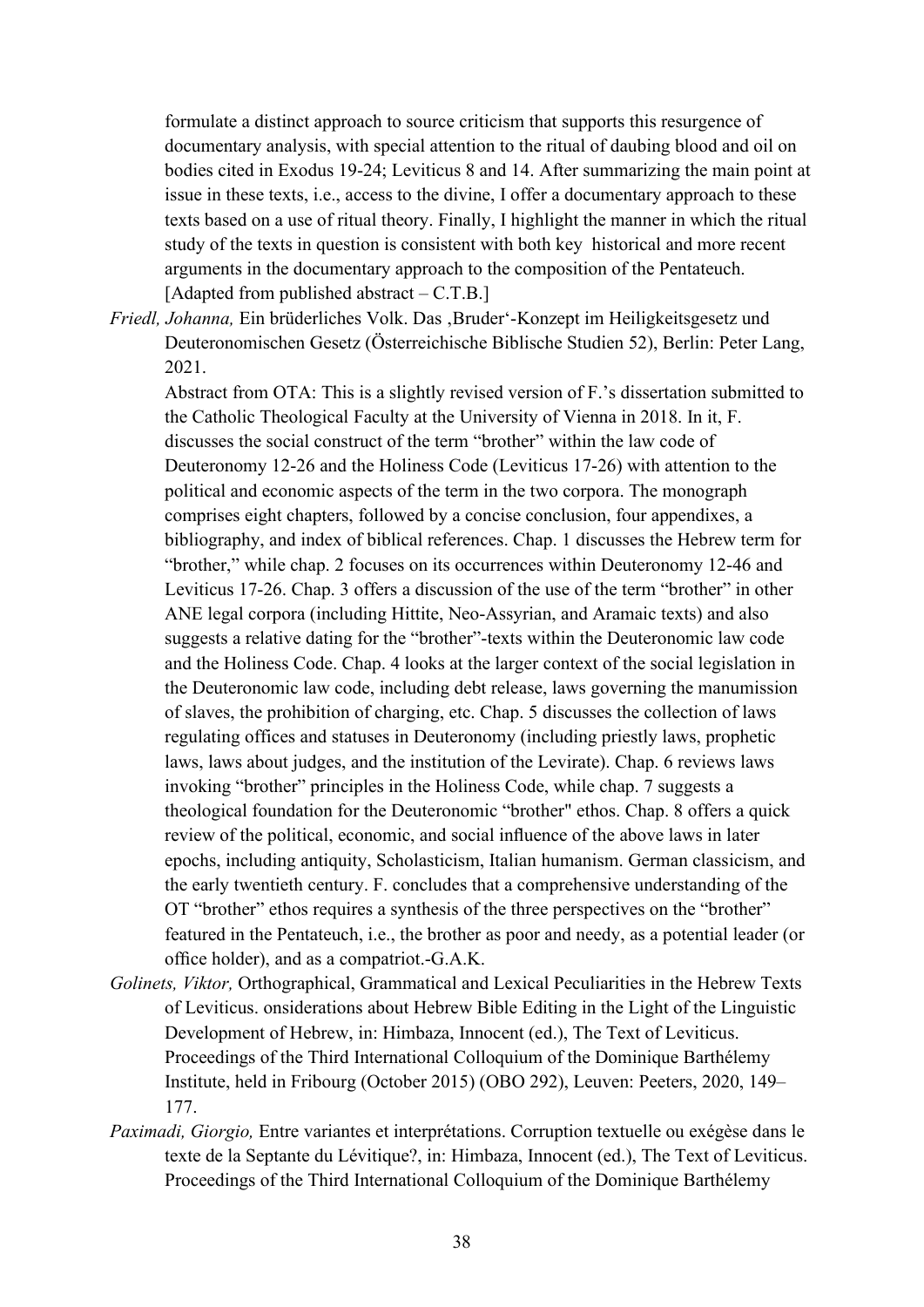Institute, held in Fribourg (October 2015) (OBO 292), Leuven: Peeters, 2020, 133– 148.

- *Roth-Mouthon, Mary-Gabrielle,* Le Lévitique dans le Pentateuque Samaritain. Étude comparée des manuscrits 6 (C) de Sichem, CBL 751 (Dublin) et BCU L2057 (Fribourg), in: Himbaza, Innocent (ed.), The Text of Leviticus. Proceedings of the Third International Colloquium of the Dominique Barthélemy Institute, held in Fribourg (October 2015) (OBO 292), Leuven: Peeters, 2020, 83–106.
- *Tov, Emanuel,* Textual Harmonization in Leviticus, in: Himbaza, Innocent (ed.), The Text of Leviticus. Proceedings of the Third International Colloquium of the Dominique Barthélemy Institute, held in Fribourg (October 2015) (OBO 292), Leuven: Peeters, 2020, 13–37.
- *Zipor, Moshe A.,* The Nature of the Septuagint Version of the Book of Leviticus, in: Himbaza, Innocent (ed.), The Text of Leviticus. Proceedings of the Third International Colloquium of the Dominique Barthélemy Institute, held in Fribourg (October 2015) (OBO 292), Leuven: Peeters, 2020, 121–132.

# **Zu den einzelnen Kapiteln**

Lev 1

# *Literatur*

*Erbele-Küster, Dorothea,* Reading as an Act of Offering. Reconsidering the Genre of Leviticus 1, in: Houtman, Alberdina; Poorthuis, Marcel; Schwartz, Joshua J.; Turner, Joseph (Hg.), The Actuality of Sacrifice. Past and Present (Jewish and Christian Perspectives Series 28), Leiden 2014, 34–46.

Abstract from OTA 38, 2015, 699, #2211: Exegesis of the sacrificial system in Leviticus 1-7, the book's offering tōrôt, has long been focused on issues of sourceredaction- and form-criticism. However, reading these texts simply as ritual handbooks does not reveal how they function on a canonical level. Furthermore, such readings ignore the question of why these texts have been read in situations far beyond cultic sacrifice. This is the point of departure for E.-K.'s rhetorical interpretation of these texts. Along with other scholars, she seeks to explain the ways in which Leviticus 1 can be read as a fictional text, without denying its possible actual ritual use. Accordingly, rather than focusing on the historical practice of offerings in ancient Israel, she concentrates rather on the literary features of the chapter and their rhetorical function. Her main questions are thus: Why are texts re-read beyond cultic situations? What is fictional about the reading process? How does the text understand sacrifice as expressed in its literary and rhetorical form? [Adapted from author's introduction — C.T.B.]

*Calabro, David,* A Reexamination of the Ancient Israelite Gesture of Hand Placement, in: Wiley, Henrietta L.; Eberhart, Christian A. (eds.), Sacrifice, Cult, and Atonement in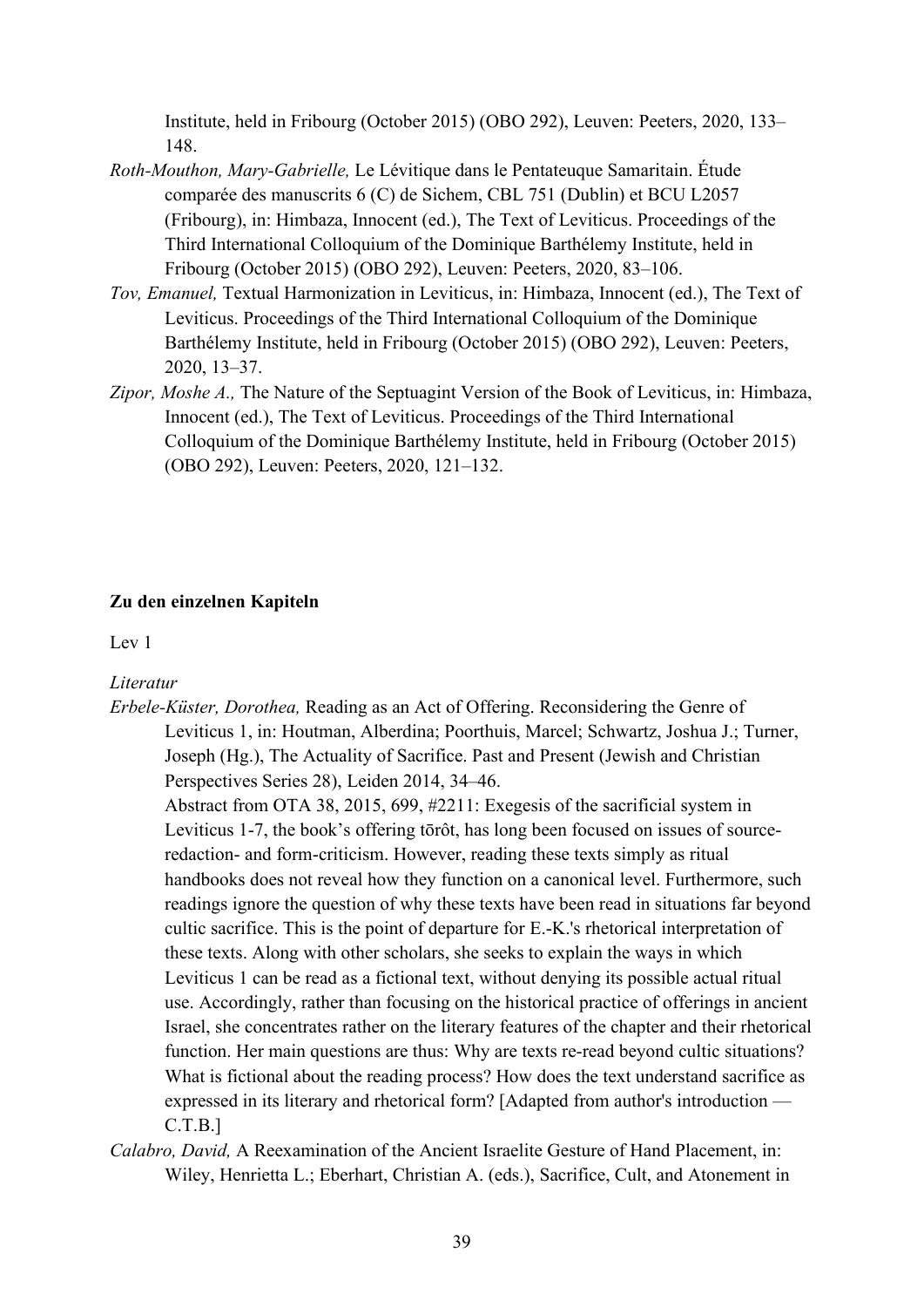Early Judaism and Christianity. Constituents and Critique (Resources for Biblical Study 85), Atlanta: SBL Press, 2017, 99–124.

# Lev 2

## *Literatur*

*Grossman, Jonathan,* The Significance of Frankincense in Grain Offerings, in: Journal of Biblical Literature 138, 2019, 285–296.

Published abstract: According to Lev 2, frankincense is offered along with grain offerings, although this is mentioned in relation to the fine flour offering and not in relation to prepared grain offerings. This article proposes that the function of the addition of frankincense is to create a "sweet savor" for nonanimal offerings, which, in contrast to animal offerings, do not produce a good smell when they are burned. There is therefore no need to burn frankincense along with prepared grain offerings because baking or frying of the grain also produces a good smell that symbolizes the "sweet savor" associated with voluntary offerings.

## Lev 4–5

## *Literatur*

*Nolland, John,* Does the Cultic אשׁם Make Reparation to God?: Ephemerides Theologicae Lovanienses 91, 2015, 87–110.

Published abstract: Despite the present popularity of the view, the אשׁם offering is not recompense to God. אשׁם became the name of a cultic offering as a "recompense

offering" in the special sense of a cultic offering associated with recompense to a wronged person (Lev 5,2–26; cf. Num 5,5–8). The range then expanded in stages to cover offences that had some kind of similarity to the offences already associated with an אשׁם. At some point the specific reason for the name may have been lost sight of, and further expansion unconstrained by the original connection became possible. For many of the אשׁם offerings an alternative development is, however, more likely, a parallel to that which produced the חטאת offering. In relation to this development the choice of אשׁם for the name of the offering simply marks a fit between offence and offering, but with no suggestion that this fit takes the form of offence and compensation. This is simply God's provision for making retrieval possible.

*Nolland, John,* Sin, Purity and the חטּאת Offering, in: Vetus Testamentum 65, 2015, 606–620.

Published abstract: The case against חטּאת and the piel of חטא referring to a sin offering does not make purification offering the necessary alternative. When sin is being addressed by the חטּאת, it connects with moral impurity only in the exceptional case of the Day of Atonement. Not impurity but defect/deficiency provides the right level of generality for making sense of the whole range of texts. Unless the view in Ezek 43:26 is an unstated assumption of all the Pentateuchal cultic texts, it seems likely that the חטּאת can deal with a deficiency that is neither of impurity nor sin.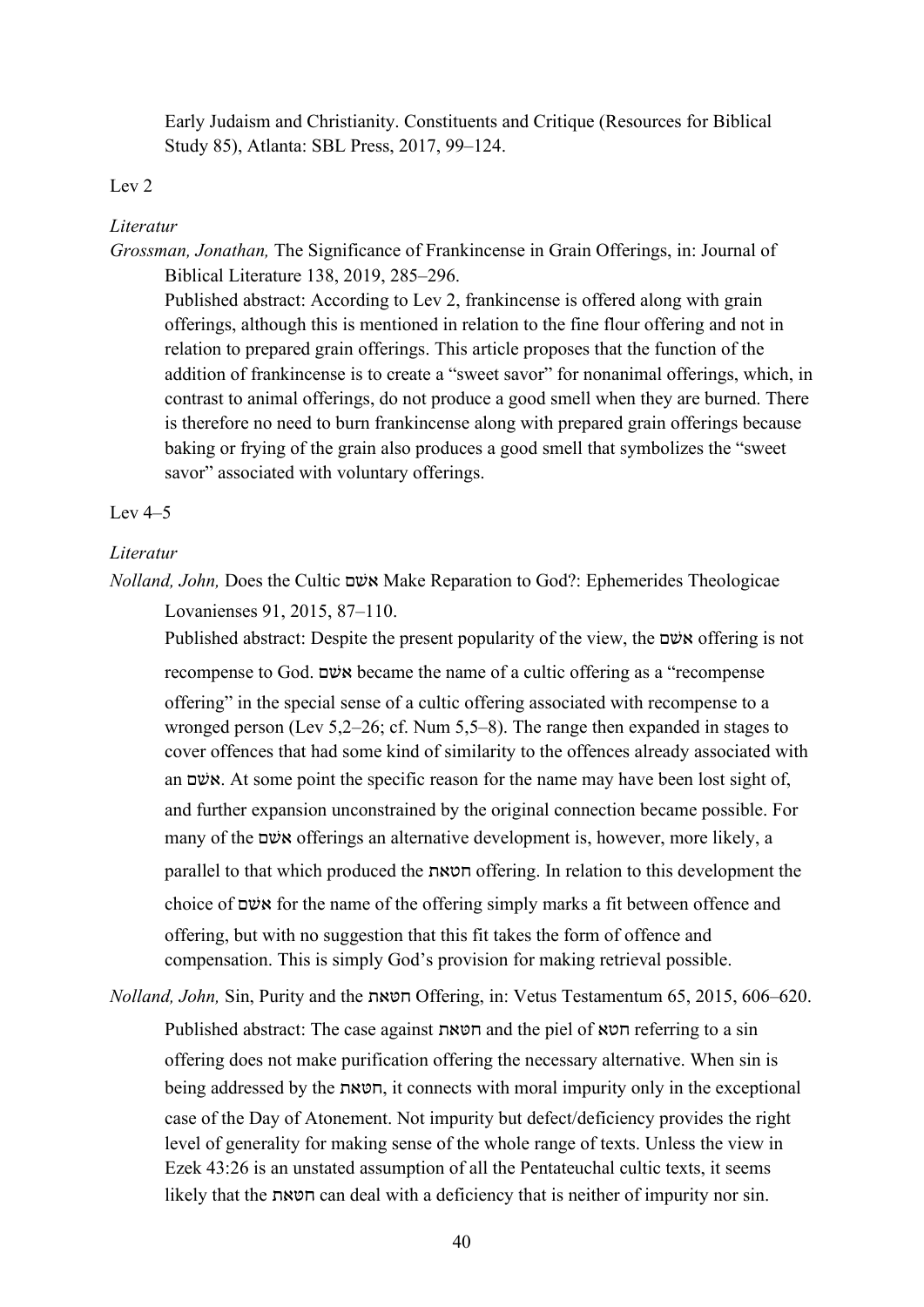Despite the MT exclusive focus of non-cultic uses of חטּאת on sin, the wider uses of

the חטא root opens up a place for a cultic use where blame is not necessarily involved.

*Watts, James W.,* The Historical and Literary Context of the Sin and Guilt Offerings, in: Landy, Francis; Trevaskis, Leigh M.; Bibb, Bryan D. (Hg.), Text, Time, and Temple. Literary, Historical and Ritual Studies in Leviticus (Hebrew Bible Monographs 64), Sheffield 2015, 85–93.

Abstract from OTA: In this reprint of a section of his 2013 HCOT commentary on Leviticus 1-10, W. turns to the laws on "sin" and "guilt" offerings in Leviticus 4-5, analyzing the historical and literary context of these rituals in order to explain the significance and meaning of their names. From a historical point of view, W. argues that sin and guilt offerings were priestly innovations during the 8th to 6th cents. B.C.E. that were developed in response to changing political and economic realities. These offerings increased the prominence and wealth of the priestly class even as the political fortunes of Judah's royalty declined. However, foreign invasions and the ultimate destruction of Israel and Judah called into question the effectiveness of Temple worship, a concern perhaps addressed by Leviticus 4 in its emphasis on unintentional sins. The priests could not reasonably claim to effect atonement for intentional sins, given the catastrophic punishment their nations underwent. By emphasizing unintentional sins instead, the priests could still play an indispensable role in a skeptical community. Furthermore, these offerings created a role for confession and restitution, which anticipates the hope for the survival of the covenant in Lev 26:42-45. From a literary point of view, W. argues that internal references in Leviticus 4-5 to the words of Moses connect the above offerings to the larger rhetorical context of the Torah. When the Torah was assembled in the Second Temple period, these traditions addressed the people's ritual need for atonement, riot only ritually but also textually. They invite readers to identify themselves as the "Israelites" in the narrative and take seriously the reality of human sin. Thus the terms "sin" and "guilt" have resonated with the ritual and emotional needs of worshipers for thousands of years—even after the cessation of Temple worship. [Adapted from published abstract—C.T.B.]

*Blenkinsopp, Joseph,* The Sacrificial Life and Death of the Servant (Isaiah 52:13-53:12): VT 66, 2016, 1-14.

Published abstract: The argument presented in this article is that the term 'asham' in Isa 53:10 refers to the sacrificial ritual of the guilt offering, that this reference is supported by indications throughout Isaiah 53, and that therefore the suffering and death of this Servant of the LORD is to be understood as sacrificial by analogy with the ritual of the guilt or reparation offering in the book of Leviticus. This conclusion, much contested in contemporary scholarship, is supported by a survey of the reception of this text in the period prior to early Christianity.

Assessment: Although many of B.'s observations are helpful and plausible, the overall thesis suffers from the problem that the final condition of the Servant makes him not acceptable as an offering: The Servant bears infirmities and diseases, is full of bruises (Isa 53:3-5), and an animal in such a condition is not eligible for an offering or sacrifice (see Lev 22:17-25). Hence it is necessary to underscore the *metaphorical*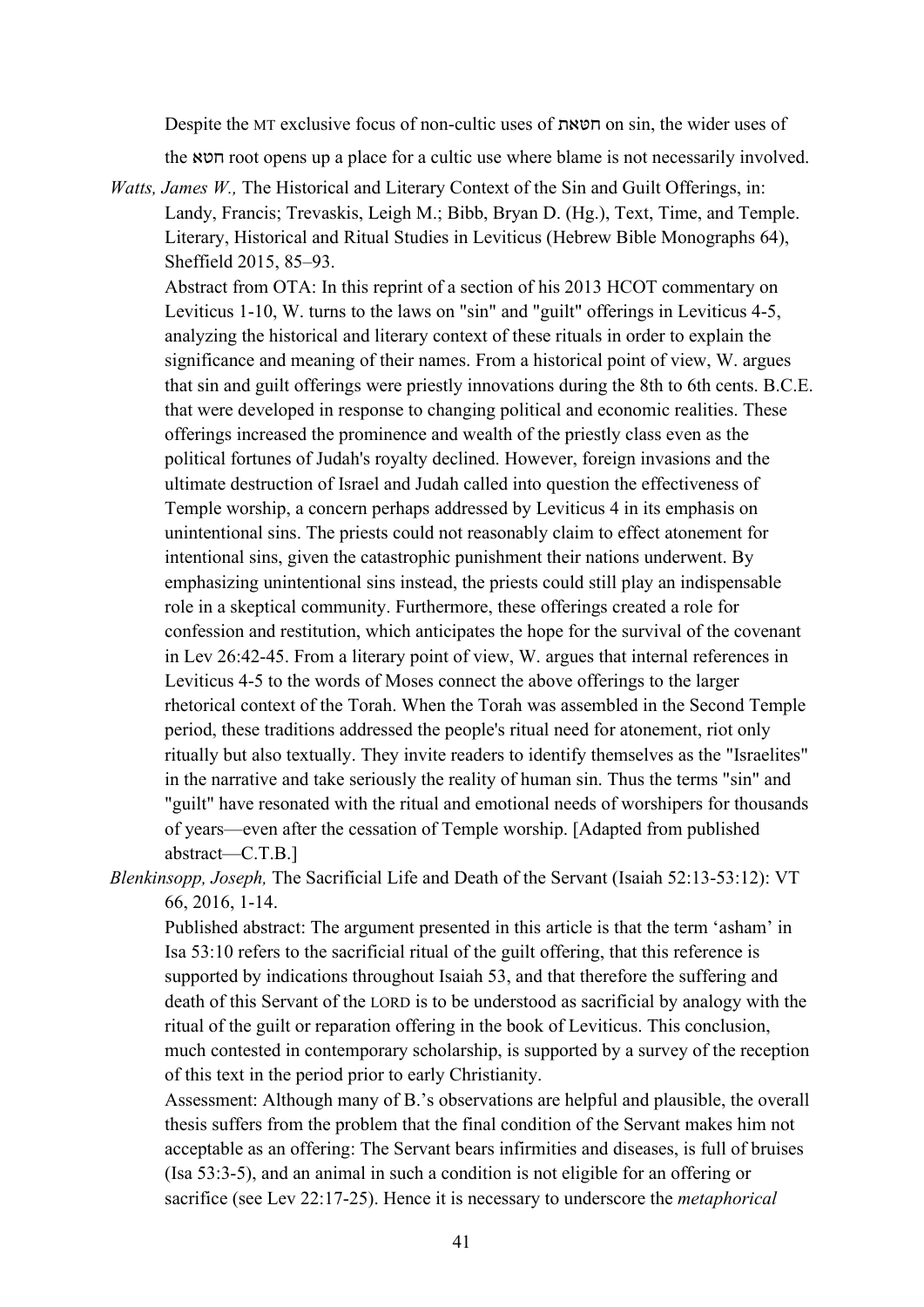language of the Fourth Servant Song: It gleans some aspects from cultic language and sacrificial concepts, including the 'asham' offering from Lev 5:14-19 and 7:1-6, but it does not entirely take over the 'asham' as a priestly concept for cultic atonement. The Fourth Servant Song rather mixes bits and pieces from various sources in order to create a new idea of atonement by human suffering (of a group, i.e., Israel, rather than an individual). Here one finds a close relationship with the Prayer of Azariah (Dan 3), as B. also points out. But the Prayer of Azariah rather draws heavily upon Leviticus and the sacrificial logic than on the Fourth Servant Song. See *Hieke, Thomas,*  Atonement in the Prayer of Azariah (Dan 3:40), in: Xeravits, Géza G.; Zsengellér, József (eds.), *Deuterocanonical Additions to the Old Testament Books. Selected Studies* (Deuterocanonical and Cognate Literature Studies 5), Berlin/New York: de Gruyter, 2010, 43–59.

- *Vis, Joshua M.,* The Purgation of Persons through the Purification Offering, in: Wiley, Henrietta L.; Eberhart, Christian A. (eds.), Sacrifice, Cult, and Atonement in Early Judaism and Christianity. Constituents and Critique (Resources for Biblical Study 85), Atlanta: SBL Press, 2017, 33–57.
- *Hoskins, Paul M.,* A Neglected Allusion to Leviticus 4-5 in Jesus's Words Concerning His Blood in Matthew 26:28, in: Bulletin for Biblical Research 30, 2020, 231–242. Abstract from OTA: Previous treatments of the allusions to the OT in Matt 26:28 have overlooked or neglected its allusion to Lev 4:1-5:13, the passage concerning the "sin offering." In fact, however, in comparison with its Marcan and Lucan parallels, Matt 26:28 features the clearest allusion to Lev 4:1-5:13. The allusion is based on both verbal and thematic connections. In terms of verbal connections, Matt 26:28's combination of the terms "blood," "poured out," "for" (περί) the sinner, and the forgiveness of sins is found in only one OT passage, i.e. Lev 4:1-5:13. [Adapted from published abstract—C.T.B.]
- *Lam, Joseph*, On the Etymology of Biblical Hebrew חטאת. A Contribution to the "Sin Offering" vs. "Purification Offering" Debate, in: Journal of Semitic Studies 65, 2020, 325–346.

## Lev 8–9

## *Literatur*

*Anderson, Gary A.,* Literary Artistry and Divine Presence, in: Ganzel, Tova (Hg.),

Contextualizing Jewish Temples (The Brill Reference Library of Judaism, 64), Leiden, Boston: Brill, 2021, 85–102.

Abstract from OTA: ln this essay, I have three aims. First, I intend to show that the chapters dedicated to the appearance of God at the Tabernacle (Exodus 40 and Leviticus 8-9) have been composed in artful fashion: one must attend to what is said as well as how it is expressed in order to understand the content. Second, to demonstrate that the relationship of chronological time (the actual order of events) to narrative time (how those events are ordered in the story) is more complex than a first read-through might imagine. … Third, and finally, to suggest that the chronological challenge of the narrative has some significant theological ramifications. [p. 85, adapted]—I began this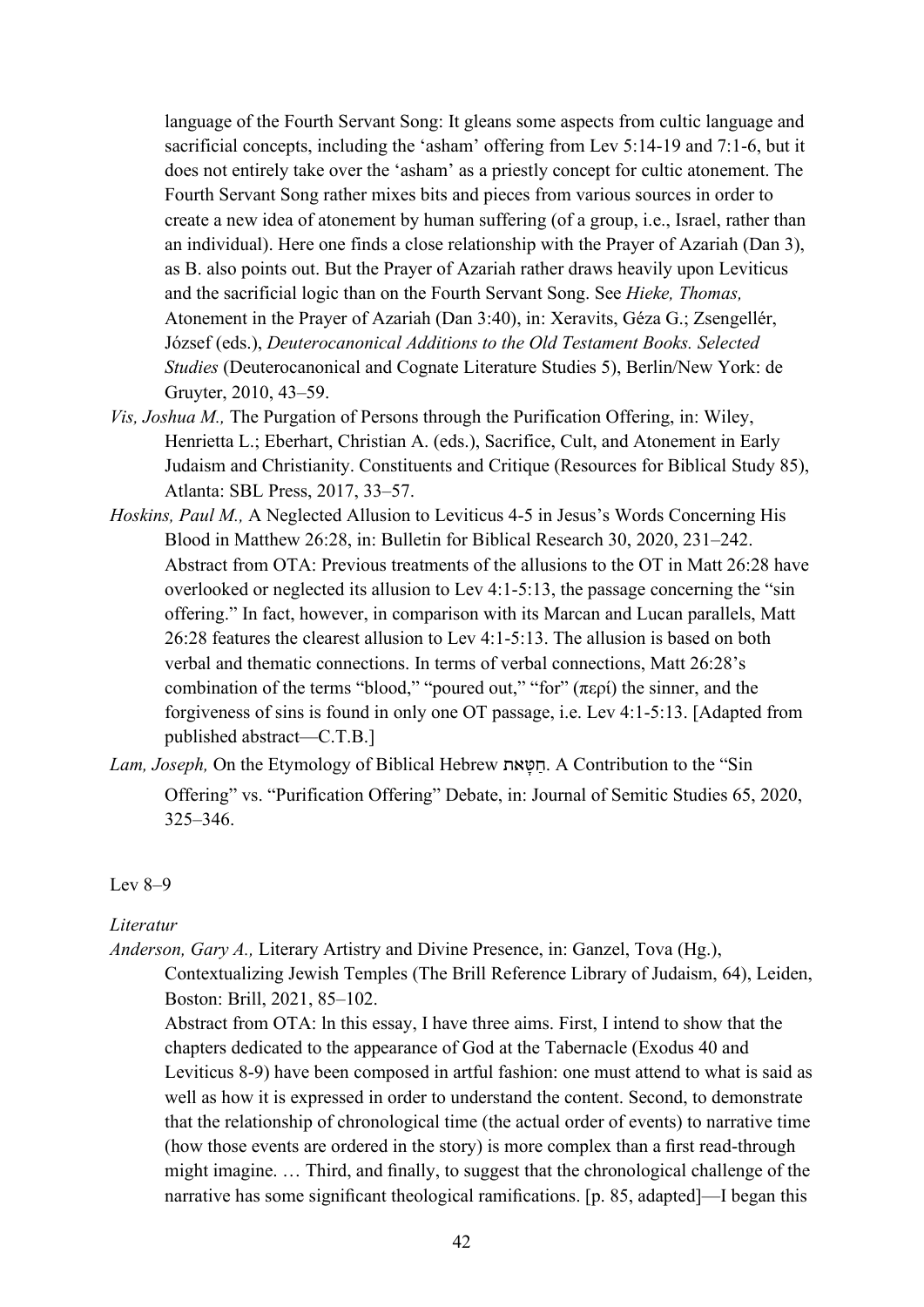paper with the claim that the two stories of God's appearance at the Tabernacle were composed in an artful fashion. We noted that although the pattern of command and sevenfold completion occurs three different times in the Tabernacle narrative. Exod 40:1-16 distinguishes itself by pointing forward to the close of chap. 40 and Leviticus 8. The author of Exodus 40 was clearly aware of this and put the final completion formula, not at the end of the chapter where we might have expected it, but rather at the end of the command section (v. 16), in order to indicate that the narrative is incomplete as it presently stands. This element of incompleteness was also felt by most early readers of these chapters who attempted to coordinate the two theophanies. Why did our author structure the material in this deliberately awkward fashion? I have suggested that the aim was to embed within the Torah two distinct goals of the divine liturgy: the manufacture of a place for God to dwell and a place for the priests to serve at the altar therein. [p. 102, adapted  $- C.T.B.]$ 

*Himbaza, Innocent,* La Bénédiction d'Aaron en Lévitique 9,22 et le Pentateuque Samaritain, in: Himbaza, Innocent (ed.), The Text of Leviticus. Proceedings of the Third International Colloquium of the Dominique Barthélemy Institute, held in Fribourg (October 2015) (OBO 292), Leuven: Peeters, 2020, 69–81.

# Lev 10

### *Literatur*

- *Anderson, Gary A.,* "Through Those Who Are Near to Me, I Will Show Myself Holy": Nadab and Abihu and Apophatic Theology: CBQ 77, 2015, 1–19. Published Abstract: The story of Nadab and Abihu has been called "a model of undecidability." For many readers it looks like "a punishment in search of a crime" (Edward Greenstein). Though scholars have posed numerous suggestions as to why Nadab and Abihu are incinerated beside the altar, none has compelled assent. Edward Greenstein suggested that this *aporia* in the text is not accidental but was intended by the author. I concur with this conclusion but not with the Derridean explanation he offers. Apophatic theology offers an account that is more in keeping with the lineaments of a Priestly theology of divine presence.
- *Hepner, Gershon,* The Naked Truth Concerning the Death of Nadab and Abihu: RB 121, 2014, 108–111.

Abstract: H.'s analysis of the premature deaths of Nadab and Abihu (Lev 10:1–6) supports Philo's interpretation of this narrative when he states that the two sons of Aaron entered the Tabernacle naked. However, whereas Philo regarded their conduct favorably, H.'s analysis suggests that the author implies that they were violating biblical laws, especially Exod 28:42–43. The Nadab and Abihu narrative may therefore be regarded in part as an implicit polemic against worship of YHWH in a manner other ancient Near Eastern nations worshipped their gods – naked.

*Wolak, Arthur J.,* Alcohol and the Fate of Nadab and Abihu: A Biblical Cautionary Tale Against Inebriation: JBQ 41, 2013, 219–226. Online:

http://jbq.jewishbible.org/assets/Uploads/414/JBQ\_414\_2\_wolakalcohol.pdf *Kellenberger, Edgar,* Der schweigende Mose in Lev 10,16–20: ThZ 71, 2015, 136–143.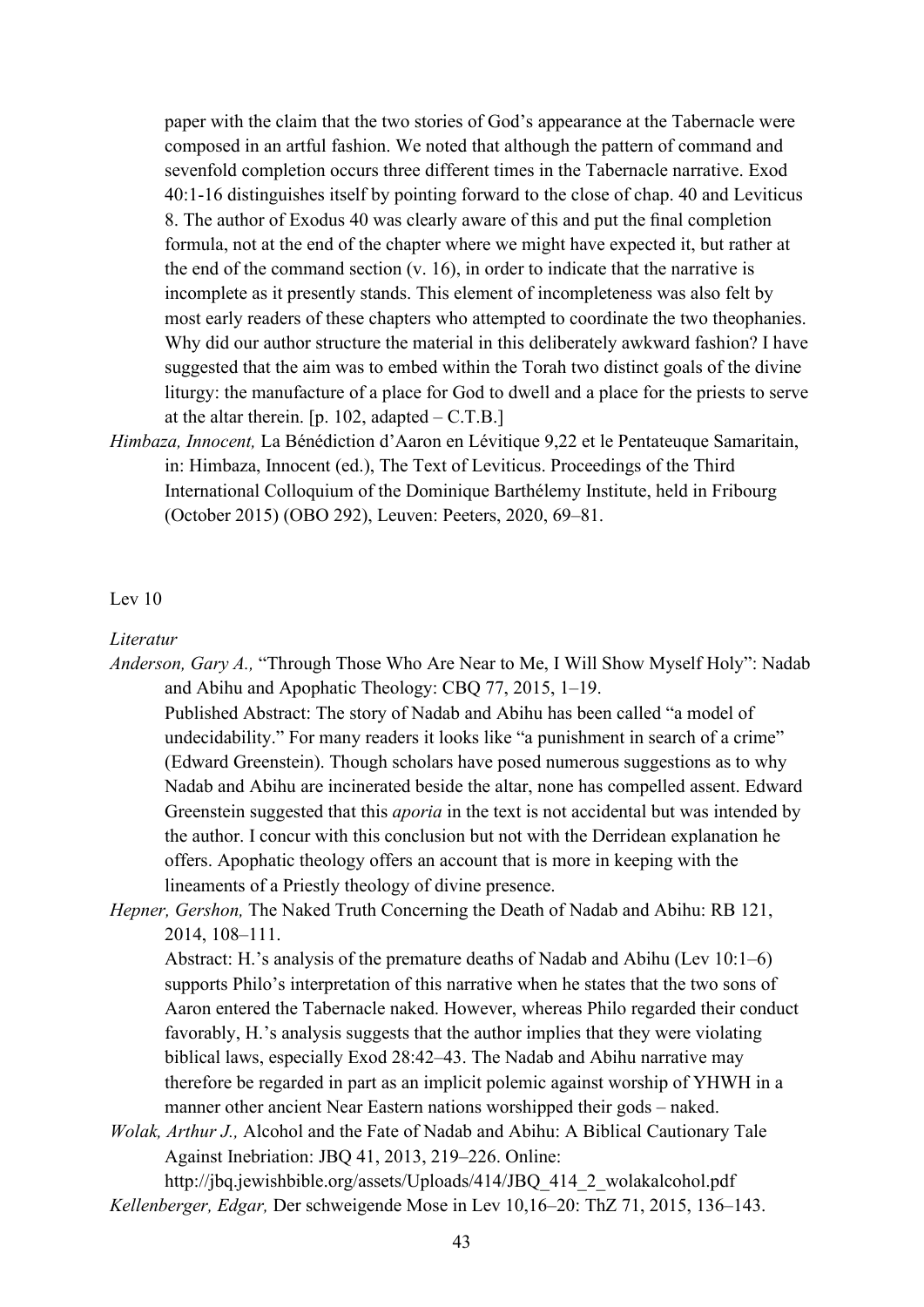Published abstract: Narrative Leerstellen fallen in Lev 10 besonders stark auf und haben im Laufe der Auslegungsgeschichte zu zahlreichen scharfsinnigen und phantasievollen "Auffüllungsversuchen" geführt, die untereinander kombinierbar sind oder sich gegenseitig ausschliessen. Jedoch muss es einen Grund haben, weswegen Lev 10 nicht eindeutiger formuliert ist. Der vorliegende Beitrag schlägt vor, die Leerstellen als bewusste Darstellung von unauflösbaren Ambivalenzen ernst zu nehmen. Voraussetzungen dazu sind seelsorgerliche Erfahrungen der Priester Israels.

# Lev 11

## *Literatur*

*Hawley, Lance,* The Agenda of Priestly Taxonomy and the Conceptualization of אֵמָט and 249.–231 2015, 77, CBQ 11: Leviticus in שֶׁקֶץ

Published abstract: Anthropologists and biblical scholars have long sought to understand the rationale for the categorization of animals in Leviticus 11. The text itself provides no overt answer; rather, it presents the reader with a systematic taxonomy. In this article, I seek to demonstrate how the priestly authors conceptualize ṭāmēʾ (אֵמָט," unclean") and šeqeṣ ( ץֶקֶׁש," detestable thing") as identifications for different sets of animals in Leviticus 11. The system of differentiation and classification itself, as it is expressed in the compositional layers of Leviticus 11, provides the best way forward for determining the Priestly justification for distinguishing between permissible and impermissible animals for eating. After tracing the compositional history of Leviticus 11, I argue that the taxonomy has a clear focus on land quadrupeds, which may hint at the agenda of the Priestly authors, namely, to undergird theologically Israel's sacrificial practices. Additionally, the taxonomy directly corresponds to the systematic ordering of the world in Genesis 1, reflecting the Priestly ideal that temple life is woven into the fabric of the created cosmos.

*Hobson, Tom,* Kosher in the Greek: The Giraffe and the Snake-Fighter?: ZAR 19, 2013, 307- 312.

Die griechischen Begriffe ὀφιομάχης (Saga ephippigera?) in Lev 11,22LXX und καμηλοπάρδαλις (Giraffe?) in Dtn 14,5LXX sind vermutlich keine Phantasienamen, sondern authentische Wiedergaben der hebräischen Begriffe, auch wenn nicht mehr bestimmt werden kann, was genau die LXX damit meinte.

- *Meshel, Naphtali S.,* P1, P2, P3, and H. Purity, Prohibition, and the Puzzling History of Levitcus 11: Hebrew Union College Annual 81, 2010, 1–15.
- *Staubli, Thomas*, Essen: Die tägliche Herausforderung zur Heiligung. Der steinzeitliche Speisezettel, Levitikus 11, Kaschrut und Ökologie: BiKi 69, 2014, 92–95. Abstract: The Book of Leviticus understands dietary rules as a means for the people to become holy. Leviticus 11 became the basis for Kashrut, the Jewish dietary laws. The rules of Leviticus 11 are the result of a very old culture of food in the Eastern Mediterranean region (especially the Southern Levant). The chapter forms the starting point of a specific Jewish dietary culture: this religious culture combines obedience toward the Torah and affirmation of identity by establishing a certain diet marked by the exclusion of several sorts of food. The dietary rules from the Old and the New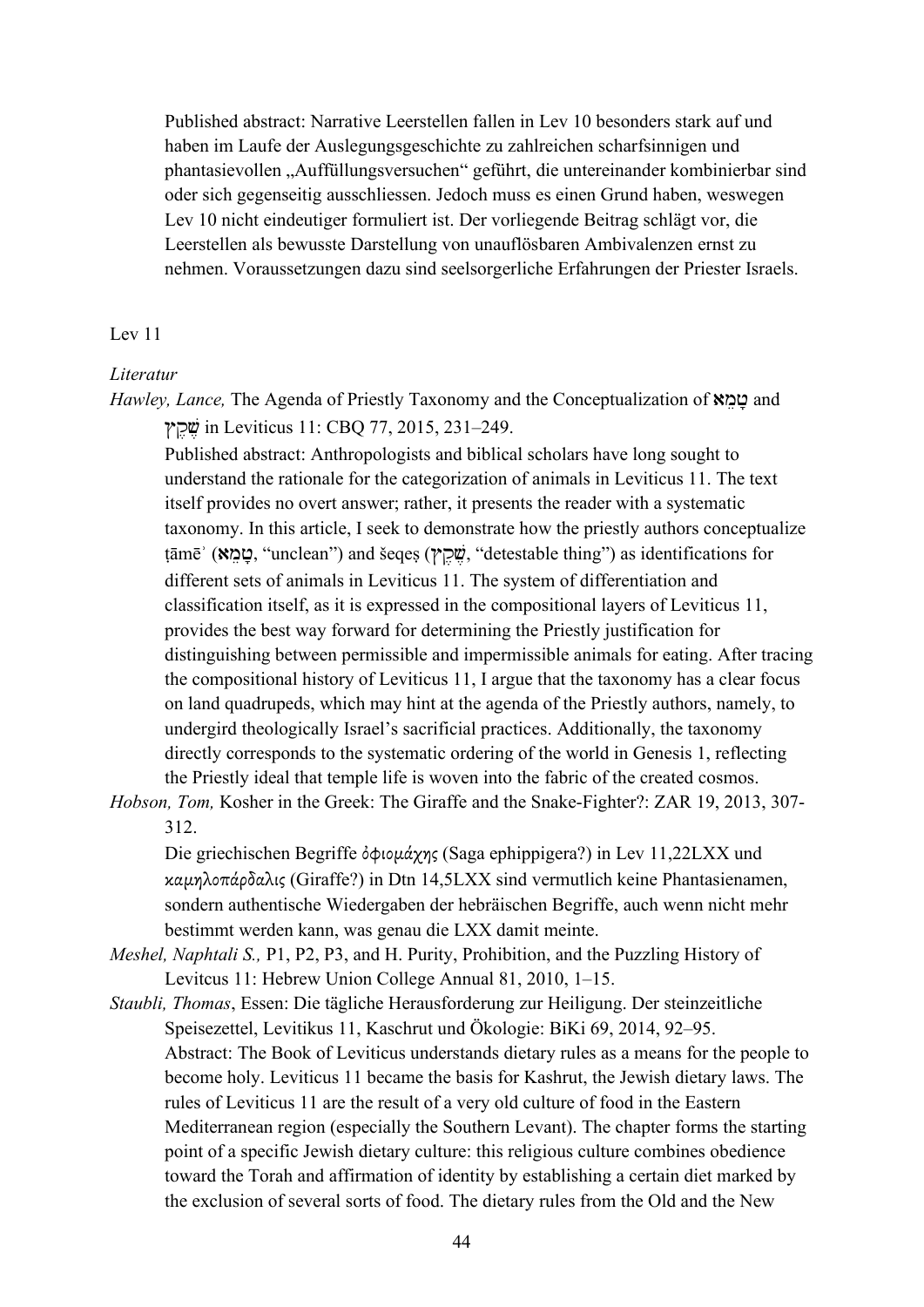Testament shall make readers of the Bible sensitive to ecological questions relating to human nutrition. However, they cannot be received at face value, but need to be developed further according to contemporary conditions of living.

- *Harper, G. Geoffrey, Time for a New Diet? Allusions to Genesis 1-3 as Rhetorical Device in* Leviticus 11, in: STR (Southeastern Theological Review) 4, 2013, 179–195, zuerst veröffentlicht: http://www.galaxie.com/article/str04-2-05.
- *Ruane, Nicole J.,* Pigs, Purity, and Patrilineality: The Multiparity of Swine and Its Problems for Biblical Ritual and Gender Construction: JBL 134/3, 2015, 489–504. Published abstract: The biblical characterization of pigs as impure has been interpreted in a variety of ways. Most have focused on the anomalies of the pig compared with other domesticated animals, especially with regard to their alimentary processes. All interpretations, however, have neglected a primary feature of pigs that makes them radically different from all other clean land animals, namely, that they are multiparous, giving birth in litters. This article argues that the multiparity of pigs makes them incompatible with other ritually clean land animals in four ways: (1) All clean land animals are uniparous. (2) As multiparous animals, pigs do not bear a true firstborn male, which would make them different from all clean domesticated animals. This feature is most important because the sanctity of the domesticated firstling is recognized by all pentateuchal sources, and, furthermore, the ideology of the firstborn male is integrally related to the human practices of inheritance, lineage, and wealth management. (3) The multiparity of pigs highlights abundant female fertility in comparison with the more controlled and managed fertility seen in the biblical purity systems. (4) Multiparous animals are capable of bearing the offspring of multiple sires simultaneously, a phenomenon that conflicts with the biblical focus on paternity.
- *Aitken, James K.,* Why is the Giraffe Kosher? Exorcism in Dietary Laws of the Second Temple Period: Biblische Notizen 164, 2015, 21–34.

 Published abstract: One of the more surprising animals considered lawful to eat is the giraffe. While the meaning of the Hebrew term in the list of clean ruminates (Deut 14:5) remains uncertain, the Septuagint is the first to identify it as a giraffe. The reason seems to be the cultural prominence that the giraffe gained in Egypt of the third century BCE, leading the translator to make the text both Egyptian and exotic. This is indicative of other animals in the list of permissible foods, chosen more for the exoticism they lend to the passage than as animals that were actually eaten. From this it may be suggested that the application of the kosher laws to animals would have been applied only minimally, since few animals would have been available for eating. The translator resorts to exoticism in translating the list of animals, possibly reflecting a wider interest in antiquity in fine and peculiar dining.

*Meyer, Esias E.,* Leviticus 11, Deuteronomy 14 and Directionality: Journal for Semitics 23, 2014, 71–89.

Abstract from OTA 38, 2015, 670, #2213: M.'s article engages with the old debate about the diachronic relationship between Leviticus 11 and Deuteronomy 14. It starts with outlining certain criteria which might help to determine directionality in the relationship between the two texts. It then provides a synchronic overview of the chapters, focusing on their commonalities and differences before proceeding to address the diachronic debate, in connection with which M. contrasts and critiques the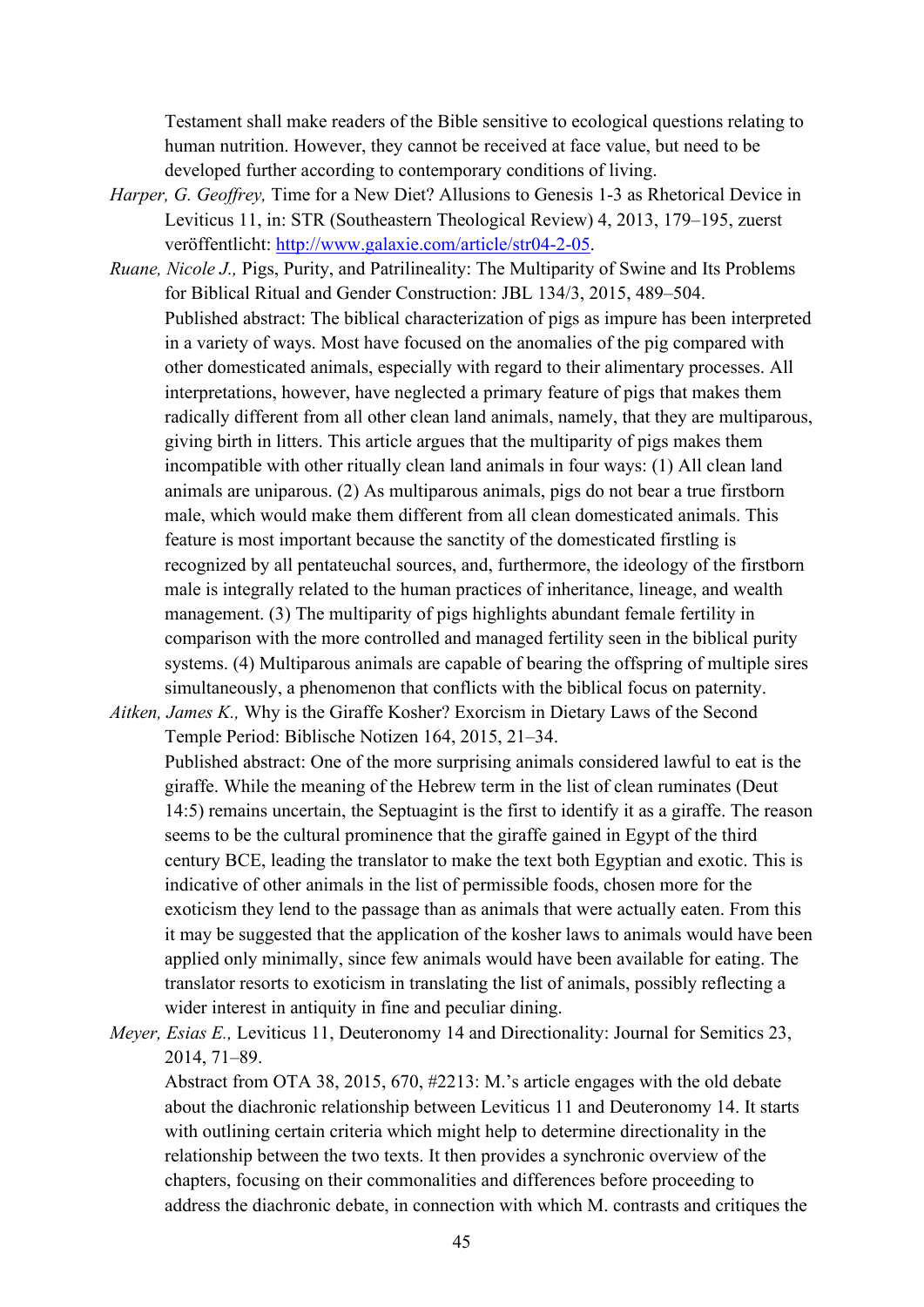views of Christophe Nihan and Reinhard Achenbach. On this basis, M. then attempts to draw some conclusions regarding the debate. [Adapted from published abstract— C.T.B.]

*Burnside, Jonathan,* At Wisdom's Table: How Narrative Shapes the Biblical Food Laws and Their Social Function: JBL 135, 2016, 223–245.

Published Abstract: The food laws of Lev 11:3–23 and Deut 14:3–20 are among the great enigmas of biblical law. This paper views the food laws as a series of "narrative paradigms" aimed at a high-context society in which information is shared and internalized. This shared social knowledge raises the question of how the common environment of ancient Israel would make the categories intuitively clear. The narrative paradigms make sense because they reflect day-to-day engagement with the environment. The paradigm cases identify certain characteristics of a taxonomic group, which are then negated. The effect is to convey a complex body of knowledge about what can and cannot be eaten in an economical, unambiguous, and practical manner. The laws build on one another, enabling the audience to accumulate knowledge as they progress through the different categories. In this way, the very construction of the categories clean and unclean—and hence the structure and presentation of the laws themselves—is shaped by practical wisdom. This is consistent with self-executing narrative rules elsewhere in biblical law. This reanalysis helps us to understand both the compositional strategy of the food laws and their social function.

*Rosenblum, Jordan,* The Jewish Dietary Laws in the Ancient World, New York: Cambridge University Press, 2016.

Abstract from OTA: In The Jewish Dietary Laws in the Ancient World Jordan D. Rosenblum explores how cultures critique and defend their religious food practices. In particular he focuses on how ancient Jews defended the kosher laws, or kashrut, and how ancient Greeks, Romans, and early Christians critiqued these practices. As the kosher laws are first encountered in the Hebrew Bible, this study is rooted in ancient biblical interpretation. It explores how commentators in antiquity understood, applied, altered, innovated upon, and contemporized biblical dietary regulations. He shows that these differing interpretations do not exist within a vacuum; rather, they are informed by a variety of motives, including theological, moral, political, social, and financial considerations. In analyzing these ancient conversations about culture and cuisine, he dissects three rhetorical strategies deployed when justifying various interpretations of ancient Jewish dietary regulations: reason, revelation, and allegory. Finally, Rosenblum reflects upon wider, contemporary debates about food ethics.

*Krauss, Rolf,* Beiträge zum ן ָפ ָשׁ) Klippschliefer, rock bager, daman) in der

Wissenschaftsgeschichte vom 17. Jahrhundert bis heute: Biblische Notizen 169, 2016, 111–128.

*Faust, Avraham,* Pigs in Space (and Time). Pork Consumption and Identity Negotiation in the Late Bronze and Iron Ages of Ancient Israel: Near Eastern Archaeology 81, 2018, 276–299.

Author's conclusion (pp. 293–294): Thus, when examined against the wider social background of the Iron Age, once pork became associated with the Philistines, it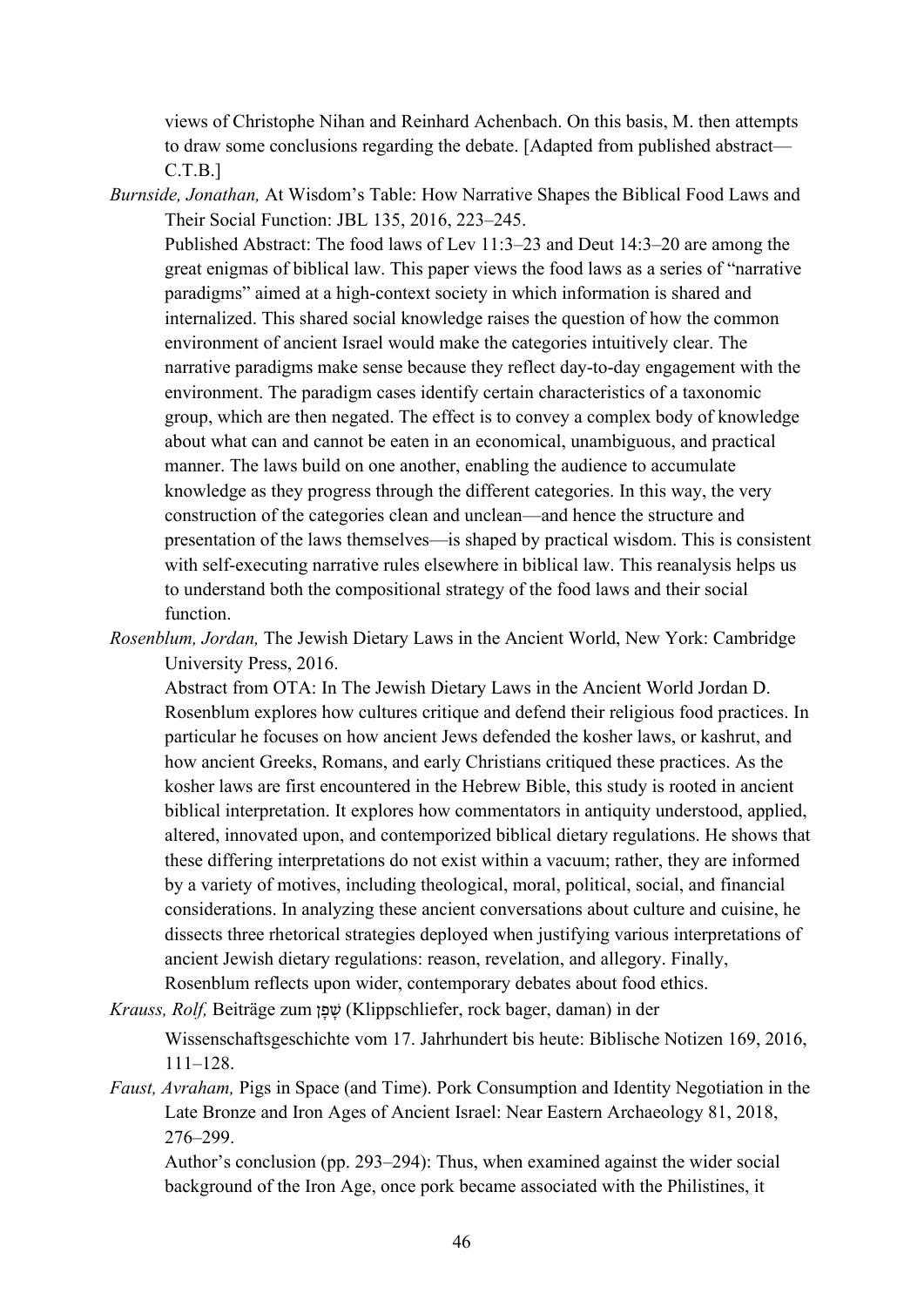became an important cultural and ethnic marker. Its gradual association with the Philistines influenced its consumption both within Philistine communities (where its consumption initially even grew with time) and without them (where it was usually avoided, at least among neighboring communities, and was never very popular). When this association waned, and the Philistines decreased their consumption of this meat, some communities slightly increased its consumption (whereas others continued to maintain the taboo). Moreover, the distribution of pigs in space and time correlates nicely with other sensitive traits of material culture, and is indicative of the overall strate-gies of boundary maintenance used by the different groups residing in the region. Finally, more nuanced studies might reveal more subtleties in the pig politics of the different eras, and probably some subgroupings within the major, broad identity groups discussed in this article, thus refining the conclusions presented above. Still, the overall patterns identified above, which show that pork consumption was related to ethnic negotiation, is not likely to change.

*Altmann, Peter,* Banned Birds. The Birds of Leviticus 11 and Deuteronomy 14 (Archaeology and Bible 1), Tübingen: Mohr Siebeck, 2019.

Published abstract: Peter Altmann beantwortet in dieser Studie die schwierige Frage, warum die hebräische Bibel den Verzehr bestimmter Vögel verbietet, indem er diese Vögel in den Kontext ihres allgemeinen Auftretens in der Archäologie, den Texten und der Ikonographie im Vorderen Orient der Antike und innerhalb der Bibel selber setzt. / The dietary prohibitions in Leviticus 11 and Deuteronomy 14 represent one of the most detailed textual overlaps in the Pentateuch between the Priestly material and Deuteronomy, yet study of them is often stymied by the rare terminology. This is especially the case for the birds: their identities are shrouded in mystery and the reasons for their prohibition debated. Peter Altmann attempts to break this impasse by setting these flyers within the broader context of birds and flying creatures in the Ancient Near East. His investigation considers the zooarcheological data on birds in the ancient Levant, iconographic and textual material on mundane and mythic flyers from Egypt and Mesopotamia, as well as studying the symbolic functions of birds within the texts of the Hebrew Bible itself. Within this context, he undertakes thorough terminological studies of the expressions for the types of birds, concluding with possible reasons for their exclusion from the prescribed diet and the proposed composition-critical location for the texts in their contexts.

*Sapir-Hen, Lidar,* Food, Pork Consumption, and Identity in Ancient Israel, in: Near Eastern Archaeology 82, 2019, 42–51. Online verfügbar unter [https://www.journals.uchicago.edu/doi/pdfplus/10.1086/703326.](https://www.journals.uchicago.edu/doi/pdfplus/10.1086/703326)

*Angelini, Anna,* The Reception and Idealization of the Torah in the Letter of Aristeas: The Case of the Dietary Laws, in: Hebrew Bible and Ancient Israel 9, 2020, 435–447. Published Abstract: In the *Letter of Aristeas*, the dietary laws are presented as a paradigm for the entire Torah. However, the summary of the dietary laws provided by the author of the *Letter* for the most does not quote literally the biblical texts, but shows a considerable degree of interpretation of these laws. This paper examines the relationship between biblical traditions and Greek cultural referents in the presentation of the dietary and sacrificial laws of the *Letter*, against the background of other texts of Second Temple period which show a reception of these laws (e. g. Philo, Josephus,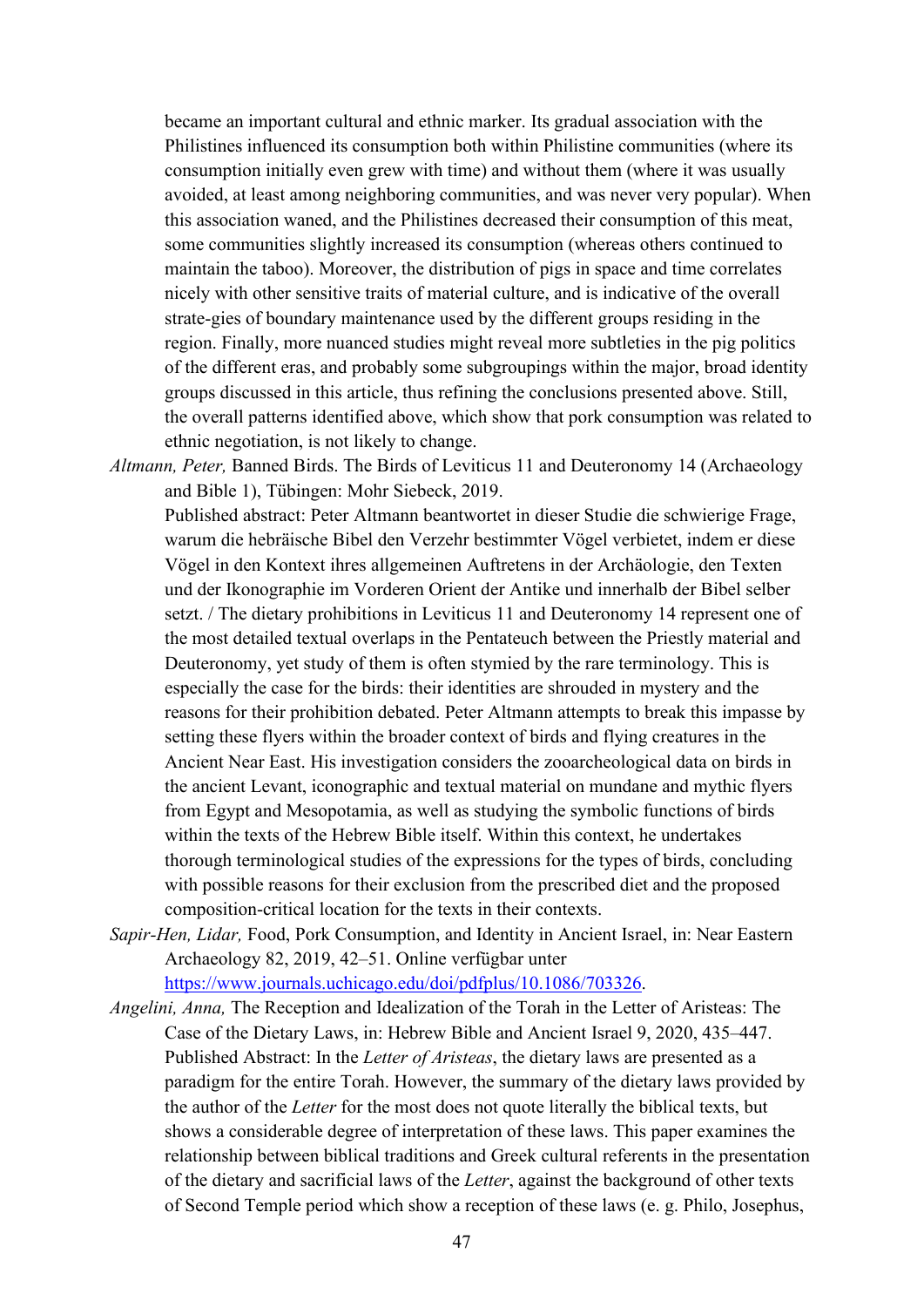Qumran texts). It argues that, while the representation of the dietary laws in the Letter attests to a considerable authority of this section of the Torah from a symbolic point of view, they offer still little evidence as for the practice and the contents of a dietary halacha.

*Paximadi, Giorgio,* La classificazione zoologica in Lv 11. Non solo una questione di purità ma una visione del cosmo, in: RTL (Revue Théologique de Louvain) 24, 2020, 509– 528.

Abstract from OTA: Leviticus 11 is generally classified as a list of pure and impure animals and is often negatively evaluated as a characteristic example of priestly formalism. Against this background, P. argues, first of all, that the need to inculcate the alimentary norms of the people of Israel within a context in which a purity sensitivity was highly developed was a primary factor that led to the composition of the text. In addition, however, the priestly authors, who are characterized by their systematizing tendencies, also used the text to present a true and proper taxonomic theory of the animal world grounded in the priestly theology of creation and especially in Genesis 1. More particularly, the priestly authors in the above text aimed, above all, to illustrate God's creative work, a work which distinguishes things by ordering them, as well as the place of Israel in the created world. This theological intent manifests itself, not in explicit affirmations, a few sporadic instances excepted, but rather in the text's underlying assumptions which must themselves be identified by means of careful interpretative work. In sum, this contribution attempts to present, in systematic fashion, the zoological classification system present in Leviticus 11 as a key to the better understanding of a text that has been unfairly undervalued. [Adapted from published abstract - C.T.B.]

*Cardozo, Cristian M.,* Reception History of Leviticus 11. Dietary Laws in Early Christianity, in: Davar Logos 18, 2019, 39–60.

Abstract from OTA: Early Christianity's attitude to the OT dietary laws is a puzzling issue. On the one hand, the early Church regarded the dietary law in Lev 17:10-14 as binding and restated this as part of the apostolic decree cited in Acts 15. On the other hand, the Church considered the dietary laws of Leviticus 11 as non-binding. Why did the Church reject the dietary laws of Leviticus 11? This article contends that the rejection of these particular food laws reflects at desire to distance Christianity from Judaism rather than a theological rationale that would account for the rejection, as becomes clear from a study of the reception of the texts commonly used to "prove" the non-validity of the laws of Leviticus 11 as well as from a consideration of the role played by food as an identity marker. When these factors are examined in conjunction with each other, it emerges that the repudiation of the Leviticus 11 food laws had to do with the "Jewishness" of those laws rather than with the theology underlying them. [Adapted from published abstract—C.T.B.]

*Angelini, Anna,* The Reception and Idealization of the Torah in the *Letter of Aristeas*. The Case of Dietary Laws, in: Hebrew Bible and Ancient Israel 9, 2020, 435–447. Abstract from OTA: ln the *Letter of Aristeas* (*LA*), the dietary laws are presented as a paradigm for the entire Torah. However, the summary of the dietary laws given by the author in §§128-171 does not, for the most part, literally quote the biblical texts in question, but rather reflects a considerable degree of interpretation regarding these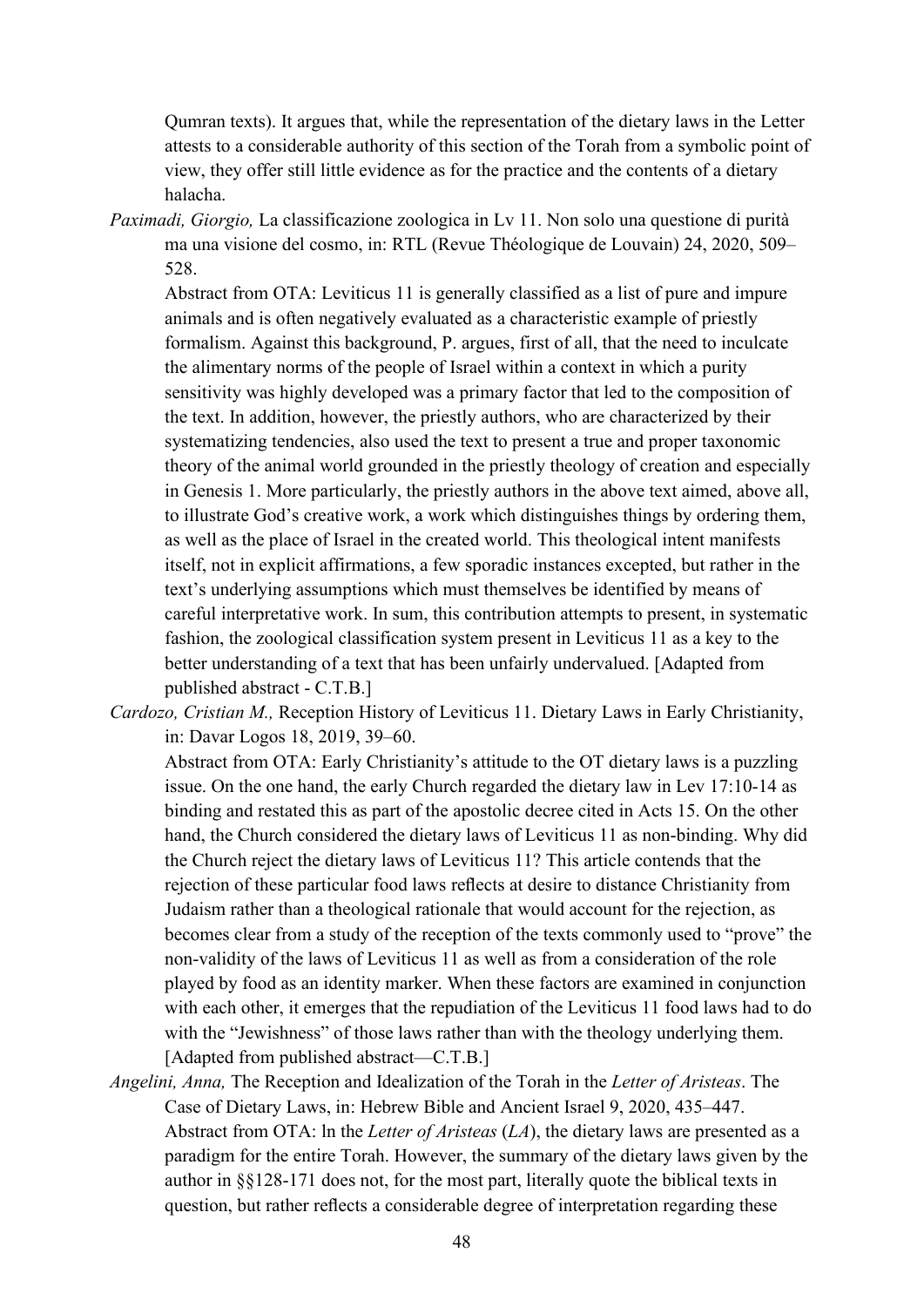laws. This paper examines the relationship between biblical traditions and Greek cultural referents in the *Letter*'s presentation of the dietary and sacrificial laws against the background of other Second Temple period texts which feature a reception of these laws, e.g., Philo, Josephus, and the Qumran materials. I argue that while the presentation of the dietary laws in the *Letter* attests to the considerable authority this section of the Torah had for the author from a symbolic point of view, it nonetheless offer little evidence for the practice and content of a dietary halacha. [Adapted from published abstract–C.T.B.]

- *Angelini, Anna; Nihan, Christophe,* Unclean Birds in the Hebrew and Greek Versions of Leviticus and Deuteronomy, in: Himbaza, Innocent (ed.), The Text of Leviticus. Proceedings of the Third International Colloquium of the Dominique Barthélemy Institute, held in Fribourg (October 2015) (OBO 292), Leuven: Peeters, 2020, 39–67.
- *Péter-Contesse, René,* Quelques problèmes de traduction dans le chapitre 11 du Lévitique, in: Himbaza, Innocent (ed.), The Text of Leviticus. Proceedings of the Third International Colloquium of the Dominique Barthélemy Institute, held in Fribourg (October 2015) (OBO 292), Leuven: Peeters, 2020, 243–253.

### Lev 12

#### *Literatur*

*Van der Horst, Pieter Willem,* Bitenosh's Orgasm (1QapGen 2:9-15), in: ders., Studies in Ancient Judaism and Early Christianity (Ancient Judaism and Early Chrtistianity 87), Leiden 2014, 6–20.

Der Artikel bietet u.a. einen Überblick über spätantike und rabbinische Vermutungen über die Entwicklung des ungeborenen Kindes (s. zu Lev 12,2).

*Bar-Asher, Moshe,* The Qal Passive Participle of Geminate Verbs in Biblical Hebrew, in: ders., Studies in Classical Hebrew, Berlin/Boston 2014, 9–22.

Der Artikel befasst sich mit der Etymologie und Semantik des Begriffs *niddā.*

- *Erbele-Küster, Dorothea,* "She Shall Remain in (Accordance to) Her Blood-of-Purification": Ritual Dynamics of Defilement and Purification in Leviticus 12, in: Wiley, Henrietta L.; Eberhart, Christian A. (eds.), Sacrifice, Cult, and Atonement in Early Judaism and Christianity. Constituents and Critique (Resources for Biblical Study 85), Atlanta: SBL Press, 2017, 59–70.
- *Thiessen, Matthew,* The Legislation of Leviticus 12 in Light of Ancient Embryology, in: Vetus Testamentum 68, 2018, 297–319.

Published Abstract: Interpreters have provided numerous unsatisfactory reasons for why priestly literature stipulates that women endure a longer impurity after the birth of a girl than they endure after the birth of a boy. This article situates Leviticus 12 within a wide range of medical discourses, found in Hittite, Greek, Roman, Jewish, and Christian literature, in order to illuminate the priestly rationale behind this legislation. It demonstrates that these differing periods of ritual impurity relate to ancient medical beliefs that females developed more slowly than did males. These different articulation rates were believed to result in different lengths of postpartum lochial discharge,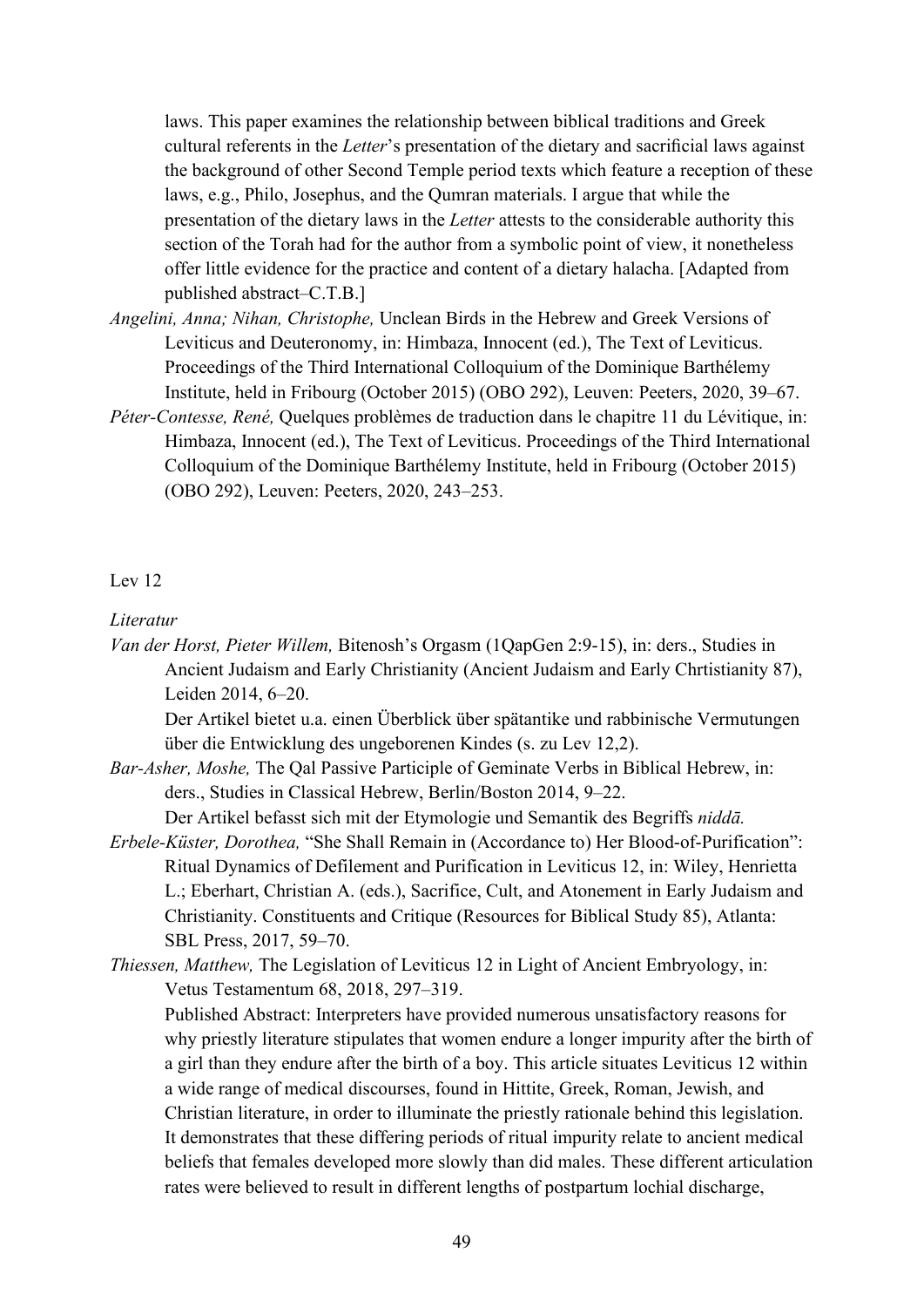which meant that the new mother suffered different lengths of ritual impurity based on the sex of the newborn child.

- *Schiffman, Lawrence H.,* Laws Pertaining to Purification after Childbirth in the Dead Sea Scrolls, in: Satlow, Michael L. (Hg.), Strength to Strength. Essays in Honor of Shaye J.D. Cohen (Brown Judaic Studies 363), Atlanta: Brown Judaic Studies, 2018, 169– 178.
- *Park, M. Sydney,* Inerrancy and Blood. Women and Christology in Leviticus 12, and Mark 5:21-43, in: Presbyterion 45, 2019, 83–95.

Abstract from OTA: This essay is limited to texts regarding women in Leviticus 12 and 15 and the hemorrhaging woman in Mark 4. Whereas one does not find a specific rationale for the purity regulations regarding menstruation and childbirth in Leviticus itself, Mark's account of the hemorrhaging woman and the daughter of Jairus, coming as this does at the end of a section of miracle stories (Mark 4:35-5:20: stilling of the storm and exorcism of Legion), supplies a christological rationale for them. To this end, I will first address the issues posed by Leviticus 12 and 15:19-33 and briefly consider feminist interpretations of these passages. Then I will turn to Mark 5:24-34 and address three aspects thereof: textual and conceptual anomalies, interpretative tendencies, and a proposed christological solution regarding the missing rationale for the prescriptions of Leviticus 12 and 15 in light of the broader context of Mark 4:35– 5:20. [pp. 83-84, adapted-C.T.B.] --- *Assessment (English see below):* Der Artikel ist in mindestens zwei Aspekten sehr problematisch: (1) Die Kapitel Levitikus 12 und 15 sowie das Konzept von Reinheit und Unreinheit werden nicht angemessen verstanden, was zum Teil an unreflektierten Übersetzungen, zum Teil an der Rezeption von Sekundärliteratur liegt, die ihrerseits dem Text nicht gerecht wird. (2) Die christologischen Implikationen im zweiten Teil sind von einer übertrieben misanthropischen Anthropologie, beeinflusst durch Jean Calvin, gekennzeichnet und weisen in der Konsequenz einen supersessionistischen Ansatz auf, der nicht akzeptabel ist. Bei der (christlichen) Auslegung von Levitikus muss man sich immer darum bemühen, dass man die jüdische Leseweise nicht hermeneutisch zurücksetzt, aburteilt oder für obsolet erklärt. Leider setzt dieser Artikel so an, dass die Bestimmungen in Levitikus als großes Problem dargestellt werden, das dann allein durch Christus gelöst wird. - The article is highly problematic in at least two aspects: (1) The chapters of Leviticus 12 and 15 as well as the concept of purity and impurity are not adequately understood, which is partly due to unreflected translations and partly to the reception of secondary literature, which in turn does not do justice to the text. (2) The Christological implications in the second part are characterized by an overly misanthropic anthropology, influenced by Jean Calvin, and consequently exhibit a supersessionist approach that is not acceptable. In the (Christian) interpretation of Leviticus, one must always be careful not to hermeneutically reject, condemn or belittle the Jewish way of reading or declare it obsolete. Unfortunately, this article begins by presenting the prescriptions in Leviticus as a major problem, which is then solved by Christ alone.

*Whitear, Sarah,* Solving the Gender Problem in Leviticus 12. From Philo to Feminism, in: Annali di storia dell'esegesi 37, 2020, 299–319.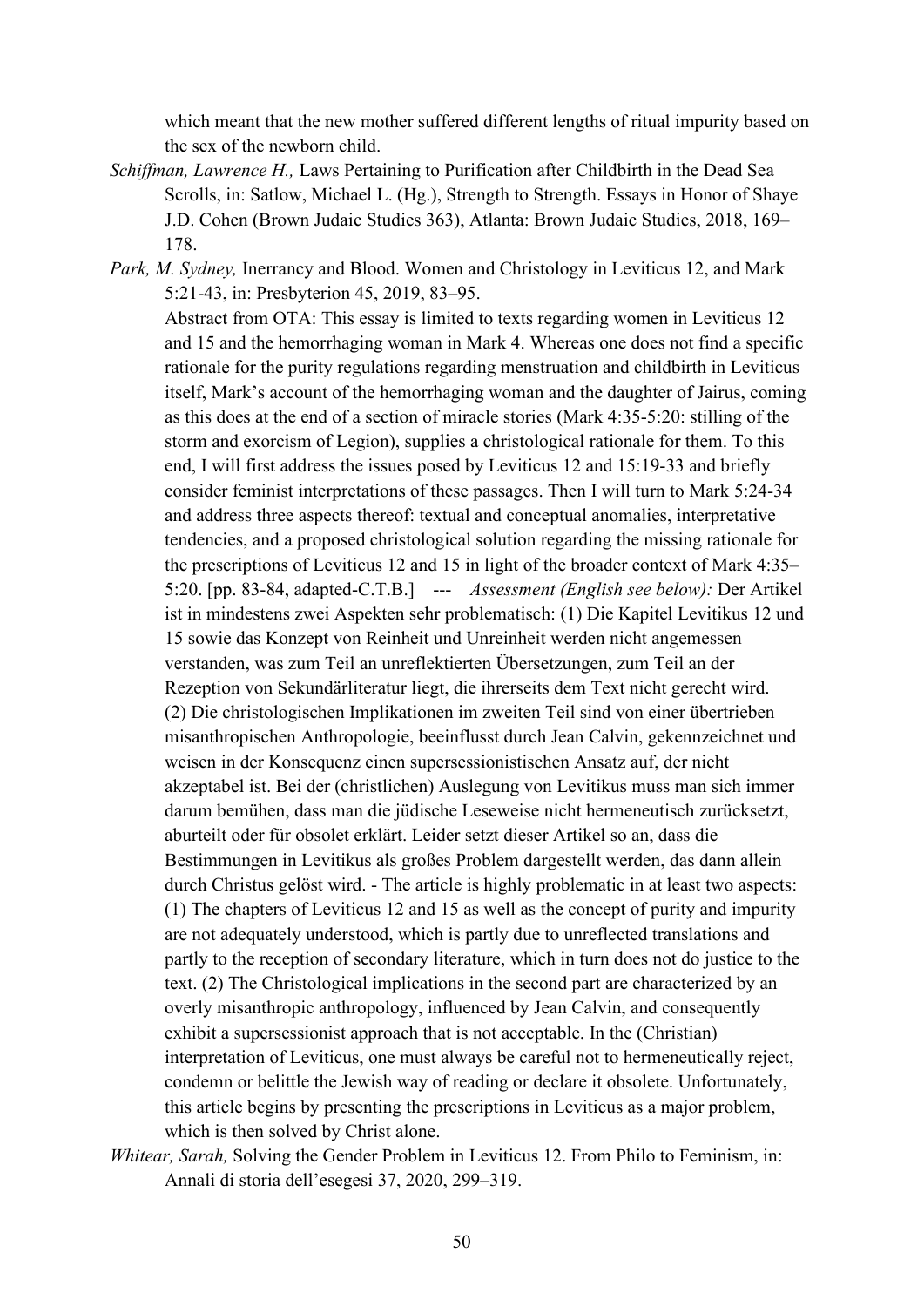Abstract from OTA: The Levitical postpartum purity laws have had great religious significance in both Jewish and Christian tradition right up till the present. For more than 2,000 years, people have asked why, in Leviticus 12, a new mother's postpartum impurity is twice as long for a female baby as it is for a male baby. No hypothesis on the matter has achieved scholarly consensus hitherto. The first part of my article examines some of the various ways that the above "gender problem" has been "solved," with attention to physiological and social explanations, as well as feminist approaches. The second part of my article then focuses on the idea, proposed by Martin Noth, that the discrepancy is due to the "cultic inferiority" of women. By examining other gender differences in the P source in Leviticus 15, and in relation to animals, creation, and genealogy, l seek to demonstrate that, for the Priestly author, women have a lesser status in the religious realm and that this is indeed the most likely reason behind the post-parturient gender discrepancy in Leviticus 12. [Adapted from published abstract - C.T.B.]

#### Lev 13–14

### *Literatur*

- *Olanisebe, Samson O.,* Laws of Tzara'at in Leviticus 13–14 and Medical Leprosy Compared: Jewish Bible Quarterly 42, 2014, 121–127. Online:
- http://jbq.jewishbible.org/assets/Uploads/422/jbq\_422\_7\_olanisebetzaraat.pdf *Schmitt, Rüdiger,* Leviticus 14.33-57 as Intellectual Ritual, in: Landy, Francis; Trevaskis, Leigh M.; Bibb, Bryan D. (Hg.), Text, Time, and Temple. Literary, Historical and Ritual Studies in Leviticus (Hebrew Bible Monographs 64), Sheffield 2015, 196–203. Abstract from OTA: S. employs ritual studies categories to analyze Lev 14:33-57 as a textual phenomenon, an "intellectual ritual" rather than a record of actual ritual practice. He begins with the notion of "ritual refiexivity," the process by which rituals are themselves ritualized, protected from critical analysis and transformed into rhetorical communication. S. argues that the elimination ritual for the diseased house in the above text has turned into didactic literature that teaches about the clean/unclean and about the nature of ritual authority. Examining the structure and content of the text, he concludes that the absence of performative detail makes the text unsuitable as a manual for priestly practice. Since the text cannot be performed "as is," we should accordingly read it as a rhetorical claim, an assertion that impurity is a concretematerialistic force rather than a miasmatic or dynamistic spiritual force. Thus, the priests who diagnose the problem and repair its breach of purity are indispensable specialists whose authority in such matters is absolute; they are purveyors of a ritualistic monopoly with its concomitant spiritual and social control. [Adapted from published abstract—C.T.B.]
- *Krauss, Rolf,* Kritische Bemerkungen zur Erklärung von *ṣāraʿat* als schuppende Hautkrankheit, insbesondere als Psoriasis: Biblische Notizen 177, 2018, 3-24.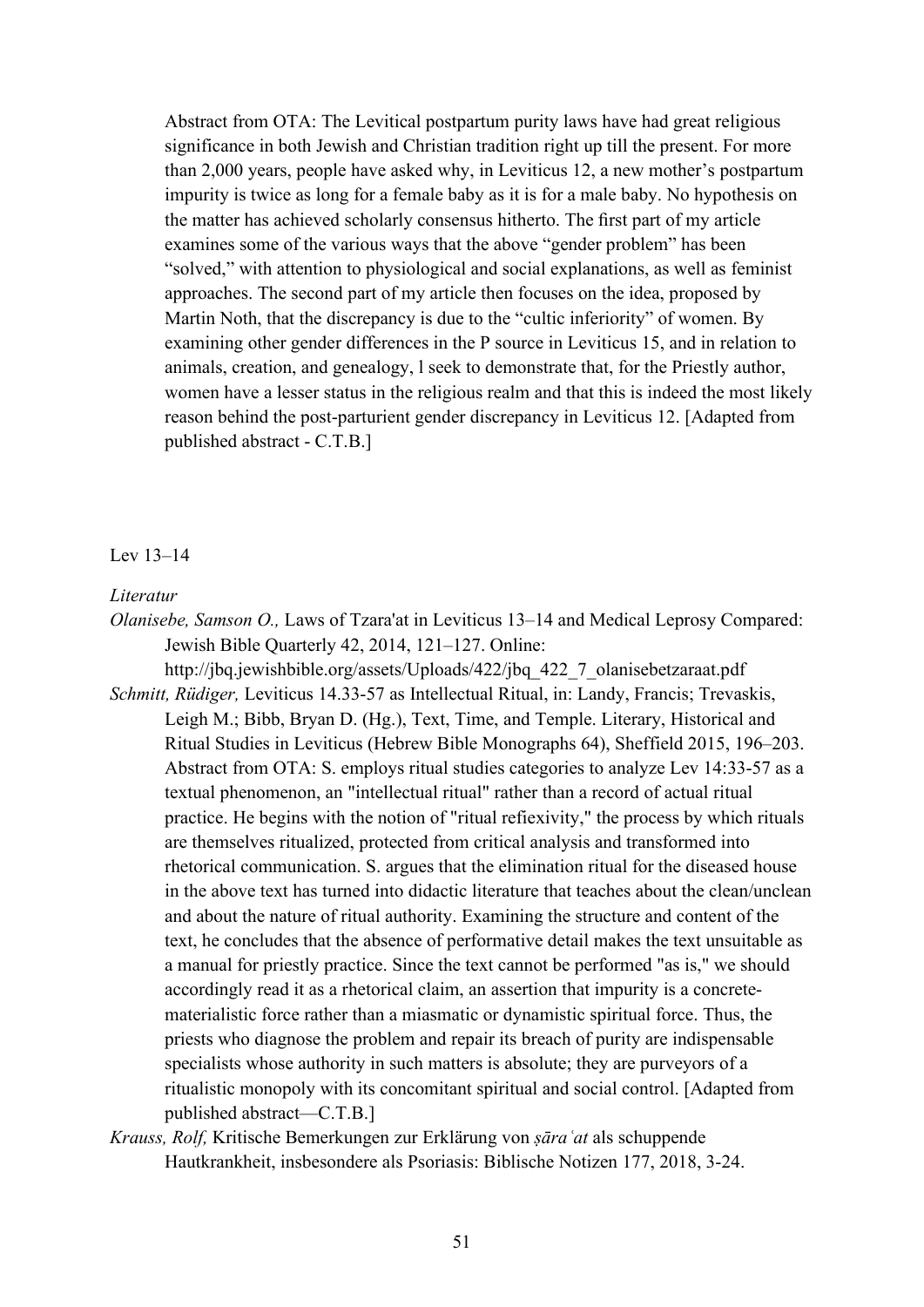Assessment: Der Artikel setzt sich sehr kritisch mit dem Essay von E.V. Hulse, The Nature of Biblical Leprosy: PEQ 107, 1975, 87-105, auseinander. Dem Autor wird vorgeworfen, dermatologisch nicht ausreichend informiert zu sein sowie Wortspielereien und Unterstellungen vorzunehmen. Allerdings helfen die Ausführungen von Krauss nicht wirklich weiter. Krauss' Artikel ist voll mit medizinischem Jargon, so dass er für Bibelwissenschaftler/innen, die sich nicht mit der Thematik intensiv auseinandergesetzt haben, kaum verständlich ist. Während die Argumente von Hulse mit medizinischen Behauptungen demontiert werden, vermisst man jedoch einen eigenen Lösungsvorschlag für die in Lev 13 beschriebenen Phänomene. Da ich mich in meinem Kommentar ausführlich mit dermatologischen Fragestellungen beschäftigt habe und dazu auch einen Dermatologen konsultiert habe, möchte ich mich nicht als "uninformiert" bezeichnen. Der dermatologische Kollege hat meine Ausführungen zu Lev 13 im HThKAT gegengelesen und als medizinisch vertretbar angesehen.

- *Bojowald, Stefan,* Vögel als Entsorger negativer Kräfte in biblischen, ägyptischen und altorientalischen Texten, in: Biblica 101, 2020, 272–276. Abstract from OTA: This short paper compares Hebrew and Egyptian texts on the role of birds as removers of negative forces. In the Hebrew Bible, Lev 14:49-53 describes the cleansing of a house from "leprosy" by letting a bird fly away. In an Egyptian example, P. Ramesseum 3 B33, a swallow symbolically removes a childhood sickness. Comparable motifs also occur in Hittite and Babylonian texts. (Adapted from published abstract)—C.T.B.
- *Skidmore, Simon, The Evolution of the <i>Şāra'at Ritual in Leviticus* 13:1-46, in: The Heythrop Journal 61, 2020, 893–902.

Abstract from OTA: The problematic assumption that biblical purity thematically represents life and death is commonly held in modern biblical studies. Building upon this assumption, many scholars have attempted to explain the treatment of the *ṣāraꜤat*  patient in Lev 13:1-46 as a symbolic banishment of death. My paper, for its part, seeks to move beyond this reading toward a method of reconstructing the evolution of biblical rituals and practices. Drawing on René Girard's typology of four scapegoat stereotypes, I identify the scapegoat mechanism operative in the Leviticus text and propose a reconstruction of the evolution of this ritual. In particular, I suggest that the ritual now found in Leviticus 13 may have evolved from an earlier tradition in which *ṣāraꜤat* patients were executed to halt a mimetic crisis. [Adapted from published abstract–C.T.B.]

## Lev<sub>15</sub>

## *Literatur*

*Cordoni, Constanza, Die weißen Tage oder warum die Frau immer noch als ,unrein' gilt,* nachdem ihre 'Unreinheit' aufgehört hat: Protokolle zur Bibel 21, 2012, 3–19. Published abstract: This article compares three versions of a rabbinic story dealing with the so called impurity of women during the menstruation and its biblical roots.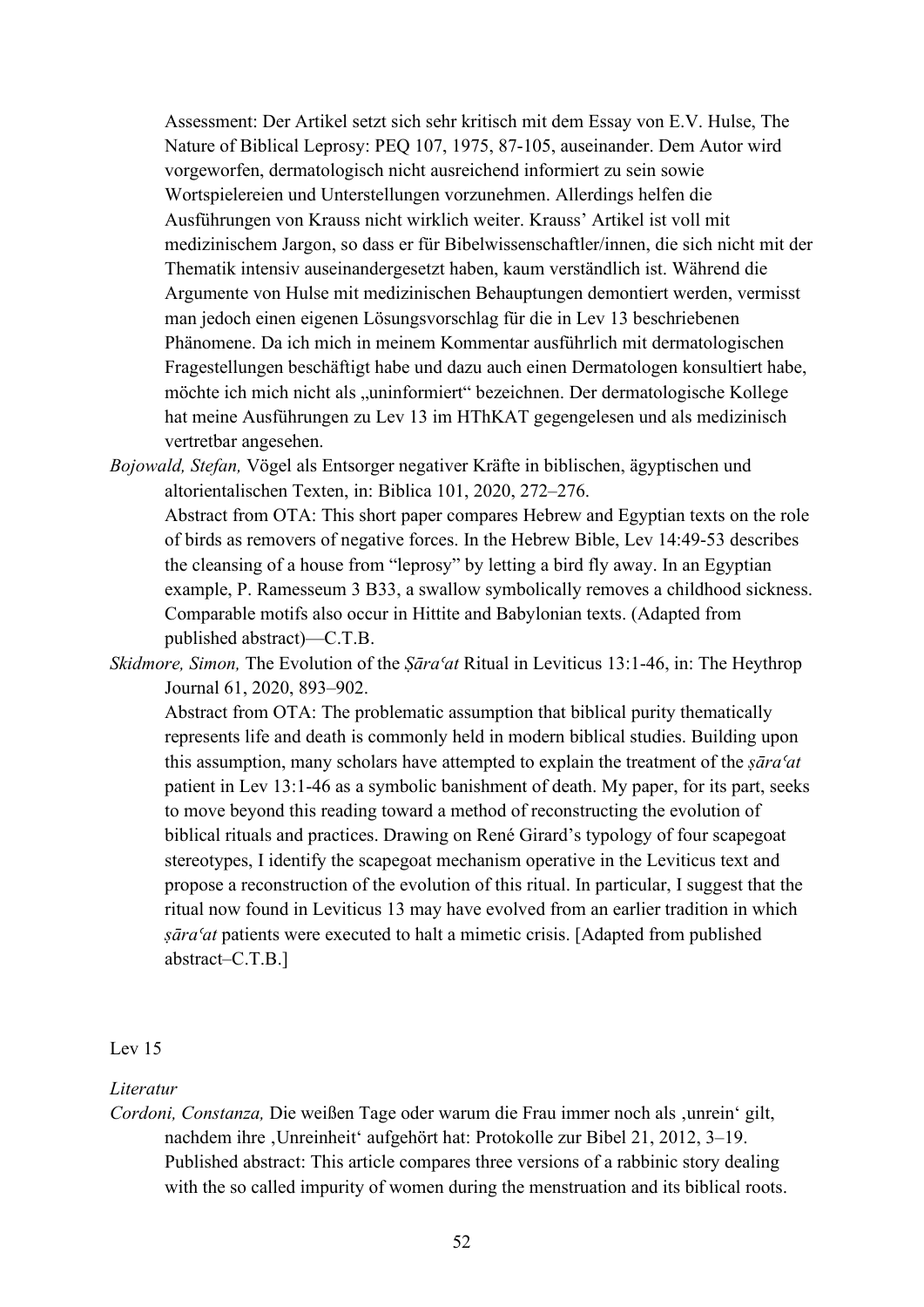Since rabbinic stories do not stand on their own but are always used to illustrate an argument made in the context in which they are transmitted, be it Talmudic or midrashic, special attention is paid to the specific function the story has in each of the studied contexts.

- *Hieke, Thomas,* Menstruation and Impurity. Regular Abstention from the Cult According to Leviticus 15:19-24 and Some Examples for the Reception of the Biblical Text in Early Judaism, in: Xeravits, Géza G. (ed.), Religion and Female Body in Ancient Judaism and Its Environments (DCLS 28), Berlin/Boston 2015, 54-70. Published abstract: The biblical instructions in Leviticus 15:19–24 about women's regular shedding of the uterine lining and their religious activity mostly refer to male conceptualizations of the female body in Antiquity: The male concepts consider women during their menses as unable to participate in the cult. The woman's status during this period is called "impure." The paper presents the overall structure of Leviticus 15, a short note about the origin of the text, and an exegesis of Leviticus 15:19–24: What exactly do the biblical prescriptions regulate and what was the impact for everyday life? Finally some examples demonstrate the reception of this biblical passage in Early Judaism.
- *Gehring, René,* Is Sexuality Impure? An Alternative Interpretation of Leviticus 15:18, in: Journal of the Adventist Theological Society 24, 2013, 75–115. Online verfügbar unter http://www.atsjats.org/publication/view/539.

Abstract from OTA 38, 2015, 670, #2214: The law in Lev 15:18 seems most puzzling, running counter to the tenor of biblical morality. G. begins by referring to Philo and Josephus, who recognize two types of possible defilement: nocturnal emission (Lev 15:16-17) and legal conjugal intercourse (Lev 15:18). Josephus refers to a moral problem in this connection citing the pleasure of the act and the resulting debasement of the soul. He accordingly labels sexual intercourse as "fornication" unless it is for the purpose of begetting children. The Mishnah seder Toharot also offers a discussion of the subject. The treatments of Philo and Josephus are dominated by a strong dualism between body and soul. This explains the Jewish custom of bathing after conjugal intercourse. G.'s conclusion is that Leviticus 15 is about unintended impurities caused by uncontrollable bodily discharges and communicated by contact. Thus, Lev 15:18 "does not speak about sexual intercourse and does not attach any impurity to legal sexuality."—M.K.

*Erbele-Küster, Dorothea,* Archaeological and Textual Evidence for Menstruation as Gendered Taboo in the Second Temple Period?, in: Bauks, Michaela; Galor, Katharina; Hartenstein, Judith (eds.), Gender and Social Norms in Ancient Israel, Early Judaism and Early Christianity. Texts and Material Culture (Journal of Ancient Judaism. Supplements (JAJ.S), 28), Göttingen: Vandenhoeck & Ruprecht, 2019, 169–184. Abstract from OTA (adapted): E.-K.'s essay focuses on Leviticus 11-15 and its various regulations for women, seeking to bring this biblical text into dialogue with later interpretations found in the DSS as well as with archaeological findings from the Second Temple period. The gaps in the biblical text and its perspective make it unlikely that Leviticus 11-15 was written as a manual for ritual practice. Documents from among the DSS do seem to fill certain of the Leviticus chapters' gaps and further suggest that the biblical requirements were made more stringent in the DSS material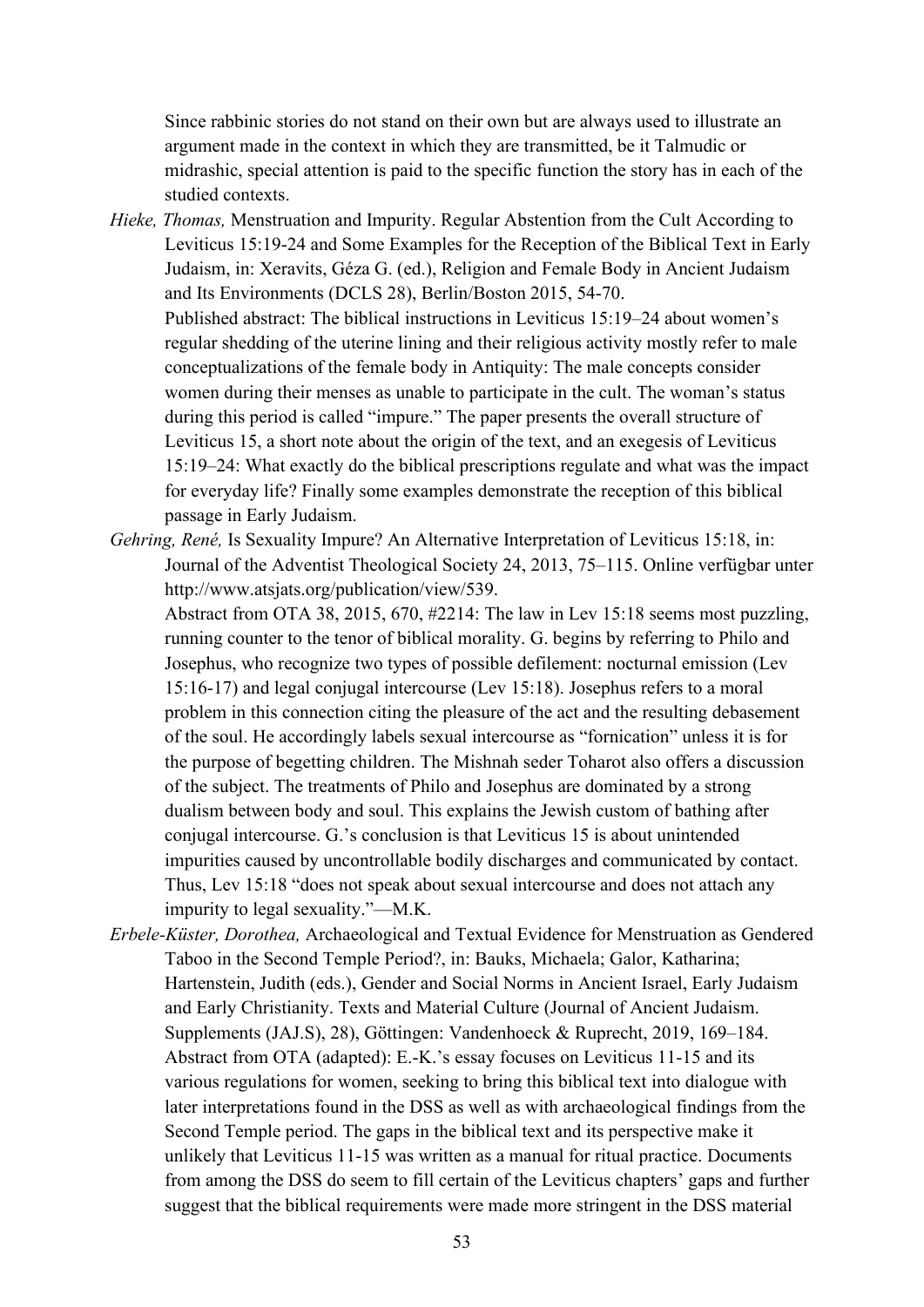by prolonging the duration of a woman's impurity. The literary descriptions featured in the Scrolls do not, however, provide unequivocal information regarding the muchdebated question of the presence of women in the Qumran community. The large number of contemporary stepped pools found at other sites may suggest that there was an actual ritual for the termination of impurity. [Adapted from published abstract— C.T.B.]

# Lev 16

*Literatur*

*Britt, Brian/Creehan, Patrick,* Chiasmus in Leviticus 16,29–17,11: ZAW 112, 2000, 398–400. *Stökl Ben Ezra, Daniel,* Heiligste Versöhnung. Jom Kippur im antiken Judentum und Christentum: BiKi 69, 2014, 102–107.

Abstract: The *Yom Kippur* is the central feast and fast of Judaism until today. The ritual as described in Leviticus plays a basic role in post-biblical Judaism and Christianity. S. B. E. describes its reception in the New Testament (e.g., Acts 27:9-10) and Early Christianity (*Epistle of Barnabas,* John Chrysostom, *Adversus Judaeos*). He presents a detailed comparison of Mark 15:6-15 and its synoptic parallel in Matt 27:15-26. The changes that Matthew introduces in the Markan text as his source demonstrate that Matthew wants to allude to the *Day of Atonement* blood ritual in the temple.

*Adu-Gyamfi, Yaw,* The Live Goat Ritual in Leviticus 16: Scriptura 112, 2013, 1-10. Published Abstract: The live goat ritual in Leviticus 16 has, for many decades, attracted debate in biblical scholarship. However, the main focus has often been on the identity of Azazel. This article examines some aspects of the live goat ritual in Leviticus 16: (1) the use of two hands rather than the usual one hand laid over the head of the goat; (2) the content of the confession over the goat; (3) the purpose of the rite; (4) whether the ritual is a sacrifice or something else; and (5) the significance of the ritual. I contend that the two hands used are representational, that the ritual is a unique sacrifice, and that the ritual symbolized a complete eradication of sin from the community.

*Parker, B.J.,* The Restoration of Shalom: An Intertextual Reading of Leviticus 16 and Psalm 65, in: The Evangelical Quarterly 87, 2015, 252-263. Adapted from published abstract: In this paper P. seeks to explore the intertextual relationship between The Day of Purification (or Day of Atonement) in Leviticus 16 and Psalm 65. P. adopts Ziva Ben-Porat's approach to reading intertextually as the approach allows the exegete to attempt to balance concerns of both the reader and historical development. P. argues that markers in the text of Psalm 65 such as  $\sim$ creation theology, and שנת עטרת, activate both the entire text of Leviticus 16 and the theological world it connotes. The outcome is a psalm that draws on a rich theological tradition that became especially important in the post-exilic period.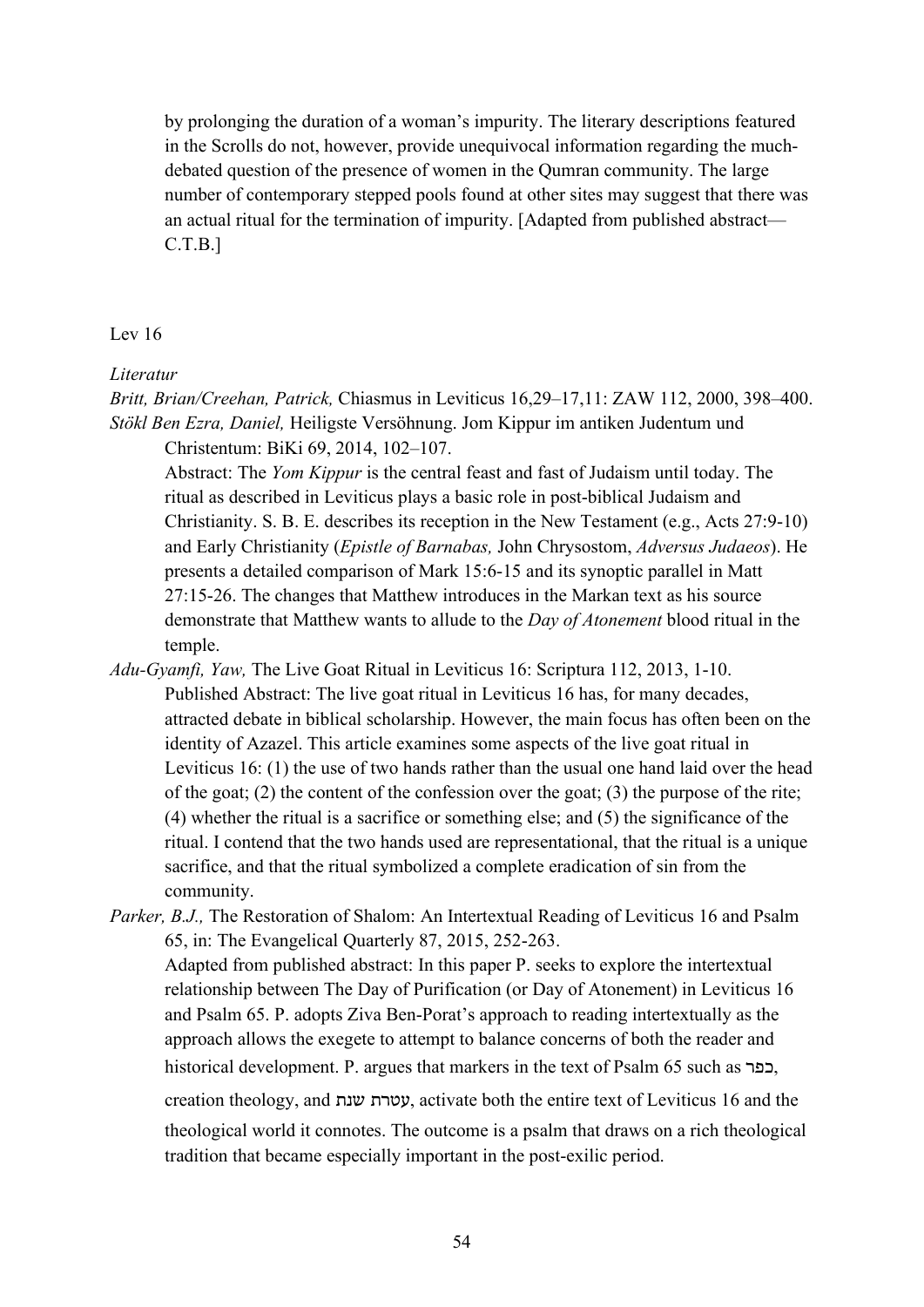- *Watts, James W., From Ark of the Covenant to Torah Scroll: Ritualizing Israel's Iconic Texts,* in: MacDonald, Nathan (ed.), Ritual Innovation in the Hebrew Bible and Early Judaism (BZAW 468), Berlin; New York: de Gruyter, 2016, 21–34. Abstract: The builders of Jerusalem's Second Temple made a remarkable ritual innovation. They left the holy of holies empty. They apparently rebuilt the other furniture of the temple, but did not remake the ark of the covenant that, according to tradition, had occupied the inner sanctum of Israel's desert tabernacle and of Solomon's Temple. The fact that the ark of the covenant went missing has excited speculation ever since. Watts considers how biblical literature dealt with this ritual innovation. Why did the Pentateuch, a Second-Temple-era work at least in its final form, describe in elaborate detail the manufacture and use of a ritual object (Exod 25:10 –22; 37:1–9; 40:20 –21; Lev 16:12–16) that did not exist in its own time? How did this Torah support and validate Second Temple rituals that deviated from its prescriptions in such a central way? Watts' thesis is that the Pentateuch was shaped to lay the basis for Torah scrolls to replace the ark of the covenant as the iconic focus of Israel's worship.
- *Awabdy, Mark A.,* Did Nadab and Abihu Draw Near before Yhwh? The Old Greek among the Witnesses of Leviticus 16:1: CBQ 79, 2017, 580–592. Published abstract: Leviticus scholars debate the reasons for the differences between the Old Greek (OG) and Hebrew witnesses. Leviticus 16:1 offers an intriguing example that raises the literary question, Did Nadab and Abihu draw near before Yhwh (MT, SP) or only offer strange fire before Yhwh (OG, Tgs., Syr., Vg. and possibly 11Q1)? In this article, I explore the internal evidence of the OG, assess the targums, and give particular attention to reevaluating the fragmentary evidence from Qumran. My conclusions illuminate another dimension of the mystery of the biblical traditions of Aaron's oldest sons.
- *Eberhart, Christian A.,* To Atone or Not to Atone: Remarks on the Day of Atonement Rituals according to Leviticus 16 and the Meaning of Atonement, in: Wiley, Henrietta L.; Eberhart, Christian A. (eds.), Sacrifice, Cult, and Atonement in Early Judaism and Christianity. Constituents and Critique (Resources for Biblical Study 85), Atlanta: SBL Press, 2017, 197–231.
- *Williams, Jarvis J.,* Cultic Action and Cultic Function in Second Temple Jewish Martyrologies: The Jewish Martyrs as Israel's Yom Kippur, in: Wiley, Henrietta L.; Eberhart, Christian A. (eds.), Sacrifice, Cult, and Atonement in Early Judaism and Christianity. Constituents and Critique (Resources for Biblical Study 85), Atlanta: SBL Press, 2017, 233–263.
- *Ruane, Nicole J.,* Constructing Contagion on Yom Kippur. The Scapegoat as Ḥaṭṭāʾt, in: Christian A. Eberhart/Thomas Hieke (eds.), *Writing a Commentary on Leviticus: Hermeneutics–Methodology–Themes* (FRLANT 276), Göttingen: Vandenhoeck & Ruprecht, 2019, 139-150.

Ruane considers how the writer of Leviticus 16 understood the two goats of the Yom Kippur rites to act together as a single *hatta t* offering (16:5). Ruane argues that although this ritual complex with the two goats is quite different from the paradigmatic *ḥaṭṭāʾt* rites in Leviticus 4–5, it nonetheless must be understood as a *ḥaṭṭāʾt* offering. Moreover, taking this designation of the two goats as a *ḥaṭṭāʾt*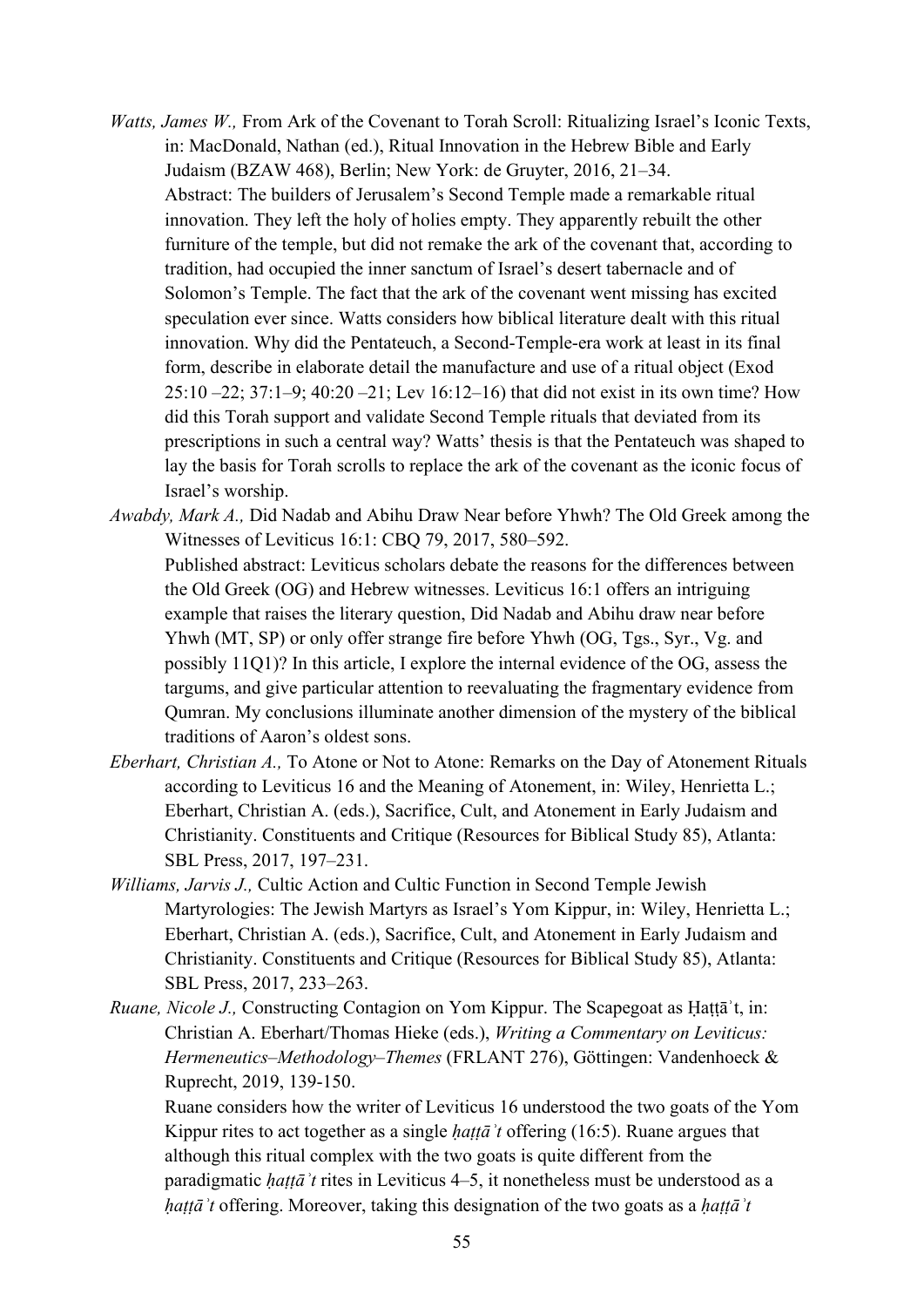seriously helps to articulate the fundamental features of all *hatta<sup>†</sup>t* rites, namely, the separation of the offering into two distinct parts, one of which becomes portrayed as harmful or unclean, and the elimination of that negative part.

*Hieke, Thomas,* Participation and Abstraction in the Yom Kippur Ritual According to Leviticus 16, in: Christian A. Eberhart/Thomas Hieke (eds.), *Writing a Commentary on Leviticus: Hermeneutics–Methodology–Themes* (FRLANT 276), Göttingen: Vandenhoeck & Ruprecht, 2019, 151-158.

Hieke reflects on "Participation and Abstraction in the Yom Kippur Ritual according to Leviticus 16." Yom Kippur, the Day of Atonement, is widely observed as a Holy Day among Jewish people all over the world. Although it goes back to the description of the ritual in Leviticus 16, the actual celebration of the day differs widely from the biblical text. A long and intensive process of abstraction took place over centuries. The issue of abstraction lies at the roots of the ritual itself; abstraction already occurred at the time when the ritual was actually carried out at the Second Temple in Jerusalem (before 70 C.E.). Yet the inner logic and concern of Yom Kippur was central for the composers of the book of Leviticus and the Torah: They placed the description within the center of the Torah. Hieke demonstrates that the central position of Leviticus 16 (the prescription for the Day of Atonement) is also justified and corroborated by content-related aspects. In Leviticus 16, *all* groups within the people of Israel participate (the High Priest, the priests, the Israelites), *all* sorts of sins and impurities are eliminated, and the ritual itself shows the *highest degree* of abstraction (a minimal amount of blood in an empty room suffices for the efficacy of the ritual). Methodologically, an exegetical commentary has to explore the inner logics of the text and to detect its semantic concepts. In this sense, Leviticus 16 represents a comprehensive reset of cultic and social relationships; the concept includes purification as well as reconciliation (or atonement), in a collective and individual way as well. By means of abstraction, the ritual itself turns into a metaphor, even at the time when it actually still took place in Jerusalem. Jews all over the diaspora abstained from food consumption and thus participated spiritually in the ritual of the Holy Day. These concepts constitute the basis and starting point for multiple transformations and further abstractions as well as metaphorical charging in Judaism (the liturgy in the synagogue, fasting, rest from working) and Christianity (the christological application in Rom 3:25: Christ as *hilasterion* – expiation or place of atonement, etc.).

*Gilders, William K.,* Is There an Incense Altar in This Ritual? A Question of Ritual-Textual Interpretive Community, in: Christian A. Eberhart/Thomas Hieke (eds.), *Writing a Commentary on Leviticus: Hermeneutics–Methodology–Themes* (FRLANT 276), Göttingen: Vandenhoeck & Ruprecht, 2019, 159-169.

Taking a theoretical start from the work of Stanley Fish on the authority of interpretive communities (presented in his influential 1980 book, *Is There a Text in This Class?*), Gilders explores how interpreters determine that the ritual complex for the "Day of Atonement" set out in Leviticus 16 includes, or does not include, the application of blood to a golden incense altar inside the tent-shrine. The importance of interpretive assumptions about the incense altar and the blood rituals it receives are the focus of his paper. He investigates the activity of two significant ritual-textual interpretive communities that engage with Leviticus 16 and the ritual complex it presents: those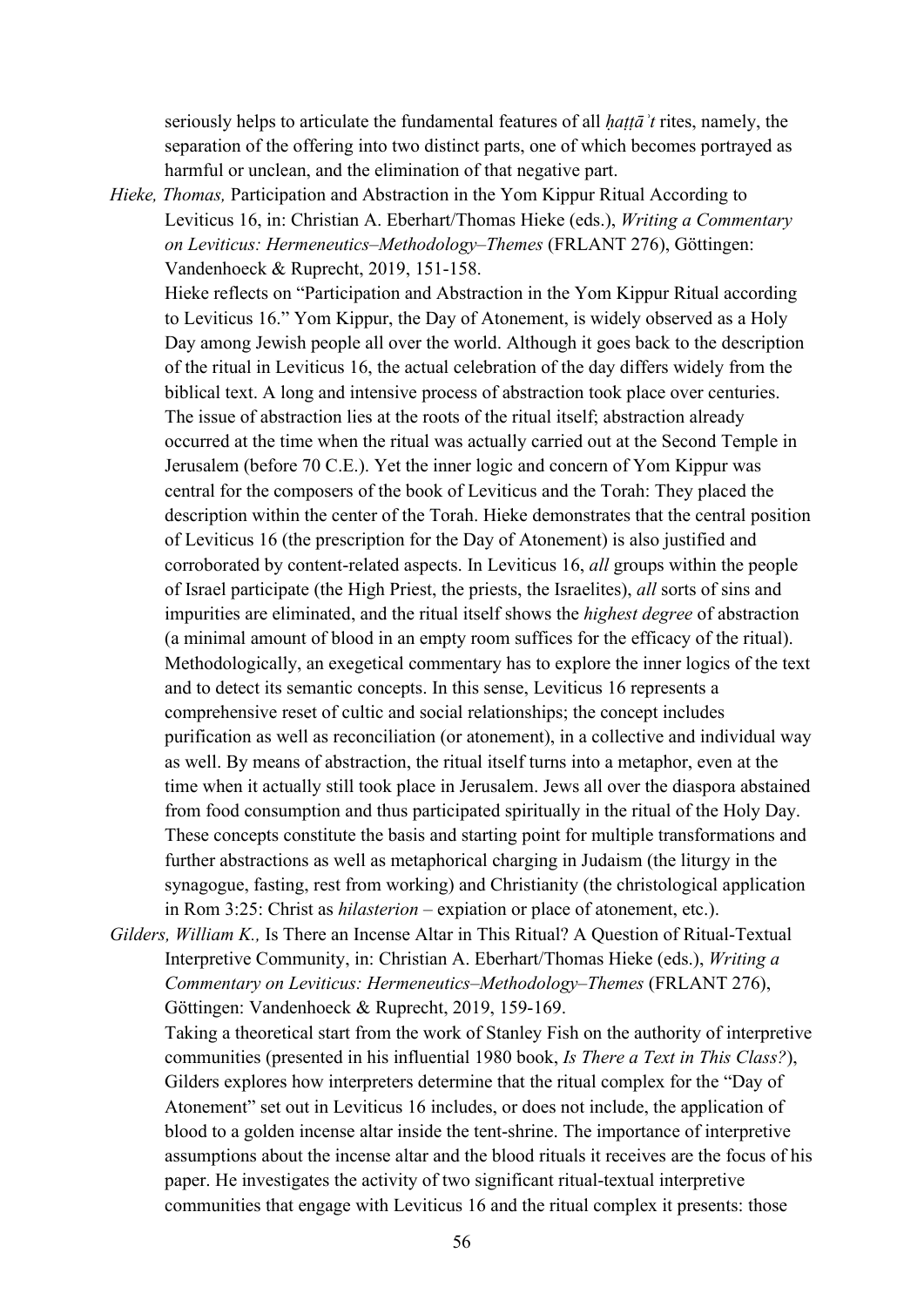who adopt a largely holistic and synthesizing approach to the text and those who attend to what David Carr calls the "fractures" in the textual corpus. Gilders highlights the crucial role played by Exodus 30:10 for interpretive decisions to see an incense altar and blood rites directed at that altar in Leviticus 16. His paper concludes that the answer to its titular question is: It depends on whom you ask!

*Gilders, William K.,* "And They Would Read Before Him the Order for the Day": The Textuality of Leviticus 16 in Mishnah Yoma, Tosefta Kippurim, and Sifra Ahare Mot, in: Nihan, Christophe; Rhyder, Julia (eds.), Text and Ritual in the Pentateuch. A Systematic and Comparative Approach, University Park, PA: Eisenbrauns, 2021, 312– 325.

## Lev 17

*Literatur*

- *Joosten, Jan,* Réflections théologiques sur Lévitique 17, in: Revue d'Histoire et de Philosophie Religieuses 93, 2013, 145–156.
- *Teeter, D. Andrew,* Textgeschichte, Fortschreibung, und Rechtshermeneutik: Das Problem der 'profanen' Schlachtung in Lev 17: HeBAI (Hebrew Bible and Ancient Israel) 2, 2013, 287–314.

Published abstract: This article argues for the importance of considering extant textual variation in connection with inner-literary processes of development (redaction, *Fortschreibung*, inner-biblical exegesis), as well as in light of the broader history of interpretation. The textual plus at Leviticus 17:4, preserved in several ancient witnesses, represents a classic case that has received very mixed evaluation, both with regard to its textual status (whether primary or secondary), and with regard to its potential legal/exegetical function. After surveying a variety of textual and interpretive assessments, the case is argued that this plus represents a deliberate exegetical expansion serving to clarify ambiguities and to specify that it is specifically slaughter for the purpose of sacrifice that is at issue in Lev 17:3–7. This variant represents an early but complex analogical effort to interpret the legal requirements of Leviticus 17 in light of Deuteronomy 12. In this way, text history takes up and extends trajectories inherent within the internal literary development of the scriptural text.

*Meyer, Esias E.,* Leviticus 17, Where P, H, and D Meet. Priorities and Presuppositions of Jacob Milgrom and Eckart Otto, in: Gane, Roy E.; Taggar-Cohen, Ada (ed.), Current Issues in Priestly and Related Literature. The Legacy of Jacob Milgrom and Beyond (Resources for Biblical Study 82), Atlanta 2015, 349–367. Abstract from OTA: The difference between Otto and Milgrom regarding Leviticus 17 ultimately lies with their "prior commitments to a particular theory of composition" to use the formulation of Michael A. Lyons. Milgrom's reading of Leviticus 17 is so interwoven with his broader understanding of the development of P and H as preexilic documents that to adopt his reading of the chapter would basically mean accepting the theory of Y. Kaufmann concerning P—something that very few European scholars would be willing to do. On the other hand, to side with Otto's reading of the chapter, one must first broadly accept J. Wellhausen's understanding of P as a product of the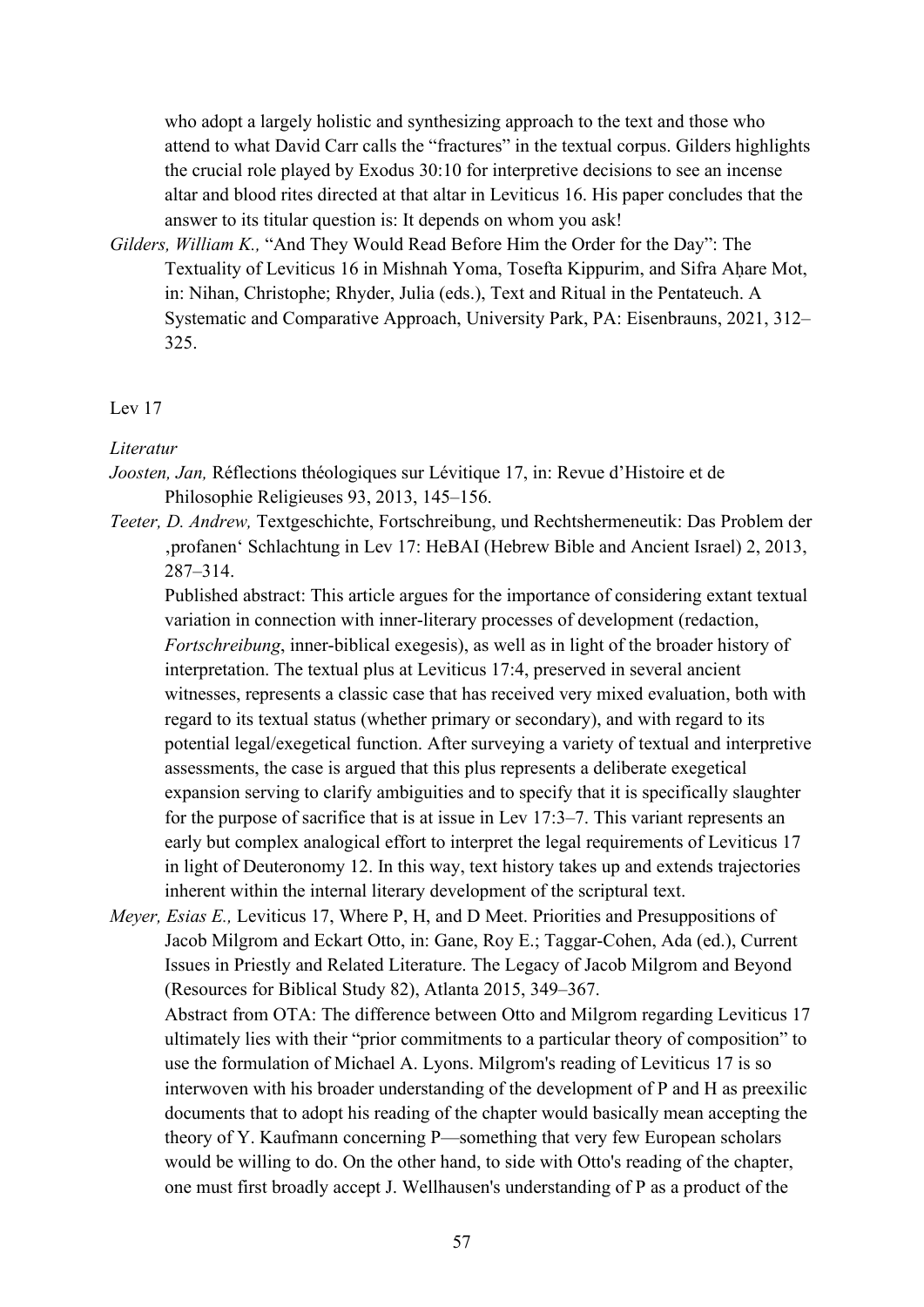exilic/postexilic period. One would also have to agree that P came after Deuteronomy—whether or not H is all that different from the rest of P. The bottom line is that deciding on a specific chronological order of texts from D, P, and H is not only based on the details of these texts. Rather, this decision is also influenced by scholarly presuppositions regarding the broader development of the Pentateuch. [Adapted from author's conclusion—C.T.B.]

- *Wright, David P.,* Profane Versus Sacrificial Slaughter. The Priestly Recasting of the Yahwist Flood Story, in: Gane, Roy E.; Taggar-Cohen, Ada (ed.), Current Issues in Priestly and Related Literature. The Legacy of Jacob Milgrom and Beyond (Resources for Biblical Study 82), Atlanta 2015, 125–154.
- *Meyer, Esias E., When Synchrony Overtakes Diachrony. Perspectives on the Relationship* between the Deuteronomic Code and the Holiness Code, in: Old Testament Essays 30, 2017, 749–769.

Published abstract: The review article offers a critique on the recent book by Benjamin Kilchör [Mosetora und Jahwetora. Das Verhältnis von Deuteronomium 12–26 zu Exodus, Levitikus und Numeri (Beihefte zur Zeitschrift für altorientalische und biblische Rechtsgeschichte 21), Wiesbaden 2015]. I approach his work from the perspective of Leviticus and recent debates on this biblical book. I start by examining Kilchör's introduction and the methodology he selected, and then focus on Lev 19 and 25 and their diachronic relation to texts from Exodus and Deuteronomy. The article finds many of the arguments offered by Kilchör to be wanting.

*Gaines, Jason M.H.,* Parallelism and Other Poetic Constructions in the Holiness Legislation: Revue Biblique 125, 2018, 481–503.

Abstract from OTA: This paper examines the compositional style of the Holiness Legislation (HL, Leviticus 17-26), and concludes that a significant number of the complex's verses are best understood as featuring literary, grammatical, lexical, and phonological parallelisms. Redefining the component sentences of the HL as parallelistic rather than linear has significant exegetical ramifications, providing as it does evidence that a given verse of the segment consists of a single law that is reformulated and intensified by way of multiple clauses rather than multiple laws. Prolix repetition is, G. suggests, often necessary to convey the kernel content of a particular law, while the non-essential elements of its formulation enable the author to display his literary artistry. Parallelism thus governs the lines of the HL by determining their shape and form.

*Fuad, Chelcent,* What has Leviticus 17 to do with Deuteronomy 12.20–27? The literary relationship between the Deuteronomic and Holiness Codes on cult centralization and animal slaughter: Journal for the Study of the Old Testament 45, 2020, 20–33. Published abstract: This article examines the literary connection between the laws of cult centralization and animal slaughter in Lev. 17 and Deut. 12.20–27. After establishing a set of criteria for determining the literary connection between two texts, the author compares and analyzes the textual evidence in Lev. 17 and Deut. 12.20–27. This study concludes that the connection between the two passages may not be one of literary dependence of one text upon the other as has been widely assumed by many scholars. Instead, even though both texts attempt to deal with the same socio-religious issues, they may have been literarily independent of each other.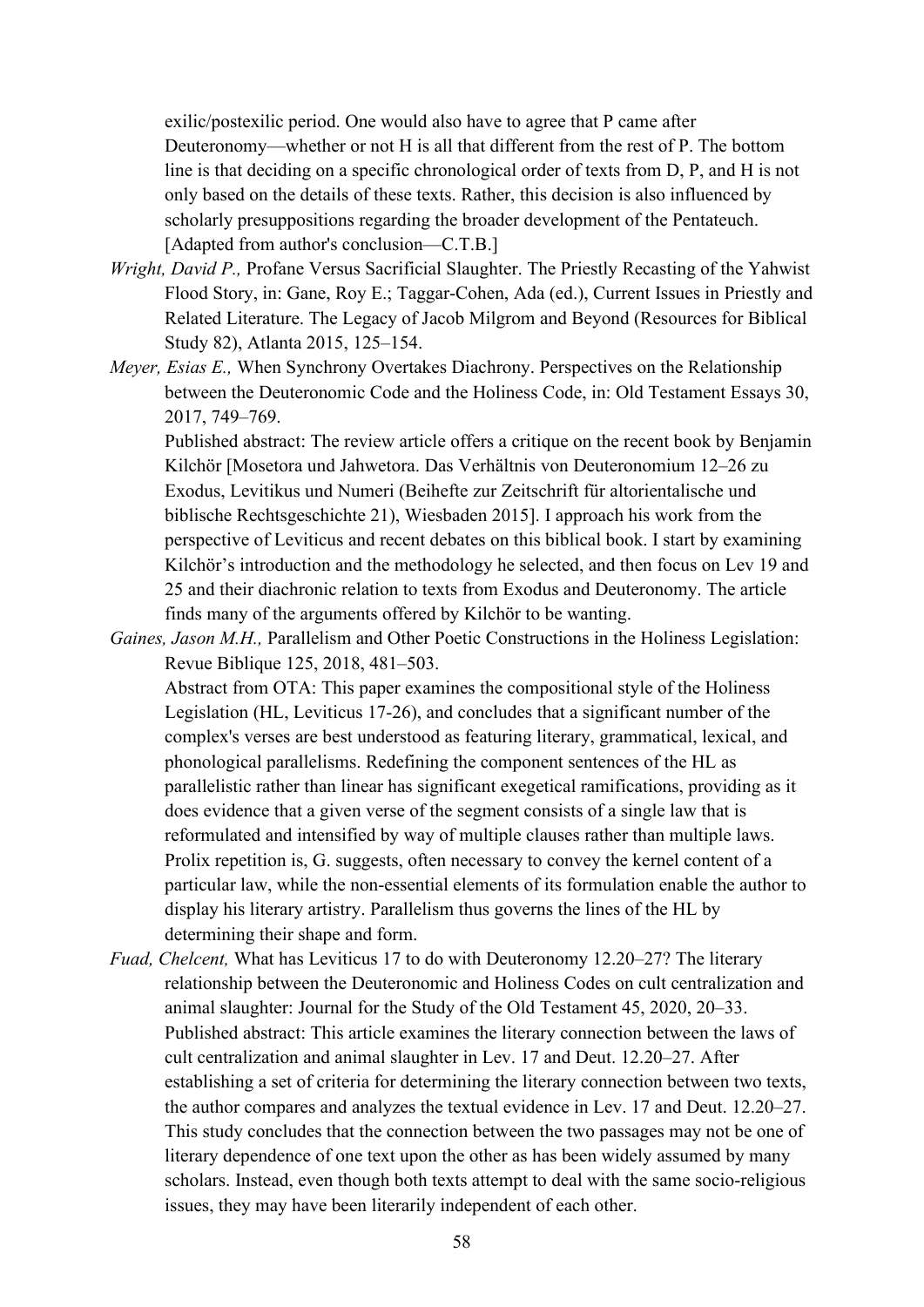*Najman, Hindy, Imitatio Dei* and the Formation of the Subject in Ancient Judaism, in: JBL 140, 2021, 309–323.

Published abstract: This article considers the relationship between *imitatio dei* and selfhood in ancient Jewish traditions. This relationship is considered across a wide range of texts that are engaged in theological reflection and a complex practice of reading, with philosophical implications. Topics such as human essence, divine creation, and perfectionist aspirations are explored as part of the characterization of selfhood in the Hebrew Bible and beyond. – In part II, the article deals with Gen 9:4-6 and Lev 17:10-14.

#### Lev 18; Lev 20

### *Literatur*

*Feinstein, Eve Levavi,* Sexual Pollution in the Hebrew Bible, Oxford: Oxford University Press, 2014. (s. online:

http://www.oxfordscholarship.com/view/10.1093/acprof:oso/9780199395545.001.000 1/acprof-9780199395545?rskey=dOvvi4&result=3;

DOI:10.1093/acprof:oso/9780199395545.001.0001)

Published abstract: The concepts of purity and pollution are fundamental to the worldview reflected in the Hebrew Bible yet the ways that biblical texts apply these concepts to sexual relationships remain largely overlooked. Sexual Pollution in the Hebrew Bible argues that the concept of pollution is rooted in disgust and that pollution language applied to sexual relations expresses a sense of bodily contamination resulting from revulsion. Most texts in the Hebrew Bible that use pollution language in sexual contexts reflect a conception of women as sexual property susceptible to being "ruined" for particular men through contamination by others. In contrast, the Holiness legislation of the Pentateuch applies pollution language to men who engage in transgressive sexual relations, conveying the idea that male bodily purity is a prerequisite for individual and communal holiness. Sexual transgressions contaminate the male body and ultimately result in exile when the land vomits out its inhabitants. The Holiness legislation's conception of sexual pollution, which is found in Leviticus 18, had a profound impact on later texts. In the book of Ezekiel, it contributes to a broader conception of pollution resulting from Israel's sins, which led to the Babylonian exile. In the book of Ezra, it figures in a view of the Israelite community as a body of males contaminated by foreign women. Yet the idea of female pollution rooted in a view of women as sexual property persisted alongside the idea of male pollution as an impediment to holiness. Eva Feinstein illuminates why the idea of pollution adheres to particular domains of experience, including sex, death, and certain types of infirmity. Sexual Pollution in the Hebrew Bible allows for a more thorough understanding of sexual pollution, its particular characteristics, and the role that it plays in biblical literature.

*Mathias, Steffan,* Queering the Body. Un-Desiring Sex in Leviticus, in: Taylor, Joan E. (ed.), The Body in Biblical, Christian and Jewish Texts (Library of Second Temple Studies 85), London: Bloomsbury, 2014, 17–40.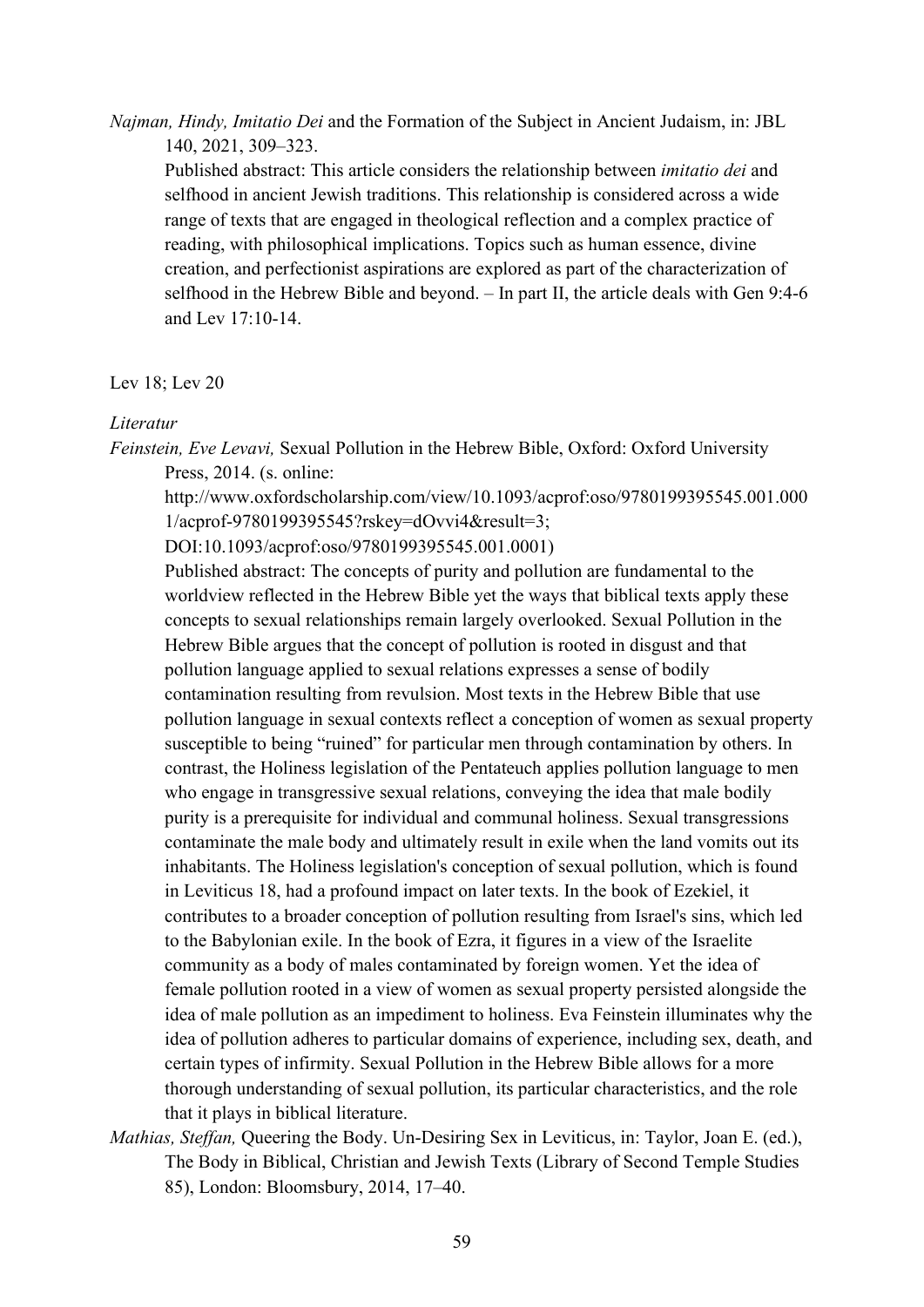Der eher philosophisch angelegte Artikel sieht die entsprechenden Verse in Levitikus 18,22 und 20,13 als "texts of terror", die auch nicht durch hermeneutische Strategien entschärft werden können. S. Mathias zeigt aber, dass diese Verse gar nicht von dem sprechen, was man heute unter "Homosexualität" im positiven Sinne (Zuneigung, Liebe, Verantwortlichkeit) versteht. Insofern muss man ihnen die Relevanz für die heutige Debatte um Homosexualität absprechen; keinesfalls kann damit christlichkirchliche Homophobie gerechtfertigt werden.

*Miller, James E.,* Notes on Leviticus 18: ZAW 112, 2000, 401–403.

*Ottenheijm, Eric, "Which If a Man Do Them He Shall Live by Them". Jewish and Christian* Discourse on Lev 18:5, in: Koet, Bart J.; Moyise, Steve; Verheyden, Joseph (ed.), The Scriptures of Israel in Jewish and Christian Tradition. Essays in Honour of Maarten J.J. Menken (Supplements to Novum Testamentum 148), Leiden 2013, 303–316. Der Artikel untersucht die Rezeptionsgeschichte von Lev 18,5 im Frühjudentum und im Neuen Testament unter der Frage, ob und wenn ja wie es möglich ist, das "Gesetz" (die Tora) zu halten. Die Antworten der Quellen sind durchaus unterschiedlich!

*Stiebert, Johanna,* Fathers and Daughters in the Hebrew Bible, Oxford 2013.

*Kilchör, Benjamin,* Levirate Marriage in Deuteronomy 25:5-10 and Its Precursors in Leviticus and Numbers: A Test Case for the Relationship between P/H and D: CBQ 77, 2015, 429-440.

Published abstract: In this article, I argue that Deut 25:5-10 has precursors in Leviticus and Numbers. The subject of levirate marriage picks up the topic of daughter's right to an inheritance (Num 27:1-11) and the related problem that when a daughter marries, the inheritance of her father might transfer to another family (Num 36:6-12). Furthermore, within the Decalogue orientation of the Deuteronomic law, Deut 25:5-10 is related to Deut 5:21a and picks up the prohibition of Lev 20:21. While it is generally forbidden to take the wife of a brother because this would dishonor him, in the special case of Deut 25:5 it is even commanded to marry the wife of the brother to preserve his name.

Assessment: While the article contains various important observations, the overall conclusions are not convincing in the end. The mixing of synchronic and diachronic argumentation does not support the basic proposal. The main interest of K. lies clearly on the suggestion of a diachronic history of origin of the treated texts. The overarching hermeneutics of "Torah" (the *Rechtshermeneutik* of the Pentateuch) which only works in a synchronic approach is not taken into account. Hence, K. offers no solution for a complementary reading of the statutes in Leviticus, Numbers, and Deuteronomy. On a diachronic level, the relationship between P, H, and D is very complicated and needs an evaluation of every single correspondence. It is not possible to develop a "master key" from one Test Case alone.

*Pola, Thomas,* "Und bei einem Manne sollst du nicht liegen, wie man bei einer Frau liegt: Ein Greuel ist es". Der literarische und sozialgeschichtliche Zusammenhang von Lev 18,22 und 20,13: Theologische Beiträge 46, 2015, 218–230. Adapted from published abstract: The prohibition of anal intercourse (not homosexual desire in general) between males in Lev 18:22 and 20:13 should be seen within the

context of the theological intention of the Holiness Code (Leviticus 17-26). In the Code, the holiness of Yhwh is no longer restricted to the priests—it becomes relevant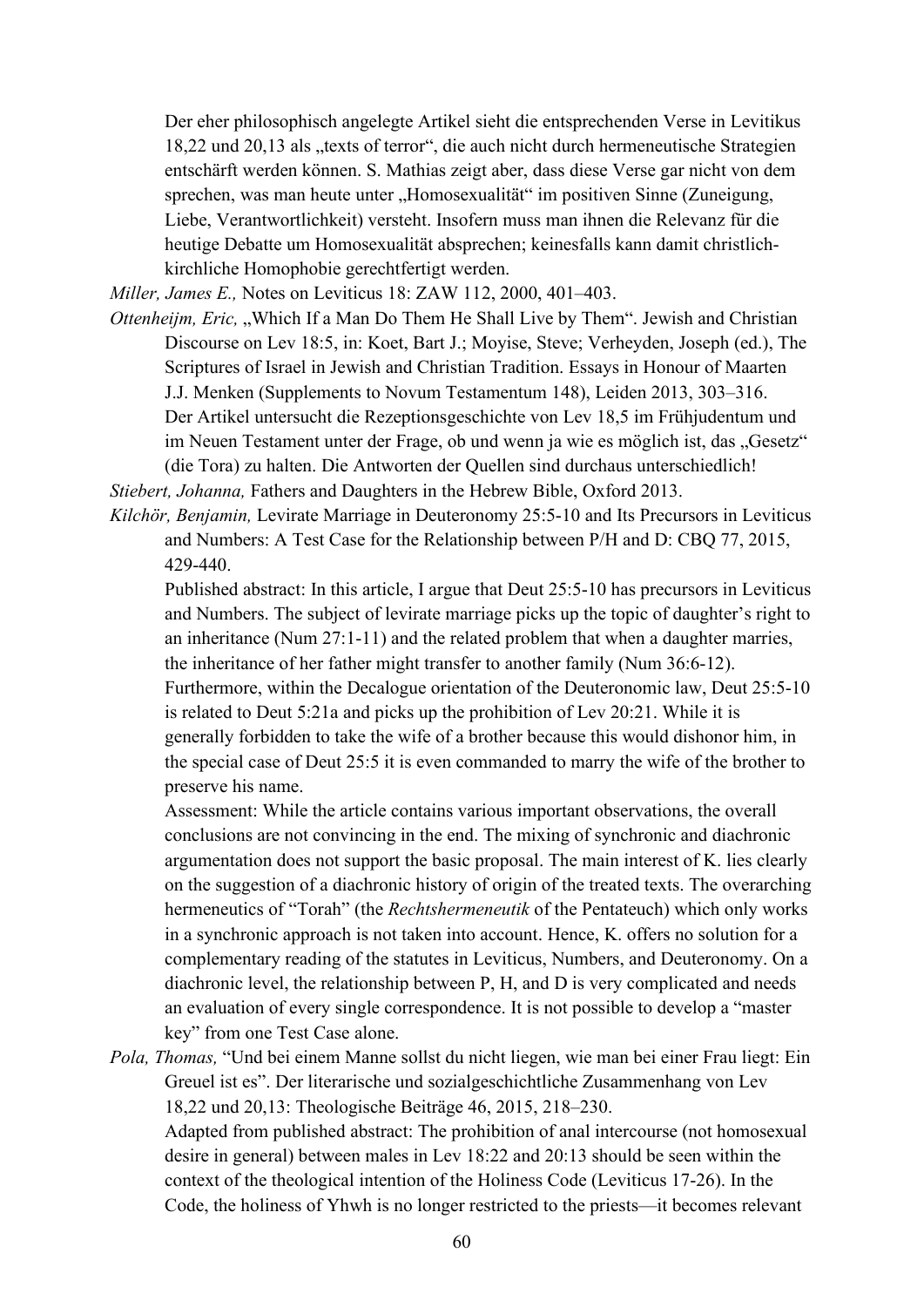for the ethics of the Israelite laity as well. Moreover, the intention of the Code's laws is to enable and advance the cycle of life. Given that intention, it follows that a kind of sexuality which interrupts the chain of offspring pertains to the sphere of death and so calls for the death penalty. In any case, however, in the daily life of ancient Israel, long-term homosexual relationships were not an option. In addition, the death penalty prescribed in Lev 20:13 does not envisage the execution of homosexuals; rather, it serves to highlight the wrongfulness of anal intercourse between men. According to Deut 23:19, male homosexuals (and bisexuals) did exist in Judean society. Eschatological prophecy as well as Psalm 51 calls them to hope for Yhwh's forgiveness and for Yhwh's creation of the "new man" (cf. 2 Cor 5:17; Gal 6:15).

*Fröhlich, Ida,* Sexual Rhetoric and Historical Interpretation. Leviticus 18 in the Context of Deuteronomic Historiography and Qumran Historical Interpretation at Qumran, in: Landy, Francis; Trevaskis, Leigh M.; Bibb, Bryan D. (Hg.), Text, Time, and Temple. Literary, Historical and Ritual Studies in Leviticus (Hebrew Bible Monographs 64), Sheffield 2015, 204–217.

Abstract from OTA: F. reads the Holiness Code legislation in light of Deuteronomistic narratives and interpretative texts from Qumran. Just as certain sins in H defile the land and lead to the *krt* penalty, similar offenses appear in the Dtr as pretexts for the disinheritance of heirs. F. identifies three specific sins that defile the land in H: inappropriate cultic practices, bloodshed/ homicide, and sexual sin. While all three are also attested in Dtr, she focuses on the third category. In Dtr, three of David's sons commit sexual transgressions, and these sins lead to the disinheritance of all three: Amnon's rape *of his* (half-)sister Tamar, Absalom's public appropriation of David's harem, and Adonijah's request for David's concubine Abishag. David himself, of course, commits a sexual transgression with Bathsheba. Finally, F. turns to a series of parabiblical texts from Qumran that retell and reinterpret biblical narratives about sexual transgression. She argues that these texts demonstrate the capacity of sexual sin to exclude someone from a rightful inheritance. Thus, she shows that in the Bible, sexual sins result in impurity and banishment, not only in ritual texts but also in historical narratives as well as later texts that interpret those historical narratives. [Adapted from published abstract—C.T.B.]

*Trevaskis, Leigh M.,* Dangerous Liaisions. Sex and the Woman in Leviticus, in: Landy, Francis; Trevaskis, Leigh M.; Bibb, Bryan D. (Hg.), Text, Time, and Temple. Literary, Historical and Ritual Studies in Leviticus (Hebrew Bible Monographs 64), Sheffield 2015, 131–152.

Abstract from OTA: T. examines three verses in Leviticus that prohibit sexual intercourse with a menstruating woman: 15:24(P) and 18:19/20:18 (H). He explores in detail two questions that emerge from a close comparison of these verses: why does H include a narrowly ritual prohibition in the midst of moral instructions? and why is there a different punishment for the offense in P (seven-day impurity) and H *(krt)*? T. proposes that the answer to both of these questions lies in H's symbolic connection between sex with a menstruant and the foreign "abominable customs" cited in chap. 18. First, he suggests that the *krt* penalty for this violation of cyclical impurity functions within the moral legislation of H as a reminder for Israel to avoid foreign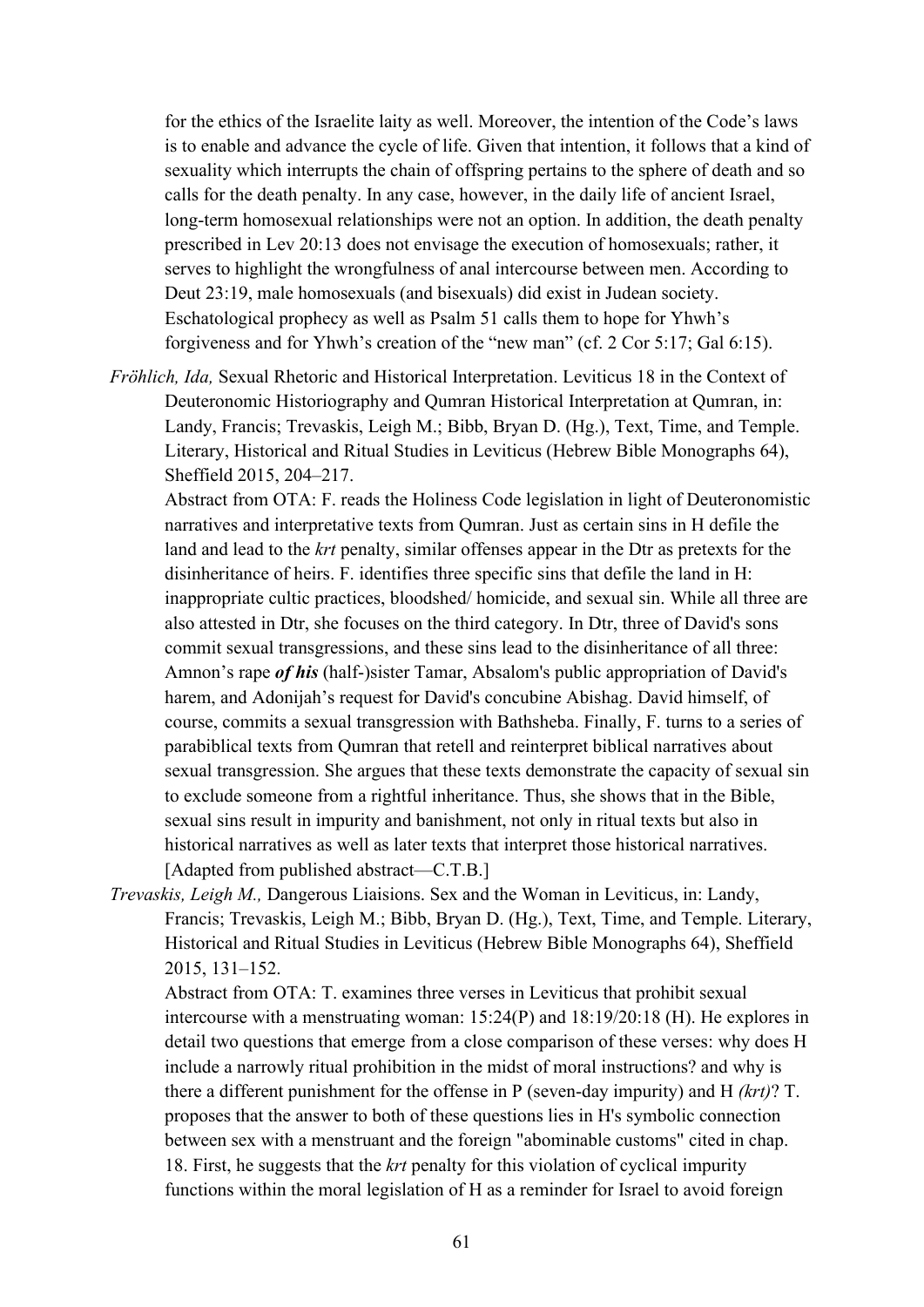practices that would cause expulsion from the land. Since sexual activity with a menstruant cannot result in pregnancy, it is consistent with the other four prohibited behaviors in Lev 18:19-23. Moreover, the nonproductive element of these sexual liaisons resonates with the *krt* penalty's elimination of one's family from the land. On the second of the above questions, T. argues that the seriousness of the *krt* penalty implies that H considers it to be an intentional act with moral implications, whereas the seven-day impurity cited in P assumes that it is merely an inadvertent moral transgression. Even if H does consider sex with a menstruant a serious moral transgression, the *krt* penalty prescribed for this is difficult for modern readers to understand. However, such personal concerns were of little importance to the Priestly writers vis-à-vis the balance and logic of their conceptual system. [Adapted from published abstract—C.T.B.]

*Wagner, Volker,* יומת מות in Lev 20 – Strafandrohung oder Mahnrede?, ZAR 21, 2015, 233– 251.

Assessment: V. Wagner führt auf den Seiten 234 bis 249 dankenswerterweise eine Fülle an altorientalischen Rechtstexten an, um den rechtshistorischen Hintergrund der in Lev 20 angedrohten Strafen, insbesondere der *mōt yūmāt-*Sanktion zu erhellen. Er arbeitet heraus, dass in sehr vielen Fällen die urteilende und bestrafende Instanz nicht genannt sei, ähnlich wie im Alten Testament. Damit sei das Argument hinfällig, dass die *mōt yūmāt-*Sanktion kein ausführbarer Rechtssatz sei, weil die Instanzen einer Strafgerichtsbarkeit fehlen würden. Schließlich seien auch im Alten Orient selten bis nie derartige Instanzen genannt, man wisse nämlich, wer die entsprechenden Sanktionen wie zu exekutieren habe. Mithin sei die *mōt yūmāt-*Sanktion sehr wohl als "Todesstrafe" zu verstehen und als solche auch ausgeführt worden. – Diese Schlussfolgerung ist nicht unproblematisch. Das Fehlen einer explizit genannten Exekutivinstanz ist nur eines von mehreren Argumenten, die dagegensprechen, die *mōt yūmāt*-Sanktion als "Todesstrafe" aufzufassen. Mit den weiteren von mir genannten Argumenten im Herder-Kommentar und in meinem Artikel "Das AT und die Todesstrafe" (Biblica 85, 2004, 349–374) setzt sich V. Wagner vorerst nicht auseinander. Schaut man sich die von ihm genannten Rechtstexte genauer an, so fragt man sich in vielen Fällen, worin genau die Parallele zum biblischen Text besteht. Meist sind die Tatbestände im altorientalischen Recht viel detaillierter geregelt und benennen Dinge, die in den alttestamentlichen Texten so genau gar nicht genannt sind. Auch bei den Sanktionen sind die Ausführungen oft viel differenzierter als die im Alten Testament so häufige Standardformel *mōt yūmāt*, "er wird gewiss getötet werden". Von daher ist die Vergleichbarkeit aus meiner Sicht stark eingeschränkt bzw. sind die Unterschiede größer als die Gemeinsamkeiten. Ein Beispiel dazu wäre CH §158 als "Parallele" zu Lev 20,11 (von mir im Kommentar auf S. 778 und von V. Wagner in seinem Text auf S. 246 genannt): Anders als Lev 20,11 steht im CH keine Todessanktion, sondern die Verstoßung aus dem Vaterhaus. Wer das ausführt, muss nicht näher genannt werden: die Familie eben, wer sonst? Die Gesamttendenz der altorientalischen "Parallelen" ist klar: Auf differenzierte Tatbestände werden differenzierte Sanktionen gesetzt. In Lev 20 dagegen werden fast alle Tatbestände mit der "Standardsanktion" *mōt yūmāt* versehen; Alternativen sind noch die *karet-*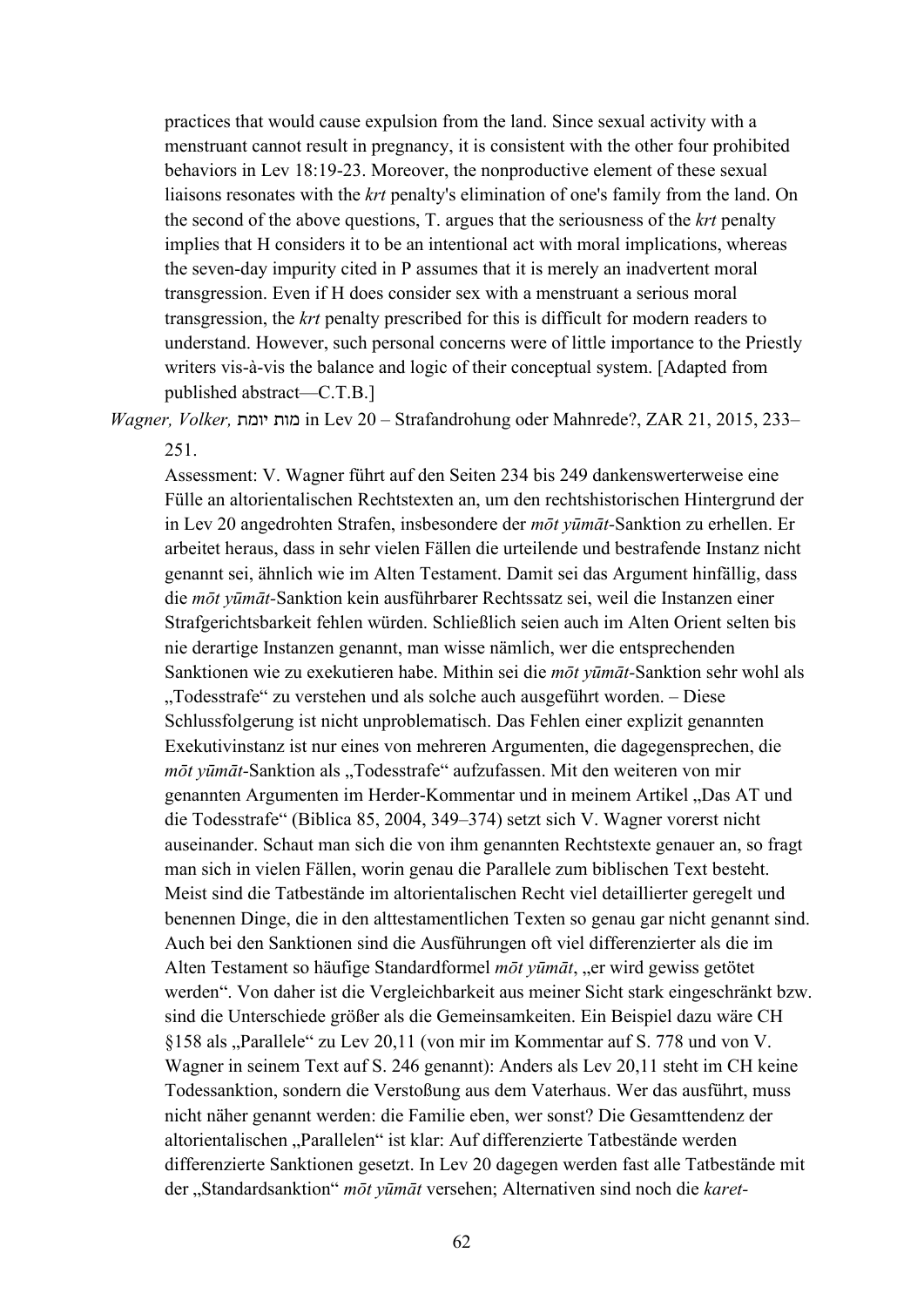Sanktion (von mir als "sozialer Tod" gedeutet), die Formulierung "die Sündenlast tragen" und die Kinderlosigkeit. Die beiden letzteren Sanktionen sind aus meiner Sicht eindeutig als von Gott auszuführende Strafen zu deuten. Für ein Rechtssystem wäre es aber sehr merkwürdig, dass menschliche Instanzen ("Todesstrafe") und Gott als strafende Instanz undifferenziert nebeneinanderstehen, noch dazu bei durchaus ähnlichen Tatbeständen. Ich glaube daher nicht, dass es in Lev 20 bei den "Todessanktionen" um von Menschen zu exekutierende Todesstrafen geht. Auch ist das gesamte Korpus in seiner vorliegenden Endgestalt meiner Meinung nach kein ausführbares Recht, da sowohl die Tatbestände als auch die Sanktionen zu undifferenziert erscheinen und das genaue Vorgehen zur Schuldfeststellung und zur Bestrafung unklar bleibt. V. Wagner nimmt zu diesem Argument nicht Stellung, auch nicht zu der Frage, warum Tatbestände von ganz unterschiedlicher Schwere immer mit der gleichen Todessanktion belegt werden.

Interessant sind die Paralleltexte CH §229 und §230, da hier tatsächlich die Instanz nicht genannt ist, die die Tötung des fahrlässigen Baumeisters durchführt, dessen Pfusch am Bau zum Tode des Hauseigentümers oder dessen Sohnes geführt hat. Da der Fall aber klar ist, der Schuldige also feststeht, dürfte wie in vielen anderen Fällen von Mord und Totschlag auch die Blutrache greifen, d.h. der nächste Verwandte des Getöteten führt die Exekution durch. Auch wenn das Ergebnis das Gleiche ist, möchte ich aber "Blutrache" und "Todesstrafe" begrifflich nicht als synonym ansehen, sondern den Begriff "Todesstrafe" nur für diejenigen Fälle verwenden, in denen eine – wenn auch noch so rudimentäre – staatliche Instanz das Urteil fällt und die Exekution durchführt. Sucht man nun in den von V. Wagner angeführten Parallelen nach Tötungssanktionen, so findet man nicht viele, denn – und das zeigt die Durchführbarkeit dieses altorientalischen Rechts – meist wird eine detailliert abgestufte Sanktionierung angeführt, die oft auf eine finanzielle Kompensation hinausläuft (s. dazu auch das Fazit von B. Christiansen, "Früher war er einer von Bienen Zerstochener. Jetzt aber gibt er 6 Schekel Silber": Sanktionen und Sanktionsprinzipien in der Hethitischen Rechtssammlung, in: ZAR 21, 2015, 31-101, hier: 96). Findet man eine Tötungssanktion (z.B. MAG A § 10.1; MAG A § 50.2; CH §14), so muss dort die Instanz, die die Tötung durchführt, nicht genannt werden: Es ist wiederum klar, dass entweder aufgrund der spezifischen Umstände die Blutrache greift oder dass in anderen Fällen tatsächlich die Umstehenden, die alle die Sachlage klar durchschauen, sofort die Tötung herbeiführen (z.B. MAG A § 13; § 15.1). Auch diesen Fall sehe ich nicht als "Todesstrafe", sondern als "Lynchjustiz". Sie war zweifellos weit verbreitet und ist auch im Alten Testament bezeugt (Dtn 13,2–19). – Bei Fällen des illegitimen Geschlechtsverkehrs ist meist der "gehörnte" Ehemann derjenige, der das Recht hat, seine Frau und/oder den Ehebrecher zu töten (sehr differenziert z.B. in HG §197.1.2.3, je nach Ort des Geschehens). Er kann aber auch auf dieses Recht verzichten (im folgenden Paragraphen HG § 198; von V. Wagner nicht erwähnt). – Bei HG § 188 und § 199 ist mir nicht klar, ob tatsächlich unterschieden wird "ohne/unter Einschaltung des Königs". Falls doch, so handelt es sich bei der Sache "ohne" Einschaltung des Königs wieder um Lynchjustiz. Ich sehe also in den angeführten "Parallelen" mehr Unterschiede als Gemeinsamkeiten zu Lev 20; während man sich gut vorstellen kann, dass die altorientalischen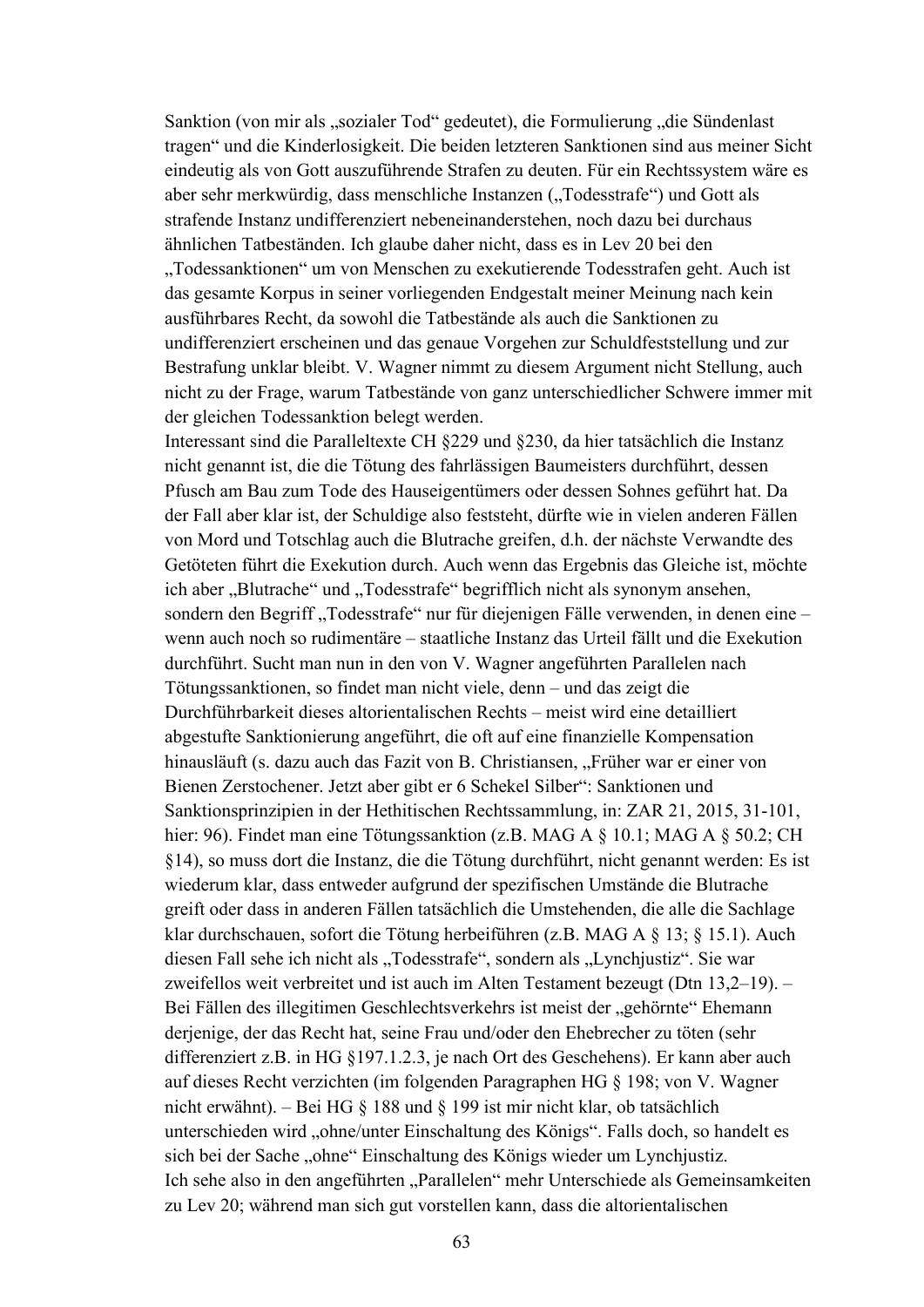Rechtsvorschriften so in etwa auch praktiziert wurden, ist dies bei den biblischen Texten weniger nachvollziehbar. Die priesterlichen Autoren der Levitikus-Texte verfolgten den Schutz des Kultes und der Kultgemeinschaft als oberstes Prinzip und wiesen weniger ein Interesse daran auf, ein differenziertes Strafrecht auszuarbeiten, dessen Ausführbarkeit in sozialgeschichtlicher Hinsicht unter persischer Oberherrschaft ohnehin noch einmal zu überprüfen wäre.

Nun möchte ich auf die von V. Wagner ab S. 249 angeführten Gegenargumente eingehen. Ad 1.: Die von V. Wagner angeführte hohe Zahl an Rechtsvorschriften, die keine Gerichtsinstanz nennt, ist dahingehend zu relativieren, dass in den Rechtstexten häufig aus dem Kontext oder dem Sachverhalt selbst heraus sehr klar ist, wer die Strafe ausführt. Insofern hat V. Wagner mit seinen Anmerkungen auf S. 250, letzter Absatz, völlig recht. Die schlichte Übertragung auf die so genannten "Rechtskorpora" des Alten Testaments ist mir jedoch zu einfach: Bei der *mōt yūmāt*-Sanktion fehlen mir immer noch Gerichtsinstanzen und Scharfrichter, die aus meiner Sicht nötig wären, um von einer institutionellen "Todesstrafe" zu sprechen. Der in den altorientalischen Rechtstexten vielfach herangezogene König fällt in den alttestamentlichen Rechtstexten als Bezugsgröße und damit als staatliche Instanz, die eine Todesstrafe verhängen und exekutieren kann, bekanntlich aus. Wenn aber keine solche Instanz greifbar ist, schlage ich vor, nicht von Todesstrafe zu sprechen, sondern von Blutrache bzw. Lynchjustiz. Ad 2.: Tatsächlich bleibt auch V. Wagner nichts Anderes übrig, als in den Verfahren, bei denen nicht die Blutrache greift, die Lynchjustiz anzunehmen: Die Umstehenden ("An ein Privatleben in unserem Sinne war da wohl gar nicht zu denken" – richtig!) sehen alles und schreiten sofort zur "Hinrichtung". Dass ich das für unrealistisch halte, sage ich als Anwalt der antiken Judäer, die wohl bald gemerkt haben, dass bei einem solchen Verfahren dem Missbrauch Tür und Tor geöffnet sind. Die Geschichte von Nabots Weinberg in 1 Kön 21 zeigt die Sensibilität dafür, obwohl selbst dort noch der Schein eines "gerechten Verfahrens" gewahrt wird. Auch würde so ein undifferenziertes Vorgehen nicht zu der detaillierten Ausarbeitung passen, die das Numeribuch zur Anwendung der Blutrache anführt (Num 35,9–34). Die Darlegungen zur Verwendung der Asylstädte als Eindämmung einer voreiligen Blutrache versuchen doch, das schon als problematisch erkannte Rechtsinstitut der Blutrache in geordnete Bahnen zu lenken und ihr wenigstens eine Untersuchung voranzuschalten (s. auch Dtn 19,1–13). Dies lässt sich mit einem Verständnis der *mōt yūmāt*-Sanktion als sofort von den umstehenden Zeugen zu exekutierende "Todesstrafe", also genauer einer "Lynchjustiz", aus meiner Sicht nicht vereinbaren. Dabei hilft es auch nicht, die *mōt yūmāt*-Sanktion einer (viel) früheren Zeitstufe ("Eisenzeit I und IIa", so V. Wagner) zuzuweisen. Selbst wenn die Texte da entstanden sein sollten (was ich nicht glaube), werden die Sätze doch in nachexilischer Zeit verwendet, und auf dieser Ebene muss ich sie im Endtext zu verstehen versuchen. – Ad 3.: Das Fehlen von Hinweisen auf Exekutionen von Todesstrafen in der erzählenden (oder auch der kultischen oder prophetischen) Literatur erklärt V. Wagner mit einem *argumentum e silentio*. Es sei eben viel zu wenig überliefert, als dass sich solche Hinweise erhalten haben könnten. Dagegen lässt sich schlecht etwas sagen, aber vielleicht muss man dann die Frage stellen, ob damit nicht die "Todesstrafe" zu etwas Alltäglich-Banalem wird, über das weder die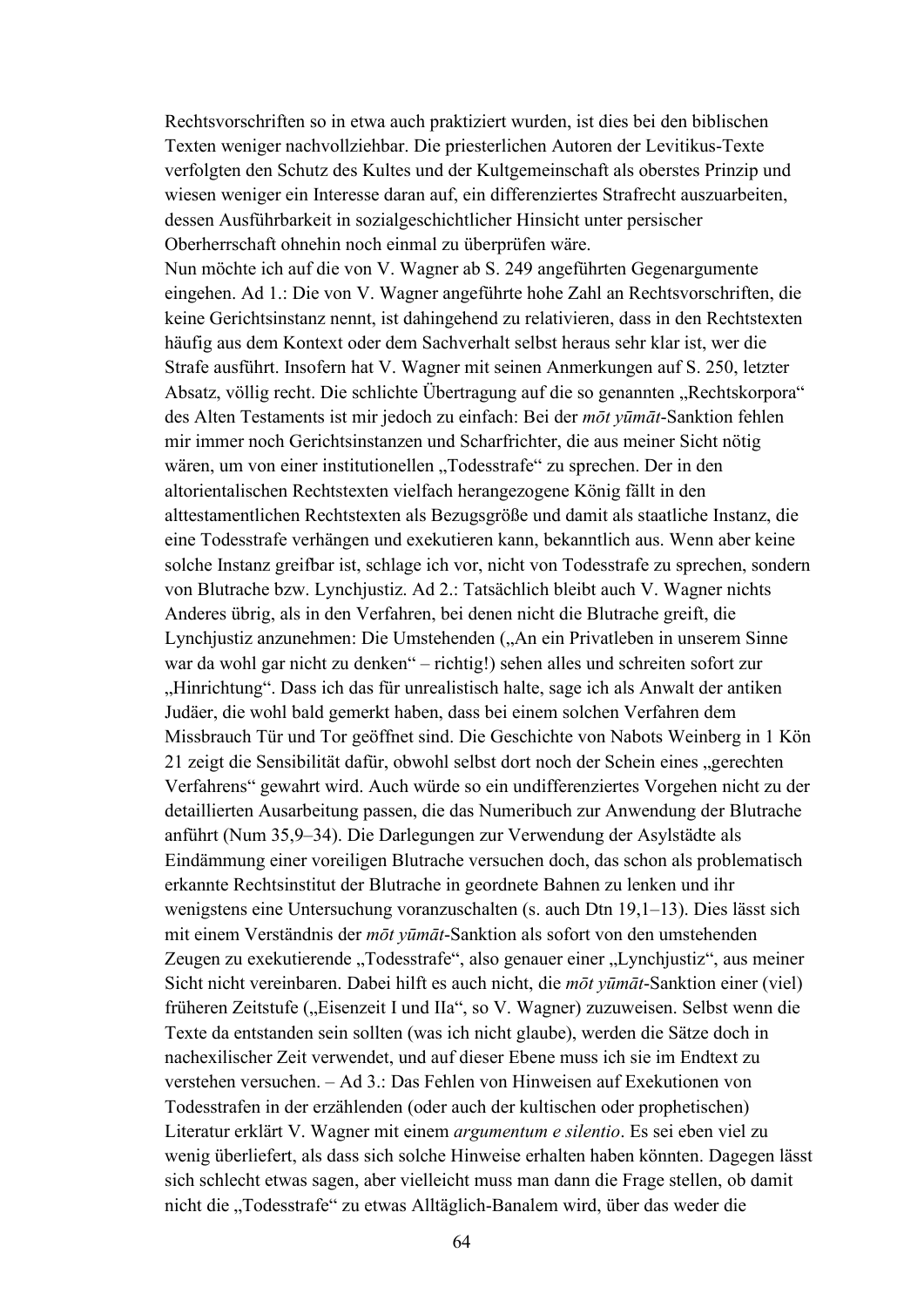Geschichtsdarsteller noch die Priester noch die Propheten irgendeinen Satz verlieren wollen? Ist das realistisch?

Völlig unverstanden fühle ich mich im letzten Abschnitt: Nirgends habe ich gesagt, dass die Strafandrohungen "nicht ernst gemeint sein" sollen. Eher habe ich den Eindruck, dass V. Wagner das Wort "Paränese" nicht ernst nehmen will. Den Priestern, die diese Texte verfasst haben, waren die Tatbestände, die aufgelistet werden, geradezu todernst. In ihrer Abscheu gegenüber den genannten Verhaltensweisen wussten sie sich keinen anderen Rat, als immer die "Höchststrafe" zur Sprache zu bringen – jede Person, die dieses tut, wird "für tot erklärt", und zwar auf einer höheren, um nicht zu sagen "ernsteren", Ebene als auf der juristischen: Während auf der menschlich-juristischen Ebene Fehler passieren und manche Übeltäter sich dem menschlichen Strafzugriff entziehen können, sind die Sanktionen in Lev 20 insofern "wasserdicht", als Gott als ausführende Instanz hinter allem steht. Gott wird den angedrohten physischen Tod, den sozialen Tod (*karet-*Sanktion) oder den Tod der Zukunft (Kinderlosigkeit) mit Sicherheit herbeiführen – so ist das Kapitel in seiner Endgestalt zu verstehen. Leider geht V. Wagner auf diese Argumente meinerseits auf S. 779 im Herder-Kommentar nicht mehr ein und klärt damit auch nicht die Frage, die sich bei seinem Verständnis der *mōt yūmāt*-Sanktion als "Todesstrafe" ergibt: Wie verhält sie sich zur *karet-*Sanktion und zur Androhung der Kinderlosigkeit? Während man bei der *karet-*Sanktion noch diskutieren kann, so ist doch die angedrohte Kinderlosigkeit kaum anders denn als Gottesstrafe zu verstehen. Warum aber sollten Gottesstrafen und von Menschen zu exekutierende Strafen in dem Kapitel undifferenziert "gemischt" werden (s. die Liste im Kommentar auf S. 776)? – Ich danke abschließend V. Wagner für die hervorragenden Denkanstöße, die mich dazu gebracht haben, meine Position zu überdenken. Ich halte sie aber nach wie vor für vertretbar. – Inzwischen ist die sehr hilfreiche Arbeit von J. Vroom zum Grad des Verpflichtungscharakters des "Gesetzes des Mose" im Frühjudentum erschienen. Ich denke, dass Vrooms nachvollziehbare Beobachtungen und Interpretationen meine Position stützen. Literaturangabe: *Vroom, Jonathan,* The Authority of Law in the Hebrew Bible and Early Judaism. Tracing the Origins of Legal Obligation from Ezra to Qumran (JSJ.S 187), Leiden: Brill, 2018.

*Dewrell, Heath D., ,, Whoring after the <i>molek*" in Leviticus 20:5. A Text-Critical Examination: ZAW 127, 2015, 628–635.

Published abstract: In scholarly discussion of the nature of the so-called *lmwlk*  offerings, one especially contentious issue has been the meaning of the *lmwlk* phrase itself. Scholars have traditionally translated the phrase, "to (the god) Molek." Otto Eissfeldt, however, famously proposed that the phrase should receive the translation "as a *molek* (-sacrifice)." Many scholars have argued that the phrase "to whore after the *molek" (lznwt ʾhry hmlk)* in Lev 20:5 is incompatible with Eissfeldt's proposal. Text-critical examination of the verse, however, reveals that the phrase in question is most likely the result of a textual corruption. In its original form, the phrase may actually serve to establish Eissfeldt's thesis.

*Stiebert, Johanna,* First-Degree Incest and the Hebrew Bible. Sex in the Family (Library of Hebrew Bible/Old Testament Studies 596), London, UK, New York, NY: Bloomsbury; T&T Clark, 2016.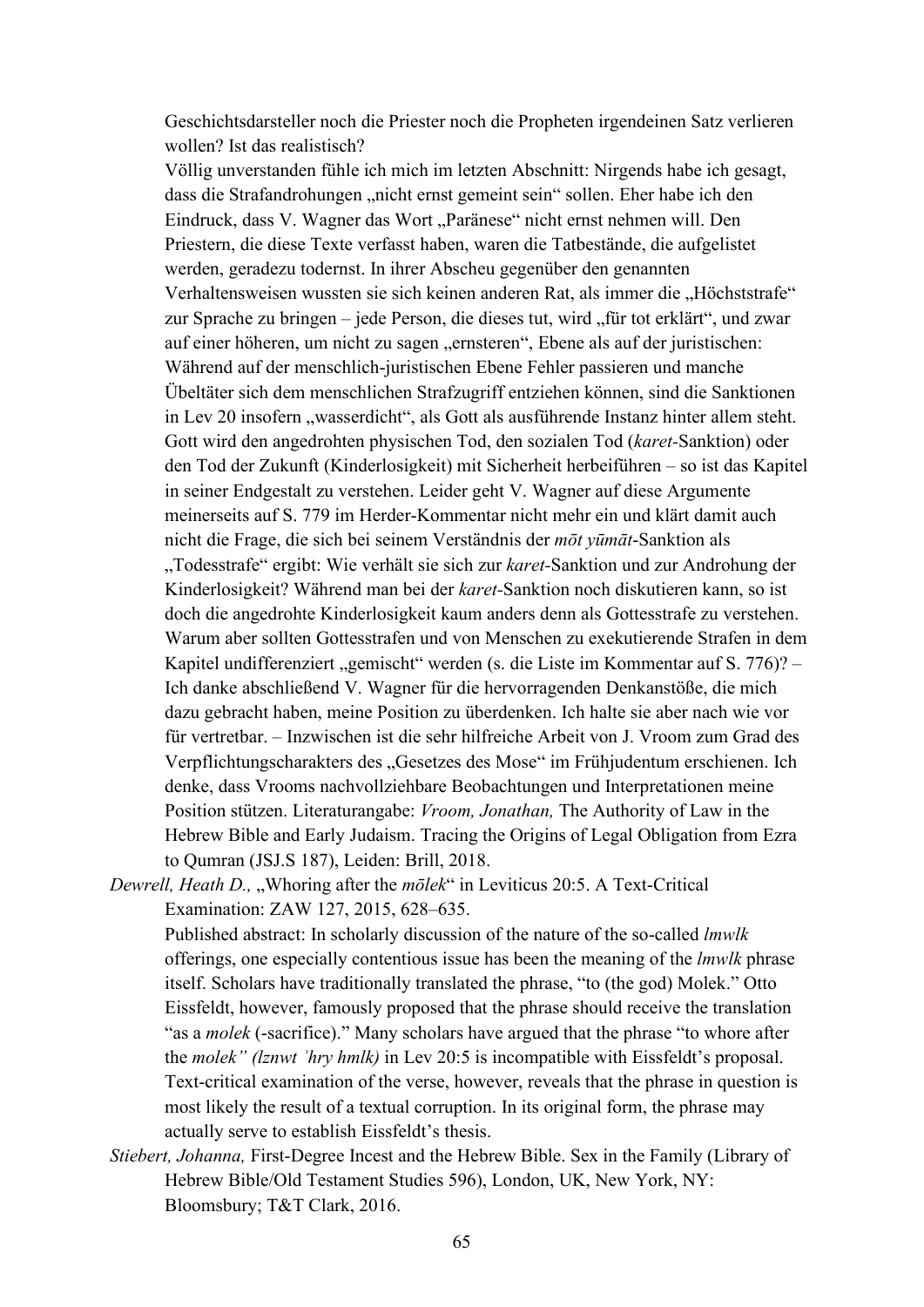*Hollenback, George M.,* Who Is Doing What to Whom Revisited: Another Look at Leviticus 18:22 and 20:13: JBL 136, 2017, 529–537.

Published abstract: According to the overwhelming majority of modern English Bible translations, the proscriptions of male-on-male sexual intercourse in Lev 18:22 and 20:13 appear to be directed to the activity of the insertive party, the few remaining versions simply proscribing male-on-male sex in such a general way that there is no indication one way or the other as to whose activity is being addressed. Jerome T. Walsh has challenged the status quo, however, persuasively arguing that, when correctly interpreted, the Hebrew text indicates that it is instead the activity of the receptive party that is being addressed ("Leviticus 18:22 and 20:13: Who Is Doing What to Whom?," JBL 120 [2001]: 201–9). Building on the foundation laid by Walsh, the present work analyzes the two verses in their immediate Hebrew context and applies the same analysis to the earliest translations, the result being a validation of Walsh's contention that the proscriptions were indeed directed to the activity of the receptive rather than the insertive party.

- *Wells, Bruce,* Punishments in the Torah and Their Rationale, in: Zeitschrift für altorientalische und biblische Rechtsgeschichte 22, 2016, 245–267. Abstract: Der Artikel untersucht das Grundprinzip hinter den Strafbestimmungen von Bundesbuch (B), deuteronomischem Gesetz (D) und Heiligkeitsgesetz (H). Während es B vornehmlich um Schadensersatz gehe, plädiere D auf Vergeltung und Beschwichtigung der Gottheit, und H stelle hinsichtlich der Strafbegründungen eine Kombination aus Vergeltung und Abschreckung dar.
- *Römer, Thomas,* Homosexuality in the Hebrew Bible? Some Thoughts on Lev 17 and 20; Gen 19 and the David-Jonathan Narrative, in: Oeming, Manfred (Hg.), AHAVA – Die Liebe Gottes im Alten Testament (ABG 55), Leipzig: Evangelische Verlagsanstalt, 2018, 213–231.
- *Dershowitz, Idan,* Revealing Nakedness and Concealing Homosexual Intercourse. Legal and Lexical Evolution in Leviticus 18, in: Hebrew Bible and Ancient Israel 6, 2017, 510– 526.

Published abstract: The list of forbidden unions in Leviticus 18 reflects comprehensive revision that obscures its original character. The motive for reworking this passage was to reverse the original text's implicit toleration of male same-sex intercourse. This conclusion finds support in additional biblical and ancient Near Eastern texts. Assessment: Dershowitz macht einen sehr interessanten Vorschlag zur Genese der Bestimmungen in Lev 18. Ursprünglich habe z.B. Lev 18,14 nur gelautet: "Mit dem Bruder deines Vaters sollst du keinen Geschlechtsverkehr haben". Der Satz habe sich darauf bezogen, dass gleichgeschlechtlicher Sexualverkehr unter Männern (nur) dann verboten war, wenn die Geschlechtspartner verwandt (hier: Onkel und Neffe) waren. Gleichgeschlechtlicher Sexualverkehr unter Männern, die nicht blutsverwandt waren, sei damit implizit erlaubt gewesen. Ein späterer Bearbeiter im Zuge der Redaktion des Heiligkeitsgesetzes habe dann den Sinn dieser Bestimmung durch den Zusatz "du sollst dich seiner Frau nicht nähern, denn sie ist deine Tante" vollständig geändert und den verbotenen Geschlechtsverkehr auf die Tante verlagert. Zugleich habe damit die Wendung "die Scham aufdecken" auch eine metaphorische Bedeutung erhalten. Insgesamt ist dadurch der verbotene Geschlechtsverkehr zwischen verwandten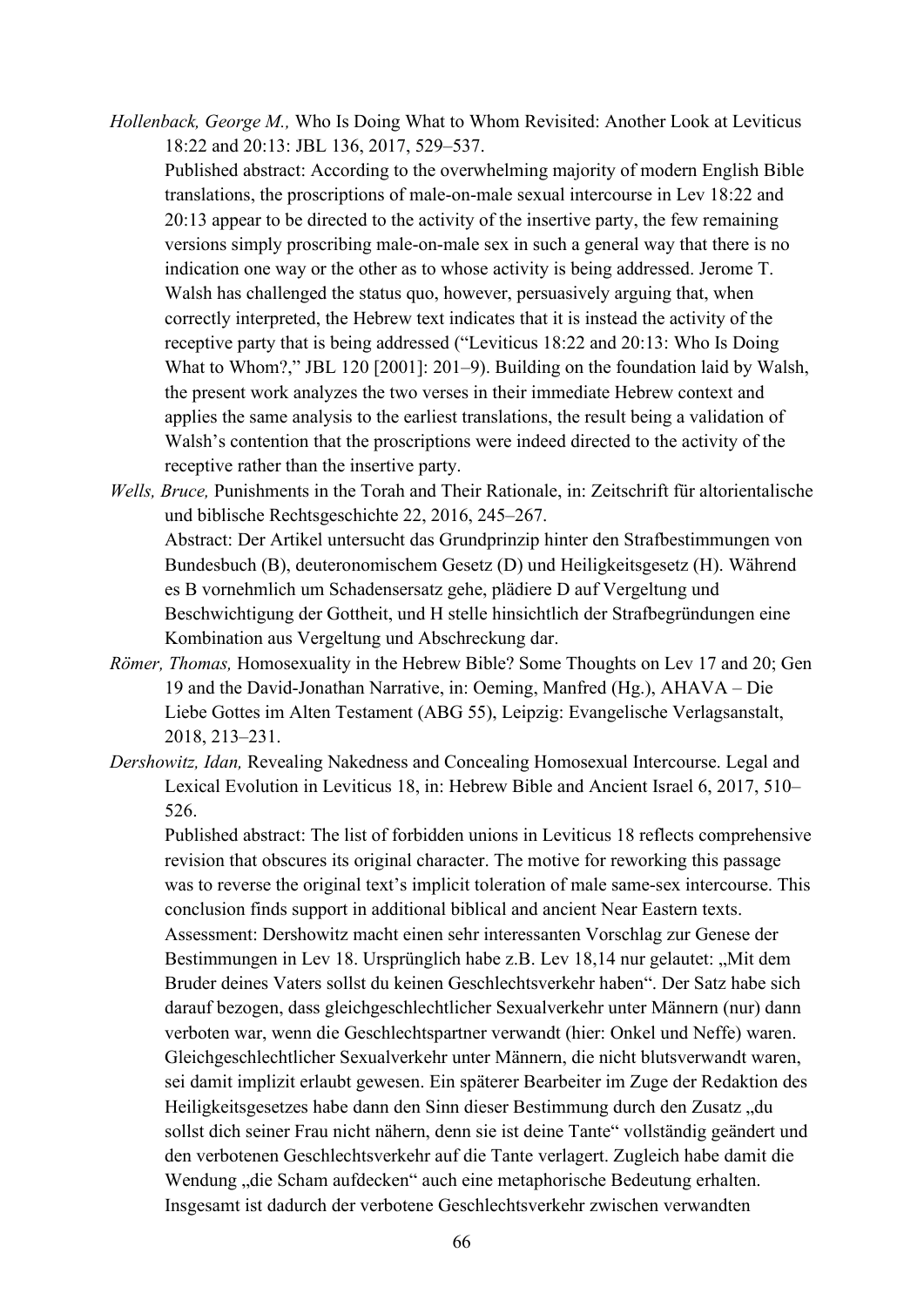Männern aus dem Blick geraten, so dass die Bestimmung in Lev 18,22 hinzugefügt werden konnte, die gleichgeschlechtlichen Analverkehr unter Männern *generell* verboten und damit im Alten Orient etwas Neues kreiert hat. Möglicherweise stand der Fortschreiber unter dem Einfluss persisch-zoroastrischer Literatur (die Sammlung *Videvdad*). Nur in dieser altiranischen Sphäre sei gleichgeschlechtlicher Verkehr unter Männern in vorbiblischer Zeit geächtet gewesen. – Die Ausführungen sind durchaus bedenkenswert und sorgfältig erarbeitet. Allerdings leiden sie unter dem Problem, dass die Annahme einer späteren Fortschreibung z.B. in Lev 18,14 (s.o.) letztlich eine literarkritische Vermutung ist, die aus dem Text allein heraus nicht hinreichend begründet werden kann. Damit steht und fällt allerdings das Argument. Sobald ich die literar- und redaktionskritische Analyse nicht teile, ist auch die erklärende Schlussfolgerung hinfällig. Darüber hinaus ist festzuhalten: Die Annahme, das Verbot gleichgeschlechtlichen Sexualverkehrs unter Männern betreffe (zunächst) nur blutsverwandte Männer, ist in ähnlicher Weise schon bei Milgrom als vorsichtige Vermutung zu finden. Dafür gibt es allerdings keinen schlüssigen Beweis. Dershowitz's entstehungsgeschichtliche Spekulation löst ferner nicht das hermeneutische Problem, das die Endgestalt des biblisch gewordenen Texts aufgibt. Zudem geht Dershowitz nicht auf die sehr früh einsetzende Rezeptionsgeschichte des Textes ein, die Lev 18,22 stets im Sinne eines Verbots gleichgeschlechtlicher sexueller Handlungen unter Männern verstanden hat. – Mein Kommentar versucht, den Text in seinem soziokulturellen und zeitgeschichtlichen Horizont zu verstehen und zugleich eine hermeneutische Brücke zu bauen (s. ferner T. Hieke, Homosexualität [2015]).

- *Hieke, Thomas,* Kennt und verurteilt das Alte Testament Homosexualität?, in: Goertz, Stephan (Hg.), "Wer bin ich, ihn zu verurteilen?" Homosexualität und katholische Kirche (Katholizismus im Umbruch 3), Freiburg i.Br.: Herder, 2015, 19-52.
- *Grisanti, Michael A.,* Homosexuality An Abomination or Purely Irrelevant? Evaluating LGBT Claims in Light of the Old Testament, in: The Master's Seminary Journal 28, 2017, 115–134.

Abstract from OTA: G.'s article considers God's revelation concerning homosexuality in three key OT passages, Gen 19:1-11; Lev 18:22 and 20:13. These three passages convey a consistent message: Homosexuality is a violation of God's created order and stands opposed to God's intention that his people throughout the ages live in such a way to manifest his surpassing greatness.

*Sklar, Jay,* The Prohibitions against Homosexual Sex in Leviticus 18:22 and 20:13: Are They Relevant Today?, Bulletin for Biblical Research 28, 2018, 165–198. Published abstract: This article explores whether the prohibitions against homosexual sex in Lev 18:22 and 20:13 have ongoing relevance today. It begins by noting that the use of the term *abomination* in these verses does not settle the question and then turns to consider three different types of responses to the question: (1) the prohibitions do not apply today because Leviticus does not apply today; (2) the prohibitions do not apply today because the reason this activity was prohibited in Leviticus no longer applies today; and (3) the prohibitions do apply today because the reason the activity was prohibited in Leviticus still applies today. The conclusion notes that multiple moral rationales may be at work behind a single command and considers why this is significant when discussing whether these particular verses have ongoing relevance.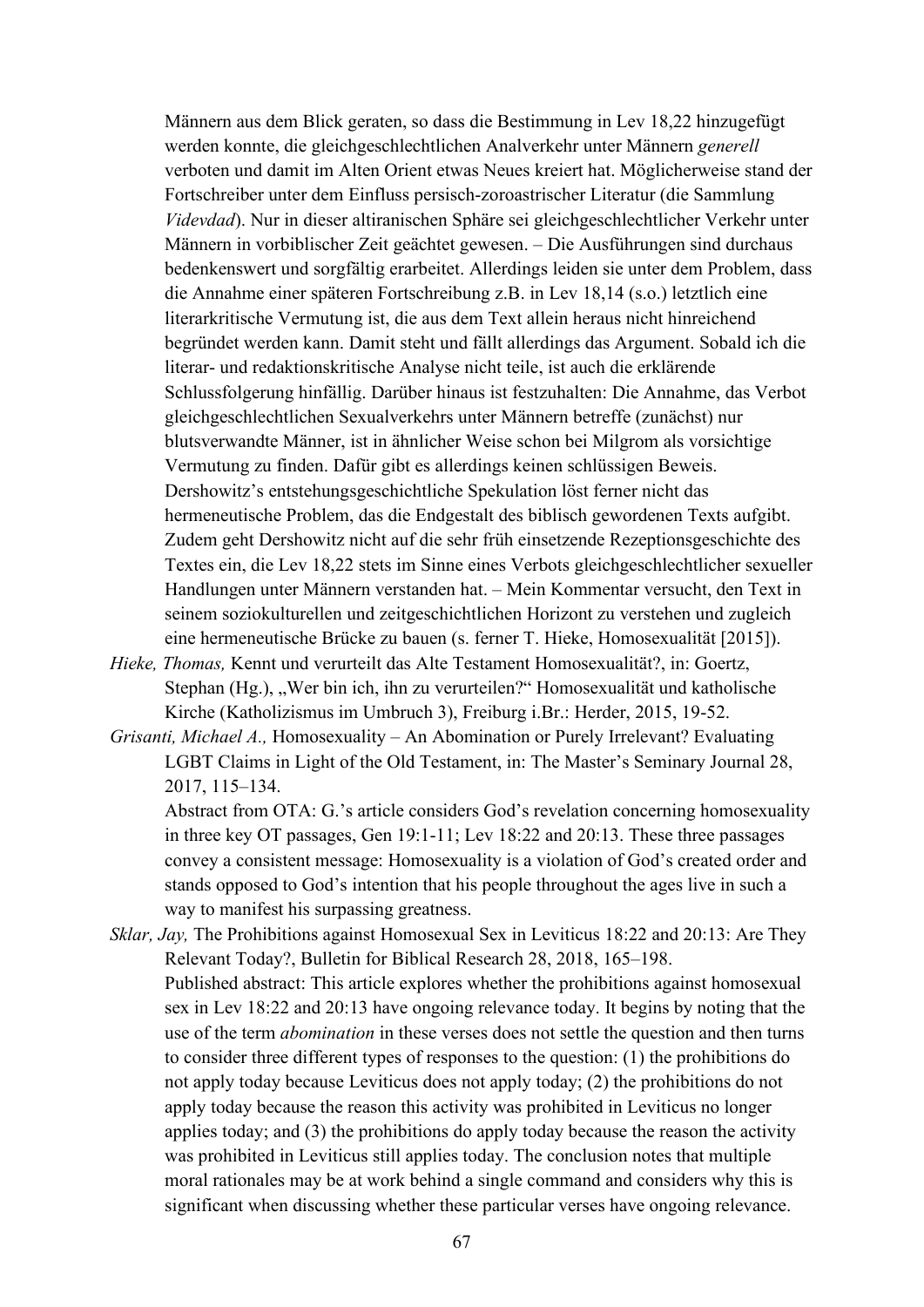Assessment: The very well written article discusses various hermeneutical questions regarding the current relevance and normativity of the regulations on same-sex sexual intercourse in the book of Leviticus. Several hermeneutical points of view, which occur in the discussion about the biblical passages today, are put to the test or even questioned. The only point that ultimately remains is that the book of Leviticus refers strongly to the gender roles of the Creation Report (Genesis 1) and therefore retains its relevance from this biblical text. However, there are two critical points to be objected to: First, the reference of Leviticus 18 and 20 to Genesis 1 on a literary level is not very pronounced (or does not exist). Second, it is by no means proven that the statements of Genesis 1 about the manifestation of humankind in two sexes (or: genders?) allow sexual relations exclusively between a man and a woman. This is thus a *petitio principii*.

*Hieke, Thomas,* The Prohibition of Transferring an Offspring to "the Molech": No Child Sacrifice in Leviticus 18 and 20, in: Christian A. Eberhart/Thomas Hieke (eds.), *Writing a Commentary on Leviticus: Hermeneutics–Methodology–Themes* (FRLANT 276), Göttingen: Vandenhoeck & Ruprecht, 2019, 171-200. Commenting on a biblical book sometimes requires the suggestion of new solutions to much disputed problems. During his work on Leviticus 18 and 20, Thomas Hieke identified "the Molech" as a *crux interpretum* and proposed a new understanding of the term *la-molech* (לָמֹלֵךָ, 18:21 and 20:1–5). He presented the results in an article in the journal *Die Welt des Orients* and in his HThKAT commentary, all of which were written in German. Hence the essay "The Prohibition of Transferring an Offspring to 'the Molech:' No Child Sacrifice in Leviticus 18 and 20" presents the results for the first time in English and is an updated version of these publications. After a brief overview of the pertinent terminology, the article summarizes usual interpretations: *lamolech* as a term for a Canaanite deity; a term for a sacrifice; a dedication rite for children. The context of Leviticus 18 and 20, however, does not fit these interpretations. Hieke therefore argues that the phrase "you shall not give any of your offspring to pass them over to Molech" may be read as a cipher or code. He understands the consonants *l-m-l-k* as a reference to pre-exilic stamp seals in Judaea containing the words "for the king;" the Septuagint translation ἄρχοντι of Leviticus 18:21 points in the same direction. The reality behind the phrase is the priestly prohibition for the Jewish community to hand over any of their children to serve in the Persian army or the households of the Persian authorities. The children given as servants to foreigners were lost for the Jewish cult community. However, the priests could not express their opposition to this kind of collaboration with the Persian authorities directly without raising suspicion; hence, they used the well-known sequence of consonants *lmlk*. This interpretation fits both the context of Leviticus 18 and 20, which features family laws, and the socio-historical reality of Jewish life under Persian domination.

- *Trauner, Cordula,* Homosexualität im Alten Testament, in: Schmidt, Jochen (Hg.), Religion und Sexualität, Würzburg: Ergon, 2016, 10–32.
- *Johnson, Merwyn S.,* The Idiom of Scripture, Leviticus 18:5, and Theology at a Time of Paradigm Shift, in: BTB 47, 2017, 155–170.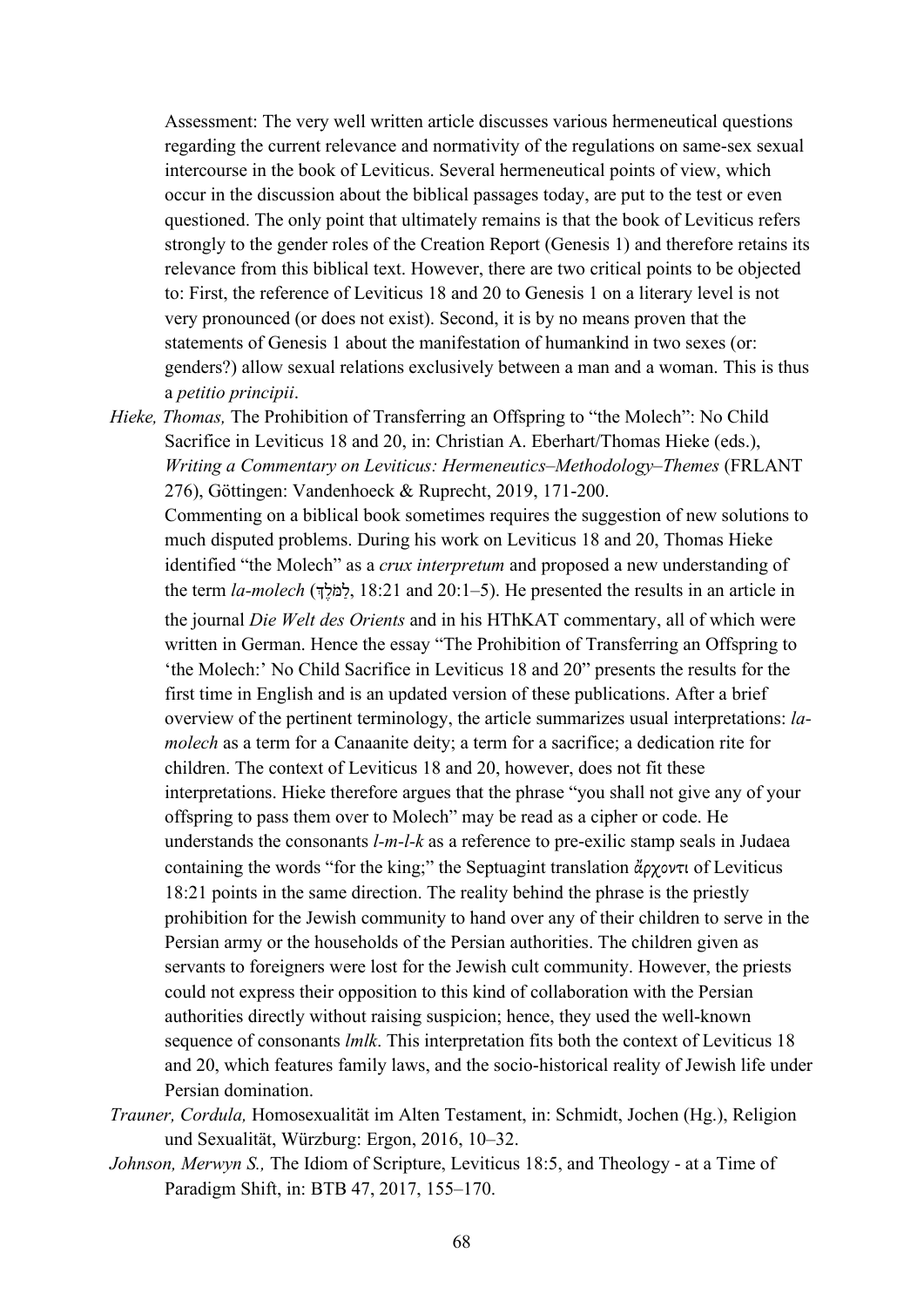Abstract from OTA: Lev 18:5 ("the one doing them shall live in them") offers a prism through which to view the idiom of Scripture – the distinctive dynamic and theology of the Bible. The verse pinpoints the interplay between God's doing-and-living and our own. At issue here is whether the commandments reflect a "command-and-do" structure of life with God, which maximizes a quid pro quo dynamic between God and us; or rather delineate a "covenant place where" we abide with God and God with us, as a gift of shared doing pure and simple. J.'s article traces the trajectory of Lev 18:5 through both the OT and the NT, showing how pervasive the verse is in both Testaments. The main post-World War II English translation, J. argues, misrender the verse at every turn, contrary to the 16th-century Reformation Church, which understood the verse and the issue it raises under the Law and Gospel rubric. [Adapted from published abstract-C.T.B.]

- *Balzaretti, Claudio,* Il sacrificio dei bambini. Aspetti metodologici, in: Rivista Biblica 66, 2018, 175–206.
- *Israel, Felice,* Materiali su Moloch II. Il viaggio di Moloch nel mediterraneo, come quando e perché, in: Rivista di Studi Fenici 44, 2016, 115–127. Published Abstract: The Author tries to find when and why in the biblical exegesis the connection between the biblical MoIek and the Carthaginian rite of the so-called children sacrifice was made. In order to solve this question, it is necessary to have in mind two facts: the first one is to be found in the history of exegesis, the second in the historical studies on the Phoenician and Carthaginian/Punic religion. As it concerns the biblical exegesis firstly the biblical commentator of the Middle Age, Rashi, quoting the midrash, asserted that Molek was a statue. In the same age he was followed by Nicholas of Lyre, and in the Reformation age by Martin Luther and Jean Calvin. After the publication of the Greek text of Diodorus Siculus in the Renaissance the historian of Semitic religions John Selden (1617) remarked the coincidence between the Greek tale of Diodorus and the midrash quoted by Rashi. In the 17th century the two exegetes, the catholic Cornelius a Lapide (1621) and the Calvinist Hugo Grotius (1648), also made the same comparison quoting a lot of classical writers—see here our *excursus*—on the matter of human sacrifice in Phoenician and Punic world. This formal coincidence between two different historical traditions—the Hebrew and Phoenician ones—around the same time is the reason why the children sacrifice became almost until now a firm tradition both in Biblical and Phoenician scholarship.
- *Joosten, Jan,* A New Interpretation of Leviticus 18:22 (Par. 20:13) and Its Ethical Implications, in: Journal of Theological Studies 71, 2020, 1–10. Published abstract: The laws in Lev. 18:22 and 20:13 are general considered to prohibit homosexual intercourse between men. A renewed investigation of the vocabulary used in the prohibition, taking an important cue from Gen. 49:4, points the way to a different understanding. As Reuben lay on his father's bed, having intercourse with his father's concubine, so the man addressed in Lev. 18:22 and par. is prohibited to lie on the bed of a woman, having sex with her man. The laws prohibit homosexual intercourse involving a married man.
- *Leuenberger, Martin,* Geschlechterrollen und Homosexualität im Alten Testament, in: Evangelische Theologie 80, 2020, 206-229.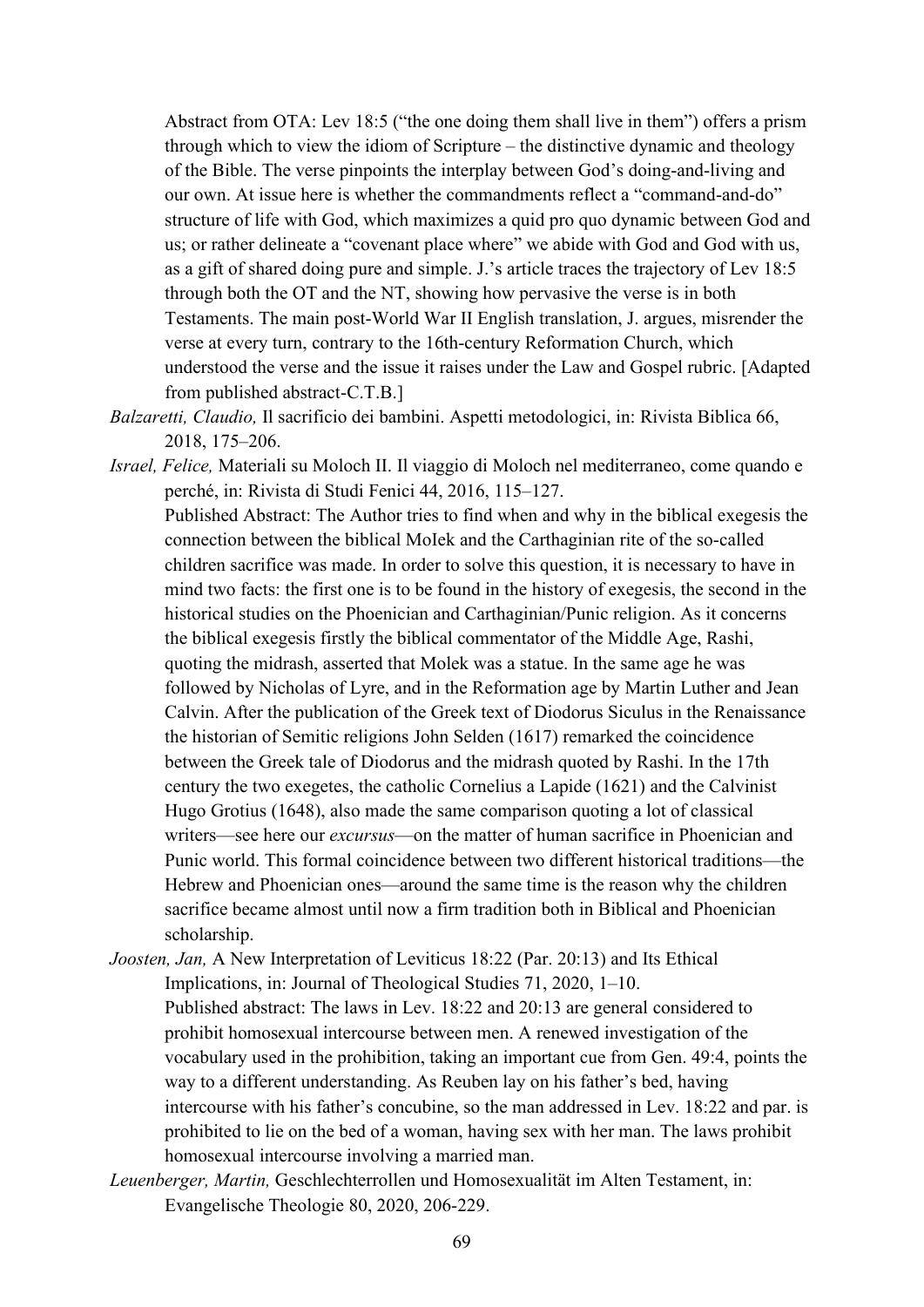Published abstract: After a few hermeneutical preliminaries reflecting on how to perceive 'homosexuality' appropriately in ancient contexts within the framework of gender roles, the exegetic contribution first casts an iconographic glance at two Ancient Near Eastern images. This background then helps to sharpen the contours of prominent OT texts: On the one hand, the narrative creation texts in Gen 1-3 elaborate two distinct models of human gender roles, both of which should be understood as fundamental anthropological and theological constructions and conceptualizations. On the other hand, it becomes clear that the only explicit statement on sexual intercourse between two men in Lev 18:22/20:13 represents a prescriptive parenesis seeking to ensure the transgenerational survival of the threatened Yahweh-community in the Persian province of Yehud. In both instances, the contexts and pragmatics of the texts are essential when asking about possible implications for understanding 'homosexuality.'

- *Gilders, William K.,* Prohibited Bodies in Leviticus 18, in: Satlow, Michael L. (ed.), Strength to Strength. Essays in Appreciation of Shaye J.D. Cohen (Brown Judaic Studies 363), Providence, Rhode Island: Brown Judaic Studies, 2018, 27–43. Abstract from OTA: Drawing on Michel de Certeau's Practice of Everyday Life, G. points out that cultures differ in their understanding of nakedness. The Israelite view of nakedness can be discerned from several biblical passages (viz., Genesis 2-3 and 9; 2 Samuel 10; Isaiah 20; and Ezekiel 16). These passages demonstrate that the term *ʿerwâ* refers to genitals and that the prohibition against "seeing" nakedness applies to both sexual contact and observation.-F.E.G.
- *Jennings, Theodore W. Jr.,* Same-Sex Relations in the Biblical World, in: Thatcher, Adrian (ed.), The Oxford Handbook of Theology, Sexuality, and Gender, Oxford: Oxford University Press, 2018, 206–221.
- *Wells, Bruce,* On the Beds of a Woman: The Leviticus Texts on Same-Sex Relations Reconsidered, in: Lipka, Hilary; Wells, Bruce (Hg.), Sexuality and Law in the Torah (LHB/OTS 675), London: T & T Clark, 2020, 125–160.

*Hollenback, George M.,* Translating Leviticus 20:13, in: Journal of Septuagint and Cognate Studies 52, 2019, 103-105.

- *Töyräänvuori, Joanna,* Homosexuality, the Holiness Code, and Ritual Pollution: A Case of Mistaken Identity, in: Journal for the Study of the Old Testament 45, 2020, 235–267. Published abstract: The Holiness Code in Leviticus contains a well-known list of illicit sexual practices. Two infamous Levitical verses (18.22 and 20.13) have been widely interpreted as forbidding and calling for punishment for carnal relations between two adult males and have even influenced modern legislation regarding homosexuality and marriage equality in many countries. It is the suggestion of the author that the verses do not in fact refer to homosexual acts at all, but instead should be interpreted as forbidding and calling for punishment of the act of two males sharing simultaneously the bed of a single woman, which in the context of the Holiness Code and its other statutes aims at prohibiting the creation of offspring whose patronage is unclear and form is abominable, which in turn would lead to the ritual pollution of the Promised Land.
- *Graf, Philipp,* Ménage à trois? Ein neuer Blick auf Lev 18,22 und 20,13: y-nachten.de, 7. Juni 2021.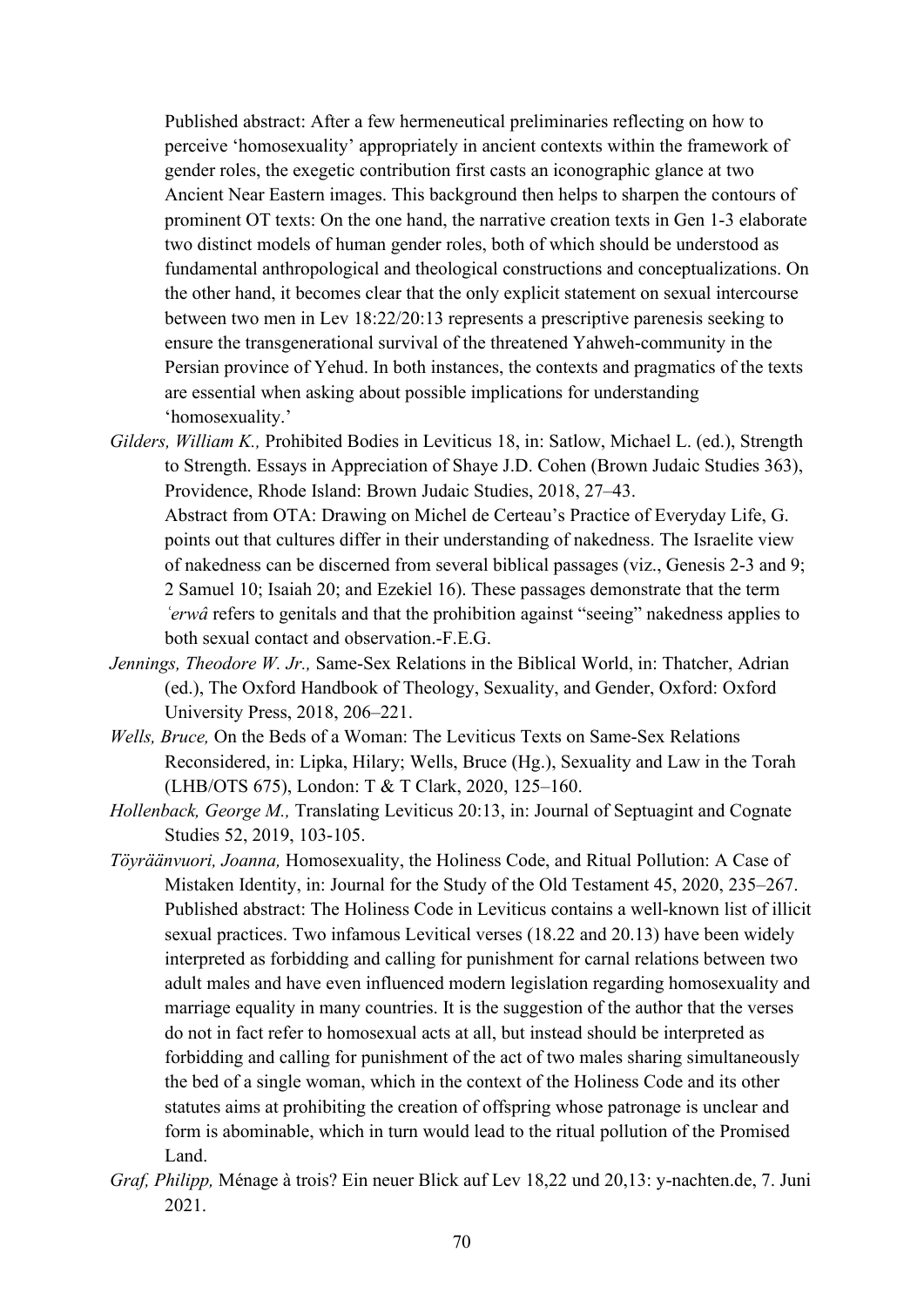Published abstract: In der Debatte um Homosexualität und Kirche scheinen die theologischen Argumente längst ausgetauscht. Doch gibt es Neues zu entdecken. Philipp Graf diskutiert Forschungsergebnisse der finnischen Exegetin Joanna Töyräänvuori, die minutiös den hebräischen Text in Lev 18,22 und 20,13 analysiert und darin nicht homosexuelles Verhalten verurteilt sieht, sondern Geschlechtsverkehr zweier Männer mit einer Frau – eine "ménage à trois".

*Goeman, Peter J.,* Recent Scholarship and the Quest to Understand Leviticus 18:22 and 20:13, in: The Master's Seminary Journal 31 (2020) 243–274. Published abstract: This article analyzes Leviticus 18:22 and 20:13. One of the most debated parts of these prohibitions is the phrase "as one lies with a female" ( מִשְׁכָּבֵי אשה). Although many modern scholars have attempted to explain this phrase as a technical phrase referring to incest or specific homosexual behavior, this phrase should be understood as a general reference to sexual activity. Thus, Leviticus 18:22 and 20:73 should be read as general prohibitions against sex between homosexual partners. Assessment:

Dieser Artikel verfolgt die übliche Argumentationsweise derer, die Lev 18:22 mit einer homophoben Agenda lesen. Es steht von vorneherein fest, dass dieser Vers (zusammen mit Lev  $20:13$ ), Homosexualität" verbietet, und zwar auch unter Frauen. Sämtliche Einwände, die dieser These widersprechen, werden mit verklausulierten Formulierungen angezweifelt, da eben nicht sein kann, was nicht sein darf. Dass der Antike das moderne Konzept von "Homosexualität" als sexuelle Orientierung, die nicht wählbar ist und als Partnerschaftlichkeit gleichgeschlechtlicher Personen auf Augenhöhe gar nicht bewusst war, kommt nicht in den Blick. Hier wird also Apologetik, aber keine Wissenschaft betrieben.

This article follows the usual line of reasoning of those who read Lev 18:22 with a homophobic agenda. It is clear from the outset that this verse (along with Lev 20:13) prohibits "homosexuality," even among women. All objections that contradict this thesis are challenged with cloistered formulations, since precisely what cannot be cannot be. The fact that the ancient world was not even aware of the modern concept of "homosexuality" as a sexual orientation that cannot be chosen and as a partnership of persons of the same sex at eye level does not come into view. So here apologetics, but no science is practiced.

- *Hollenback, George M.,* Was There Ever an Implicit Acceptance of Male Homosexual Intercourse in Leviticus 18?, in ZAW 131, 2019, 464–466. Published Abstract: A controversial article by Idan Dershowitz asserts there is evidence that a supposedly earlier version of Leviticus 18 reflected a general acceptance of male homosexual intercourse; this note challenges that view.
- *Dershowitz, Idan,* Response to: "Was There Ever an Implicit Acceptance of Male Homosexual Intercourse in Leviticus 18?" by George M. Hollenback in ZAW 131/3 (2019), 464-66, in: ZAW 131, 2019, 625–628.

Published Abstract: I comment on George Hollenback's response in ZAW 131/3 (2019) to my article »Revealing Nakedness and Concealing Homosexual Intercourse: Legal and Lexical Evolution in Leviticus 18,« Hebrew Bible and Ancient Israel (HeBAI) 6/4 (2017): 510–526.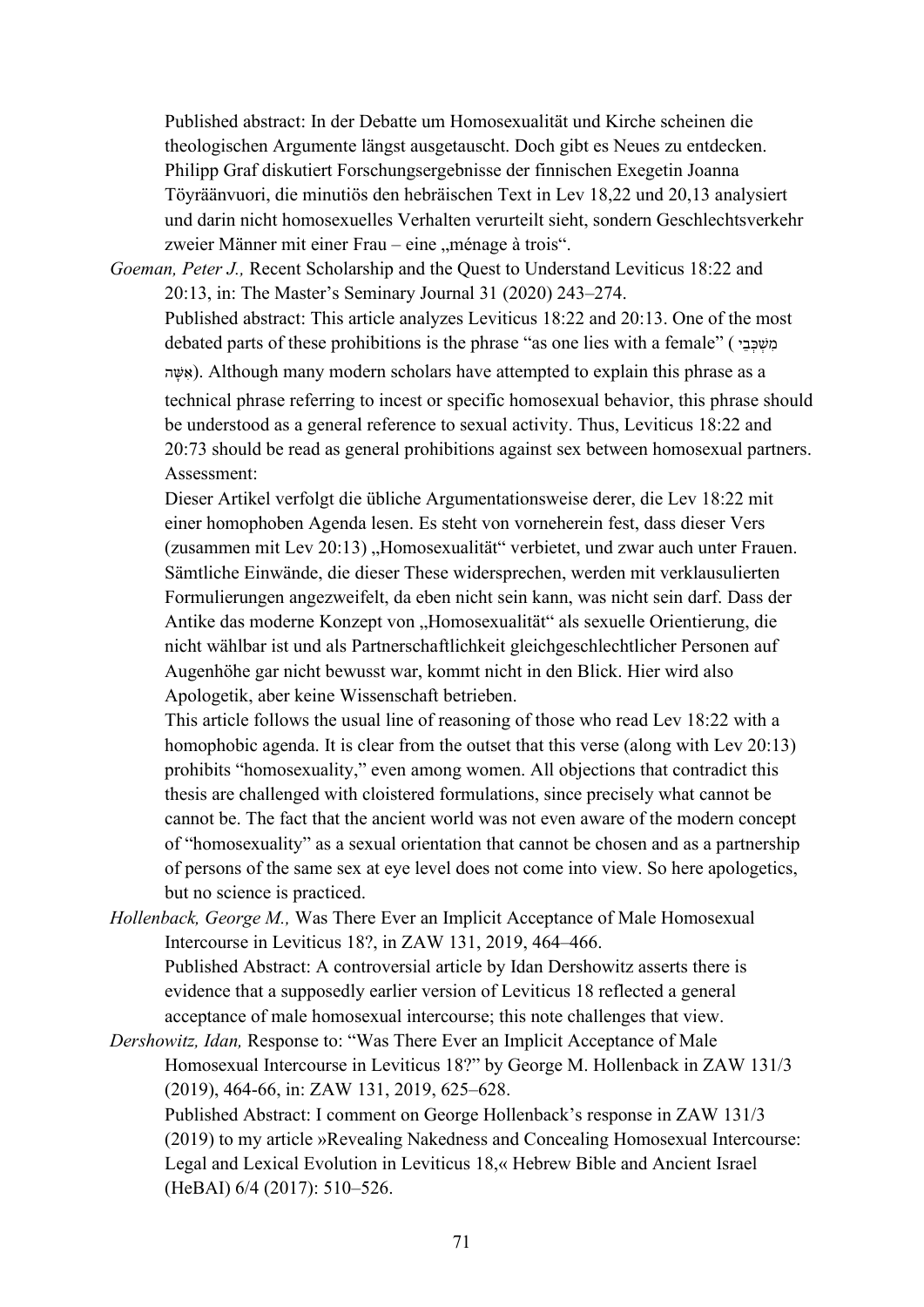*Römer, Thomas,* Homosexualität und die Bibel. Anmerkungen zu einem anachronistischen Diskurs, in: Jahrbuch für Biblische Theologie 33, 2018, 47–66.

Published abstract (adapted): No text of the Hebrew Bible (and also no text of the New Testament) speaks about homosexuality as a social phenomenon to describe loving and sexual same sex relations. As a result, one has to seriously question the use of different biblical texts in contemporary and ecclesial debates. Texts like Leviticus 18 and 20 reflect the understanding of gender in the Ancient Near East, as well as a view of sexuality that is exclusively concerned with procreation. Genesis 19 and Judges 19 denounce sexual violence and do not offer a theory of homosexual fornication. In the story of David and Jonathan we find an erotically tinted loving relationship between men. This story has to be related to the Epic of Gilgamesh, and here, too, one has to avoid anachronistic interpretations. When we explore biblical concepts of Eros and sexuality, the narrative of 1 Samuel 18–2 Samuel 1 should not be ignored (adapted from published abstract).

*Stewart, David Tabb,* Categories of Sexuality Indigenous to Biblical Legal Materials, in: Lipka, Hilary; Wells, Bruce (eds.), Sexuality and Law in the Torah (LHB/OTS 675), London: T&T Clark, 2020, 20–47.

Abstract from OTA: S. begins with a brief reflection on M. Foucault's The History of Sexuality. With Foucault serving as background, he then provides a table of five ways the OT regulates sexual practices: "Figure 1. Spectrum of Sexual Relations," with as main headings Forbid, Reprehend, Allow, Command, Celebrate. A comparative analysis of Hittite and biblical laws regulating sexuality, with a focus on the Holiness Collection, leads S. to say that biblical law reflects a hierarchical system of divine, human, and bestial sexualities, along with a manifest concern about blurring the boundaries among these categories and with potential transgressions of sub-boundaries within the human category. Leviticus 18-20 forms a sort of ancient triptych. The two side panels (chaps. 18 and 20) focus on sexual behaviors, Chap. 18 organizes the laws by means of two inset pieces: vv. 7-16 present ten commandments concerning incest, headed by a general rule in v. 6 and framed by a bridging section in vv. 17-18. The bridging section adds two rules that extend the incest prohibition to any mother daughter or sister pairing. The second inset panel, vv. 19-23, contains a poem featuring seven commands. The poem arranges the seven laws as follows: no menstrual sex, no adultery, no Molek sex, no profaning the divine name, no male male incest, no male-initiated bestiality, and no female-initiated bestiality.—F. W.G.

#### Lev 19

*Literatur*

*Gaß, Erasmus, "Heilige sollt ihr werden. Denn heilig bin ich, Jahwe, euer Gott". Zur* Begründungsstruktur in Lev 19: Münchener Theologische Zeitschrift 64,3, 2013, 214– 231.

Auf S. 227–229 befasst sich E. Gaß v.a. mit der Bedeutung von Lev 19 im Christentum. Auch verweist E. Gaß auf weitere Literatur zu Lev 19.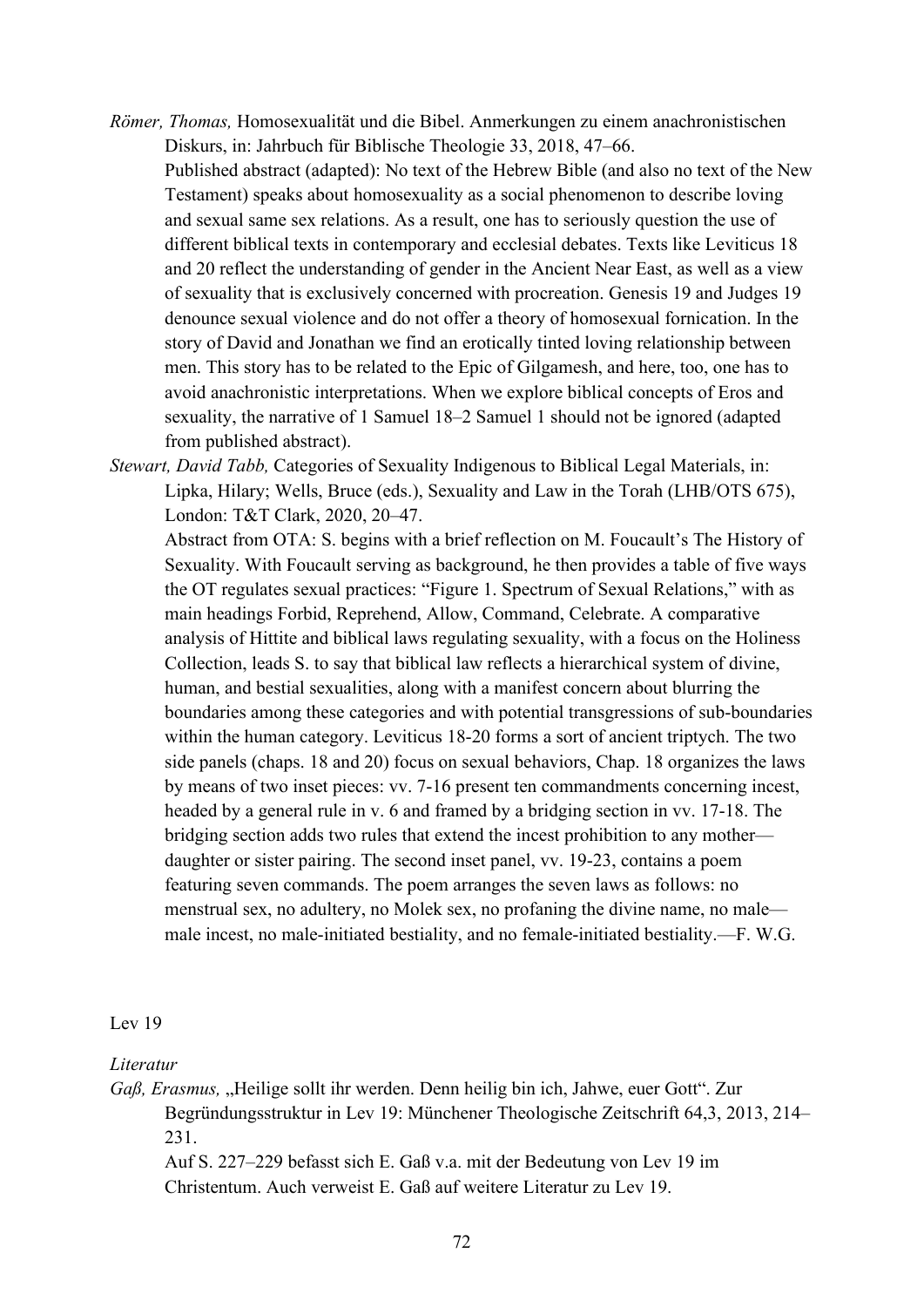*Hieke, Thomas,* Das Gebot der Nächstenliebe als Angebot. Lev 19 als Ausdruck und Summe der Theologie des Levitikusbuches: BiKi 69, 2014, 74–79.

Abstract: Leviticus 19 exemplifies the basic and central chapter of the Torah's ethics. It shows many relations to the Decalogue and other texts of the Torah. The human beings are summoned to keep these commandments in order to represent God's holiness on earth in a way that is possible and adequate for humans (Lev 19:2). By observing the commandments, the human beings will gain a successful and happy life (Lev 18:5). One can see the core of the chapter in the demand to love one's neighbor (Lev 19:18). The formulation of this commandment is an invitation and instruction to find true humanity.

*Huehnergard, John; Liebowitz, Harold,* The Biblical Prohibition Against Tattooing: VT 63,1, 2013, 59–77.

Published abstract: Lev 19:28 prohibits tattooing, but no reason for the prohibition is given. Since it appears in a context of pagan mourning practices (Lev 19:27,28) it is assumed that the reason for the prohibition lay in its association with such mourning practices. In this paper we explore the broader context of the law in biblical times, and how it was understood in subsequent rabbinic times. We propose that in the biblical period the prohibition was associated with the marking of slaves, and that in the subsequent rabbinic period it was associated with paganism.

- *Jacobs, Sandra,* The Body Inscribed: A Priestly Initiative?, in: Taylor, Joan E. (Hg.), The Body in Biblical, Christian and Jewish Texts (Library of Second Temple Studies, 85), London: Bloomsbury, 2014, 1–16.
- *Friedman, Richard Elliott,* Love Your Neighbor: Only Israelites or Everyone?: Biblical Archaeology Review 40/5, 2014, 48–52. Published abstract: Against those who maintain that the love your neighbor injunction

in Lev 19:18 refers only to fellow Israelites, F. argues for an inclusive interpretation that refers to all humankind. In support of his view, F. points to the widespread concern for the welfare of aliens in the "Levite sources" (E, P, and D) of the Pentateuch and the use of the term "neighbor" to refer to non-Israelites as well as Israelites in several contexts.

*Schüle, Andreas, "Wer ist mein Nächster?" Die Bedeutung der Exodustradition für das* Verständnis sozialer Nähe und Ferne in den exilisch/nachexilischen Überlieferungen des Alten Testaments: JBTh 29, 2014, 43–61 (erschienen im November 2015). Abstract aus dem Vorwort: A. Schüle fragt im Kontext exilisch-nachexilischer Erfahrung, wer denn dieser Nächste sei, den es zu lieben gelte: der Mit-Israelit oder ebenso der Fremde? Insofern ringt dieses Gebot um Identifikation und um den Umgang mit dem Anderen angesichts von Exodus und Exilserfahrung, woraus schließlich der radikal formulierte Solidaritätsgedanke wächst, der Goldenen Regel vergleichbar. Der berühmte Vers aus der Mitte der Tora bietet sich demzufolge als Herzstück eines biblischen Humanismus an – ein Verständnis, das auch der Babylonische Talmud vertritt, wenn Hillel zu einem Proselyten sagt (bShab 31a): "Was dir nicht lieb ist, das tue auch deinem Nächsten nicht. Das ist die ganze Tora, und alles andere ist nur ihre Auslegung. Geh, und lerne sie!" Im vorliegenden Aufsatz umrahmt A. Schüle das Liebesgebot mit dem Gleichnis vom barmherzigen Samariter (Lk 10,25-37). Er sieht die implizite Frage nach der Identität des zu liebenden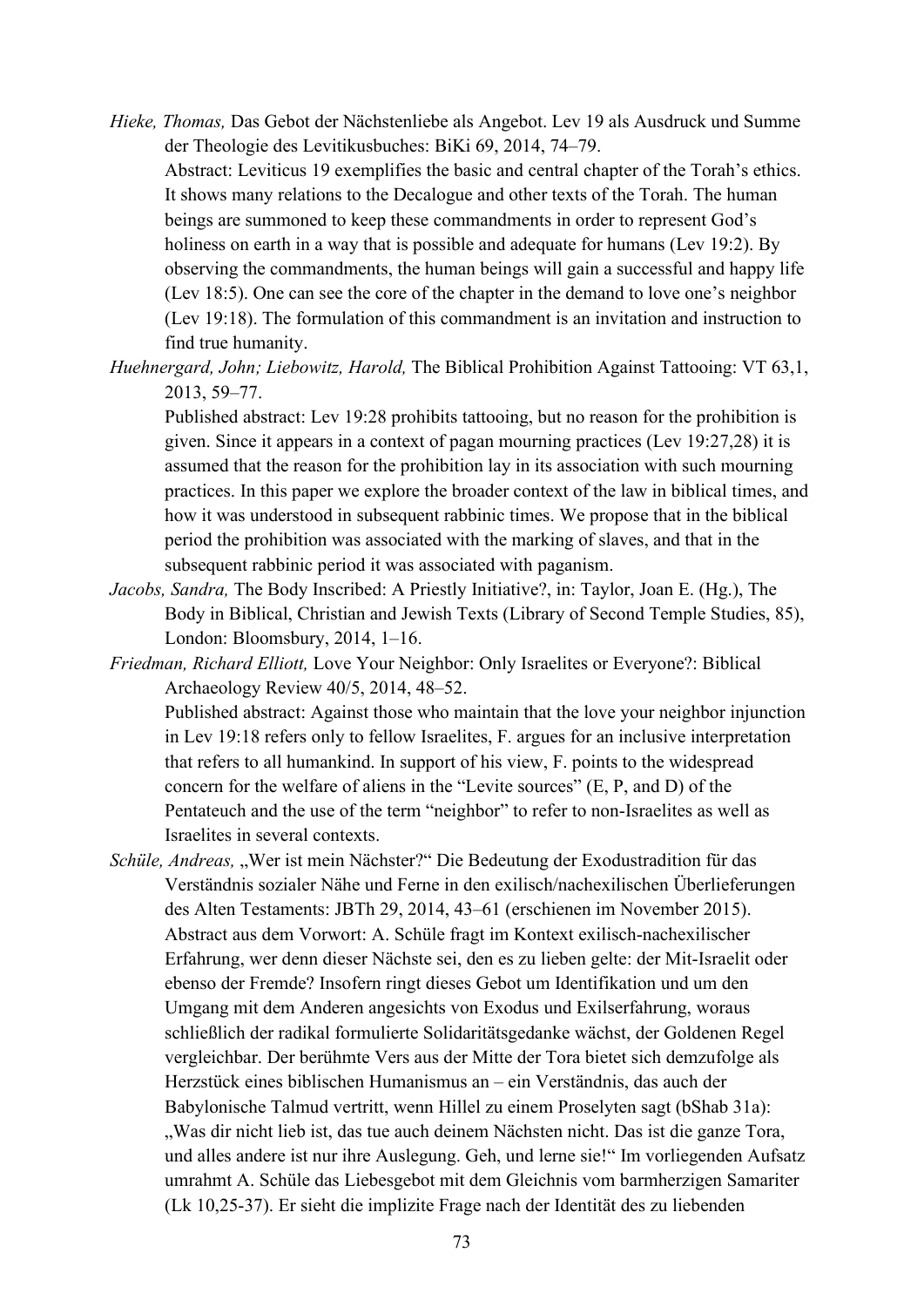Nächsten als den Nukleus des entstehenden Frühjudentums. Dazu widmet er sich Fragen der Identitätsbildung im frühnachexilischen Judentum und behandelt dazu das Motiv der Heimkehr der Kinder Zions in Deuterojesaja, sodann entsprechende Aspekte in Tritojesaja und im Heiligkeitsgesetz. Zu Lev 19,18 zieht er 19,34 hinzu: Auch der Fremde ist "wie du" (und insofern zu lieben). "Und wiederum ist es die Exodustradition, die den erkenntnisleitenden Schlüssel bietet: Exil, Diaspora und Fremdheit sind prägende Elemente der kulturellen Erinnerung Israels, die nun auch eine authentische, weil erfahrungsgesättigte Wahrnehmung der Situation des Fremden erlauben. Die eigene kulturelle Erinnerung an den Exodus wird zum Medium von Empathie und Solidarität mit dem Fremden. Und eben dieser Einsicht in das elementar Verbindende dient das Gebot als Grundlage der allgemeinen Nächstenliebe" (S. 59).

*Noonan, Benjamin J.,* Unraveling Hebrew ז ֵנ ְט ַע ַשׁ: JBL 135, 2016, 95–101.

Published abstract (adapted): Hebrew שעטנז, which refers to a mixed fabric, occurs only in Lev 19:19 and Deut 22:11 in prohibitions of various mixtures. Its meaning is clear, but its etymology has hitherto eluded a convincing explanation. Noonan proposes that, as a word denoting a hybrid of materials, *ו*עטנז is a lexical blend. Its two source words are  $\ddot{v}$ ענז and  $\ddot{v}$ , the early Hebrew forms of the Semitic words for "ewe" (\**taʾat*) and "goat" (\**ʿanz*/\**ʿinz*), respectively. The resulting blend originally referred to a mixture of sheep and goat wool but was subsequently generalized to designate any mixed fabric, which is precisely what שׁעַטְנֵז means in Lev 19:19 and Deut 22:11.

*Stewart, David Tabb,* Leviticus 19 as Mini-Torah, in: Gane, Roy E.; Taggar-Cohen, Ada (ed.), Current Issues in Priestly and Related Literature. The Legacy of Jacob Milgrom and Beyond (Resources for Biblical Study 82), Atlanta 2015, 299–323. Abstract from OTA: Scholars have identified numerous connections between the legal compendium Leviticus 19 and other pentateuchal laws, but have disagreed as to the significance of this phenomenon for the overall assessment of the Leviticus chapter. Drawing on previous observations and proposals, S. here attempts to synthesize the relevant data, identifying and differentiating among the multiple ways in which Leviticus 19 alludes to—while also modifying for its own purposes—numerous laws found elsewhere in the Pentateuch, these including verbal quotation of a given text, fusion of multiple texts, metalepsis, and what S. designates as "drawing from the middle" of reference texts. The result of the use of all these techniques by Leviticus 19's author is to make of the chapter a "mini-torah" which invites readers/hearers to think together in dialectical tension a whole range of pentateuchal laws.—C.T.B.

*Student, Gil,* The Meaning of BIKKORET in Leivticus 19:20: Jewish Bible Quarterly 44, 2016, 3–6.

Rabbi Student gibt einen Überblick über die verschiedenen Deutungsvorschläge des Lexems *biqqoræt* in Lev 19,20 und zeigt schließlich, dass der Vorschlag von J. Milgrom ("investigation") der Interpretation entspricht, die bereits Raschi vorgelegt hat.

*Hieke, Thomas,* Die Heiligkeit Gottes als Beweggrund für ethisches Verhalten. Das ethische Konzept des Heiligkeitsgesetzes nach Levitikus 19, in: Frevel, Christian (Hg.), Mehr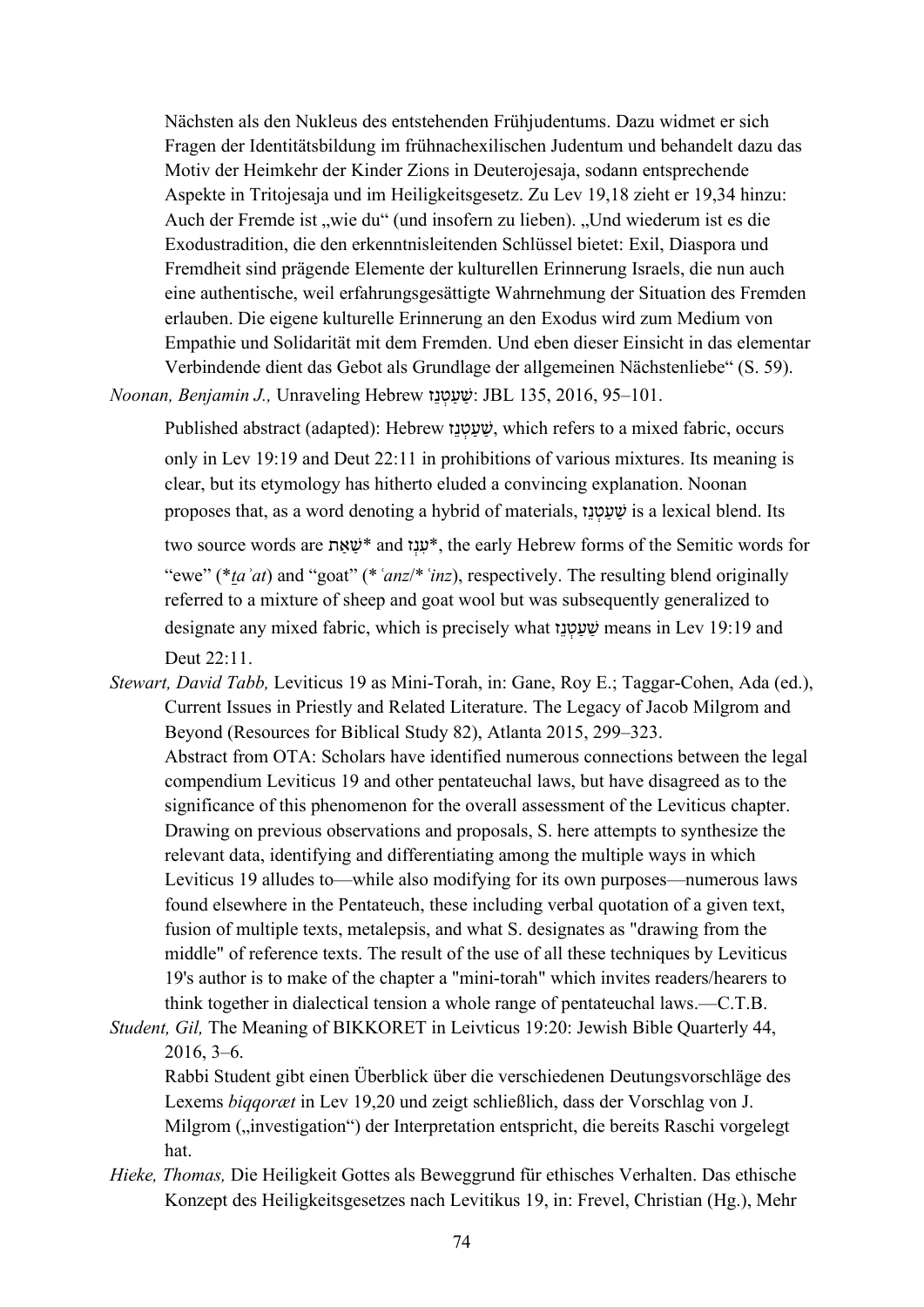als Zehn Worte? Zur Bedeutung des Alten Testaments in ethischen Fragen (QD 273), Freiburg i.Br. 2015, 187-206

- *Meyer, Esias E.,* The Reinterpretation of the Decalogue in Leviticus 19 and the Centrality of the Cult: Scandinavian Journal of the Old Testament 30, 2016, 198–214. Published abstract: The article builds on the emerging consensus that Leviticus 17-26 was a later addition to Leviticus 1-16. It shows how the two halves of Leviticus differ and then argues that the addition of Leviticus 17-26 to 1-16 was an attempt to integrate ethical concerns into the larger priestly worldview in which the cult is central. The article shows how Leviticus 19,3-4 reinterpreted parts of the Decalogue by means of a process of inner-biblical exegesis. This process of inner-biblical exegesis led to some tension between Leviticus 19 and the Decalogue and to a lesser extent with texts from Leviticus 1-16.
- *Goldstone, Matthew,* Rebuke, Lending, and Love: An Early Exegetical Tradition on Leviticus 19:17–18: JBL 136, 2017, 307–321.

Published abstract: In this article I posit the presence of an early Jewish exegesis of Lev 19:17–18 preserved in the Tannaitic midrash known as Sifra, which is inverted and amplified in Did. 1:3–5, Q 6:27–35, Luke 6:27–35, and Matt 5:38–44. Identifying shared terminology and a sequence of themes in these passages, I argue that these commonalities testify to the existence of a shared exegetical tradition. By analyzing the later rabbinic material I delineate the contours of this Second Temple period interpretation and augment our understanding of the construction of these early Christian pericopae. In commenting on Lev 19:17, Sifra articulates three permissible modes of rebuke: cursing, hitting, and slapping. In its gloss on the subsequent verse, Sifra exemplifies the biblical injunction against vengeance and bearing a grudge through the case of lending and borrowing from one's neighbor. The Didache, Matthew, and Luke invert the first interpretation by presenting Jesus as recommending a passive response to being cursed or slapped, and they amplify the second interpretation by commanding one to give and lend freely to all who ask. The similar juxtaposition of these two ideas and the shared terminology between Sifra and these New Testament period texts suggest a common source. By reading these early Christian sources in light of this later rabbinic work I advance our understanding of the formation of these well-known passages and illustrate the advantages of cautiously employing rabbinic material for reading earlier Christian works.

*Erbele-Küster, Dorothea,* Zur Anthropologie der Ethik der (Liebes)Gebote, in: Wagner, Andreas; van Oorschot, Jürgen (eds.), Individualität und Selbstreflexion in den Literaturen des Alten Testaments (Veröffentlichungen der Wissenschaftlichen Gesellschaft für Theologie 48) Leipzig 2017, 341–354.

Abstract: E.-K. discusses the question of self-reflection and individuality/self in the Old Testament by referring to the love commandments in Deuteronomy and Leviticus. These commandments refer to the self or imply self-reflection. E.-K. hereby focuses especially on the bodily and emotional components of "love" in its various dimensions. She first turns to an interpretation of Deuteronomy 6 and Deuteronomy 10: The command to love God implies the constitution of the self as center of one's intentions, power of life, and physical power. Then, E.-K. demonstrates how the love commandment in Leviticus 19 triggers self-reflection in the love of the other/one's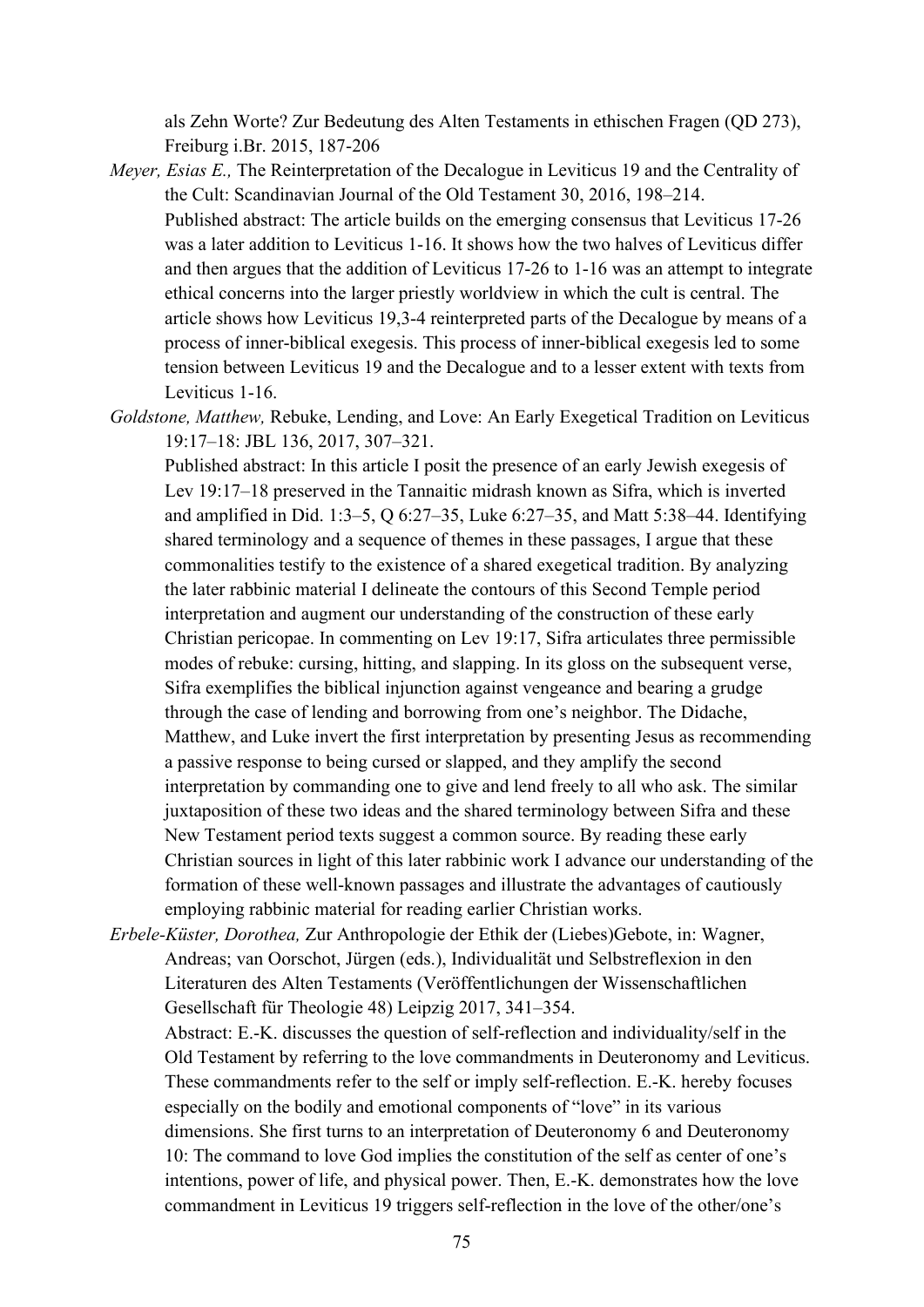neighbor/the alien resident. Finally, E.-K. examines cultural-anthropological concepts of love (the genre of the love commandments, the bodily aspect of love, the heart as organ of ethical reflection, character ethics).

*Hopf, Matthias,* Zwischen Sollen und Sein. Einige rechtsanthropologische Überlegungen zum Menschenbild in Lev 19, in: Wagner, Andreas; van Oorschot, Jürgen (eds.), Individualität und Selbstreflexion in den Literaturen des Alten Testaments (Veröffentlichungen der Wissenschaftlichen Gesellschaft für Theologie 48) Leipzig 2017, 355–372.

Abstract: H. starts with considerations about the interdependence of anthropology and ethics in general. On that basis, he sets out to analyze the juridical anthropology behind the commandments in Leviticus 19 (1). The first main part (2) of the essay deals intensively with the basic proposition of the chapter, Lev 19:2. H. focuses (a) on the address in the second person *plural*, (b) on the idea of *imitatio Dei* (which, according to H., is rather an analogous formulation, i.e., the human beings/the Israelites shall imitate not God himself, but "only" his holiness), and (c) on the concept of holiness. Next, H. correlates some further aspects from the remaining chapter with these thoughts (3). In sum, the anthropology of Leviticus 19 emerges to be very ambivalent; the human being is not holy, but rather has to become holy time and again. This corresponds to the anthropological ambivalence in the Priestly Code (P). Furthermore, the community dominates over the individual. While Leviticus 19 reveals a rather realistic idea of the human being and acknowledges social and ethnic boundaries, it offers utopian theological ways to overcome such powerful anthropological differences.

*Büchner, Dirk,* A Commentary on Septuagint Leviticus 19:11-15, in: Gauthier, Randall X.; Kotzé, Gideon R.; Steyn, Gert J. (Hg.), Septuagint, Sages, and Scripture. Studies in Honour of Johann Cook (Vetus Testamentum Supplements, 172), Leiden, Boston: Brill, 2016.

Abstract from OTA 40, 2017, #1651: After a short introduction to recent developments in translation theory, B. presents an excerpt from the future volume on Leviticus in the SBL Commentary on the Septuagint series, in which for each verse in Lev 19:11-15 a lemmatized commentary on the Greek syntax and vocabulary is provided in comparison with the MT. The implied audience of LXX Leviticus was educated, perhaps bilingual, and able to appreciate the Hebrew source. The translator generally attempts to replicate translation choices from the Septuagint of Genesis and Exodus for the sake of consistency, but also makes some innovative and clever word choices.

*Kelly, Henry Ansgar,* Love of Neighbor as Great Commandment in the Time of Jesus: Grasping at Straws in the Hebrew Scriptures, in: Journal of the Evangelical Theological Society 60, 2017, 265–281.

Abstract from OTA 40, 2017, #1653: One's "neighbor," generously interpreted to include everyone in the world, even personal and impersonal enemies, looms large in the NT, especially in the form of the second great commandment, and its various expressions in the Golden Rule. The NT also contains explicit claims that neighbors have a similar importance in the OT. The main basis commentators find for these claims is the half-verse in Lev 19:18b, "you shall love your neighbor as yourself," supported by other isolated OT verses, such as Exod 23:4-5 on rescuing the donkey of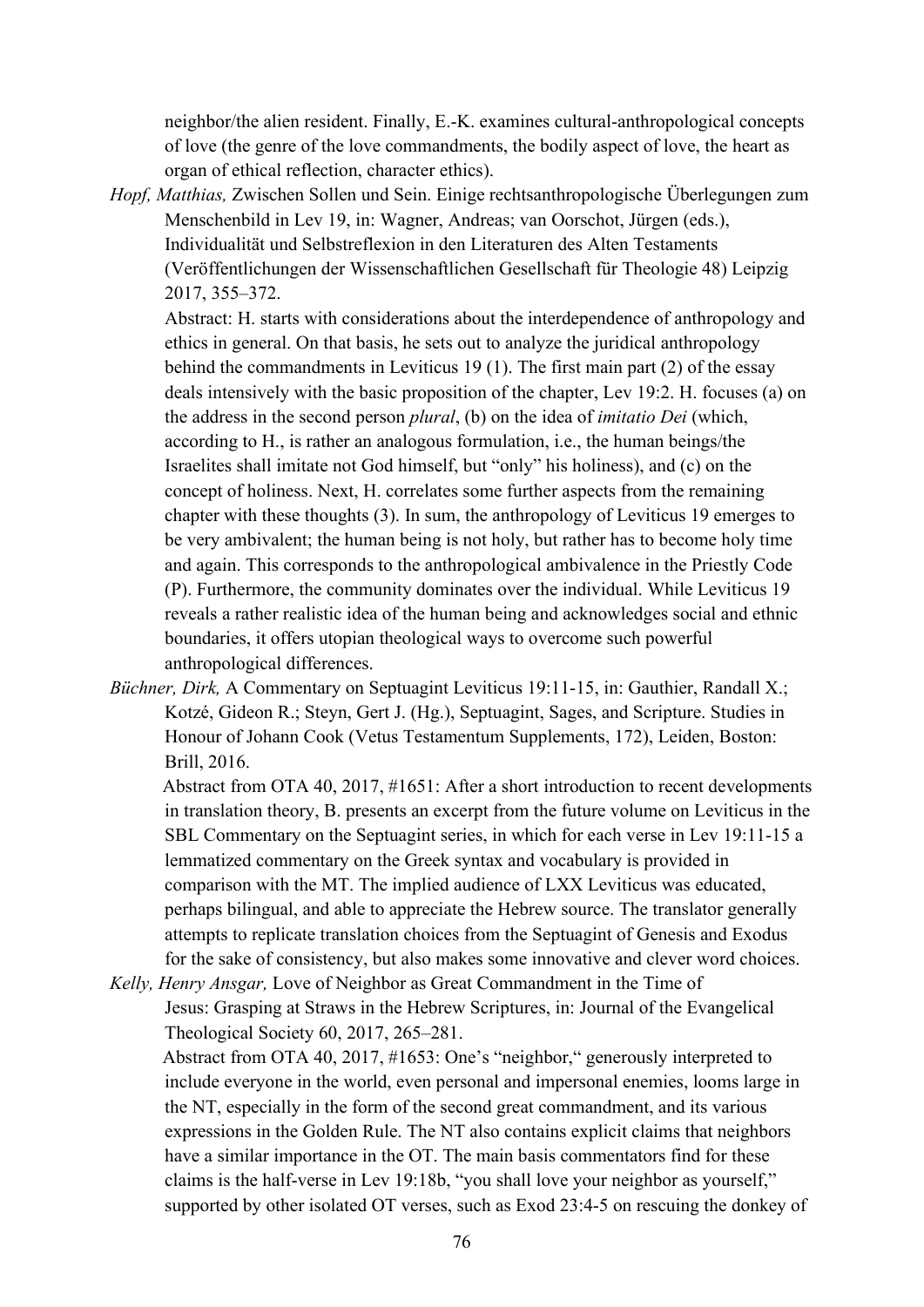one's enemy. Relying on these verses might appear as a grasping at straws in order to provide an OT grounding for Jesus' words. It does, on the other hand, seem clear that by the time of Jesus the above words had been stretched out and elevated to a new significance. John Meier has recently argued that it was Jesus himself who gave the "neighbor" of Lev 19:18b his high standing. Given, however, that the Gospels present that significance of the neighbor as something already known, K. argues that the matter had already achieved a consensus by Jesus' time.

- *Kim, Sun-Jong,* La 'nourriture de Dieu' ( אלהים לחם (dans le Code de Sainteté, in: Zeitschrift für die Alttestamentliche Wissenschaft 123, 2011, 424–430. Abstract from OTA 40, 2017, #1650: The expression "food of God" is an anthropomorphic metaphor expressive of the nature of God. This expression does not refer simply to the sacrifices offered to God, but rather underlines the importance of food in real life. The act of eating serves to consolidate the solidarity between God and his creatures and among human beings themselves. The Holiness Code imparts a quality of holiness to the food shared by God and his creatures.
- *Meyer, Esias E.,* The Foreskinned Fruit in Leviticus 19, in: Semitica 58, 2016, 93–114. Abstract from OTA 40, 2017, #1654: M.'s article explores the problem posed by Lev 19:23 and its mention of "uncircumcised fruit." What is the reason for this image? What does it mean? Is the fruit referred to in the verse thought to be cut down or left hanging? After a brief survey of the contemporary debate concerning circumcision in the Hebrew Bible, as well as that regarding the structure of Leviticus 19, M. focuses on the metaphorical usage of the term "uncircumcised" and concludes that the above text has in view a practice whereby the fruit was left hanging on the tree. The term "uncircumcised" is used in order to arouse disgust and so discourage the hearers of the text from eating that fruit.

*Rogerson, John W.,* Leviticus 19 and the meaning of Holiness, in: Rogerson, John W. (ed.), Leviticus in Practice, Dorset: Deo Publishing, 2014, 48-53 (not available in Germany).

- *Jagersma, Henk,* Leviticus 19: identiteit, bevrijding, gemeenschap, Assen: van Gorcum, 1972. *Stemberger, Günter,* Support for the Poor. Leviticus 19 in Qumran and in Early Rabbinic Interpretation, in: Dobos, Károly Dániel; Kőszeghy, Miklós (Hg.), With Wisdom as a Robe. Qumran and Other Jewish Studies in Honour of Ida Fröhlich (Hebrew Bible Monographs 21), Sheffield: Sheffield Phoenix Press, 2009, 451–469.
- *Wagner, Volker,* Lev 19 Warnung vor irreparabler Unreinheit durch das Zusammenbringen unvereinbarer Dinge und Handlungen, in: Biblische Notizen 126, 2005, 5–18. Published abstract: With the exception of two cases only, the commandments and prohibitions compiled in Lev 19 can be understood as cautioning against the combination of incompatible things and acts. In accordance with 19,8b and numerous parallels to other collections of rules in the Old Testament, such combination leads to imparable impurity and is to be punished by excommunication, death or banishment.
- *Akiyama, Kengo,* The Love of Neighbour in Ancient Judaism. The Reception of Leviticus 19:18 in the Hebrew Bible, the Septuagint, the Book of Jubilees, the Dead Sea Scrolls, and the New Testament (Ancient Judaism and Early Christianity 105), Leiden/Boston: Brill, 2018.

Published abstract: In The Love of Neighbour in Ancient Judaism, Kengo Akiyama traces the development of the mainstay of early Jewish and Christian ethics: "Love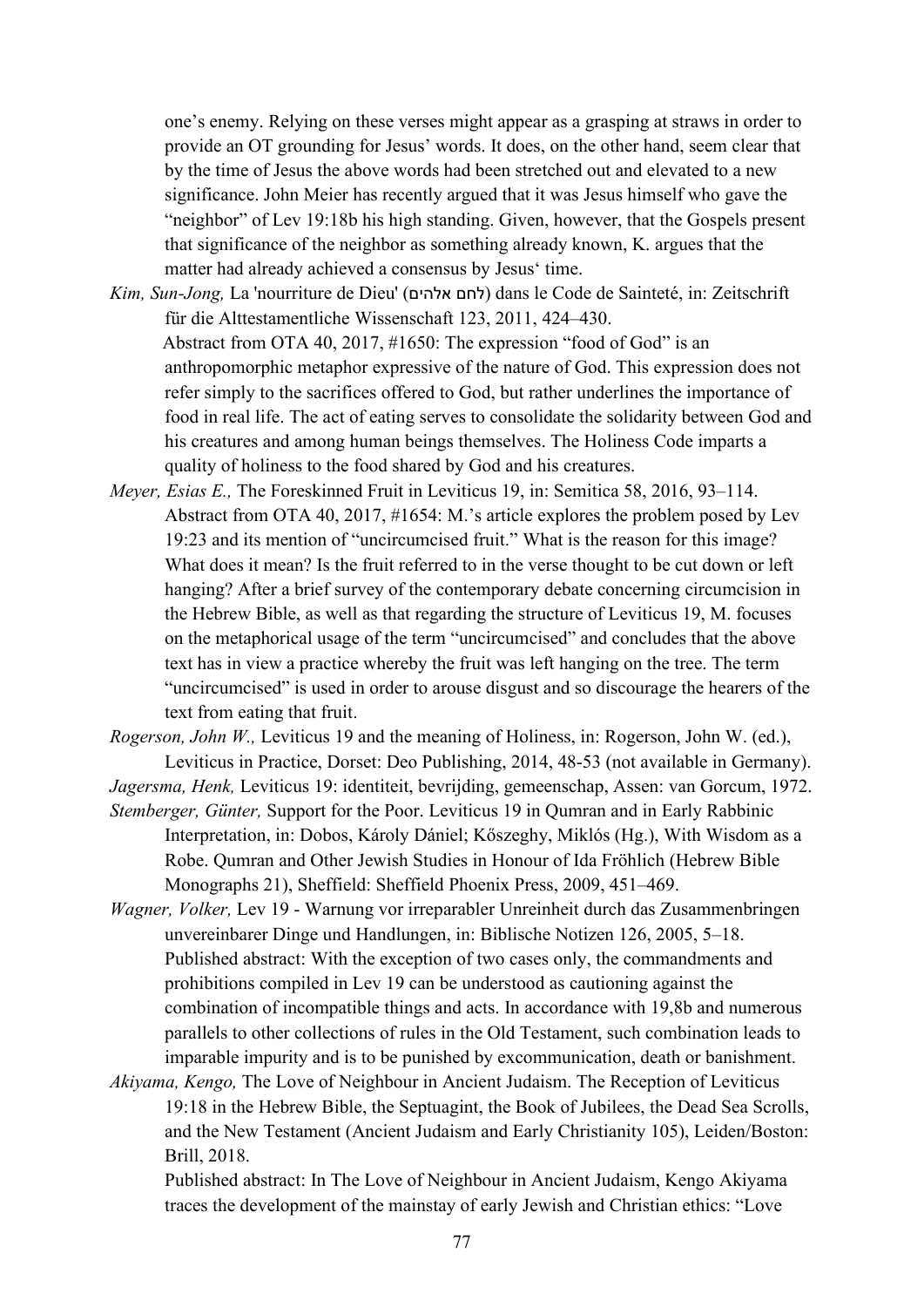your neighbour." Akiyama examines several Second Temple Jewish texts in great detail and demonstrates a diverse range of uses and applications that opposes a simplistic and evolutionary trajectory often associated with the development of the "greatest commandment" tradition. The monograph presents surprisingly complex interpretative developments in Second Temple Judaism uncovering just how early interpreters grappled with the questions of what it means to love and who should be considered as their neighbour.

- *Bosman, Hendrik L.,* Loving the Neighbour and the Resident Alien in Leviticus 19 as Ethical Redefinition of Holiness: Old Testament Essays 31, 2018, 571–590. "Loving the neighbour" is generally accepted as fundamental to Judeo-Christian theological ethics. However, few reflect on the implications of extending "loving the neighbour" (Lev 19:18) to "loving the resident alien/foreigner" (Lev 19:33-34) within the context of the Holiness Code (Lev 17-26). This contribution argues that "holiness" is redefined in Leviticus 19 by combining the instructions related to cultic rituals (aimed at the priests) in Leviticus 1-16 with the theological-ethical issues (aimed at all Israelites) in Leviticus 17-26; thereby moving from "ascribed holiness" (granted by divine decree to cultic officials) to "achieved holiness" (available to all Israel through obedience) in the post-exilic period.
- *Cranz, Isabel,* The Rhetoric of Prohibitions. Divination and Magic in Deuteronomy and Leviticus, in: Semitica 60, 2018, 139–158.

Abstract from OTA: Biblical scholars recurrently raise the question of how the Pentateuch's prohibitions of magic and divination are to be squared with the popularity of these practices in ancient Israel as attested elsewhere in the OT. C.'s article addresses this problem by analyzing the relevant biblical legislation from a literary and rhetorical perspective. Her analysis highlights the way in which Deut 18:10-11 utilizes prohibitions of magic and divination in presenting the role of the prophet and situates its legislation within a historiographical context. Similarly, Leviticus 18-20 employs these prohibitions in order to articulate a norm of purity and renewed holiness. These findings show that neither the Deuteronomistic nor the Priestly redactors had any direct interest in formulating normative laws against the body of practices deriving from the spheres of magic and divination. Rather, their prohibitions subserved different rhetorical goals that varied according to their respective biblical literary contexts. [Translated and adapted from published abstract - C.T.B.]

- *Chavalas, Mark W.,* Unholy Ink. What Does the Bible Say about Tattoos?, in: Biblical Archaeology Review 42, 2016, 22, 68.
- *Akiyama, Kengo,* How Can Love Be Commanded? On Not Reading Lev 19,17-18 as Law, in: Biblica 98, 2017, 1–9.

Published abstract: This article argues that the command to love the neighbor in Lev 19,18 is best read as a wisdom-law. The article problematizes the common forensic reading of Lev 19,17-18, identifying some interpretative issues in viewing the love command as a legal mandate. It then suggests an alternative interpretative framework, drawing on the insights of narratological and genre studies.

*Arcadi, James M.,* "You Shall Be Holy". A Speech Act Theoretic Theological Interpretation, in: Journal of Theological Interpretation 12, 2018, 183–199.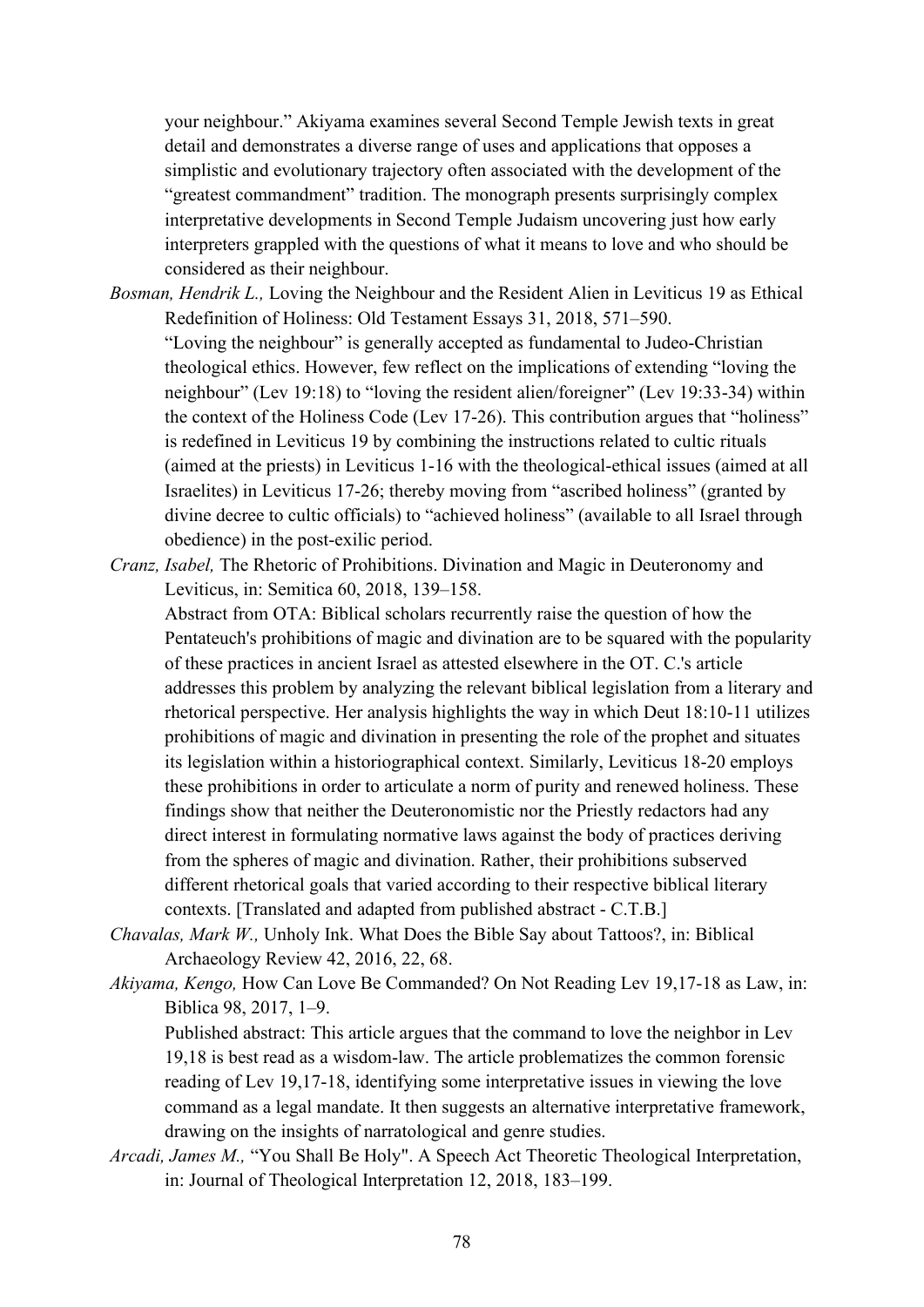Abstract from OTA: In Lev 19:2 God says, "You shall be holy, for I the Lord your God am holy." Using speech-act theory and an account of holiness recently proposed by Alan Mittleman, I argue that one's antecedent commitments to a particular conception of holiness have dramatic implications for one's categorization of the kind of speech act one takes God to be performing with the above utterance. lf, on the one hand, one takes holiness to refer to an ethical category, then one will see the utterance in question as a command - God directing the people toward some ethical end. On the other hand, if one adopts a metaphysical understanding of holiness, one will read the utterance as the exact opposite of a command. Instead of placing obligations on the people, God in this utterance is placing obligations on Godself. I conclude by adopting Mittleman's synthesis of the ethical and metaphysical conceptions of holiness as undergirding a synthesis of the twin speech acts performed by God with the above utterance. [Adapted from published abstract C.T.B.]

*Goldstone, Matthew S.,* The Dangerous Duty of Rebuke. Leviticus 19:17 in Early Jewish and Christian Interpretation (Supplements to the Journal for the Study of Judaism 185), Leiden, Boston: Brill, 2018.

Published abstract: In *The Dangerous Duty of Rebuke* Matthew Goldstone explores the ways in which religious leaders within early Jewish and Christian communities conceived of the obligation to rebuke their fellows based upon the biblical verse: "Rebuke your fellow but do not incur sin" (Leviticus 19:17). Analyzing texts from the Bible through the Talmud and late Midrashim as well as early Christian monastic writings, he exposes a shift from asking how to rebuke in the Second Temple and early Christian period, to whether one can rebuke in early rabbinic texts, to whether one should rebuke in later rabbinic and monastic sources. Mapping these observations onto shifting sociological concerns, this work offers a new perspective on the nature of interpersonal responsibility in antiquity.

- *Braulik, Georg,* Der blinde Fleck das Gebot, den Fremden zu lieben. Zur sozialethischen Forderung von Deuteronomium 10,19, in: Klissenbauer, Irene; Gassner, Franz; Steinmair-Pösel, Petra; Kirchschläger, Peter G. (Hg.), Menschenrechte und Gerechtigkeit als bleibende Aufgaben. Beiträge aus Religion, Theologie, Ethik, Recht und Wirtschaft. Festschrift für Ingeborg G. Gabriel, Göttingen: V&R unipress; Vienna University Press, 2020, 41–63.
- *Adam, Klaus-Peter,* Bloodshed and Hate. The Judgment Oracle in Ezek 22:6-12 and the Legal Discourse in Lev 19:11-18, in: Grohmann, Marianne; Kim, Hyun Chul Paul (eds.), Second Wave Intertextuality and the Hebrew Bible (Resources for Biblical Study 93), Atlanta: SBL Press, 2019, 91–111.

Published abstract: "Bloodshed and Hate: The Judgment Oracle in Ezek 22:6–12 and the Legal Discourse in Lev 19:11–18," by Klaus-Peter Adam, offers a further exploration of the connections between Ezekiel and the Holiness Code. While the passages under consideration participate in different genres, Adam finds an "ethos of mutual benevolence" connecting them (93). Adam concludes that the "terminological and ideological overlap between both texts is apparent" (110), even though they address different audiences and historical situations.

Abstract from OTA: A.'s article focuses on the lexicographic and thematic overlaps between the Holiness Code in Leviticus 19 and the Priestly undercurrents in Ezekiel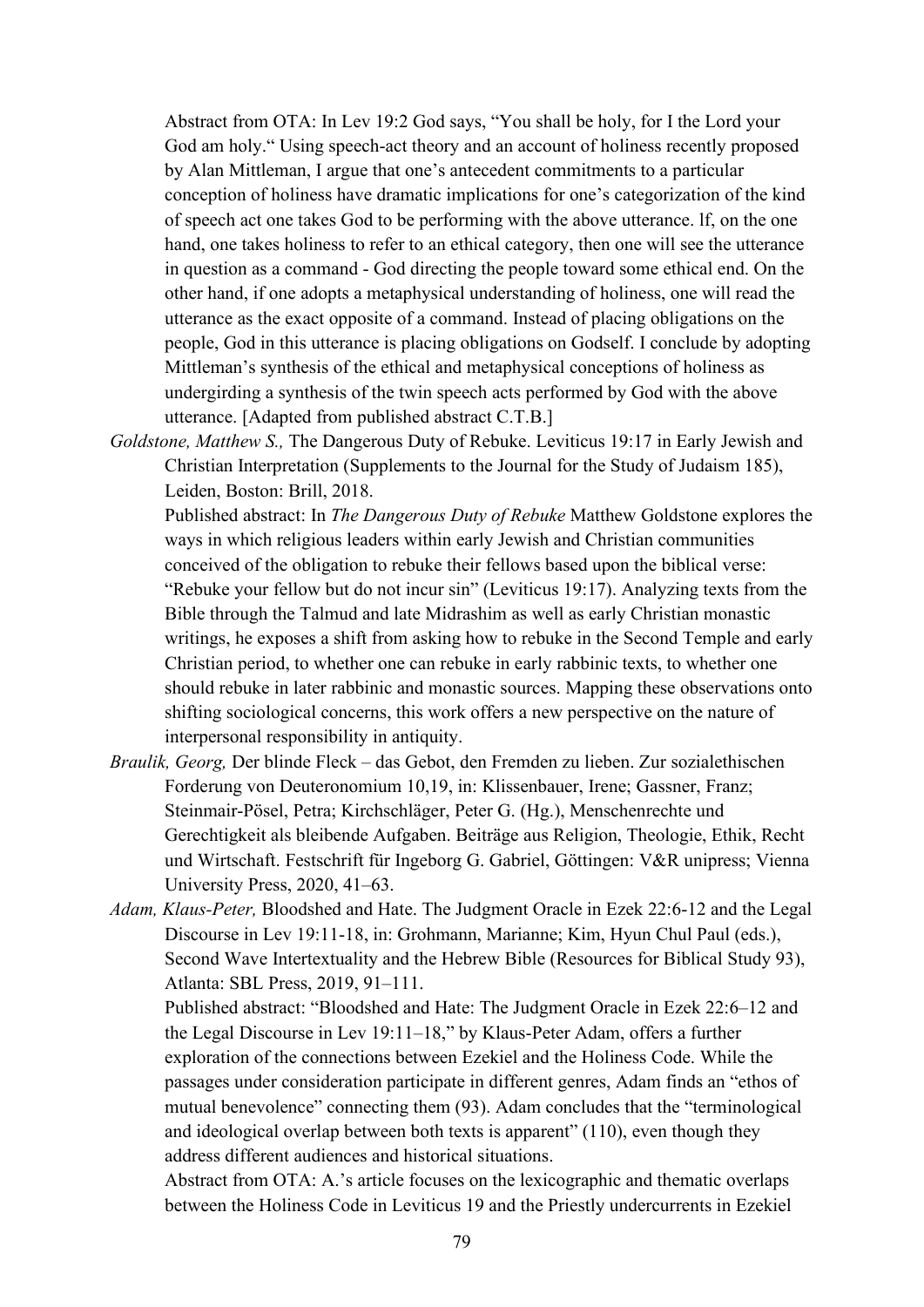22, highlighting both similarities and differences between the two chapters. In addition to its compositional analyses of two passages, A.'s intertextual reading yields the additional thematic insight that whereas Ezekiel 22 underscores the urban setting of the ruling elites, Leviticus reflects rather the rural context of the lay kinship community. [Adapted from published abstract-C.T.B.]

- *Otto, Eckart,* "You shall Not Wear Clothes Made of Wool and Linen Woven Together" (Deut. 22:11). Clothing in Biblical Law, in: Berner, Christoph; Schäfer, Manuel; Schott, Martin; Schulz, Sarah; Weingärtner, Martina (Hg.), Clothing and Nudity in the Hebrew Bible. A Handbook, London, New York, Oxford, New Delhi, Sydney: Bloomsbury Publishing; T&T Clark, 2019, 323–330.
- *Lockett, Darian,* The Use of Leviticus 19 in James and 1 Peter: A Neglected Parallel, in: Catholic Biblical Quarterly 82, 2020, 456–472.

Published Abstract: Numerous linguistic and thematic connections between James and 1 Peter have been well documented, yet the common use of Leviticus 19 has not been noted as one of those significant connections. In this article, I argue that Jas 2:1-13 and 1 Pet 1:15-22 are both influenced by the larger literary context of Lev 19:2-18. Both texts cite Leviticus 19 directly (19:18b in Jas 2:8; 19:2 in 1 Pet 1:16) and both show evidence of secondary allusions to Leviticus 19 in the immediate context (19:15 in both Jas 2:1, 9 and 1 Pet 1:17). There is a further allusion to the command to love one's neighbor (Lev 19:18b) in 1 Pet 1:22, which leads to the conclusion that both texts offer extended commentary on Leviticus 19, contextualizing the love command in the particular rhetoric of each letter. Finally, I argue that this neglected parallel between James and 1 Peter must be considered in the reassessment of the larger question of the literary relationship between the two letters.

*Adam, Klaus-Peter,* Purity and Holiness in P. Leviticus 19:11-18 and the Decalogues, in: Krause, Joachim J.; Oswald, Wolfgang; Weingart, Kristin; Blum, Erhard (Hg.), Eigensinn und Entstehung der Hebräischen Bibel. Erhard Blum zum siebzigsten Geburtstag (Forschungen zum Alten Testament, 136), Tübingen: Mohr Siebeck, 2020, 147–162.

Abstract from OTA: The correlation between H (the Holiness Code, Leviticus 17-26) and P is an often studied theme that may serve as a test case for the pervasive power of the conceptualization of a priestly work as a composition rather than a typical source. For this compositional understanding of a multi-layered P, the use of sources is critical. Specifically, the notion of a P-layer created with the use of external source documents, but not following the theme or vocabulary of those documents offers room for voices within the P material. An example of the inclusion of source material in the composition of H is the series of 12 prohibitives featured in Lev 19:11-18. Presumably based on sources, this passage in H does not cover specifically cultic or priestly themes but speaks instead of areas of daily life with the intention of establishing acceptable ways of interaction. Thus, e.g., the series of prohibitives addresses fundamental aspects of communal life, comparable to the way in which Leviticus 18 and 20 lay out the limits for sexual relations between clan members. Among other things, H's Lev 19:11-18 includes typical rules for everyday conflicts in any kin-based community. The series is one of the longest sequences of prohibitives in the Hebrew Bible, one of whose central intentions is to promote de-escalation in typical conflict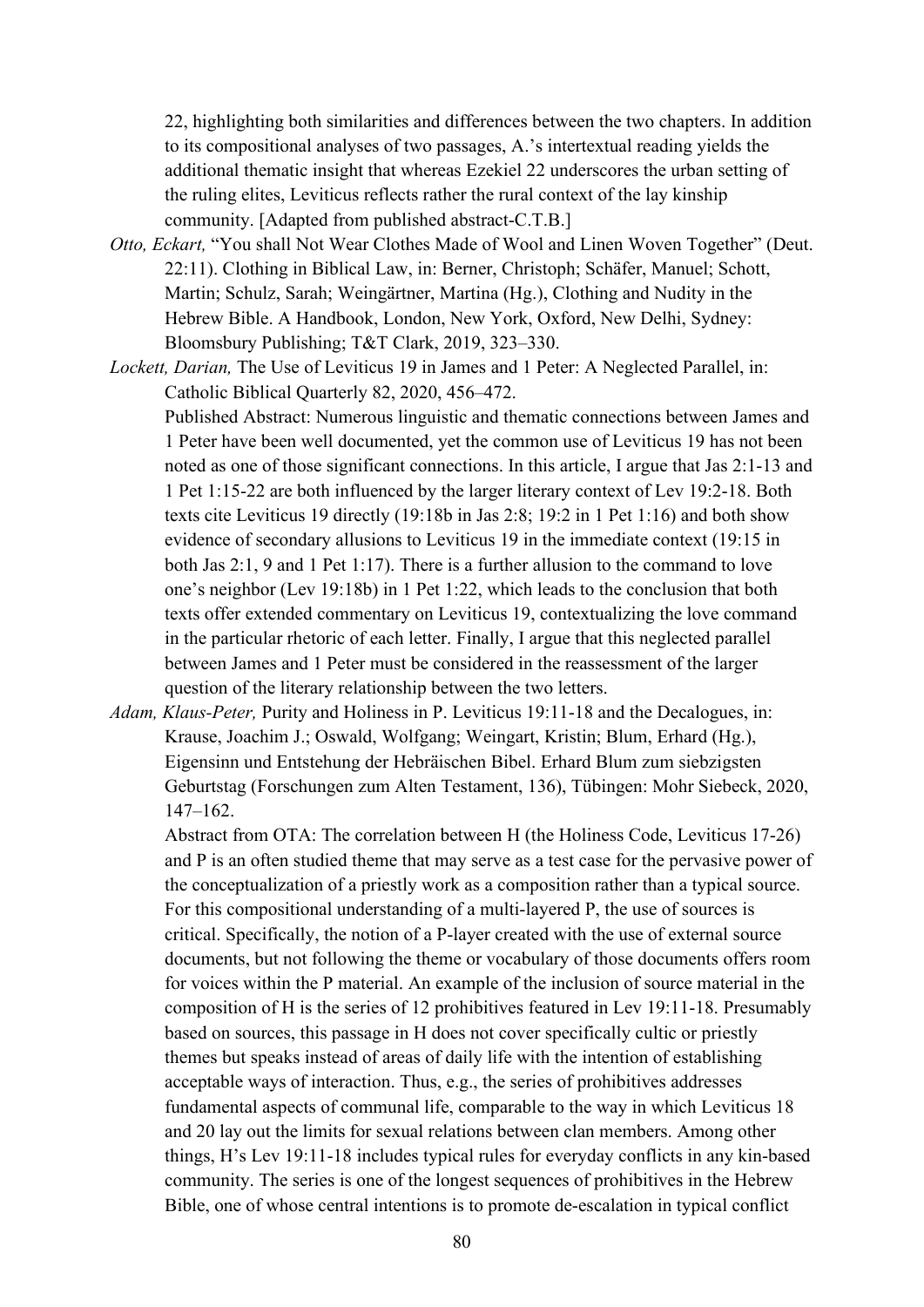constellations. Via a comparison of the passage with parallel material, this study seeks to clarify the form and function of Lev 19:11-18 in H and the "Priestly Composition," with particular attention to which specific genre of legal texts the question of Lev 19:11-18 might belong [p. 147, adapted]. – The examples of parallels between Lev 19:11-18 and the rules of ancient Egyptian religious associations discussed above mirror in many ways the authoritative character of the groups for whom such rules were drafted. Leviticus 19 expresses the firm and personal character of such social spaces, also through its references to community members with the typical second person singular pronoun: your brother, your companion, sons of your people, your compatriot. The content parallels between Lev 19:11-18 and the rules of ancient Egyptian religious associations also shed light on the former passage as a compendium of laws regulating relationships within the group. – It is worthy of note that H in Leviticus 19 frames the rules for an insider ethos with prohibitives that enjoin strict cultural distinction vis-a-vis the surrounding world. This separatist ethos illustrates the striking ways in which the relationship of religious groups to their wider world may differ substantially from their insider ethos. With regard to ancient Egyptian religious associations in the period from the 6th cent. B.C.E., we have little information about their interaction with the surrounding world. Yet, it is telling that one of the few records of an Egyptian religious association from the time of the 26th Dynasty, i.e. approximately the same time in which H may have been drafted, i.e. the Demotic Papyrus Rylands 9, provides a noteworthy example of aggressive and harmful behavior by the members of the association against an (outsider) opponent. [pp. 162- 63, adapted—C.T.B.]

- *Collins, John J.,* The Neighbor and the Alien in Leviticus 19, in: Lemos, T.M.; Rosenblum, Jordan; Stern, Karen B.; Ballentine, Debra Scoggins (eds.), With the Loyal You Show Yourself Loyal. Essays on Relationships in the Hebrew Bible in Honor of Saul M. Olyan (Ancient Israel and Its Literature 42), Atlanta, GA: SBL Press, 2021, 185–198.
- *Büchner, Dirk,* A Commentary on Greek Leviticus 19:1–10, in: Perrin, Andrew B.; Baek, Kyung S.; Falk, Daniel K. (eds.), Reading the Bible in Ancient Traditions and Modern Editions. Studies in Memory of Peter W. Flint (Early Judaism and Its Literature 47), Atlanta: SBL Press, 2017, 331–354.
- *Lipka, Hilary,* The Offense, Its Consequences, and the Meaning of הנז in Leviticus 19:29, in: Lipka, Hilary; Wells, Bruce (eds.), Sexuality and Law in the Torah (LHB/OTS 675), London: T&T Clark, 2020, 159-179.

Abstract from OTA: Leviticus 19 opens with a call to Israel to be holy. The rest of the chapter provides guidance on how this goal can be achieved, speaking in turn of matters related to proper worship and sacrificial practice, ethical conduct in business and in the courts, and how one should behave toward those in need. By contrast, the two chapters framing Leviticus 19, Leviticus 18 and 20, both largely concern themselves with various kinds of prohibited sexual unions. In Lev 19:29, there is a warning to fathers not to let their daughters engage in "depravity." L. considers several questions raised by the verse, including how the Hebrew word "depravity" should be translated in this context, the nature of the daughter's desecration and who is blamed for it, the impact of such behavior on the land, how this admonition fits into the larger context of Leviticus 19, and what it has to do with achieving and maintaining holiness.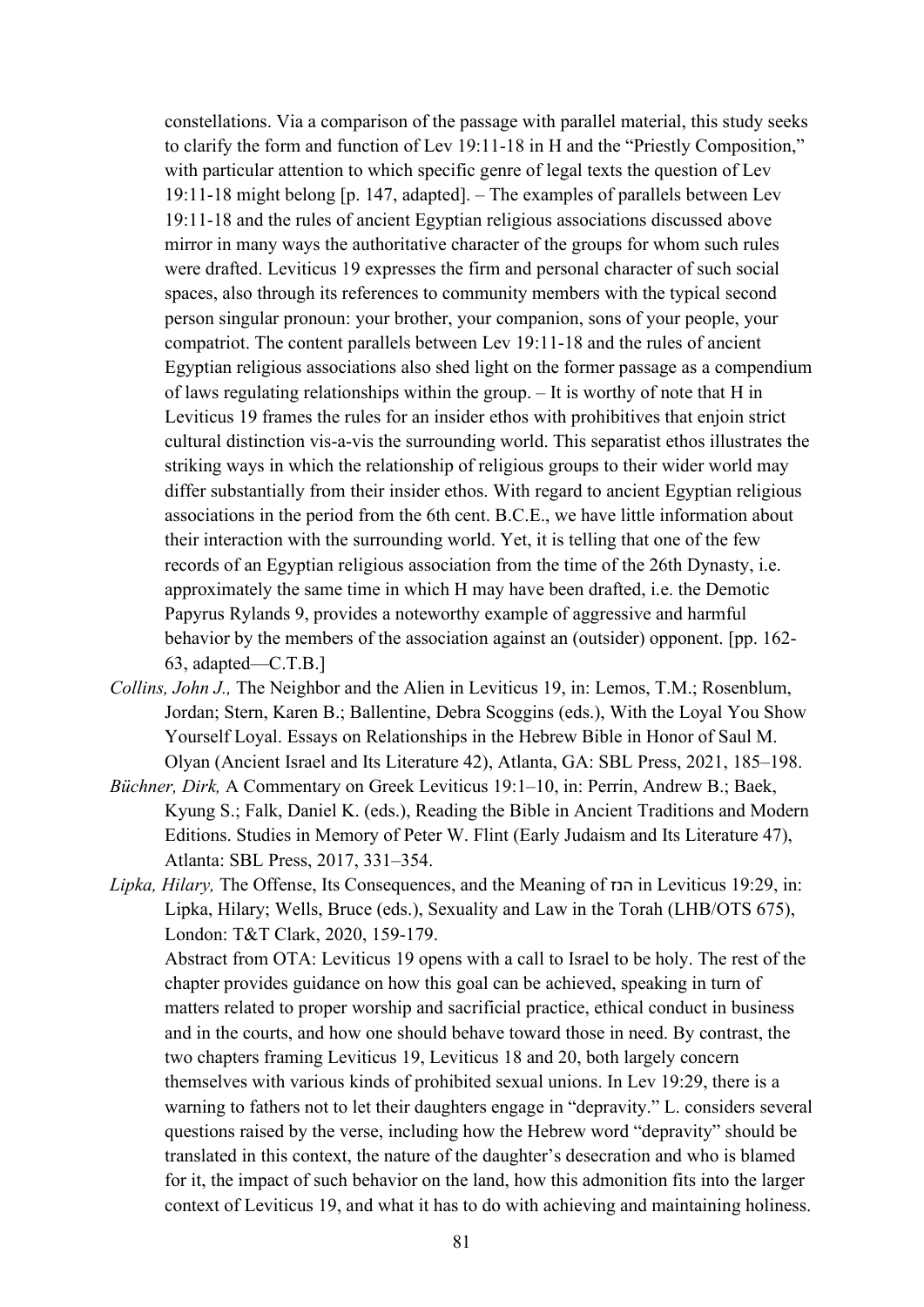She concludes that this verse warns fathers to keep control over their unmarried daughters' sexuality and not let them engage in promiscuous behavior. Not only will this cause the daughters to profane themselves and thus lose holiness, but such behavior also poses a threat to the entire community. The authors view such behavior as contagious, i.e., likely to foster similar misbehavior in others, which in turn can lead to the land being filled with depravity and then becoming defiled. The ultimate result would be exile from the land. See also Adele Berlin, "Sex and the Single Girl in Deuteronomy 22," in Mishneh Todah: Studies in Deuteronomy and Its Cultural Environment in Honor of Jeffrey H. Tigay (2009) 95-112; and Eve Levavi Feinstein, Sexual Pollution in the Hebrew Bible (2014). [Adapted from published abstract— F.W.G.]

*Hügel, Karin,* Queere Auslegungen der Liebesgebote aus Levitikus, in: Journal of the European Society of Women in Theological Research 28, 2020, 201–236. Abstract from OTA: In this essay, I propose "queer" interpretations of the "love commandments" of Lev 19:18 (love of neighbor) and 19:34 (love of the stranger) in connection with three traditional ways of interpreting the former text. First, the commandment to love one's neighbor could be translated "You shall your neighbor as you *love* (or *shall love*) yourself." In this understanding, the neighbor is to be loved to the same extent that one loves oneself. So understood, the commandment presupposes self-love and enjoins such self-love. Against this background, to accuse queer persons of lacking self-love might be regarded as a cynical denial on the part of the one making the accusation that a self-determined sexual life is impossible in the case of the persons in question. Conversely, self-love by those persons would be made easier for them by creation of an environment that supports their ways of life and love. A loving attitude by queer persons toward themselves, in turn, would have a positive impact on their interactions with other human beings.—Second, Lev 19:18 might be understood to say: "you shall love your neighbor because he is *a human being* like you." In the period of the Jewish Enlightenment, the Jewish poet, philologist, and exegete Naphtali Herz Wesserly created a new Jewish tradition of interpreting the above commands as a theological underpinning for the equality for all human beings that is itself rooted in creation. From a present-day feminist and queer perspective, it is necessary to adopt an inclusive interpretation of the biblical commandments to love neighbors and strangers in such a way that the love commandment in Leviticus is understood as a call for respectful treatment also of women and diverse minorities such as queer people.— Third, and finally, the commandment of Lev 19:18 can be interpreted in light of the negative "Golden Rule" as follows: "You shall love your neighbor in such a way that *what is hateful to you, you shall not do to him*." Already at the time of composition of the Aramaic translation of Targum Pseudo-Jonathan, the love commandments were seen to be in need in further explanation and so the wording of the golden rule was woven into its rendering of Lev 19:18, 34. The golden rule is attributed not only to major ancient rabbis like Hillel or Akiba but also to Jesus of Nazareth. Today, that rule, in contrast to its understanding in antiquity, needs to interpreted in an inclusive way and applied, not only in the case of men, but also women and queer people as a component of an ethic that aims at the optimal coexistence of all human beings in the world. [Adapted from published abstract—C.T.B.]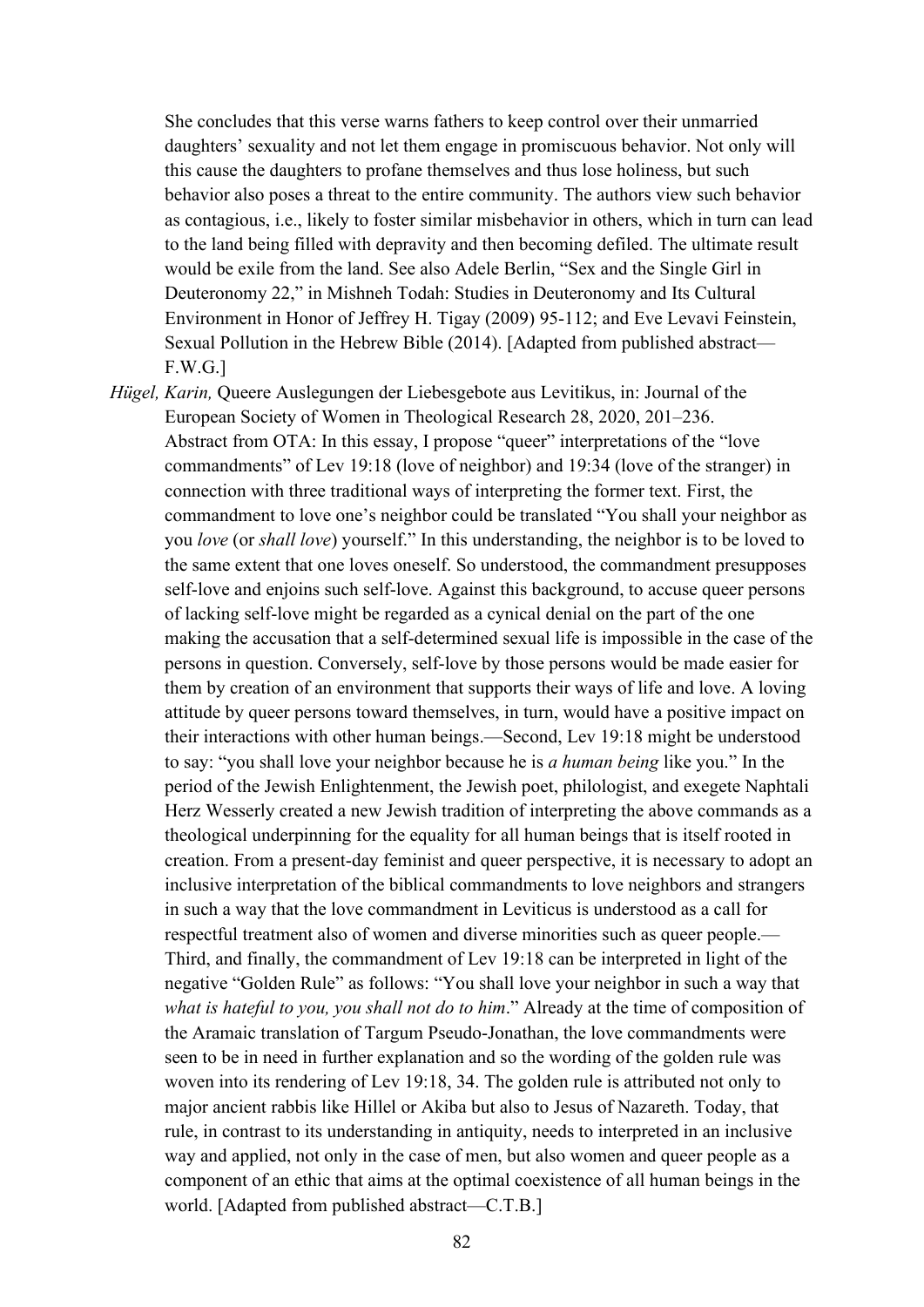*Wischmeyer, Oda,* Leviticus 19,18. The Text and Some Stations in the History of lts Reception, in: Cristianesimo nella Storia 41, 2020, 553–369.

Abstract from OTA: Lev 19:18 is a component of the cultic-social-ethical commandments making up lsrael's Torah. The history of the reception of Lev 19:18, in the strict sense of a quotation, began with Paul. He was the first to cite the love commandment explicitly and to discuss its range and place within the Torah. ln so doing, Paul gave the commandment the comprehensive and unique ethical and legal status that it had not had previously. Martin Luther intensified the existentialemotional aspect of the love spoken in the text via his famous translation of the Hebrew *ahab* as *Nächstenliebe*. More recently the papal encyclical *Deus caritas est* (2005) and the statements of the German Protestant bishop Heinrich Bedford-Strohm have sought to safeguard the ethical value and dynamics of Lev 19:18 in conditions that are completely different from the historical, social, and religious context in which Lev 19:18 originated. [Adapted from published abstract-C.T.B.]

*Steyn, Gert J.,* Loving your neighbour (Lev 19:18) as a '*royal law according to scripture* ...' (Jas 2:8)," in: Dafni, Evangelia G. (ed.), Law and Justice in Jerusalem, Babylon and Hellas. Studies on the Theology of the Septuagint Volume III (WUNT 475), Tübingen: Mohr Siebeck, 2021, 205–218.

Published abstract (adapted): Lev 19:18 displays a broad early Christian trajectory, covering the Pauline and Gospel traditions. It is no surprise that the New Testament writers frequently quote the so-called "golden rule," or "rule of reciprocity" from Lev 19:18. They probably traced the origins of the "golden rule" back to a Logion in the Jesus tradition which contained Jesus' own summary of the law. The love command from Lev 19:18 lies behind Jesus' interpretation and is quoted in its positive form by the Synoptic Gospels (Mark 12:31, 33; Matt 5:43; 19:19; 22:39; Luke 10:27), as well as by Paul as the fulfillment of the "whole law" (Gal 5:14) and as the summing up of "the commandments" (Rom 13:9). It is also quoted by James as "the royal law according to scripture" (Jas 2:8). S. intends to investigate the different text forms of Lev 19:18 with Lev 19:34 in their Hebrew and Greek versions and to compare these with their occurrences and reception in early Christianity.

*Meyer, Esias E.,* Leviticus 19:2 and Joshua 24:19. An Example of Literary Allusion?, in: Himbaza, Innocent (ed.), The Text of Leviticus. Proceedings of the Third International Colloquium of the Dominique Barthélemy Institute, held in Fribourg (October 2015) (OBO 292), Leuven: Peeters, 2020, 179-203.

Lev 21

*Literatur*

*Schipper, Jeremy; Stackert, Jeffrey,* Blemishes, Camouflage, and Sanctuary Service: The Priestly Deity and His Attendants: HeBAI 2, 2013, 458–478.

Published abstract: Leviticus 21:16-24 enumerate twelve blemishes that disqualify a priest from altar service. We argue that the Holiness Legislation's laws against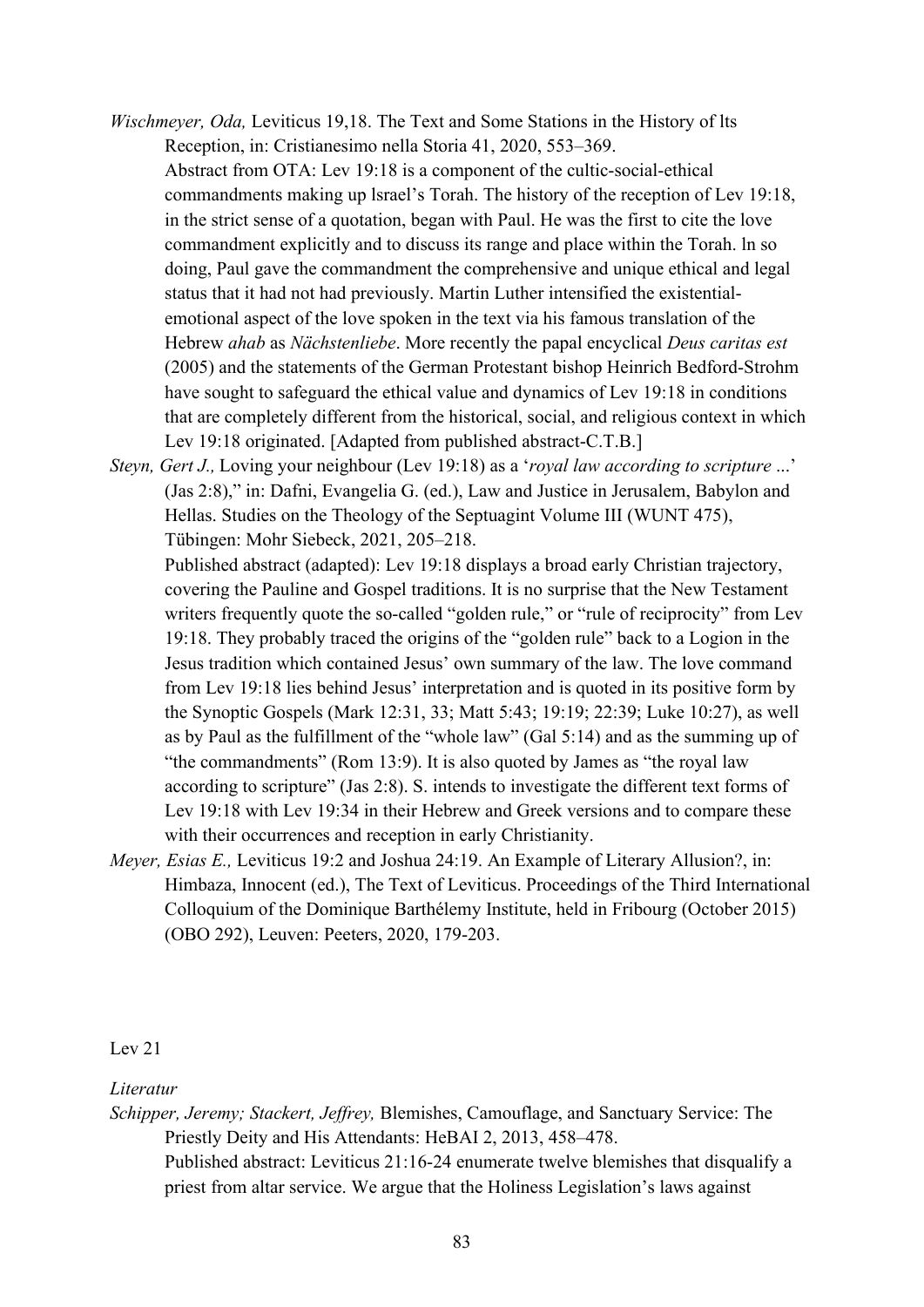physically blemished priests serving in the sanctuary are fundamentally related to the Priestly myth's larger characterization of the Israelite god as a superhuman king, its corresponding understanding of the cult, and, in particular, its views of divine perception. Yhwh, whose great powers can effect both good and ill, must be attended by servants whose ministrations are as unobtrusive as possible. It is the inconspicuous quality of priestly officiation that protects these servants as they venture into close proximity with the deity. In the case of the priest without a blemish, the cultic vestments that are required during altar service successfully mitigate the deity's gaze, functioning as a sort of camouflage for him. Yet these vestments do not sufficiently camouflage a priest with a blemish, and this priest's physical defect attracts excessive and potentially dangerous divine attention. H's prohibition against sanctuary service by blemished priests, like the requirement that the priest wear the prescribed, sacred vestments, is thus both concerned to maintain the deity's royal expectations and preferences – what we will term here his "divine repose" – and to protect the priests who serve the divine sovereign.

- *Olyan, Saul M.,* Defects, Holiness, and Pollution in Biblical Cultic Texts, in: Baden, Joel S.; Najman, Hindy; Tigchelaar, Eibert J.C. (eds.), Sibyls, Scriptures, and Scrolls. John Collins at Seventy (Supplements to the Journal for the Study of Judaism 175), Leiden, Boston 2017, 1018–1028.
- *Neikrug, Shimshon,* Toward a Humanist Understanding of Mum in the Hebrew Bible, in: Jewish Bible Quarterly 45, 2017, 126–132.
- *Kellenberger, Edgar,* Muss ein Priester perfekt sein? Anforderungen an Körper, Moral und Geist der Priester in der Antike, in: TZ (Theologische Zeitschrift) 75, 2019, 129–143. Abstract from OTA: The question of what human prerequisites where considered necessary for a person's assuming the priestly role in the ancient world leads to the further question of how a priest's subsequent loss of theses required qualities was to be dealt with. In his article, K. surveys cross-cultural evidence from the ANE (including ancient Israel) through the period of Late Antiquity regarding these two questions. The result of this survey is that there are both noteworthy similarities and equally noteworthy differences among the various cultural spheres in their respective responses to the above questions. K. concludes with some tentative remarks concerning contemporary issues suggested by his survey. (Adapted from published abstract-C.T.B.)
- *Belser, Julia Watts,* Priestly Aesthetics: Disability and Bodily Difference in Leviticus 21, in: Interpretation 73, 2019, 355–366.

Published abstract: Leviticus 21:16–23 forbids priests with a wide range of disabilities from offering sacrifice at the altar, a ritual act that Leviticus considers the most sacred responsibility of the priesthood. This essay raises critical questions about the biblical writer's assumption that God desires the service of those with "perfect" bodies. The essay probes traditional Jewish interpretation of Leviticus 21 and argues that rabbinic texts teach the prohibition of much practical force. Despite offering a path toward more inclusive practice, conventional readings of these texts have left in place power dynamics that presume the inferiority of the disabled body. Yet they also contain the seeds for a conceptual shift that could transform the way contemporary communities engage with disability.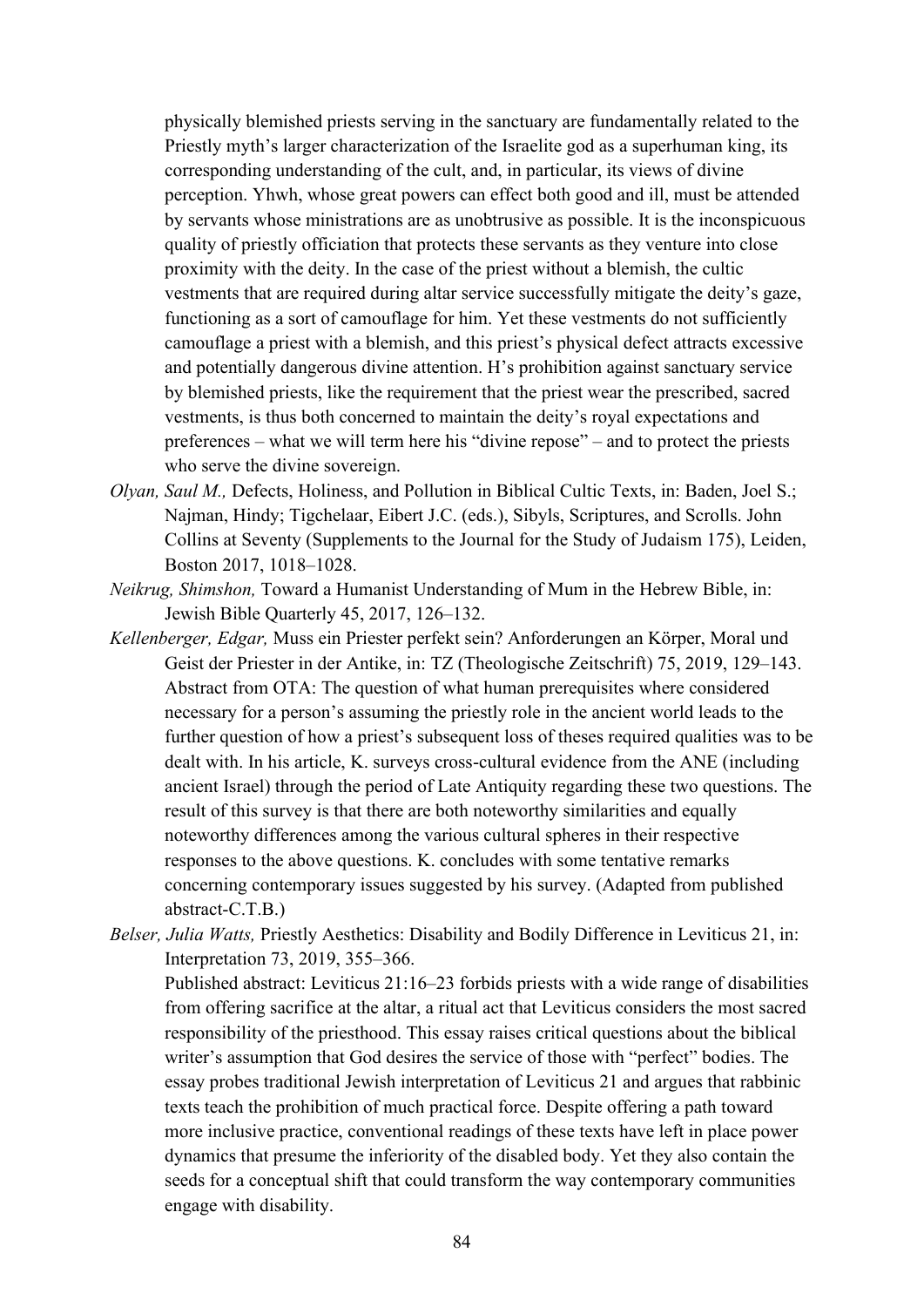*Adam, Klaus-Peter,* Defect or Blemish? Cultural-Historical Readings and Lexicography of *mûm* in Leviticus 21:17–24; 22:17–23, in: Lemos, T.M.; Rosenblum, Jordan; Stern, Karen B.; Ballentine, Debra Scoggins (eds.), With the Loyal You Show Yourself Loyal. Essays on Relationships in the Hebrew Bible in Honor of Saul M. Olyan (Ancient Israel and Its Literature 42), Atlanta, GA: SBL Press, 2021, 149–166.

- *Hentrich, Thomas,* Masculinity and Disability in the Hebrew Bible, in: Graybill, Rhiannon; Huber, Lynn R. (eds.), The Bible, Gender, and Sexuality. Critical Readings (Critical Readings in Biblical Studies), London: T&T Clark, 2021, 71–85.
- *Shectman, Sarah,* Priestly Marriage Restrictions, in: Lipka, Hilary; Wells, Bruce (eds.), Sexuality and Law in the Torah (LHB/OTS 675), London: T&T Clark, 2020, 180–193. Abstract from OTA: S.'s essay considers the priestly marriage restrictions in Lev 21:7- 8 and 13-15, which limit a priest's choice of wife to a virgin or a widow and the requirement that the high priest's marriage be to a virgin of his own kin. S. also gives attention to Ezek 44:22, which extends the latter restriction to all priests, with the exception that a priest may marry the widow of another priest. She provides an innovative thesis to explain the possible reasons for these regulations, in particular why a priest may marry a widow but not a divorced woman, focusing on what it is about the nature of marriage and its dissolution that renders divorced women, and at times widows, problematic as priestly spouses. She suggests that marriage creates a bond that goes beyond sexual relations such that the above law cannot simply be about sexual purity or stigma. That bond may be conceptualized in quasi-physical terms; it is not fully dissolved by divorce, and according to some biblical authors, it may not be fully dissolved by the death of the husband either. [Adapted from published abstract— F.W.G.]

*Watts Belser, Julia,* Priestly Aesthetics and Bodily Difference in Leviticus 21, in: Interpretation 73, 2019, 355–366.

Abstract from OTA: Leviticus 21:16–23 forbids priests with a wide range of disabilities from offering sacrifice at the altar, a ritual act that Leviticus considers the most sacred responsibility of the priesthood. B.'s essay raises critical questions about the biblical writer's assumption that God desires the service of those with "perfect" bodies. It likewise probes traditional Jewish interpretation of Leviticus 21 and argues that rabbinic texts deprive Leviticus's prohibition of much of their practical force. Despite offering a path toward more inclusive practice, conventional readings of these texts have left in place power dynamics that presume the inferiority of the disabled body. Yet they also contain the seeds for a conceptual shift that could transform the way contemporary communities engage with disability. [Adapted from published abstract-J.M.H.]

*Fuad, Chelcent,* Priestly Disability and Centralization of the Cult in the Holiness Code, in: Journal for the Study of the Old Testament 46, 2022, 291–305. Published abstract: This article analyzes how the notion of priestly disability in Lev 21:16–23 is used in the Holiness Code (H) to construct social identity, shape culture, and organize the society of ancient Israel based on the cultural model of disability. The present study finds that the laws concerning the disabled priests were used in H as a strategy for reconstructing and narrating a new social order, namely, the centralized cult. Although the disabled priests, in contrast to able-bodied priests, were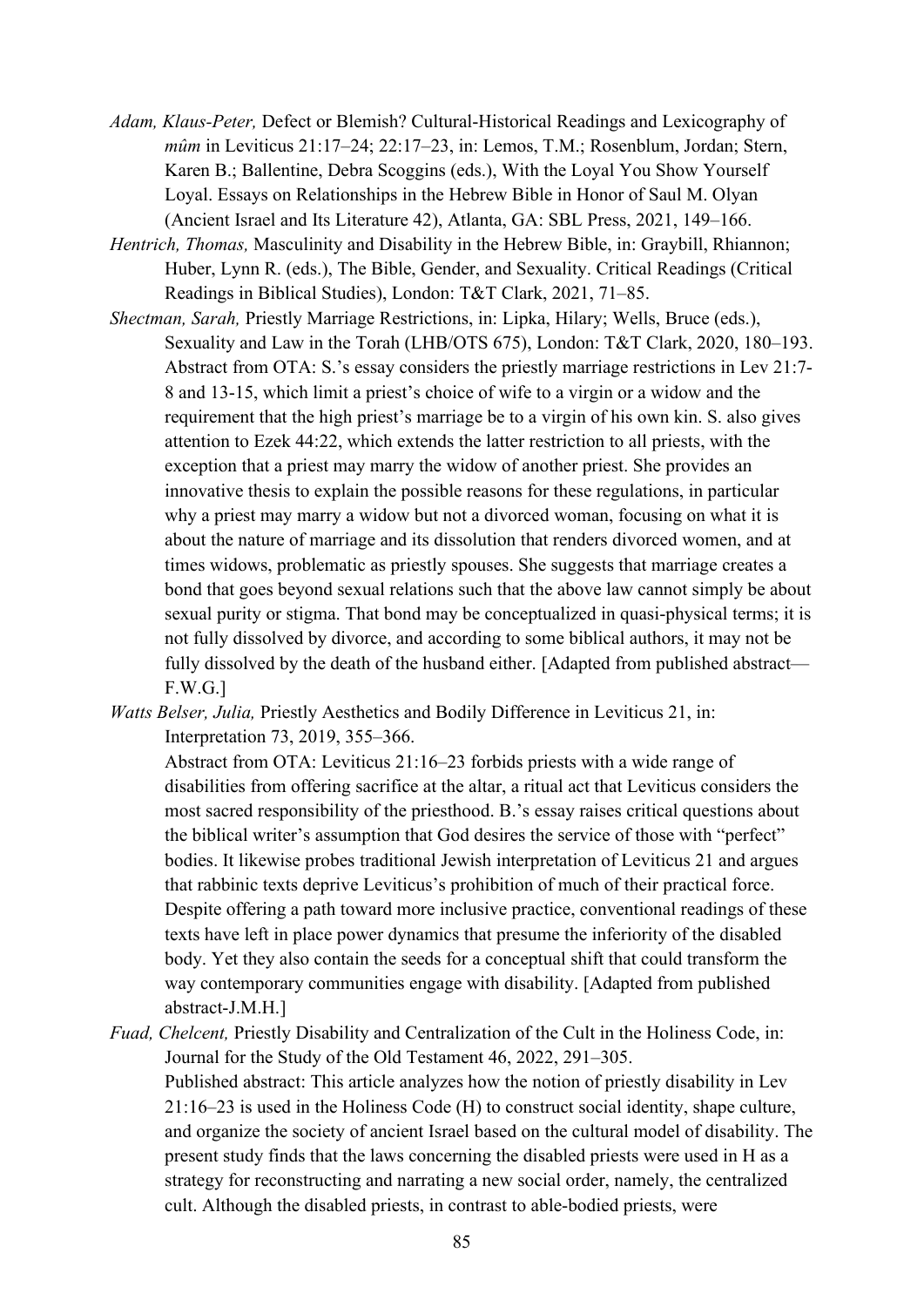marginalized insofar as they were banned from the most elite rites, they maintained a higher status in the cult compared to other groups in both the priestly and non-priestly communities. Thus, their unique priesthood status was affirmed regardless of their disability. Furthermore, by reinforcing the idea of the officiating priests as the normate image, H's discourse on priestly disability centralized the authority in the cult of ancient Israel and granted power to the priests.

### Lev  $22$

# *Literatur*

*Goodfriend, Elaine Adler,* Leviticus 22:24. A Prohibition of Gelding for the Land of Israel?, in: Gane, Roy E.; Taggar-Cohen, Ada (ed.), Current Issues in Priestly and Related Literature. The Legacy of Jacob Milgrom and Beyond (Resources for Biblical Study 82), Atlanta 2015, 67–92.

Abstract from OTA: The goal of G.'s work is to reevaluate the traditional interpretation of Lev 22:24b according to which the clause prohibits the gelding of domesticated animals in the Land of Israel. Most modern commentaries and translations view the words "and in your land you shall not do" in the clause as a reiteration of v. 24a, such that gelding is only prohibited for animals intended for the altar. This limitation allows for the use of oxen for plowing and traction, a remarkably utilitarian benefit for the ancient Israelite farmer, and indeed all premodern farmers. However, the weight of the evidence adduced by G. supports the traditional understanding of the verse, an understanding which would place the Israelite farmer at a disadvantage, given that on this understanding far fewer suitable animals would have been available for his use. Various strategies may have been utilized to deal with the problem posed by the prohibition as so understood, including a large-scale use of cows for traction, but also the importation of oxen. The restriction of Lev 22:24b would, for its part, have been motivated by the life-affirming ethos of Israel's laws, an aspect of Scripture amply illuminated by the work of Jacob Milgrom. [Adapted from published abstract—C.T.B.]

# Lev<sub>23</sub>

### *Literatur*

*Babcock, Bryan C.,* Sacred Time in West Semitic Festival Calendars and the Dating of Leviticus 23: Journal for the Evangelical Study of the Old Testament 2, 2013, 1–23.

- *Babcock, Bryan C.,* Sacred Ritual. A Study of the West Semitic Ritual Calendars in Leviticus 23 and the Akkadian Text Emar 446 (Bulletin for Biblical Research: Supplements 9), Winona Lake, IN 2014.
- *Kilchör, Benjamin,* Passah und Mazzot Ein Überblick über die Forschung seit dem 19. Jahrhundert: Biblica 94, 2013, 340–367.

Published abstract: With the beginning of the historical-critical study of the Old Testament, the biblical picture of the origin and development of Passover and Mazzot was not taken for granted anymore. Since there are a lot of texts concerning this topic, however, the options to explain the history of Passover and Mazzot are legion. Starting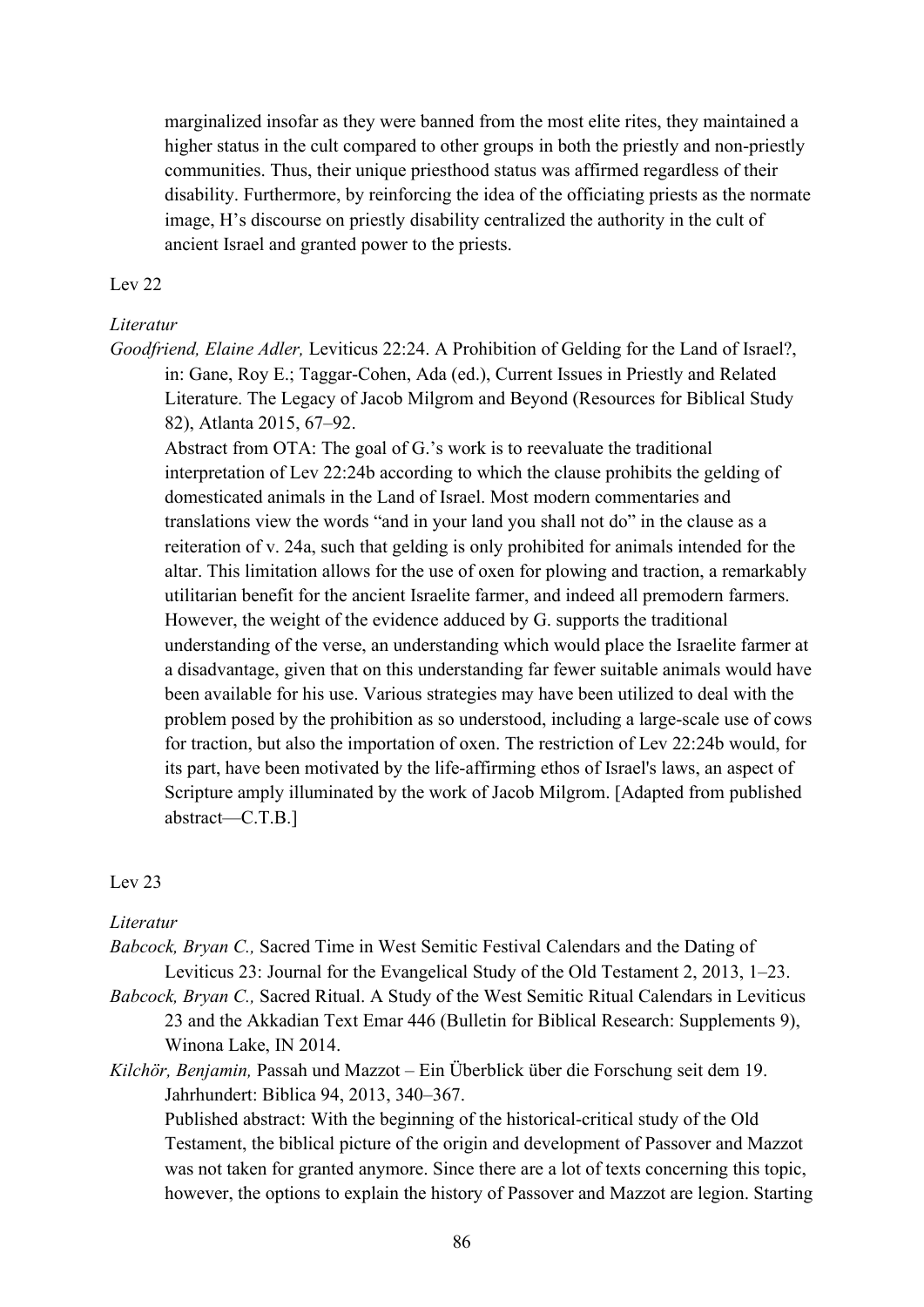with George and Wellhausen, this article attempts to outline the history of research on Passover and Mazzot up to now. Some thoughts on the current state of research complete the paper.

- Körting, Corinna, "Seid fröhlich vor dem Herrn, eurem Gott". Ein Beitrag zu Geschichte und Bedeutung des Festkalenders in Lev 23: BiKi 69, 2014, 96–101. Published abstract: Leviticus 23 is the basis for most of the Jewish holidays celebrated today. The chapter is the longest holiday calendar of the Old Testament. The names and dates for the feasts are basically used until today. On p. 97, C. Körting presents an illustration of the cycle of the Jewish year with months and festival days. She explains all the festivals of Leviticus 23 separately. Purim and Chanukah are mentioned briefly by referring to other biblical passages. Körting concludes that participating in the celebration of the holydays includes the congregation into the life-giving order of creation: The festivals are designed as the affirmation of the community between humans (Israel) and God.
- *Pakkala, Juha,* God's Word Omitted. Omissions in the Transmission of the Hebrew Bible (Forschungen zur Religion und Literatur des Alten und Neuen Testaments 251), Göttingen 2013.

Auf S. 134–154 befasst sich J. Pakkala mit dem literarischen Abhängigkeitsverhältnis des Heiligkeitsgesetzes vom Deuteronomium und argumentiert hauptsächlich auf der Basis von Beobachtungen am Festkalender Lev 23 dafür, dass H das dtn Gesetz ersetzen wollte. Besonders behandelt werden das Wochenfest und das Laubhüttenfest. Für die Entwicklung des Pessachfestes macht J. Pakkala einen eindrucksvollen Vorschlag. Die älteste Fassung sei Ex 23,15–18, die von Dtn 16,1–8 rezipiert wird, während Lev 23,5–8 die jüngste Fassung der drei Versionen darstelle und ein eigenständiger, neuer Entwurf auf der Basis der älteren Texte sei. Die späteste Entwicklungsstufe sei Num 28,16–25, die eng mit der Levitikus-Fassung zusammenhänge. Eine weitere außerbiblische Entwicklungsstufe finde sich in der Tempelrolle (11QT 17,6–16). Auf S. 153 bringt J. Pakkala folgendes Stemma: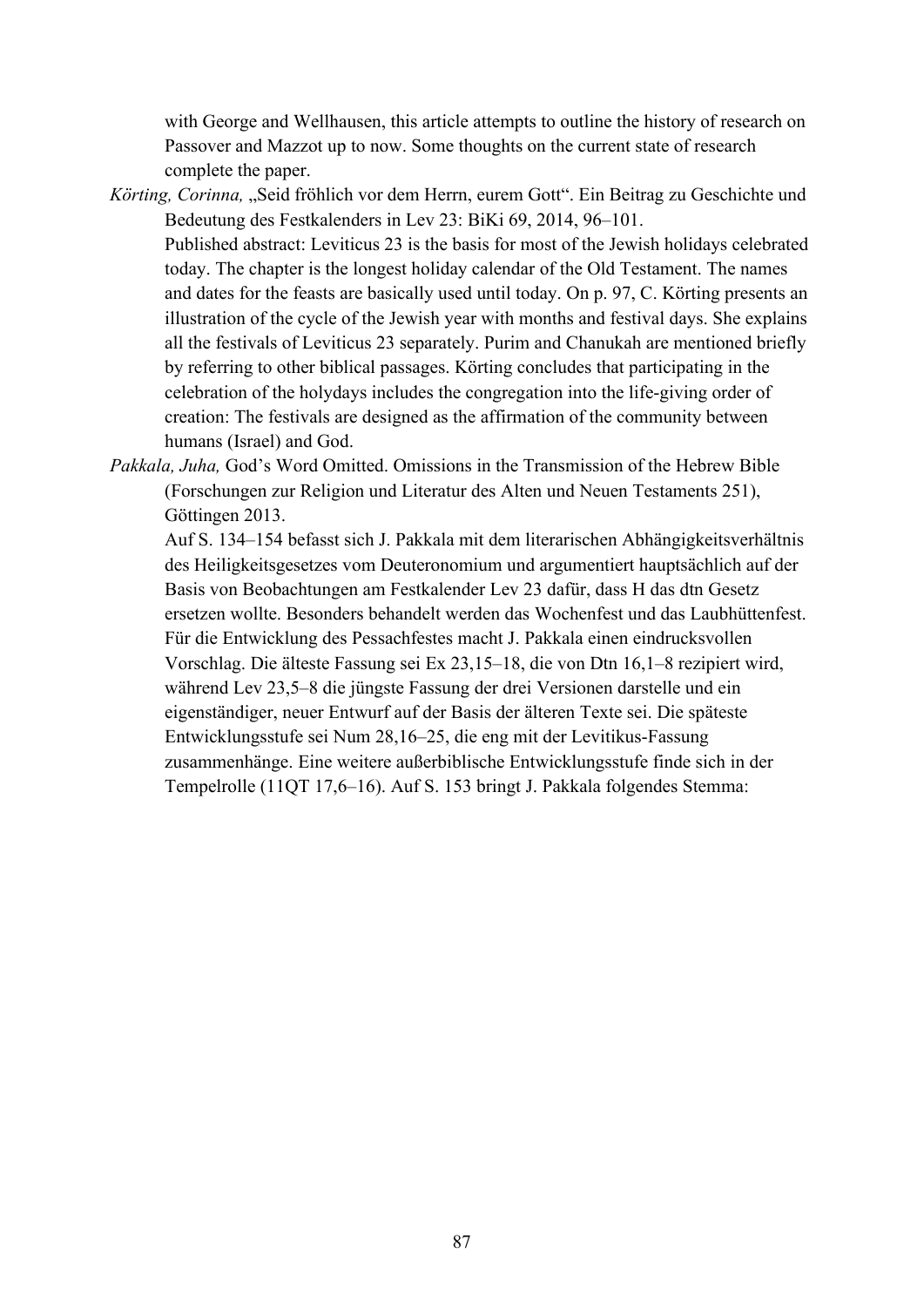

*Langgut, D.; Gadot, Y.; Lipschits, Oded,* "Fruit of Goodly Trees." The Beginning of Citron Cultivation in Israel and its Penetration into Jewish Tradition and Culture: Beit Mikra 59, 2014, 38–55.

Abstract from OTA 38, 2015, 671, #2217: The authors point out that even though the Etrog (citron) is traditionally used on the holiday of Sukkot as one of the four prescribed species, it is not explicitly mentioned in this connection in the Bible. Rather, the intended species is referred to, indistinctly, as the "fruit of goodly trees" (Lev 23:40). The authors argue that the Etrog is not mentioned because it reached the region in the 5th-4th centuries under the Persians.—D.E.G.

*Moskovitz, Gabriel*, The Genesis of the *etrog* (Citron) as Part of the Four Species: Jewish Bible Quarterly 43, 2015, 109–115.

Abstract from OTA 38, 2015, 671, #2218: Jews the world over celebrate the festival of Sukkot, in September or early October. One of the unique rituals of this holiday is taking the *ʾarbaʿ mînîm* (four species), which are defined as the *lûlāv* (palm branch), *ʾetrôg* (citron fruit), *hădassîm* (myrtle branches), and *ʿarāvôt* (willow branches), reciting a blessing over them, and then waving them in six directions. However, Lev 23:40 does not specifically identify the citron fruit (Citrus Medica), as one of the four species used in the ritual. The Bible calls instead for *pĕrî ʿēṣ hādār* ("the fruit of goodly trees"). When referring to the Feast of Tabernacles, the Bible enjoins: "Ye shall take you on the first day the fruit of goodly trees, branches of palm-trees, and boughs of thick trees, and willows of the brook, and ye shall rejoice before the Lord your God seven days" (Lev 23:40). Nehemiah 8 uses similar wording to describe a ritual event that occurred during the Second Temple period. Sometime during the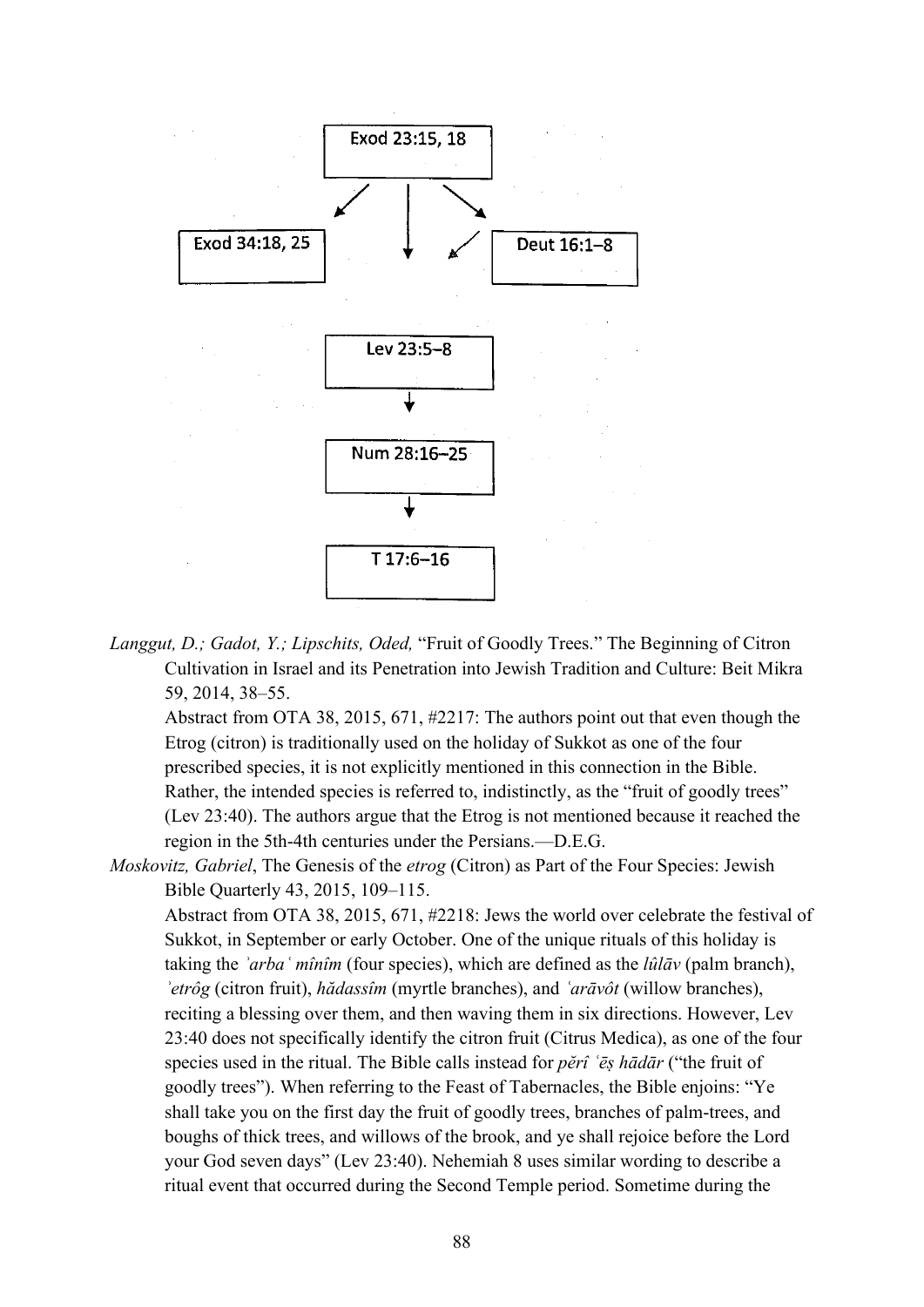period beginning with Ezra, Israel made a transition from the Prophet/Temple Priest arbiter of Jewish law to a proto-rabbinic exegetical model. This new era had a formative role in creating the vast body of rabbinical definition, exposition, and innovation vis-à-vis Torah. It gave birth inter alia to the novel idea and tradition of identifying the newly discovered *ʾetrōg* (citron from India), with its unique aroma and beauty, as one of the "goodly fruit/trees" referred to in Leviticus 23.—F.W.G.

*Maris, Bradford,* A Proposed Solution to "The Most Long-Lasting Schism in the History of the Jewish People". A Fresh Look at השבת in Leviticus 23:11, in: Andrews University Seminary Studies 56, 2018, 47–62.

Abstract from OTA: The term "S/sabbath" in Lev 23:11 provides the temporal orientation within vv. 9-22 for both the sheaf elevation ritual of vv. 10-14 on the following day, and the new grain offering ritual (the Festival of Weeks), seven weeks thereafter. However, the identity of the S/sabbath spoken of in the above verse is contextually indeterminable in chap. 23 itself, and has been disputed throughout the centuries. The various theories, all of which are based on the notion of a cessation of human labor, argue for either a weekly Sabbath linked to the Festival of Weeks, or rather for one of the two festival days on which occupational work is prohibited, or a "Sabbath week." Yet, none of these approaches is able to establish its claim regarding the specified S/sabbath over against the other theories. The only antecedent with requisite specificity for the term S/sabbath in 23:11 is to be found in Exod 12:15, where the hiphil of the verb *šbt* is used to mandate the "cessation of leaven," specifically on the first day of the festival beginning on the 15th of the month Abib. This proposal, vis-a-vis either the weekly Sabbath theory or the Sabbath-week theory, is corroborated by the essential use of the adjective *těmīmot* ("complete"), which modifies the expression *seba<sup>c</sup> šabbātôt* ("seven Sabbaths") in Lev 23:15, which in the weekly Sabbath-based theories appears simply superfluous. [Adapted from published abstract-C.T.B.]

*Tammuz, Oded,* The Sabbath as the Seventh Day of the Week and a Day of Rest. Since When?, in: ZAW 131, 2019, 287–294.

Published abstract: The objective of this note is to reevaluate the terminus post quem for the concept of Sabbath as the last day of the week and the day of rest. Until now scholars based their evaluation of the problem on biblical material exclusively. In this note I use extrabiblical material that was not used previously and that allows for a new evaluation of the problem.

*Moster, David Z.,* Etrog. How a Chinese Fruit Became a Jewish Symbol, Cham, CH 2018. Published abstract: Every year before the holiday of Sukkot, Jews all around the world purchase an etrog―a lemon-like fruit―to participate in the holiday ritual. In this book, David Z. Moster tracks the etrog from its evolutionary home in Yunnan, China, to the lands of India, Iran, and finally Israel, where it became integral to the Jewish celebration of Sukkot during the Second Temple period. Moster explains what Sukkot was like before and after the arrival of the etrog, and why the etrog's identification as the "choice tree fruit" of Leviticus 23:40 was by no means predetermined. He also demonstrates that once the fruit became associated with the holiday of Sukkot, it began to appear everywhere in Jewish art during the Roman and Byzantine periods,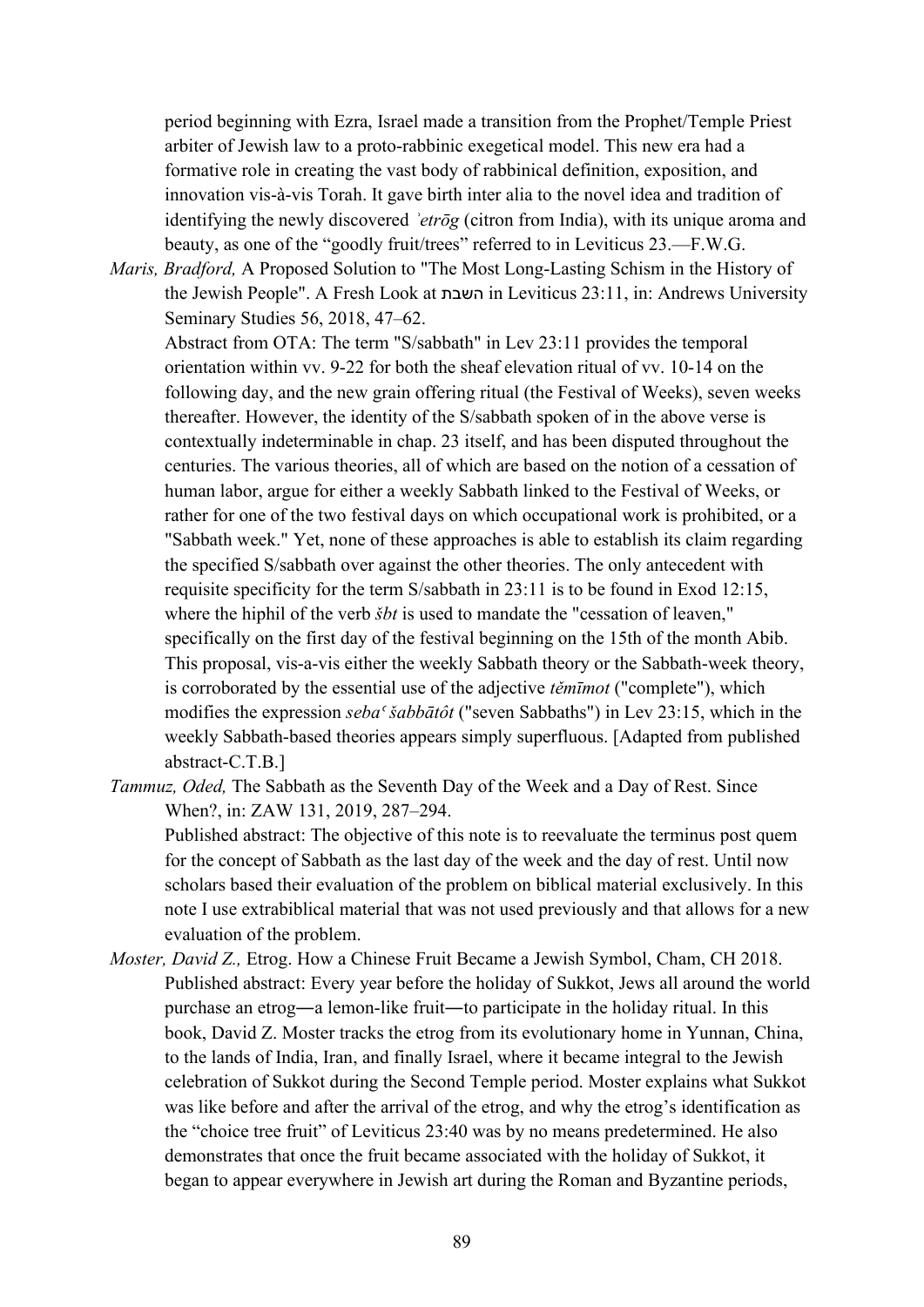and eventually became a symbol for all the fruits of the land, and perhaps even the Jewish people as a whole.

*Hollenback, George M.,* Sabbath and Sanctuary in the Holiness Legislation. A Reassessment, in: Journal of Biblical Literature 138, 2019, 721–740.

### Levitikus 24

### *Literatur*

- *Lee, Bernon,* Unity in Diversity. The Literary Function of the Formula of Retaliation in Leviticus 24.15-22: Journal for the Study of the Old Testament 38, 2014, 297–313. Published abstract: This article offers two novel explanations for the staggered expression of the formula of retaliation ('X for X') in Lev. 24.15-22. First, 'life for life' in Lev. 24.18, in standing apart from other members of the formula in Lev. 24.20, points to Exod. 21.33-36 with reference to the conception of restitution as a bilateral exchange. This feature of Lev. 24.18 joins others in Lev. 24.15-22 in alluding to the laws of Exodus 21. Secondly, the removal of 'life for life' from the rest of the formula creates an aesthetic quality in the passage that promotes the perception of the principle of equitable restitution as foundational to the laws of Lev. 24.15-22. In a word, the design of the passage sustains connections within Lev. 24.15-22 and beyond to Exodus 21. Judicial equity emerges as the common ethos.
- *Nihan, Christophe,* Révisions scribales et transformations du droit dans l'Israël ancien: le cas du talion (*jus talionis*), in: Artus, Olivier (ed.), Loi et Justice dans la Littérature du Proche-Orient ancien (BZAR 20), Wiesbaden 2013, 123–158.
- *Rooke, Deborah W.,* The Blasphemer (Leciticus 24). Gender, Identity and Boundary Construction, in: Landy, Francis; Trevaskis, Leigh M.; Bibb, Bryan D. (Hg.), Text, Time, and Temple. Literary, Historical and Ritual Studies in Leviticus (Hebrew Bible Monographs 64), Sheffield 2015, 153–169.

Abstract from OTA: R. contributes a literary analysis of the narrative of the blasphemer in Leviticus 24 in which she argues that the narrative employs gendered language to make moral judgments about the blasphemer and to draw a boundary between Israel and the other nations. She begins by showing how laws in the Holiness Code (H) are not practical or casuistic but rather idealistic and centered around larger questions of identity. The identity thus constructed by H is: (1) masculine, in that the laws are for men and include the governance of women; (2) ethnic, in that they distinguish the men of Israel from other groups; and (3) holy, in that the people and God engage in reciprocal sanctification through the performance of these laws. Since the community as a whole is defined by this identity, these laws apply equally to foreigners residing permanently in their midst, who thereby surrender some of their own identity. In the context of Leviticus 24, the narrative of the blasphemer shifts to an outside setting with outsider characters on the edges of the community. Describing the man as "the son of an Israelite woman" indicates something marginal about him from the start. Compared to the masculine "Israelite man," he is feminized and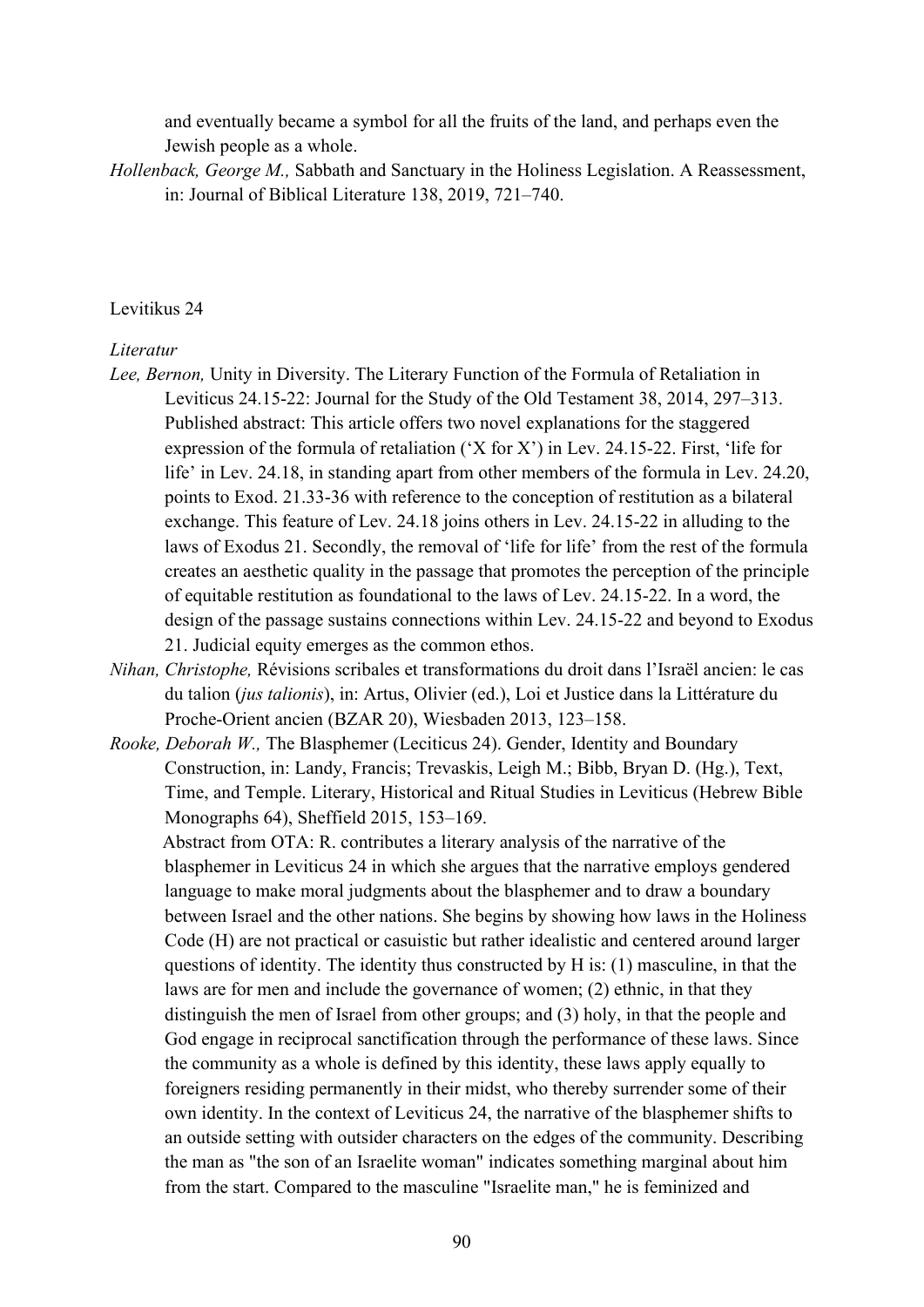othered. By blaspheming (literally "piercing," and thus feminizing) the masculine holiness, the man has dishonored the deity and must be stoned by "the sons of Israel." Holiness, a masculine concept, is feminized by blasphemy and must be protected and restored by masculine violence against the feminized other. Finally, R. argues that the Egyptian identity of the man's father recalls Israelite slavery in Egypt and trades in a racial stereotype of Egyptians as people who dishonor God. [Adapted from published abstract—C.T.B.]

*Wright, David P.,* Source Dependence and the Development of the Pentateuch – The Case of Leviticus 24, in: Gertz, Jan C. et al. (eds.), The Formation of the Pentateuch (FAT 111), Tübingen 2016, 651–682.

Abstract from OTA: This essay explores the details of how hermeneutical transformation plays a role in the composition of the legal novella about blasphemy and talion from the Holiness School (H) in Lev 24:10-23, which is part of the larger Priestly-Holiness (PH) framework. Several recent studies, especially those of C. Nihan, have shown that this pericope used and transformed legislation from the Covenant Code (CC). This essay highlights additional significant dimensions of this creative compositional engagement with CC and also shows that D was a considerable catalyst in this process. This investigation casts light on the compositional procedure by which the passage came to be, on the passage's inherent ideology, on its significance for the history of ideas about law and ritual, and on the development of the Pentateuch. [Adapted from author's introduction, pp. 652-653 – C.T.B.]

*González Holguín, Julián Andrés,* Leviticus 24:10-23: An Outsider Perspective: Hebrew Studies 56, 2015, 89–102.

Adapted from published abstract: This paper explores Lev 24:10-23 from the perspective of the outsider. By looking at the story of the so-called blasphemer, I bring up the issues of community boundaries that affect the way he is portrayed. How the narrative describes this person introduces tensions between him and the community. First, I explore the exegetical problems that surround the fight between this man and an Israelite, showing that there is more here than just a wayward or malicious person cursing the deity of the community. Second, I look at the divine speech because one possible interpretation is that the deity, Yhwh, allows for the possibility of the community worshiping other gods. This issue complicates the mainstream interpretation that depicts the *mestizo* as a "blasphemer." [The term *mestizo* is used in Latin America to denote a person of mixed racial origin, with one parent of European descent and another coming from the local native community.] Since Yhwh accepts worship of other gods, the boundaries between insiders and outsiders are not well defined; in this context, issues of justice are part of the story and the man's gruesome fate. After considering the biblical text, I will explore a recent case where an outsider pays for the consequences of misspeaking and ends up deported to his homeland. I establish an initial dialogue between the biblical story and that of a Bangladeshi native to see how these stories complement each other. The connection critiques the traditional readings of the Leviticus narrative that do not pay attention to the portrayal of the *mestizo* in it.

*Vroom, Jonathan,* Recasting *Mišpāṭîm*: Legal Innovation in Leviticus 24:10–23: JBL 131, 2012, 27–44.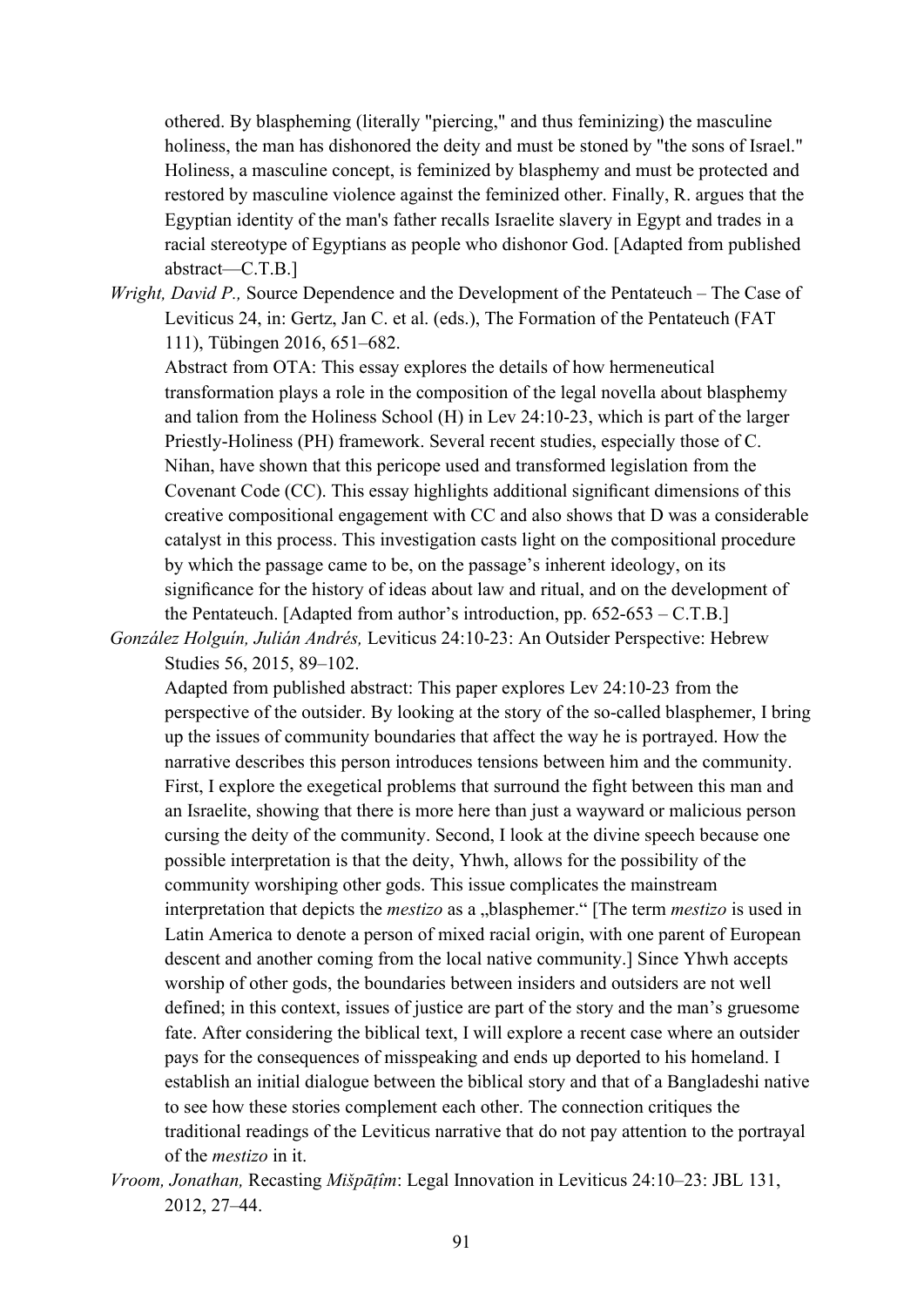Abstract from OTA 36, 2013, no. 271, adapted: V. investigates the narrative of the trial of a man with an Egyptian father and Hebrew mother who committed blasphemy in the course of a brawl as described in Lev 24:10-12. V. says the issue here is whether the perpetrator's mixed parentage mitigated his culpability or was he rather subject to the same laws (and punishments) as a "native Israelite." V. focuses on vv. 17-21 in the above text, which appear to be out of place in the overall passage. V. argues that "the manner in which this legal material was incorporated into the narrative calls for an innovation to one of Israel's native legal traditions (found in Exod 21:1-22:16) from an ethic-based jurisdiction to a territorial-based jurisdiction. This innovation was required by the Holiness Code's … theological perception of the promised land, which sought to ensure that no inhabitant, native or alien, would pollute the land through the violation of the legal ideals of an older venerated tradition" (p. 28).

- *Fuad, Chelcent,* The Curious Case of the Blasphemer: Ambiguity as Literary Device in Leviticus 24:10-23, in: Horizons in Biblical Theology 41, 2019, 51-70. Published abstract: This article argues that, instead of the nature of the crime or its punishment, the underlying problem that needs oracular law in the account of the blasphemer in Lev 24:10-23 is the ambiguity of the criminal's identity. This ambiguity is employed in the narrative as a literary device by which the redactor of the narrative introduces the universal applicability of the blasphemy law that includes both natives and foreigners. By so doing, the redactor of Lev 24 serves the Holiness Code's theological agenda, namely, the extension of holiness to all inhabitants of the land since pollution of the land by any of its inhabitants may eventually cause the expulsion of the whole people from the land. To this end, the redactor rewrites the Covenant Code and frames it with the narrative of the mixed-pedigree blasphemer.
- *Olyan, Saul M.,* Violent Rituals of the Hebrew Bible, Oxford: Oxford University Press, 2019. Published abstract: Although seldom studied by biblical scholars as a discrete phenomenon, ritual violence is mentioned frequently in biblical texts, and includes ritual actions such as disfigurement of corpses, destruction or scattering of bones removed from a tomb, stoning and other forms of public execution, cursing, forced depilation, the legally-sanctioned imposition of physical defects on living persons, coerced potion-drinking, sacrificial burning of animals and humans, forced stripping and exposure of the genitalia, and mass eradication of populations. This book, the first to focus on ritual violence in the Hebrew Bible, investigates these and other violent rites, the ritual settings in which they occur, their various literary contexts, and the identity and aims of their agents in order to speak in an informed way about the contours and social aspects of ritual violence as it is represented in the Hebrew Bible.

*Johnson, Dylan R.,* Sovereign Authority and the Elaboration of Law in the Bible and the Ancient Near East (FAT II/122), Tübingen: Mohr Siebeck, 2020. Published abstract: Five Pentateuchal texts (Lev 24:10–23; Num 9:6–14; Num 15:32– 36; Num 27:1–11; Num 36:1–12) offer unique visions of the elaboration of law in Israel's formative past. In response to individual legal cases, Yahweh enacts impersonal and general statutes reminiscent of biblical and ancient Near Eastern law collections. From the perspective of comparative law, Dylan R. Johnson proposes a new understanding of these texts as biblical rescripts: a legislative technique that enabled sovereigns to enact general laws on the basis of particular legal cases.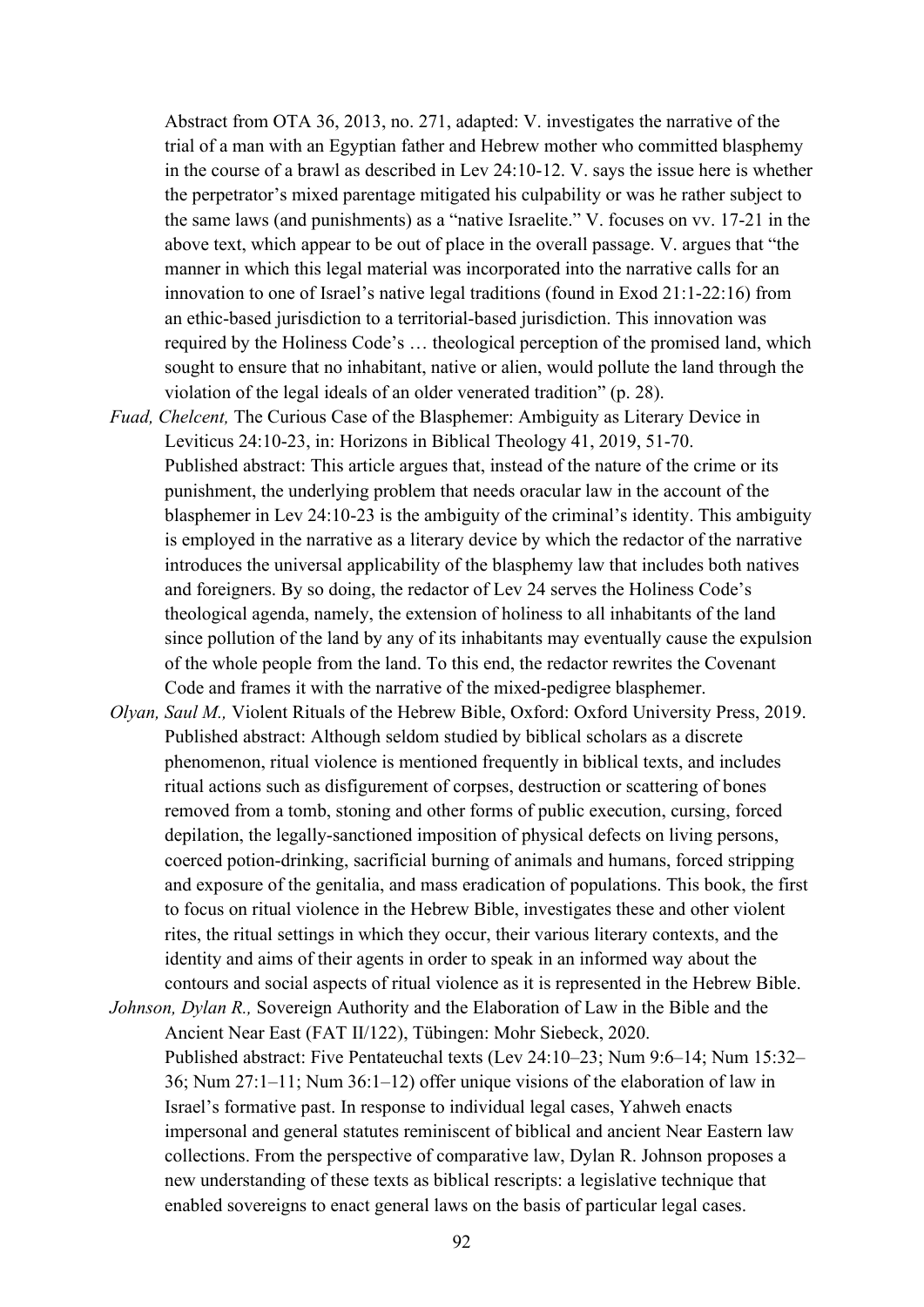Typological parallels drawn from cuneiform and Roman law illustrate the complex ideology informing the content and the form of these five cases. The author explores how latent conceptions of law, justice, and legislative sovereignty shaped these texts, and how the Priestly vision of law interacted with and transformed earlier legal traditions.

*Bar, Shaul,* Death by Stoning in the Hebrew Bible and in Post-Biblical Traditions, in: Old Testament Essays 34, 2021, 789–805.

Published abstract: Different modes of death appear in the Hebrew Bible, among which we find stoning as a form of execution. Since the person is dead, why does the Bible go to such lengths to describe this manner of death? In order to proffer an answer, we shall examine the cases which describe death by stoning. The intention behind stoning seems to have been to remove the criminal from the camp and the city. This was not merely a physical removal; it also bore significance for the dead man's spirit. The punishment of stoning prevented the burial of the corpse. Non-burial was worse than death because the spirit of the dead would not find rest and would therefore never reach the underworld. In a later period, the procedure for stoning was modified. Forms of judicial execution mentioned in the Bible, compared with those in the Talmud, indicate the latter made an effort to preserve the body of an executed man. This difference stems from the fact that in the Talmudic period the idea of resurrection was well developed.

# Levitikus 25

# *Literatur*

*Kessler, Rainer,* Utopie und Grenzen. Schabbatjahr und Jobeljahr in Lev 25: BiKi 69, 2014, 86–91.

Abstract: K. reads Leviticus 25 as a visionary concept to overcome debt overload and impoverishment. The basic rhythm is marked by the sequence of six years plus one. The sabbatical year (every seventh year) is a "Sabbath for Yahweh," i.e., rest for the land (a fallow year) and rest for God. While the sabbatical year was practiced at certain times in the history of Israel and Judah, the Jubilee year (the year after seven times seven years) is a literary construct providing liberation for people fallen in debt slavery and for property sold to pay debts off. After 49 years all property (real estate) which was sold shall return to its original owner. People who had to sell their workforce and fell into debt slavery shall be released and return to their own family. While the Jubilee was never set into practice, its theological idea was influential even for Christianity.

*Mayshar, Joram,* Who Was the *Toshav*?: JBL 133, 2014, 225–246.

Published abstract: The term תושב) *tôšāb; toshav*) appears in the Bible fourteen times, mostly in passages associated with the Holiness Code (H). It is typically interpreted as referring to an alien who resides in a foreign country on a long-term basis. I propose, instead, that it had an economic meaning, referring to "a rent-paying (farming) tenant," that is, someone who cultivates land that he does not own and pays rent to the landlord. In the course of supporting this interpretation, I offer a framework for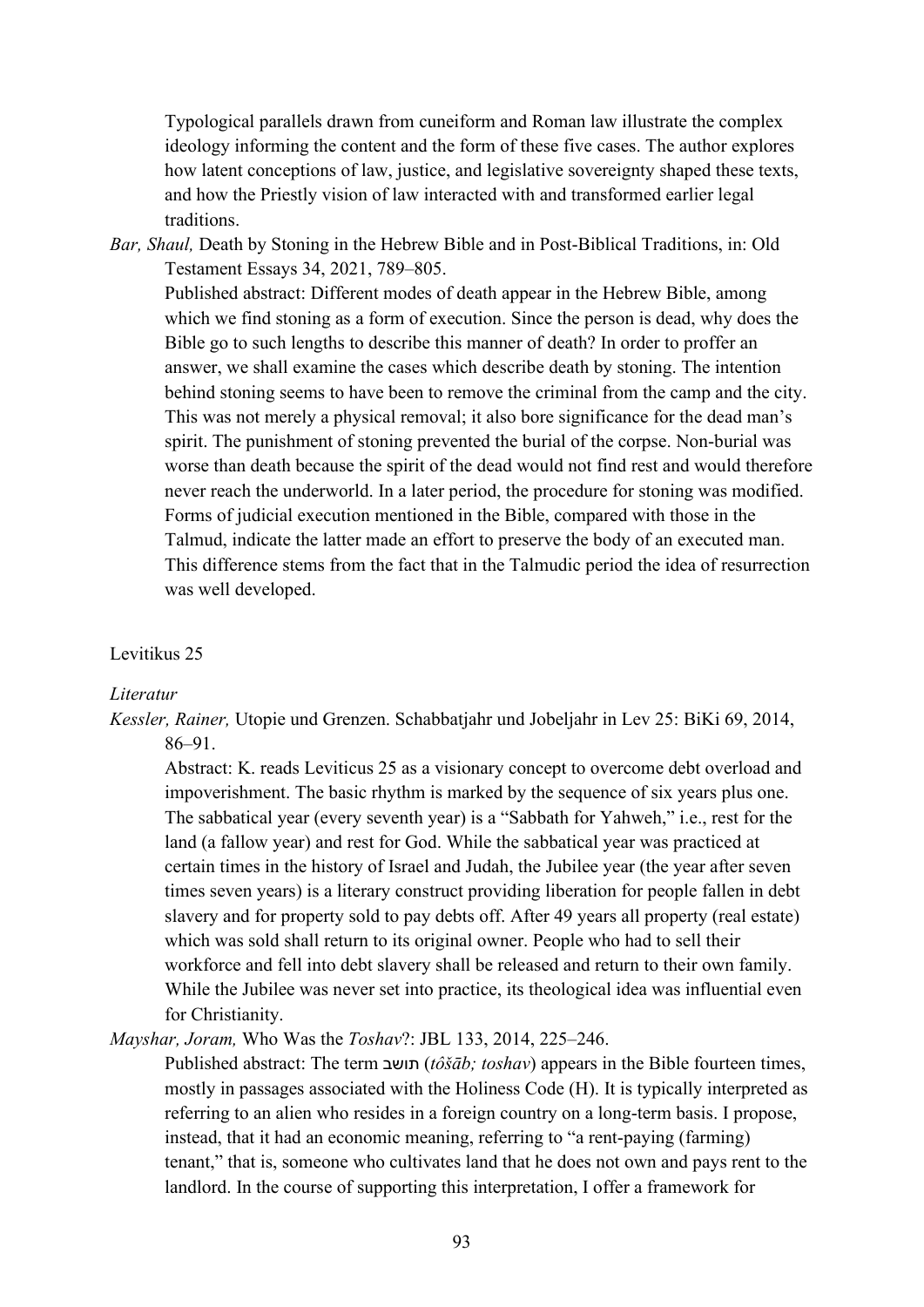understanding the social structure envisioned by H and for appreciating H's innovative social aspirations.

*Meyer, Esias E.,* Returning to an Empty Land: Revisiting my Old Argument about the Jubilee: OTE 27, 2014, 502–519.

Published abstract: In this article, M. engages with his 2003 monograph on the biblical Jubilee, with a focus on Leviticus 25 and 26. In 2003, M. argued that Leviticus is a text concerning the Judean elite who are about to return from exile and who wanted their land back, an argument in support of which he adduced the "myth of the empty land" as featured in Leviticus 26, where the land is represented as lying empty during exile and waiting for the exiles to repopulate it. On historical-critical grounds, M. now rejects the first part of his earlier claim about Leviticus 25. At the same time, he adduces additional support for the "myth of the empty land" part of his earlier argument by reference to current historical-critical debates about the portrayal of the land in the P materials and the Holiness Code.

*Meyer, Esias E.,* People and Land in the Holiness Code. Who is Yhwh's Favourite?: OTE 28, 2015, 433–450.

Adapted from published abstract: M.'s article focuses on how the land (*ʾereṣ*) is personified in the Holiness Code. It starts by describing the various "countries" portrayed in the Code and then discusses all It instances in the Code where land functions as the subject of a verb (Lev 18:25, 27, 28; 19:29; 20:22; 25:2, 19; 26:4, 20, 34, 38, 40). The land at times seems close to being a human character in its "becoming defiled," "vomiting," "acting like a prostitute," "observing the Sabbath," "giving," and "enjoying"—all verbs which are usually associated with human actions. In light of these texts, M. then attempts to describe the relationship among the land, Yhwh, and the Code's addressees. In his analysis, it becomes clear that in the Code there is a closer relationship between Yhwh and the land than there is between Yhwh and the addressees. Finally, M. seeks to engage with N. Habel's ecojustice principles, showing that the authors of the Code may have been familiar with certain of these.

*Mtshiselwa, Ndikho,* Mind the Working-Class People! An African Reading of Leviticus 25:8- 55 with Latino/a Critical Tools: OTE 29, 2016, 133–150.

Adapted from published abstract: It is generally accepted by Latino/a biblical scholars, namely, Fernando F. Segovia and Alejandro F. Botta, among others, that both the historical-critical methods and the contextual approaches are equally important in the reading of the HB. First, this paper argues that Lev 25:8-55 contains verses (cf. Lev 25:10, 39-40 and 54-55) which are ascribed to the Deuteronomistic writers (D) but which were re-used by the authors of the Holiness Code (H). Second, because the absolute noun, *śākīr* ("hired labourer") and the qal verb, *ʿbd* ("to work") in Lev 25:40 refer to the working-class people, the context(s) from which the text of Lev 25:8-55 emerged will be investigated in relation to the working-class people. Third, the paper probes the relevance of Lev 25:8-55 to Ernesto "Che" Guevara's discourse of the experiences of the working-class people and Segovia's reading of the HB in the light of such experiences. It is argued in this paper that H's concern for social justice for the workingclass people can throw light on the reading of the ancient texts, particularly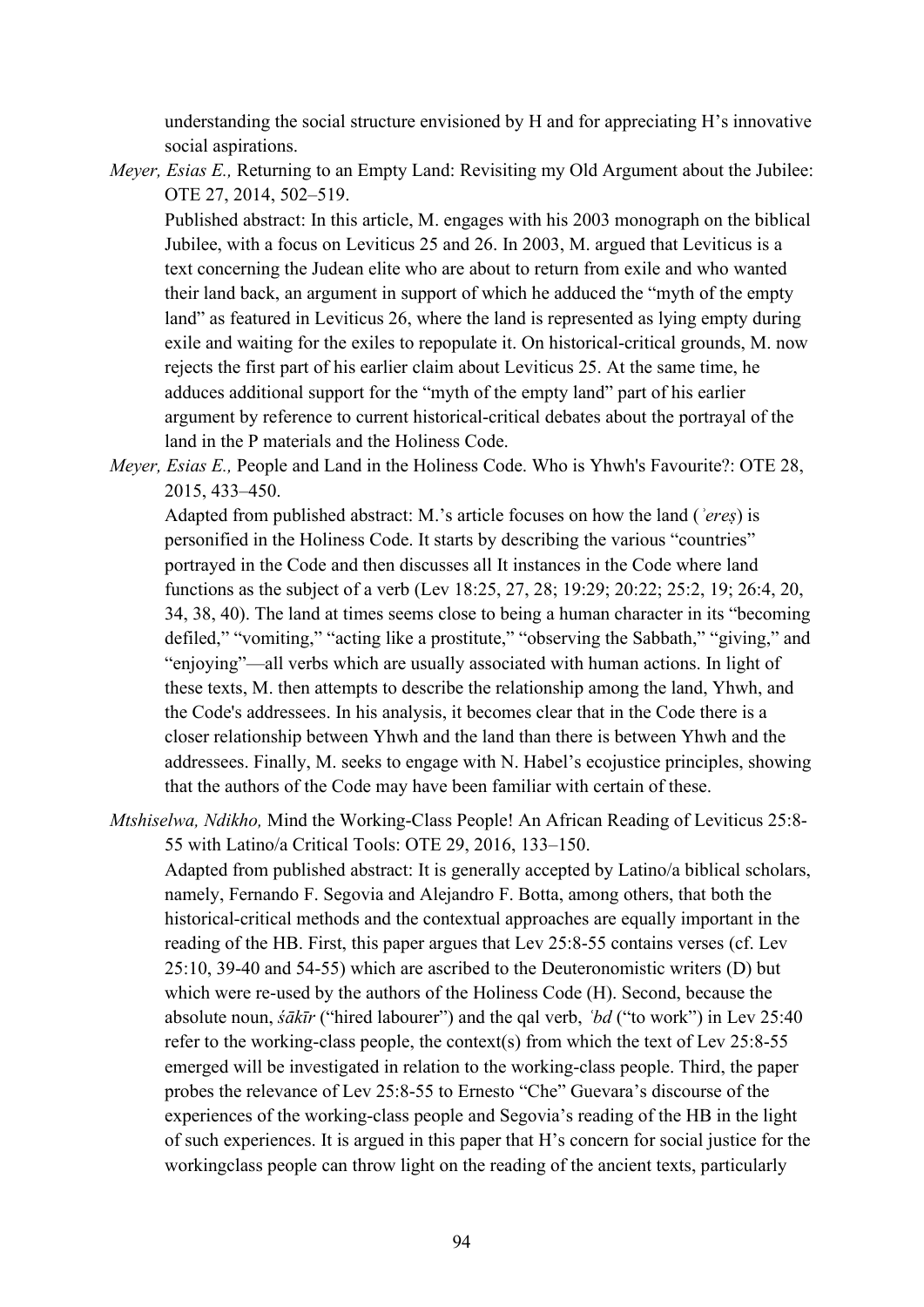from the perspective of the Latino/a biblical criticism, and more importantly, that such a reading could also have implications for the working-class people of South Africa.

*Artus, Olivier,* Sabbath Year and Jubilee in Lev 25, in: Indian Theological Studies 50, 2013, 233–252.

Abstract from OTA 40, 2017, #1655: A.'s article features a wide-ranging overview of the many questions posed by Leviticus 25. Topics addressed by him include: the diachronic relationship of the "Holiness Code" (Leviticus 17-26, HC) to the other major compositional complexes in the Pentateuch (D and P in particular); the placement of Leviticus 25 within the HC; the structure of Leviticus 25; the laws of Leviticus 25 vis-a-vis those of Exod 21:2-11 and Deut 15:12-18 as well as Old Babylonian and Nee-Babylonian royal edicts concerning release of slaves and remission of debts; and the conception of the jubilee in Leviticus 25. This last topic is discussed by A. under the general heading "jubilee and logic of the gift," that is itself further specified with the subheadings: "Vocabulary of gift in Lev 25: Can we talk of Social Ethics in Lev 25?" and "The Jubilee: A Utopia? Norm and Metanorm." Here, A. points out that while it remains unclear whether the jubilee legislation of Leviticus 25, with its insistence that no Israelite is to be the "slave" of another Israelite and that Yahweh's gift of the land to his people calls them to respond by "redeeming" the land at the jubilee, was ever put into effect during the Second Temple period, the text's vision did get picked up in subsequent messianic and eschatological discourse (see Isa 61:1-2 and Luke 4:18-19).

- *Mtshiselwa, Ndikho,* Poor and Landless Women. An African Reading of Leviticus 25 and Ruth 4 with Latino/a Critical Tools, in: Brenner-Idan, Athalya; Yee, Gale A.; Lee, Archie C.C. (Hg.), The Five Scrolls (Texts@Contexts, 6), London [etc.]: Bloomsbury T&T Clark, 2018, 71–85.
- *Olanisebe, Samson O.,* Sabbatical and Jubilee Regulations as a Means of Economic Recovery, in: Jewish Bible Quarterly 46/3, 2018, 196–202.

Abstract from OTA: Leviticus 25 describes a Sabbath year, one in every seven (Lev 25:1-7), and a Jubilee year, one in every fifty (Lev 25:8-17). In the Sabbath year, the fields lie fallow, lest the ground be exhausted. In the year of Jubilee, leased or mortgaged lands were to be returned to their original owners, and all slaves and laborers were to go free (Lev 25:10). The Jubilee was thus a way for poor people to be released from crushing debt and to make it possible for them to participate in shaping the common good.-F.W.G.

*Achenbach, Reinhard,* The *ʾamānāh* of Nehemiah 10 between Deuteronomy and Holiness Code, in: Lackowski, Mark; Bautch, Richard J. (Hg.), On Dating Biblical Texts to the Persian Period. Discerning Criteria and Establishing Epochs (Forschungen zum Alten Testament 2. Reihe, 101), Tübingen: Mohr Siebeck, 2019, 79–91. Abstract from OTA: A.'s essay focuses on the literary core of Nehemiah 10, which comprises a series of legal measures involving endogamy, merchandise sold on the Sabbath and holy days, seven-year rules (fallow ground and cancellation of debts), obligatory contributions to the maintenance of the temple cult, i.e., the wood offering, and those of the firstfruits, and the firstborn, the tithe for the Levites, along with a general commitment never to neglect the temple of God. Because each of these topics appears also in the pentateuchal traditions, A. compares the laws of the Bible's first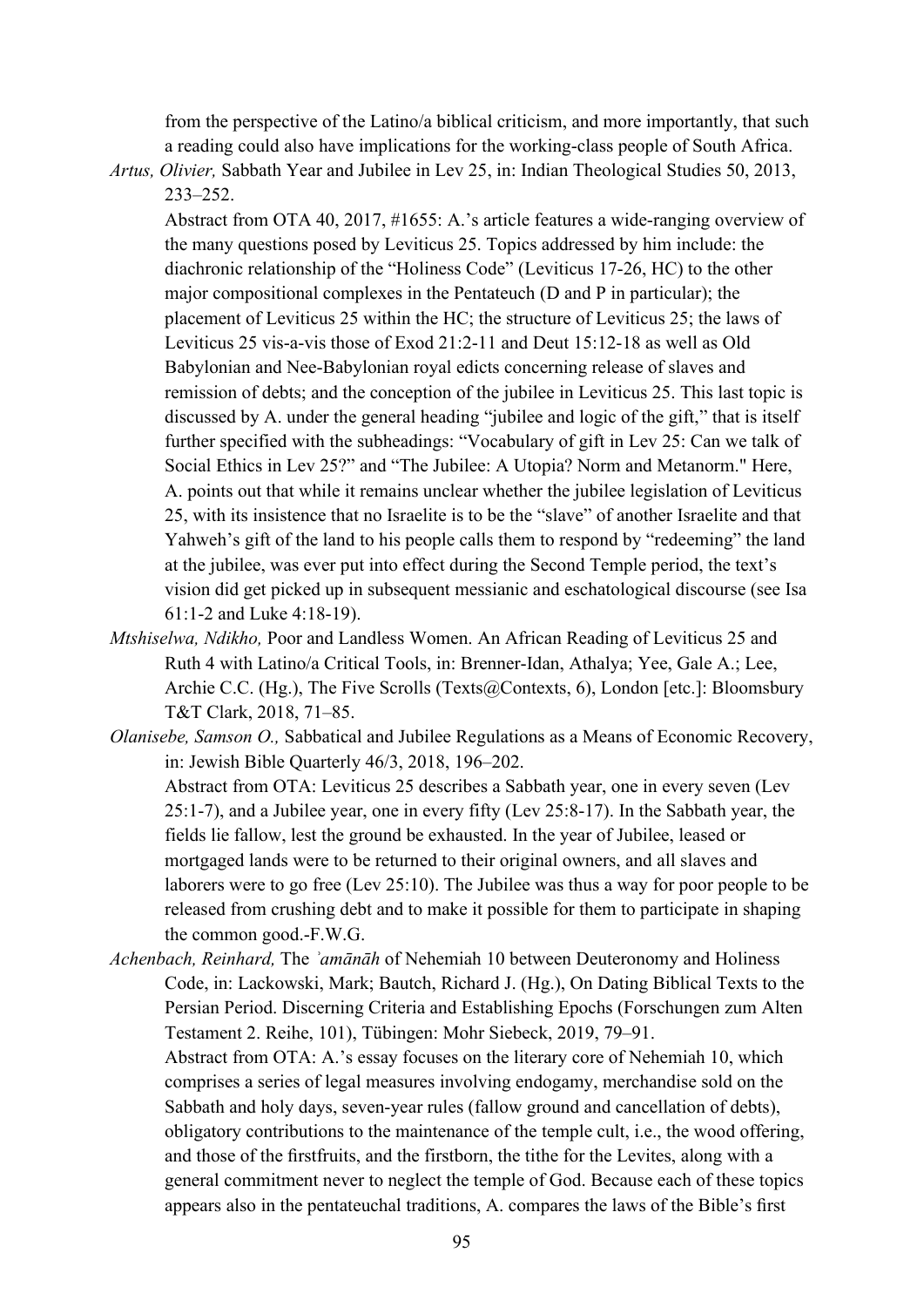five books with what is found in Nehemiah 10. In each A. differentiates the legal approach in Nehemiah 10 from that evidenced in the pentateuchal sources, be these those of the Deuteronomic and Deuteronomistic writers (e.g., on the issue of endogamy), the Covenant Code (e.g., on the question of seven-year rules), the Priestly writer (on matters of temple sacrifice and the preeminence of the Aaronides vis-a-vis the Zadokites), or the writers of the Holiness Code (e.g., on Sabbath regulations and the seven-year rules). Via this comparison, A. shows that the legal precepts of Nehemiah 10 consistently stand apart from and often predate the corresponding pentateuchal regulations, especially those of the Holiness Code. On this basis, he concludes that H was not established sacral law at the time of Nehemiah, such that H should not be dated earlier than the 2nd half of the 5th cent. B.C.E., the date of the original core of the Book of Nehemiah according to A. A. further underscores the value of Nehemiah 10 for dating texts within the Persian period: in the middle of the 5th cent., Judean legal discourse was much more fluid than we might imagine. For A., Nehemiah 10 thus provides a valuable Achaemenid window on the development of the Torah and the formation of the Pentateuch. [Adapted from published abstract— C.T.B.]

*Kaplan, Jonathan,* The Credibility of Liberty. The Plausibility of the Jubilee Legislation of Leviticus 25 in Ancient Israel and Judah, in: The Catholic Biblical Quarterly 81, 2019, 183–203.

Abstract from OTA: Although we may not have positive evidence for the observance of the Levitical jubilee in ancient Israel, we do have indications that it was an institution that would have been theoretically conceivable in ancient Israelite and Judean society. This assessment is supported by descriptions of analogous though distinct practices in the ANE as well as by the agrarian society that the jubilee presumes and in which it could have functioned as a plausible institution. Despite the difficulties in locating the jubilee in any given period in the history of early Israel and Judah, it might have served as a plausible legal framework in any number of periods in Israel's history. The perception of the jubilee legislation in Leviticus 25 as plausible is ultimately what contributed to its emergence and endurance as a force in shaping ancient Jewish thought. A wide range of biblical and postbiblical texts assume the plausibility of the jubilee legislation decreed in Leviticus 25 as a utopian ideal. Indeed, the credibility of the practice led later Jews and Christians to appropriate the jubilee as a powerful inspiration for their utopian visions of a restored Israel and of a just society in the world. [Adapted from published conclusion-W.J.U.]

*Ridenour, Randy,* Abandoning Jubilee. The Structural Causes of Poverty, in: Review & Expositor 116, 2019, 6–15.

Abstract from OTA: The jubilee law of Leviticus 25 is a radical economic plan that requires a leveling of real assets every fifty years, thus providing an economic structure that regularly dissolves large economic inequalities. Following the letter of the jubilee law in a modern, non-agrarian economy is not possible, but this fact should not free us from the responsibility of adhering to the spirit of the law. A survey of social structures in the contemporary United States reveals an economy that is contrary to the spirit of jubilee—one that not only makes inequalities possible but also makes escaping from poverty nearly impossible. [Adapted from published abstract-C.T.B.]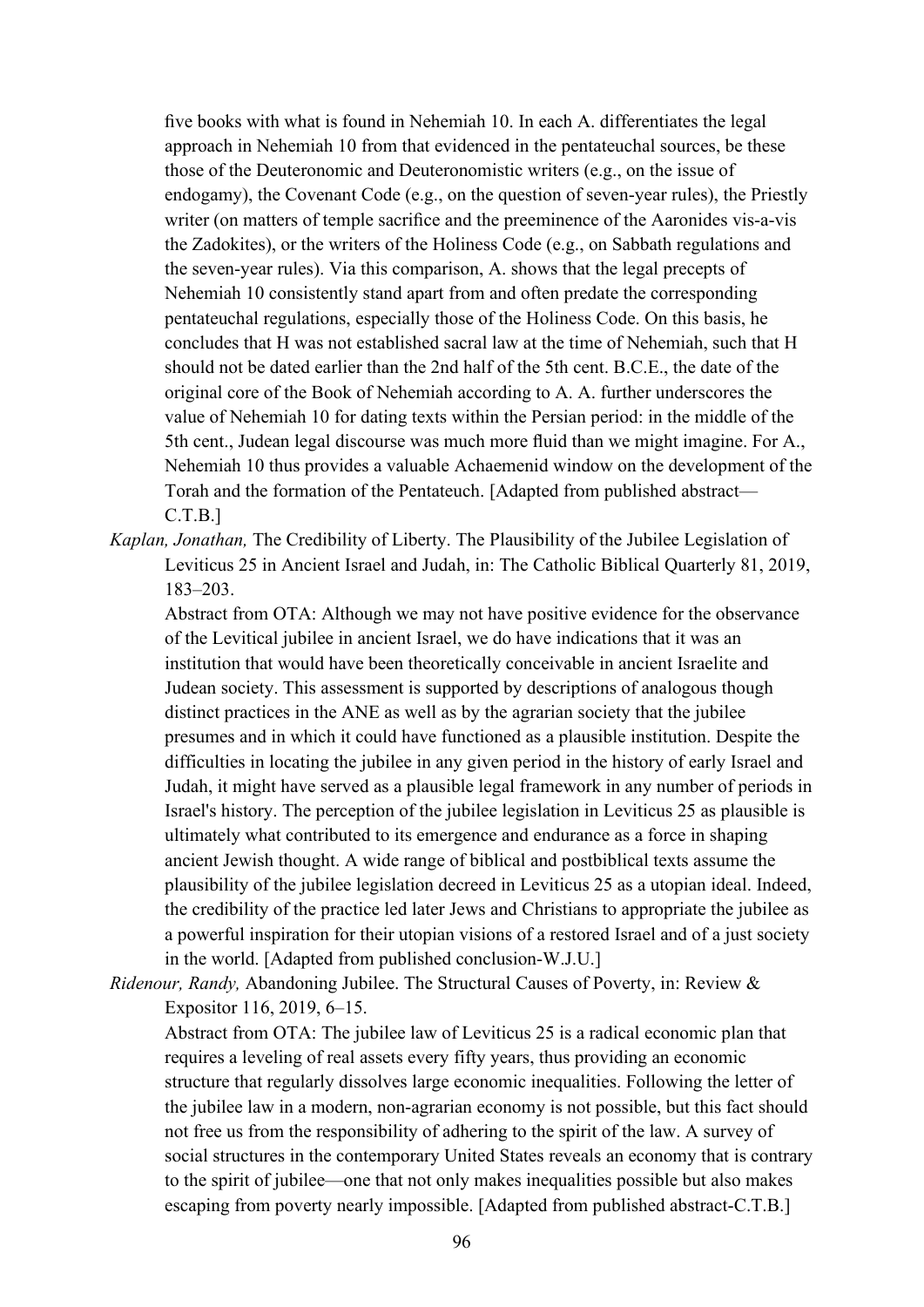*Kaplan, Jonathan,* יובל, A New Proposal, in: Biblica 99, 2018, 109–116.

Abstract from OTA: The legislation for the Israelite practice of the jubilee in Leviticus 25 employs the Hebrew term of K.'s title to designate that practice. In this contribution, K. argues that the term in question functions as a polyseme that evokes the meaning of the root *ybl* ('to bring, conduct') as well as other derived forms of that root such *ybwl* ('agricultural product') and *ywbl* ('ram's horn'). In Leviticus 25 the term takes on the technical meaning of 'a period of argricultural release inaugurated by the blast of a ram's horn.' [Adapted from published abstract- C.T.B.]

- *Watts, James W.,* The Historical Role of Leviticus 25 in Naturalizing Anti-Black Racism, in: Religions 12, 2021, 570, https://doi.org/10.3390/rel12080570. Published abstract: Leviticus 25:39–46 describes a two-tier model of slavery that distinguishes Israelites from foreign slaves. It requires that Israelites be indentured only temporarily while foreigners can be enslaved as chattel (permanent property). This model resembles the distinction between White indentured slaves and Black chattel slaves in the American colonies. However, the biblical influence on these early modern practices has been obscured by the rarity of citations of Lev. 25:39–46 in sixteenth- and seventeenth-century sources about slavery. This article reviews the history of slavery from ancient Middle Eastern antiquity through the seventeenth century to show the unique degree to which early modern institutions resembled the biblical model. It then exposes widespread knowledge of Leviticus 25 in early modern political and economic debates. Demonstrating this awareness shows with high probability that colonial cultures presupposed the two-tier model of slavery in Leviticus 25:39–46 to naturalize and justify their different treatment of White indentured slaves and Black chattel slaves.
- *Bergland, Kenneth,* Jeremiah 34 Originally Composed as a Legal Blend of Leviticus 25 and Deuteronomy 15, in: Armgardt, Matthias; Kilchör, Benjamin; Zehnder, Markus (eds.), Paradigm Change in Pentateuchal Research (BZAR 22), Wiesbaden: Harrassowitz, 2019, 189–205.

Abstract from OTA: The above evidence leads to the conclusion that the reuse of both Leviticus 25 and Deuteronomy 15 was part of the original composition of Jer 34:8-22 and cannot be removed without collapsing the latter passage itself. … Thus the thrust of Jeremiah 34 is better explained as an original reuse of Leviticus 25 on the part of the author of the former passage, *pace* S. Chavel (1997). As argued above, the differences between the justifications for the manumission of the Hebrew slaves in Jer 34:9b and 14 are best understood as evidencing different strategies of reuse by the same author. While 34:8-11 shows an alternating and much tighter-knit reuse of Leviticus 25 and Deuteronomy 15, 34:12-22 largely deploys Deuteronomy 15 in connection with the release prescription in Jer 34:13-14, with 34:15-22 reusing Leviticus 25 more in connection with the divine indictment against the peoples taking back their recently freed slaves. Given the above discussion, it therefore seems reasonable to conclude that the reuse of both Leviticus 25 and Deuteronomy 15 is original in Jer 34:8-22. As a conflation of both Pentateuchal texts, Jer 34:8-22 would be the youngest of the three passages. [Adapted from author's summary, p. 203]— C.T.B.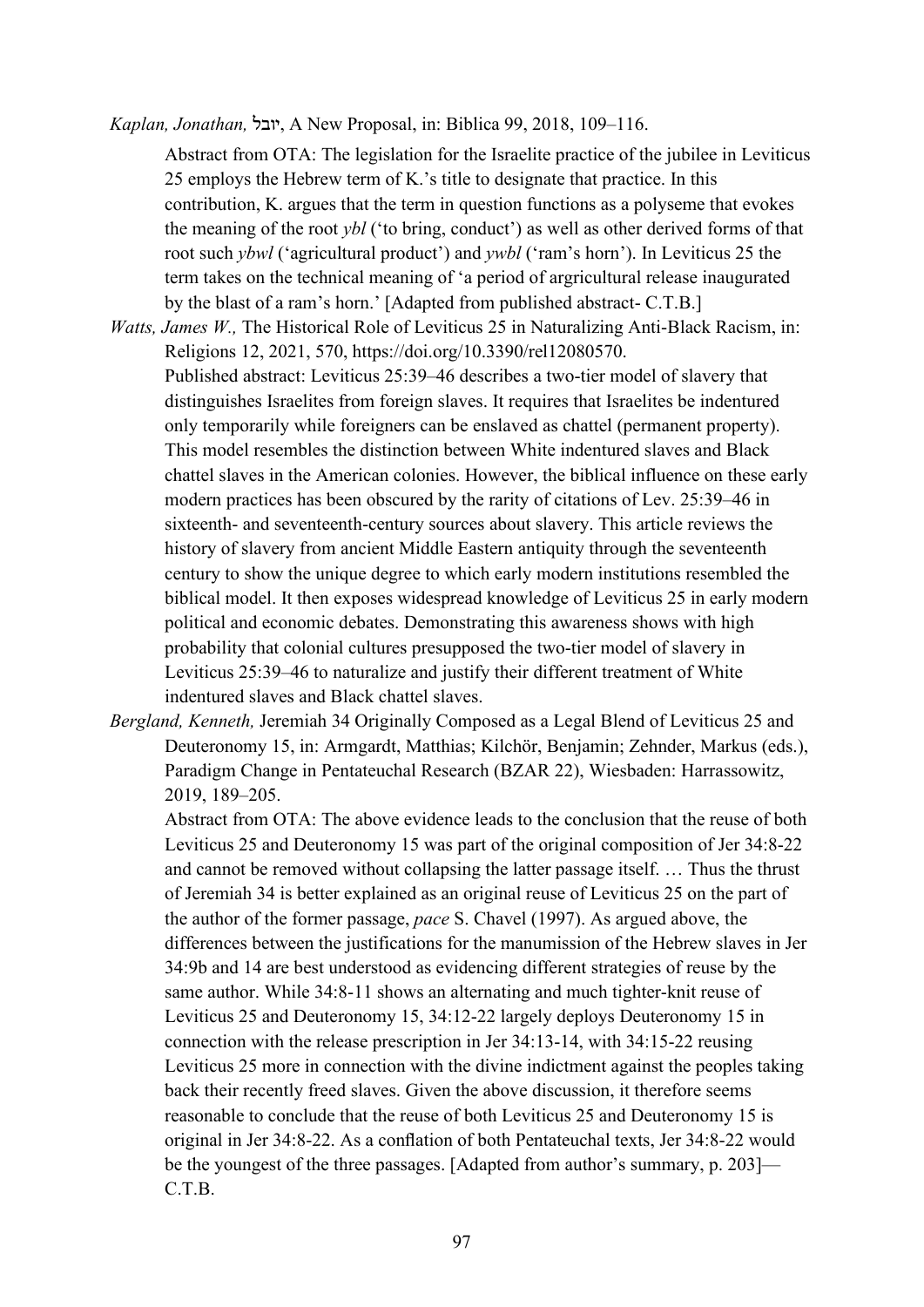- *Bergsma, John Sietze,* Biblical Manumission Laws. Has the Literary Dependence of H on D Been Demonstrated?, in: Mason, Eric F. (ed.), A Teacher For All Generations. Essays in honor of James C. VanderKam (JSJ.S 153,1), Leiden: Brill, 2012, 65–91. Abstract from OTA: The crux of this study is B.'s detailed comparison of the syntax and vocabulary in the laws governing the manumission of slaves in Deut 15:1-18 and Leviticus 25. He begins by noting his interest in detecting the existence and direction of any literary—as distinct from conceptual—dependence between D and H. Evidence for literary dependence would consist in a shared repertoire of words or phrases that are rarely used elsewhere in the MT. He identifies cases of such occurrences, which, e.g., confirm the dependence of the Chronicler on the Deuteronomistic History, Ezekiel on the Holiness Code, the Holiness Code on the Covenant Code, and the Deuteronomic Code on the Covenant Code as well. By contrast, B.'s careful analysis yields no such evidence of rarely used syntax or lexemes that would confirm a literary dependence in either direction between Deut 15:1-18 and Leviticus 25. These conclusions have implications for discussions about putative relationships between the Holiness and Deuteronomic Codes and about possible connections among Deut 15:1- 18; Jer 34:8-22; and Leviticus 25. An appendix lists vocabulary common to Deut 15:1- 12 and Lev 25:1-55.—M.W.D.
- *Houston, Walter J.,* What's Just about the Jubilee? Ideological and Ethical Reflections on Leviticus 25, in: Houston, Walter J., Justice for the Poor? Social Justice in the Old Testament in Concept and Practice, Eugene: Cascade Books, 2020, 58–72. Abstract from OTA: Who benefits from the Jubilee described in Leviticus 25? The group that would cleans benefit from the implementation of the measure, if it were ever to be implemented, would be the peasantry, the landholding families of Israelite villages. It would not benefit those without any recognized title to land: those identified in the text as "the aliens residing with you" (v. 45). We have no means of knowing what proportion of the population these were, but it was clearly not negligible, in view of the frequency with which the *gēr* is mentioned in biblical literature. It would also not benefit, but positively disadvantage, the ruling groups or merely more wealthy farmers mentioned so frequently as exploiting the peasants and seeking to gain control of their land and their persons. This is the straightforward interpretation of the text's implications. The attraction of the biblical Jubilee campaign is its promise of a new start unencumbered by debts, in full possession of one's land and person, just as severely indebted countries today dream of a new start free of debt. The most crying need is for the humble acknowledgment that human beings have no right to absolute possession of the earth or any part of it to do with as they wish: it is intended for a higher purpose —F.W.G.
- *Joseph, Simon J.,* "The Land is Mine" (Leviticus 25:23). Reimagining the Jubilee in the Context of the Palestinian-Israeli Conflict, in: Biblical Theology Bulletin 50, 2020, 180–190.

Abstract from OTA: The Jubilee tradition commemorates the release of slaves, the remission of debt, and the repatriation of property, a "day" of physical and spiritual restoration. The Jubilee tradition, which originated in a constitutional vision of ancient Israel periodically restoring its ancestral sovereignty as custodian of the land, became a master symbol of biblical theology, a powerful ideological resource as well as a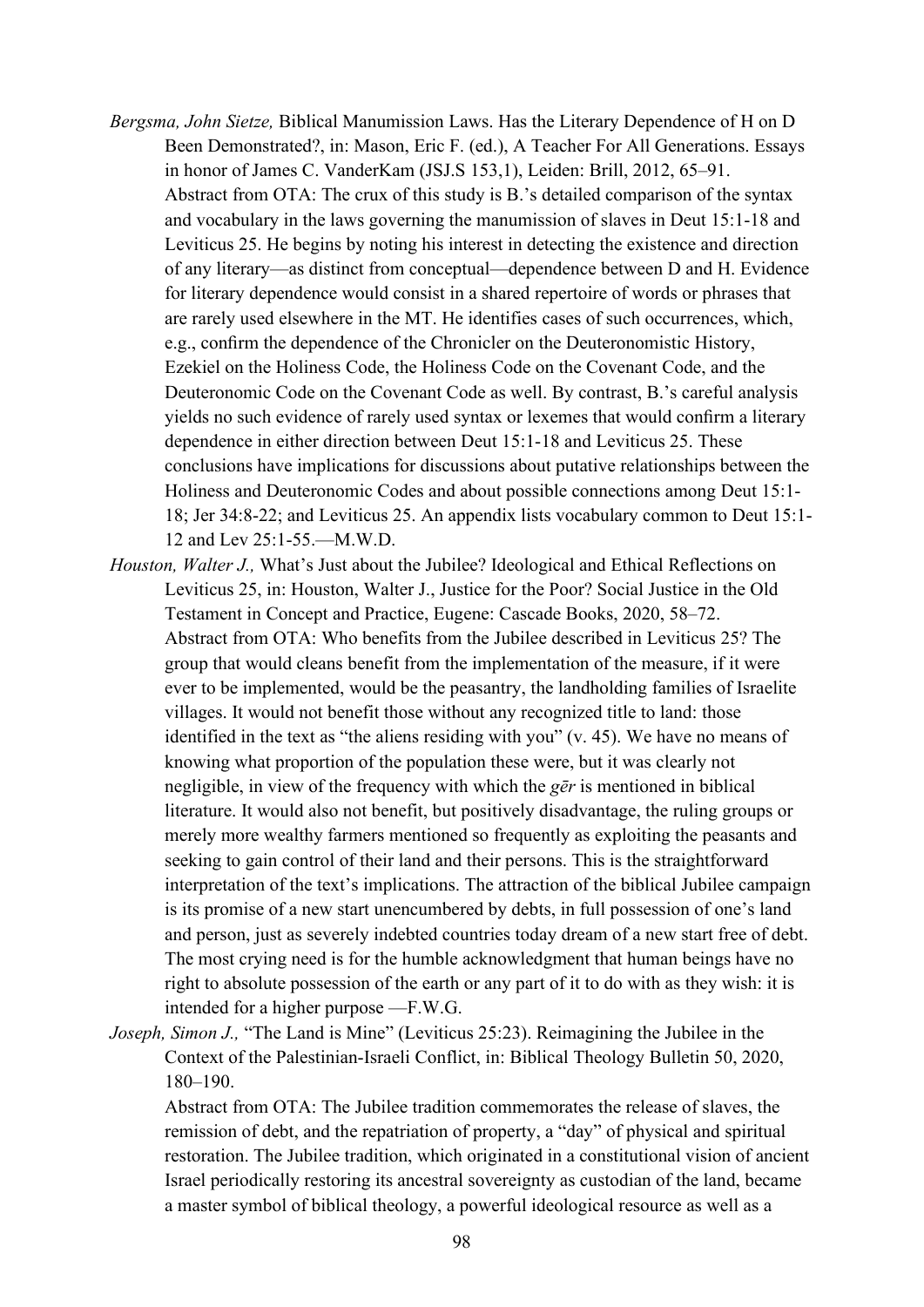promise of a divinely realized future during the Second Temple period, when the Qumran community envisioned an eschatological Jubilee and the early Jesus tradition remembered Jesus's non-violence in Jubilee terms. Jubilee themes can be identified in ideals inscribed in the founding of America, the abolitionist movement, the women's liberation movement, the civil rights movement, and liberation theology. This study seeks to extend the exploration of Jubilee themes by adopting a comparative methodological approach, re-examining Jubilee themes in the context of the contemporary Palestinian-Israeli conflict. Where the dream of peace in the Middle East continues to play out in predominantly politicized contexts. [Adapted from published abstract–C.T.B.]

*Dykesteen Nilsen, Tina,* Ecology and Economy of SHMITTA (Exod 23,10-11; Leviticus 25,1- 7; Deuteronomy 15,1-6). Biblical Texts and Contemporary Judaism, in: Zehnder, Markus; Hagelia, Hallvard (Hg.), The Bible and Money. Economy and Socioeconomic Ethics in the Bible (The Bible in the Modern World 76), Sheffield: Sheffield Phoenix Press, 2020, 314–336.

Abstract from OTA: The UN's sustainable development goals acknowledge the connections between ecology and social justice. However, such realizations are not new. My article focuses on the relationship between, on the one hand, ecological issues pertaining to agriculture and, on the other hand, economic issues of social justice. My article traces the understanding of such a relationship from biblical times until our own day in the laws of the *šěmiṭṭâ* (also known as the year of release, the seventh year, or the sabbatical year). The article's first part focuses on the relevant biblical texts, using literary analysis in particular to discern the nuanced stances taken regarding the *šěmiṭṭâ* in Exod 23:10-11; Lev 25:1-7; and Deut 15:1-6. The second part of the article shows how early and mediaeval Jewish writings received these biblical texts, particularly in terms of agricultural and economic legislation, separating ecology from the economy in so doing. The final part of the article discusses the reception of the biblical texts in question in Jewish green movements of our own time, analyzing how some of the main actors in these movements have revived *šěmiṭṭâ* and by doing so have revived the interconnections between ecology and the economy as well. [Adapted from published abstract–C.T.B.]

*Démarre-Lafont, Sophie,* Unjust Law. Royal Rhetoric or Social Reality?, in: Graef, Katrien de; Goddeeris, Anne (Hg.), Law and (Dis)Order in the Ancient Near East. Proceedings of the 59th Rencontre Assyriologique Internationale Held at Ghent, Belgium, 14-19 July 2013, University Park, Pennsylvania: Eisenbrauns, 2021, 48–60. Abstract: Remaining in the late third and early second millennia, S. Démare-Lafont's treatment of "unjust laws" (ch. 5) within legal codes raises some important questions regarding economic imbalances caused by periodic *mīšarum* and *andurārum* edicts to cancel debts, usually thought to reflect progressive tools for achieving social equality. The harm caused to debtors and what measures were taken to counteract it is well documented in the article, but it also raises questions regarding how biblical Sabbatical and Jubilee Year debt forgiveness could have functioned in practice, if it ever did.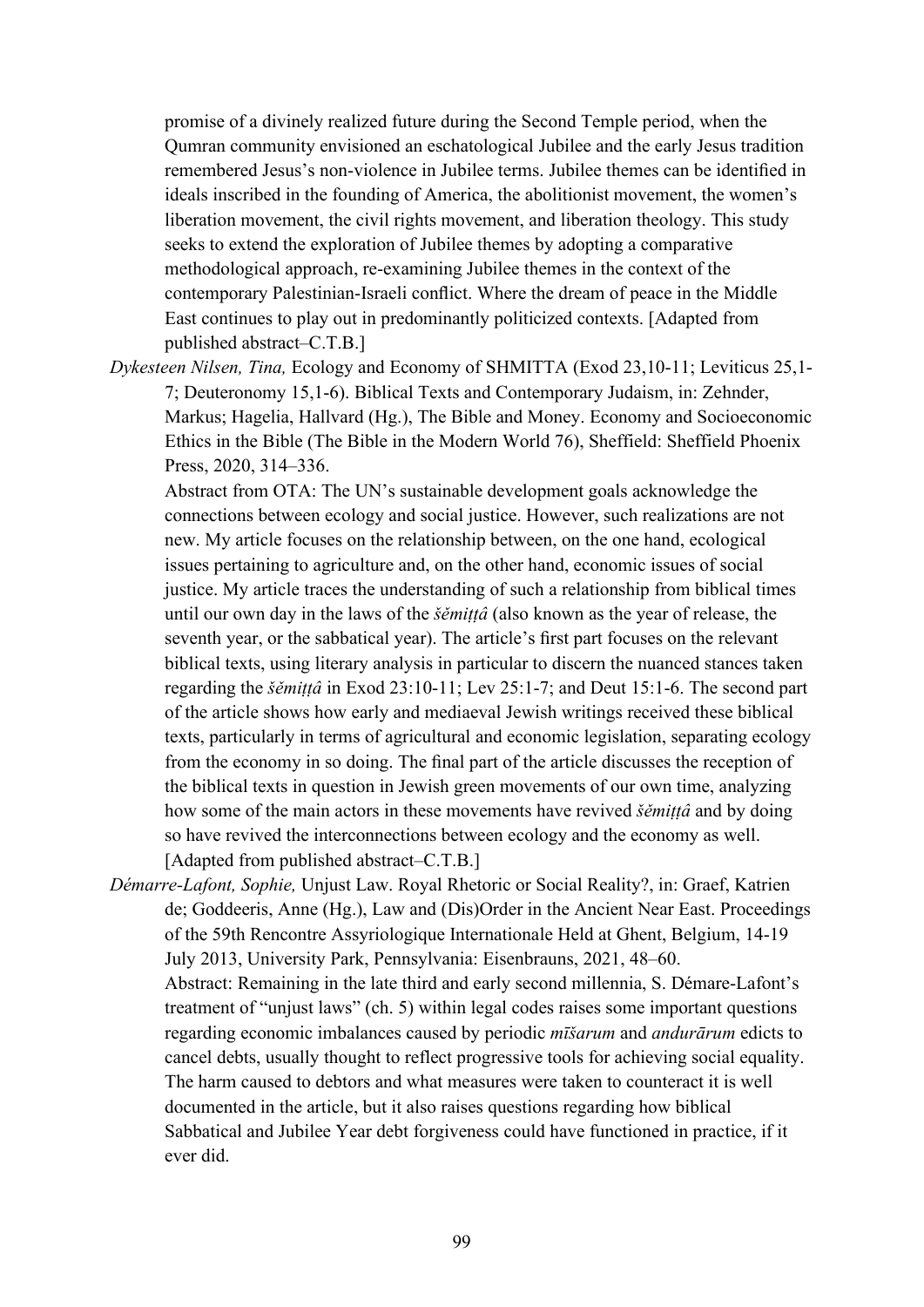#### Levitikus 26

### *Literatur*

*Hieke, Thomas,* The Covenant in Leviticus 26: A Concept of Admonition and Redemption, in: Bautch, Richard J.; Knoppers, Gary N. (ed.), Covenant in the Persian Period. From Genesis to Chronicles, Winona Lake, IN: Eisenbrauns, 2015, 75-89.

Abstract: With the exception of Lev 2:13 and 24:8 the term *bryt*, "covenant," occurs in the book of Leviticus only in chapter 26. Here, however, the eight occurrences form a significant concept in three stages that correspond to the three main parts of the chapter. In the part called "blessings" or better "promises" (Lev 26:3-13), God enumerates the blessings and benefits that will be granted to Israel if the people follow God's laws, keep God's commandments and observe them. Israel will gain agricultural and military success, and God will uphold his covenant with Israel (26:9). However, if Israel does not obey God and his commandments, thus breaking the covenant (26:15), God has to punish the people severely and a sword will execute vengeance for the covenant (26:25). The (longer) part called "curses" or better "commination" (Lev 26:14-39) lists a wide variety of consequences of Israel's disloyalty to the covenant and God's commandments. God will take back all the promises mentioned in the first part – with one exception: the promise to uphold his covenant is not mentioned and therefore not withdrawn in the second part.—Israel experienced the evil consequences in destruction and exile in the sixth century B.C.E. But as the people survived the catastrophe, these two parts of admonition need to be supplemented by a third part of redemption (Lev 26:40-45). God grants mercifully a new beginning after the (necessary) punishment. The text uses the metaphor that God "remembered his covenant" – it is the covenant with the Patriarchs (Jacob, Isaac, Abraham – in this sequence in 26:42) and the (same) covenant with the ancients freed from the land of Egypt (26:45). This concept of redemption that results from the experiences of the Exile and the new beginning in the Persian period is integrated into the revelation at Mount Sinai in order to anchor the paradigm of failure, punishment, forgiveness and new beginning at the roots of Israel's religion. While the concept of admonition by promises and commination is borrowed from the treaties in the Ancient Near Eastern literature, the concept of redemption is unique in Israel's environment.— The text suggests the following theological and anthropological conclusions: The concept of covenant in Leviticus 26 presents God as a reliable covenant partner and as a merciful and forgiving deity. As Israel is freed from the land of Egypt *in the sight of all nations* (26:45), hence the people stand for an anthropological paradigm: All human beings are summoned to a life according to God's ethical demands in order to gain a life in prosperity and peace. While human beings experience their failure in following God's commandments and suffer the severe consequences, God will answer confessing and repentance by granting a new beginning ("remembering the covenant"). Thus God's mercy does not suspend the ethical responsibility of the human beings; their actions do not become irrelevant. However, punishment will not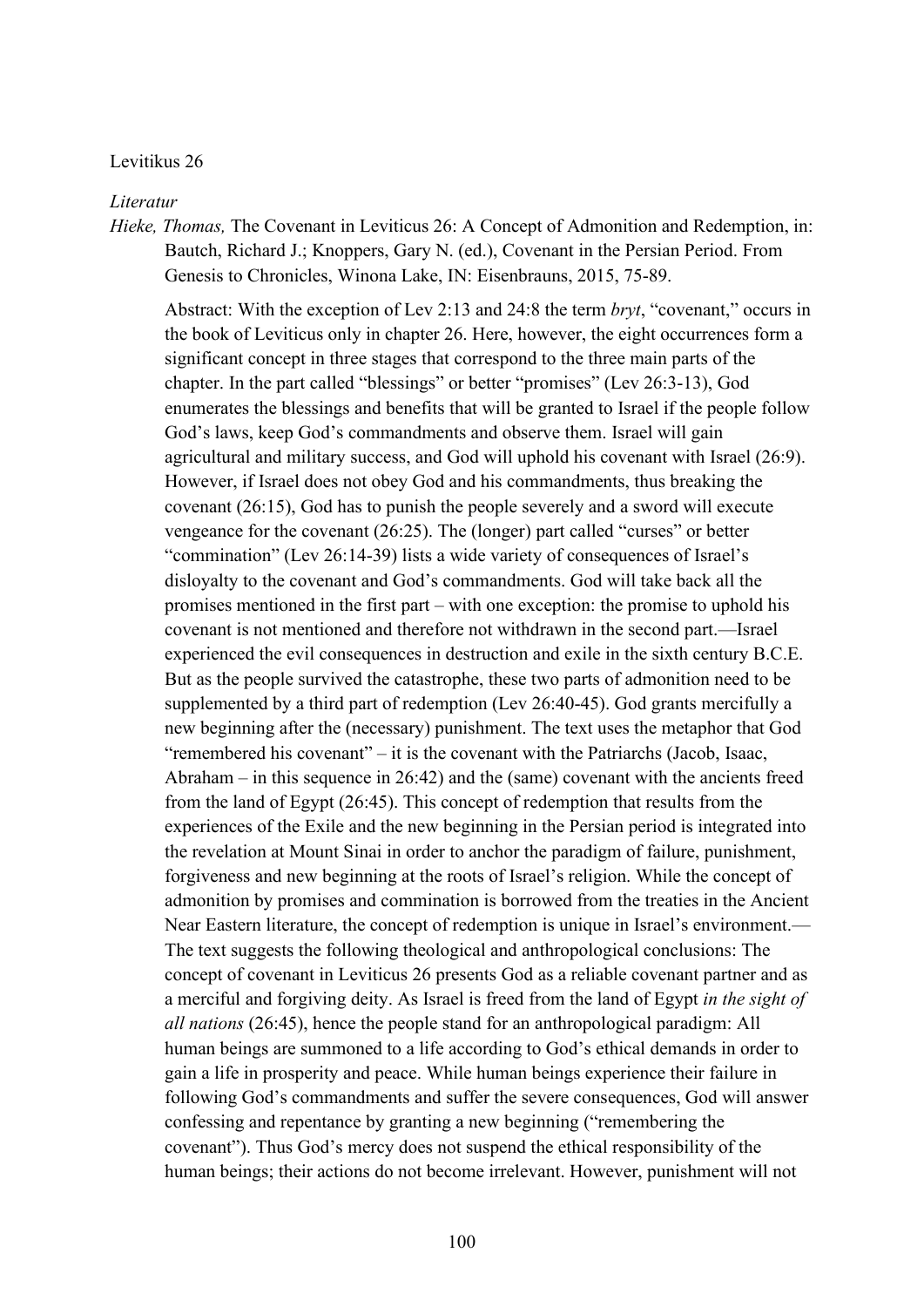be God's last word; it is the covenant that lets God's love prevail against his vengeance.

- *Ho, Shirley S.,* Leviticus 26 in Psalm 79. The Defilement of the Sacred, Nations and Lament: Jian Dao 44, 2015, 1–24.
- *Nihan, Christophe,* Heiligkeitsgesetz und Pentateuch. Traditions- und kompositionsgeschichtliche Aspekte von Levitikus 26, in: Hartenstein, Friedhelm; Schmid, Konrad (Hg.), Abschied von der Priesterschrift? Zum Stand der Pentateuchdebatte (Veröffentlichungen der Wissenschaftlichen Gesellschaft für Theologie 40), Leipzig: Evangelische Verlagsanstalt, 2015, 186–218. Abstract from OTA: In recent scholarship, there has been much discussion concerning the literary history and status of the Holiness Code (Leviticus 17-26), its concluding chapter, Leviticus 26, in particular. N.'s article highlights the chapter's multiple conceptual and terminological links with and dependence on passages in P, the non-P material in the Pentateuch, Deuteronomy and Ezekiel. On this basis he concludes that the chapter (and Leviticus 17-26 as a whole) stems from a "Leviticus redaction" the purpose of which was to integrate the complex of Leviticus 1-26 into the developing Pentateuch (in which the P and non-P materials had already been combined) and to "correct" P's conception of an unconditional divine covenant.
- *Fischer, Georg,* A Need for Hope? A Comparison Between the Dynamics in Leviticus 26 and Deuteronomy 28-30, in: Gane, Roy E.; Taggar-Cohen, Ada (ed.), Current Issues in Priestly and Related Literature. The Legacy of Jacob Milgrom and Beyond (Resources for Biblical Study 82), Atlanta 2015, 369–385.

Abstract from OTA: Leviticus 26 and Deuteronomy 28 evidence an overall parallel movement as well as many specific terms and motifs in common. On the other hand, the former chapter ends in vv. 39-45 (which F. regards as an integral and original part of the unit) with a word of hope, which is conspicuously absent in the latter. When, however, one extends one's reading of Deuteronomy to the following chapters 29-30, 30:1-10 in particular, one does find a message of hope for the exiles comparable to that in Lev 26:39-45. At the same time, Deut 30:6 takes the hopeful message of Lev 26:39ff. with its announcement that God will circumcise the people's heart a step further in that it resolves the problem, merely alluded to in Lev 26:41, of the Israelites' "uncircumcised heart" as the root of all their failures in their relationship with Yhwh. In their extant form, both Leviticus 26 and Deuteronomy 28-30 do articulate a hopeful vision for Israel's future beyond exile, a vision which presupposes Israel's turning to Yhwh, even as it remains a matter of a gratuitous divine initiative. Hope then is indeed a human "need," but never a "necessary" outcome from God's side.—C.T.B.

*Zehnder, Markus,* Structural Complexity, Semantic Ambiguity, and the Question of Literary Integrity: A New Reading of Leviticus 26,14–45, in: Jenni, Hanna; Saur, Markus (Hg.), Nächstenliebe und Gottesfurcht. Beiträge aus alttestamentlicher, semitistischer und altorientalistischer Wissenschaft für Hans-Peter Mathys zum 65. Geburtstag (AOAT 439), Münster 2016, 503–530.

Assessment: Z. presents a lot of interesting and helpful explanations regarding the macro and micro structure of Leviticus 26. Regrettably, he uses these synchronic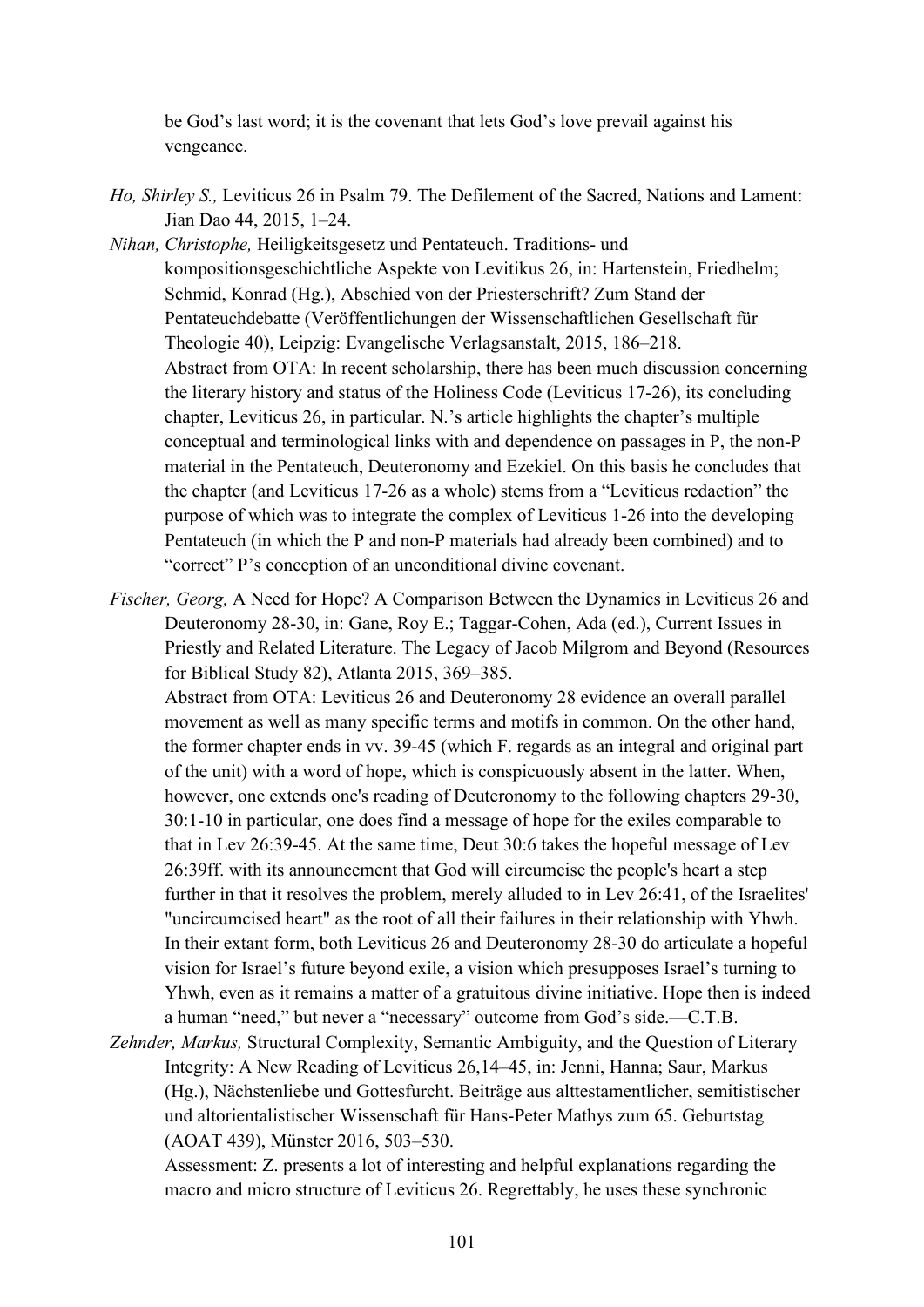observations as a proof for the literary unity of the chapter. This way of concluding from synchronic phenomena back to diachronic hypotheses about the text's origin is methodologically unconvincing. Likewise, Z.'s attempt to opt for a pre-exilic date of the entire chapter is highly problematic. The parallels to extra-biblical texts from the 9th and 8th century B.C.E. are too scarce to bear the burden of proof, and the overall theological picture a reader gets from Leviticus 26 in its context does not match the religion-historical situation of the pre-exilic era. In addition, it is methodologically questionable whether it is possible or reasonable to isolate a chapter from its context and presume a certain date for it without considering the structural embedding within a larger literary framework.

*Nihan, Christophe,* Leviticus 26:39-46 and the Post-Priestly Composition of Leviticus. Some Remarks in Light of the Recent Discussion, in: Giuntoli, Frederico; Schmid, Konrad (eds.), The Post-Priestly Pentateuch. New Perspectives on Its Redactional Development and Theological Profiles (Forschungen zum Alten Testament, 101), Tübingen 2015, 305–329.

Abstract from OTA: Basing himself on the view—increasingly accepted among contemporary scholars—that "H" (Holiness Code; Holiness Legislation) is both later than P and never existed as an independent document, N. focuses on the concluding segment of Leviticus 26, i.e., vv. 39-46. In these verses (which, N. maintains, constitute a literary unity), the H author, e.g., seeks to align P and non-P (Deuteronomistic) conceptions of Yhwh's covenant, this resulting in his developing a notion of the covenant that encompasses both the covenant with the patriarchs (stressed by P) and the Sinai covenant (emphasized by the Deuteronomists). Along the same lines, the notice of 26:46, with its multiple law terms, has in view the whole body of laws elsewhere in the Pentateuch—not just those of H itself. At the same time, N. holds that the author of H should not be regarded as a/the pentateuchal redactor, but rather as one whose work was intended to give Leviticus a distinct, well-delimited status as a "book" within the pentateuchal complex.—C.T.B.

*Kessler, John,* Patterns of Descriptive Curse Formulae in the Hebrew Bible, with Special Attention to Leviticus 26 and Amos 4:6–12, in: Gertz, Jan C. et al. (eds.), The Formation of the Pentateuch (FAT 111), Tübingen 2016, 943–984. Abstract from OTA: Several implications emerge from the preceding analysis. First, if my arguments are sound, this study has demonstrated the variety of ways in which Israelite texts have creatively reconfigured the traditional stock of ANE curse vocabulary for use within various theological streams and traditions. This finding then underlines the need to ascertain the orientation and purpose of a given text before advancing broad hypotheses regarding the significance and function of any curse formula used within it. Form-critical judgments alone are not sufficient when dealing with such curse materials. Second, as we have seen, there are several broader patterns into which descriptive curse formulations may fall. Thus, Amos 4; Leviticus 26; and lsa 5:20-25; 9:7[8]-10:4 historicize the more static pattern of sin—consequence or interdiction—deterrent found elsewhere. ln doing so, they integrate the conceptions of benediction and malediction with the idea of Israel's lived experience, stretched out over time, and the nation's sufferings as Yhwh's discipline and instruction. Moreover, this integration of blessing and cursing with lived experience enables the writers of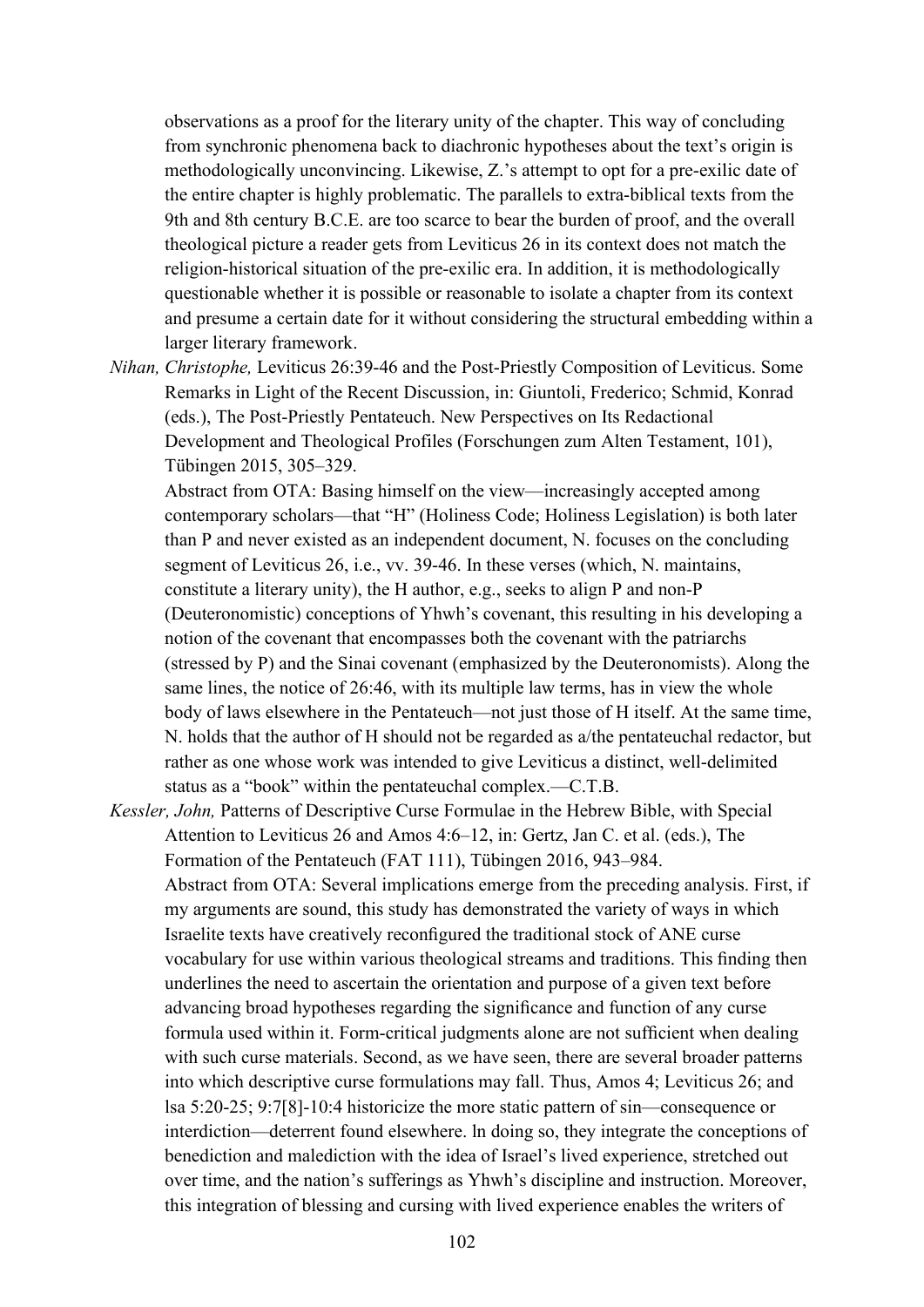these texts to view Yhwh's maledictions as challenges that put the nation to the test: Will it choose submission and blessing or rebellion and curse? Third, significant differences of perspective may appear even between texts belonging to the same general curse pattern. For example, a careful analysis of the differences between Leviticus 26 and Amos 4 reveals fundamentally different understandings at numerous key points, especially regarding the role of suffering in producing change, the way in which such change will be evidenced, and the basis of Israel's ultimate restoration. Thus, when considering the significance of curse language in any given context, one must move beyond commonalities of form and be attentive also to differences in fond. Texts displaying similar formal elements may intentionally deepen, revise, or correct those on which they have been patterned. Fourth, and finally, the fact that one or more prophetic texts (Amos 4; lsa 5:25-29; 9:7[8]-10:4) use a descriptive curse pattern strikingly similar to the one found in Leviticus 26 suggests that consideration of the literary growth of the Pentateuch cannot be undertaken in isolation from the prophetic corpus. The prophetic materials, which so frequently display strong intertextual relationships with numerous pentateuchal texts, must play a significant role in pentateuchal analysis. Since the inception of modern biblical criticism, the prophetic materials have been seen as a foundational element in addressing issues of the literary development of the Pentateuch. The vitality of the scholarly literature addressing the relationship between these two corpora testifies to the continuing importance of this discussion. Failure to address ongoing developments in the study of the prophetic materials can only impoverish pentateuchal study, whereas attention to the interaction between the two corpora can only enrich it. [Adapted from author's conclusion, pp. 983-984—C.T.B.]

*Nihan, Christophe L.,* Ezekiel and the Holiness Legislation – A Plea for Nonlinear Models, in: Gertz, Jan C. et al. (eds.), The Formation of the Pentateuch (FAT 111), Tübingen 2016, 1015–1039.

Abstract from OTA: Some general conclusions derive from my analysis with regard to the relationship between the Holiness Legislation and Ezekiel, which can be briefly summarized by way of a conclusion. First, in line with some recent studies, l have argued that the parallels between the two collections are part of a complex *formative* process, which impacted both the composition and the transmission of Ezekiel in the Second Temple period and which is documented by the comparison between the textual forms of this book preserved in the OG and in the MT. Second, while the presence of scribal expansions characterized by a concern to coordinate the prophecy of Ezekiel more closely with the Holiness Legislation is documented in both the OG and the MT, the textual evidence clearly suggests that the textual form preserved in the MT should be situated toward the end of this scribal process of coordinating Ezekiel with H. This conclusion, in turn, implies that any approach to the relationship between these two corpora that is exclusively (or even predominantly) based on the MT of Ezekiel is inherently flawed. Third, the evidence provided by the comparison between Ezek 34:23-31 and 37:24-28 in relation to H (Leviticus 26) indicates that the relationship to H may differ according to the compositional stage reflected in these shared materials; though the later text of Ezek 34:23-31 arguably reflects the influence of H, this does not appear to be the case for the earlier text of 37:24-28. This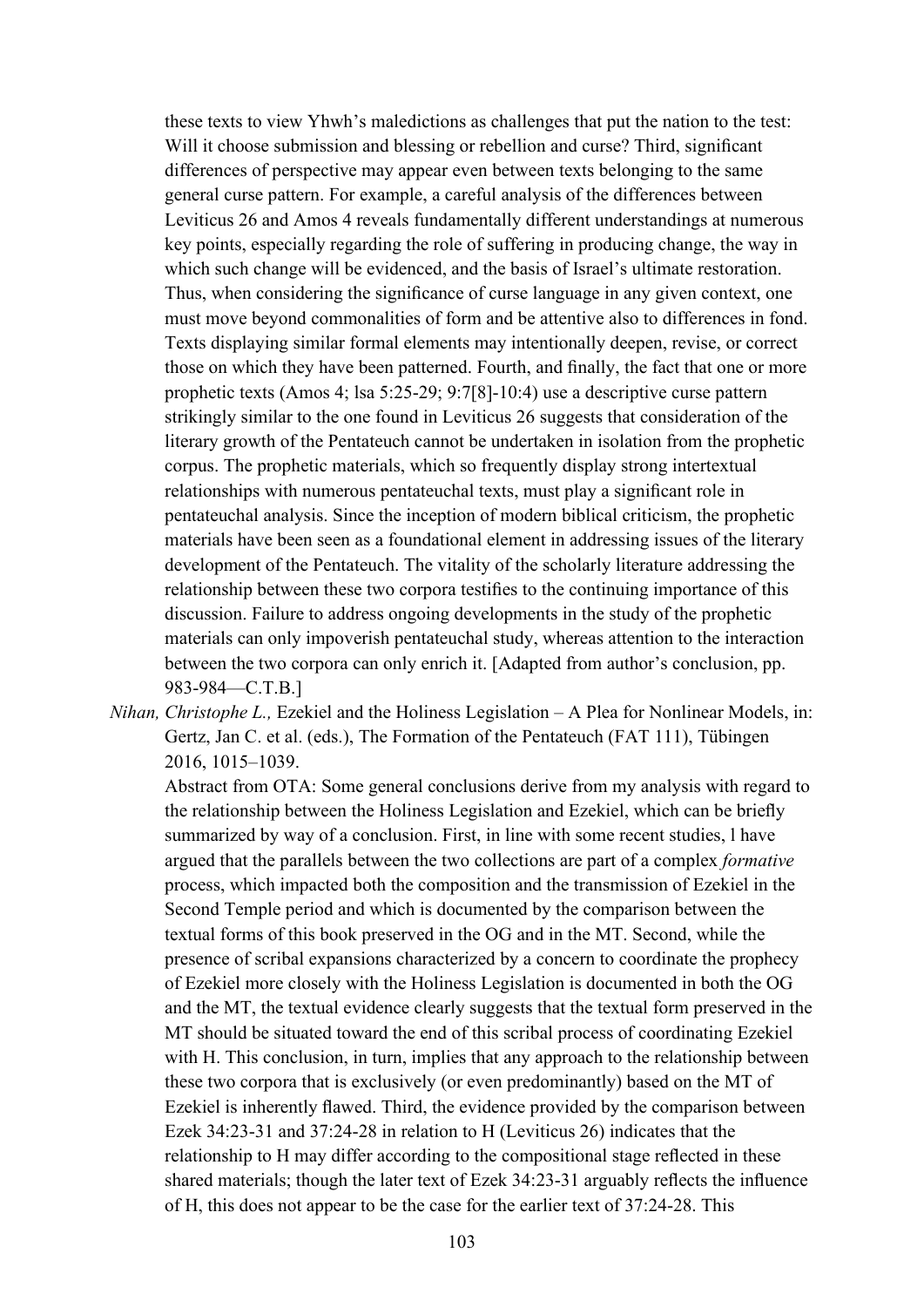conclusion, for its part, suggests that the reception of H may, in fact, be more characteristic of the later stages in the composition of Ezekiel than of the earlier forms of the book. Overall, the findings presented here point to the need to elaborate complex, nonlinear models in order to adequately describe the relationship between H and Ezekiel. [Adapted from author's conclusion, p. 1039—C.T.B.]

- *Kopilovitz, Ariel,* What Kind of Priestly Writings Did Ezekiel Know?, in: Gertz, Jan C. et al. (eds.), The Formation of the Pentateuch (FAT 111), Tübingen 2016, 1041–1054.
- *Lyons, Michael A.,* How Have We Changed? Older and Newer Arguments about the Relationship between Ezekiel and the Holiness Code, in: Gertz, Jan C. et al. (eds.), The Formation of the Pentateuch (FAT 111), Tübingen 2016, 1055–1074. Abstract from OTA: It is widely recognized that there are a remarkable number of locutions common to Leviticus 17-26 (the Holiness Code, H) and the Book of Ezekiel. The quality, frequency, and distribution of these locutions are such that most agree that they can only be explained by a model of literary dependence—either by one text borrowing from the other or by their mutual dependence during the process of their respective textual formation. There is, however, no consensus on the direction of literary dependence. This does not (for me, at least) constitute a crisis; readers will naturally construe these texts in different ways due to the complex nature of cognition and the complexities of the texts themselves. Yet, the lack of consensus does suggest that we look closely at, and think critically about, the criteria we have traditionally used to determine textual relationships. In this essay, I will review early arguments about the direction of literary dependence between H (in particular Leviticus 26) and Ezekiel. I will then examine the extent to which we have (or have not) moved beyond the criteria used to support these arguments. Finally, I will conclude with reflections about how we have changed. It is my hope that this will inspire greater methodological awareness on the part of those analyzing relationships between texts and that it will encourage greater dialogue between specialists in pentateuchal and in prophetic literature. [Adapted from published abstract—C.T.B.]
- *Ganzel, Tova; Levitt Kohn, Risa,* Ezekiel's Prophetic Message in Light of Leviticus 26, in: Gertz, Jan C. et al. (eds.), The Formation of the Pentateuch (FAT 111), Tübingen 2016, 1075–1084.

Abstract from OTA: An examination of Ezekiel's use and interpretation of biblical law illustrates the way in which authoritative biblical texts are reinterpreted in the face of new historical circumstances, "when," in the words of M. Fishbane, "divine words have apparently gone unfulfilled as originally proclaimed (as in various promises and prophecies); or when new moral spiritual meanings were applied to texts which had lost their vitality." As Moshe Greenberg further notes, in Ezekiel "there is almost always a divergence large enough to raise the question, whether the prophet has purposely skewed the traditional material, or merely represents a version of it different from extant records." … it was Y. Kaufmann who first observed that the Law (i.e., the Torah) seldom refers to the prophets. This observation is the key to the way in which we understand and approach the plethora of terms and expressions found in P, H, and the Deuteronomistic History. ln addition, there is a continuously growing body of scholarly work that illustrates quite conclusively the way in which Ezekiel creatively reformulates Torah precepts in order to fit the context and needs of his contemporary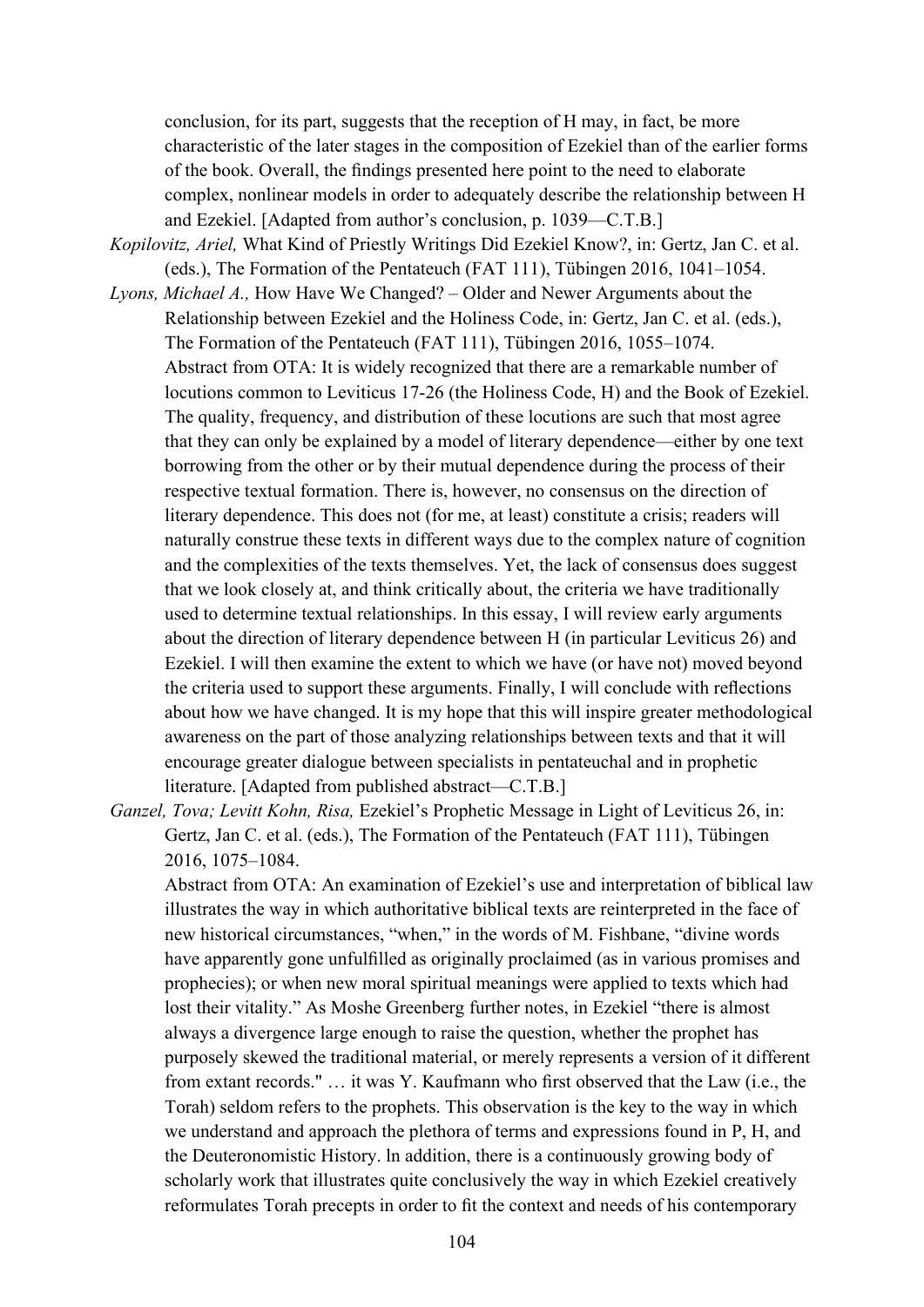audience living out their lives in the Babylonian diaspora. That said, the discussion of the relationship between H/P and Ezekiel must now, in our opinion, turn to a closer examination of the individual context in each source before addressing issues of textual mutuality, borrowing, or direction of influence. [Adapted from authors' introduction (p. 1077) and conclusion (p. 1084) - C.T.B.]

- *Gunjević, Lidija,* Jubilee in the Bible. Using the Theology of Jürgen Moltmann to Find a New Hermeneutic (Biblical Interpretation Series 156), Leiden: Brill, 2017.
- *Lyons, Michael A.,* Extension and Allusion: The Composition of Ezekiel 34, in: Tooman, William A.; Barter, Penelope (Hg.), Ezekiel. Current Debates and Future Directions (Forschungen zum Alten Testament 112), Tübingen: Mohr Siebeck, 2017, 138–152. Abstract: M.A. Lyons argumentiert für eine literarische Abhängigkeitsrichtung von Lev 26 nach Ez 34, wobei er insbesondere die interpretierende Erweiterung als Argument für die Abhängigkeitsrichtung anführt. Er nimmt eine vierstufige Entstehung von Ez 34 an, wobei in jeder Stufe Lev 26 nach den gleichen hermeneutischen Prinzipien rezipiert worden ist. (s. Benjamin Kilchör, in: https://www.bookreviews.org/pdf/12238\_13639.pdf)
- *Kilchör, Benjamin*, Überlegungen zum Verhältnis zwischen Levitikus 26 und Ezechiel und die tempeltheologische Relevanz der Abhängigkeitsrichtung, ZAR 24, 2018, 295–306. Abstract: Der Artikel reflektiert einige jüngere Studien zum Abhängigkeitsverhältnis zwischen Lev 26 und Ezechiel. K. fokussiert dabei auch auf die Methodik und optiert schließlich für eine Abhängigkeitsrichtung von Lev 26 zu Ez 37.
- *Zehnder, Markus,* Leviticus 26 and Deuteronomy 28. Some Observations on Their Relationship, in: Armgardt, Matthias; Kilchör, Benjamin; Zehnder, Markus (Hg.), Paradigm Change in Pentateuchal Research (BZAW 22), Wiesbaden: Harrassowitz, 2019, 115–175.

Abstract from OTA: The main results of this study can be summarized in the following way:

(1) The most salient finding generated by the lexical and structural analysis of Leviticus 26 concerns the passage's adversative use of the noun qry, which likely points to the early date of the places in which it is used. With respect to Deuteronomy 28, the complexity of its overall structure is remarkable and clearly distinguishes this text from Leviticus 26. The same goes for Deuteronomy's much more detailed references to developments following the activation of the curses (see Deuteronomy 29-31). In both cases, the observations made tend to suggest a chronological later dating of Deuteronomy 28(-31) vis-à-vis Leviticus 26.

(2) The investigation of the lexical and phraseological/syntactical connections between the two texts in question shows that there is considerable thematic overlap between them, while at the same time close lexical or phraseological connections are rare. My detailed observations in this regard do not allow us to draw any clear and specific conclusions in terms of a possible literary dependence between the two texts or their relative chronological sequence.

(3) The investigation of the lexical or phraseological/syntactical connections between Leviticus 26 and Deuteronomy 28 on the one hand and other biblical texts on the other shows that there are a large number of passages in the prophetic books that can, with a high degree of probability, be regarded as literarily dependent on either Leviticus 26 or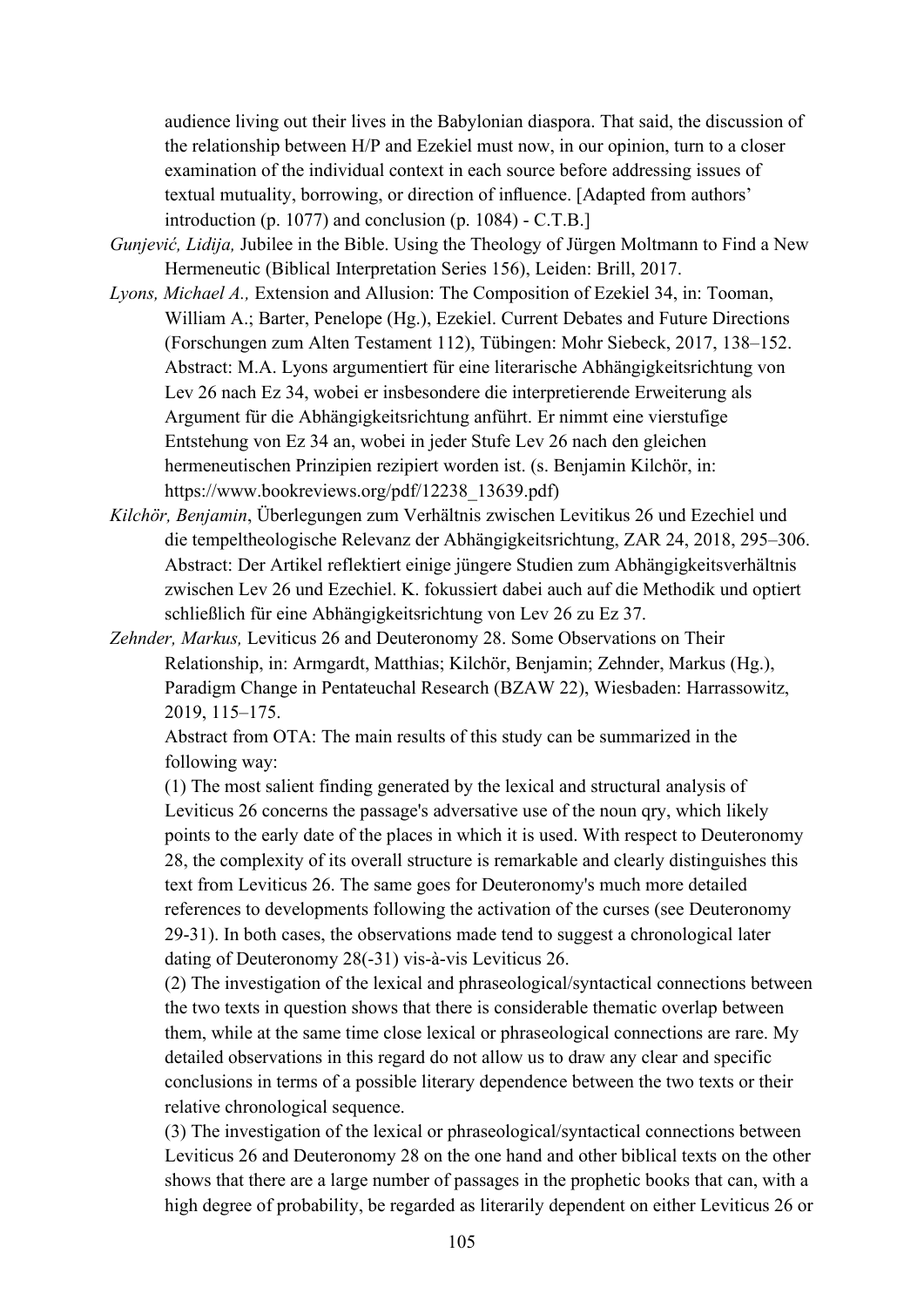Deuteronomy 28. The fact that many of these passages can also be dated with considerable confidence to the pre-exilic or early exilic period provides positive evidence that the corresponding passages in Leviticus 26 and Deuteronomy 28 must be still older. Regardless of the question of the direction of dependence between either Leviticus 26 and Deuteronomy 28 on the one hand and the other biblical texts on the other, the fact that the latter's intertextual links are to both of the former passages shows that neither of these was understood as replacing the other.

(4) As far as connections, both linguistic and topical, between the above two passages and extrabiblical materials are concerned, it turns out that several passages in both texts pertain to a chronological milieu that predates the Neo-Assyrian period. On the other hand, the direction of dependence between the biblical and extrabiblical materials cannot generally be established with certainty.

For many of the questions concerning the relationship between Leviticus 26 and Deuteronomy 28(-31), only tentative answers can be given, often with a considerable degree of uncertainty. Broadly speaking, it is, however, likely that both texts are largely independent of each other. Direct lexical/idiomatic overlap between them is rare, and can best be explained in terms of their shared dependence on a wider curse tradition. However, there are signs that the author(s) of Deuteronomy 28 might have been familiar with Leviticus 26 or an earlier version of this text. On the basis of my study of the inner-biblical evidence and the extrabiblical comparative material, both passages, likely in their entirety, can be dated well before exile. [Adapted from the author's conclusion, pp. 171-72-C.T.B]

Weingart, Kristin, Die Verdopplung von רצה im Zusammenspiel von Auslegungsgeschichte und Lexikographie, in: Biblische Notizen 179, 2018, 59–68. Published abstract: Many and also the most recent dictionaries like e.g. Geseninus<sup>18</sup> list רצה I and רצה II and propose the translation "to pay / redeem" for רצה II. The latter is said to be attested in Lev 26:34, 41, 43; Isa 40:2; Job 20:10, and 2 Chr 36:21. The paper argues that the assumption of a root רצה II is not necessary. It does not result from lexicographic evidence but was rather prompted by a specific understanding of Lev 26 rooted in theological presuppositions. *Assessment*: Die Argumentation von K. Weingart ist für Lev 26,34.41.43 weniger

überzeugend, da sie keinen konkreten Übersetzungsvorschlag macht. Die Ausführungen zu Lev 26,34.41.43 sind im Wesentlichen nachvollziehbar. Allerdings stellt sich die Frage, ob das "Annehmen" der "Schuld" im Sinne des Akzeptierens des Reinigungsgerichts JHWHs nicht doch auch eine Aktion des "Bezahlens" (EÜ: Genugtuung leisten) impliziert: Mit der bloßen "Annahme" ist es ja doch nicht getan bzw. findet die Annahme der Schuld ihren Ausdruck im Ableisten derselben. Damit wird aber die Grundbedeutung von רצה) I) so stark erweitert, dass es nicht abwegig erscheint, lexikographisch eine "zweite Wurzel" anzunehmen. Man müsste dann die lexikographische Kriterien diskutieren: Wo liegt die Schwelle zur Annahme einer zweiten Wurzel?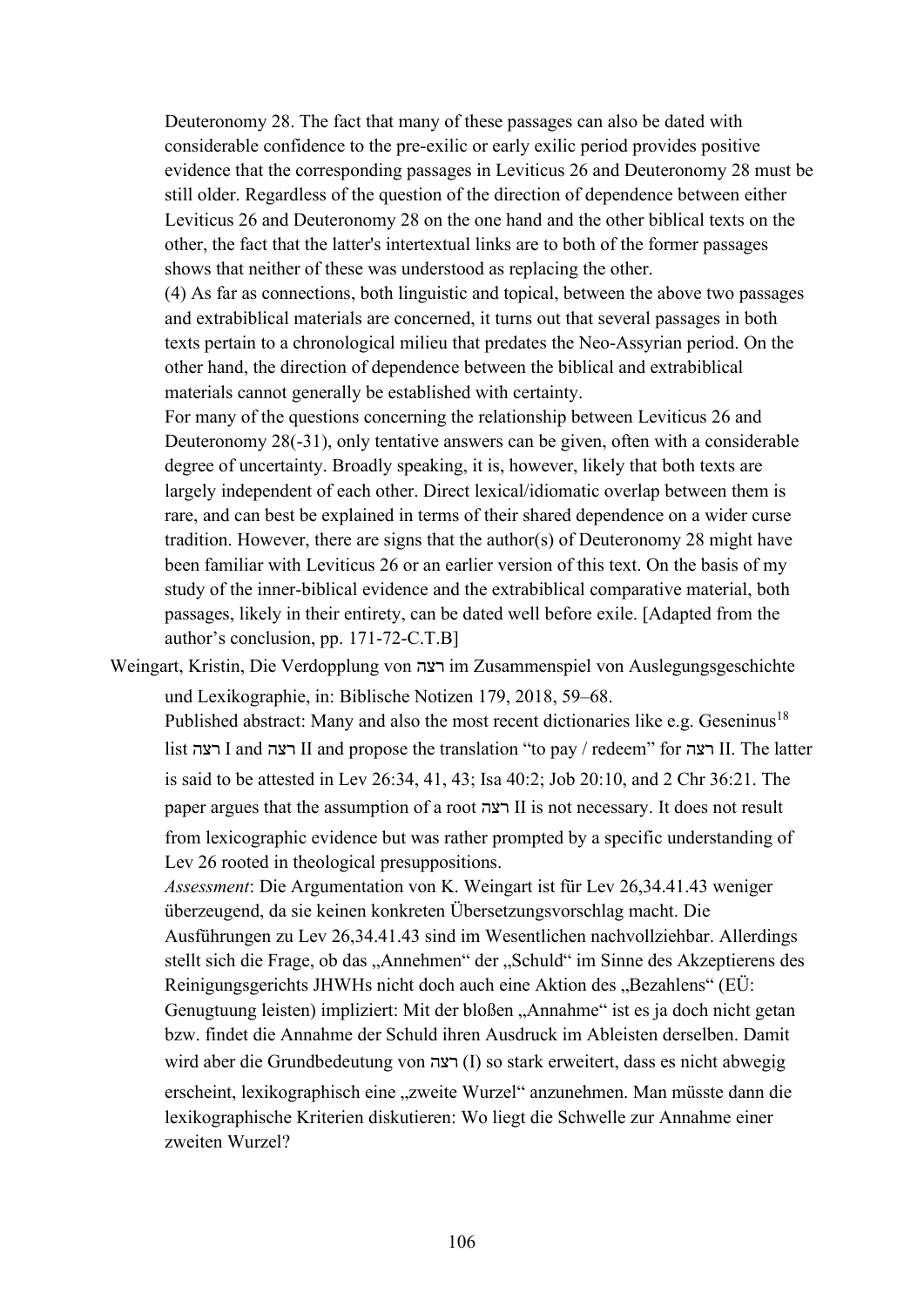- *Groß, Walter,* Bundestheologie im Wandel, in: Könemann, Judith; Seewald, Michael (Hg.), Wandel als Thema religiöser Selbstdeutung. Perspektiven aus Judentum, Christentum und Islam (QD 310), Freiburg i.Br.: Herder, 2021, 39–63.
- *Zehnder, Markus,* The Promise Section in Leviticus 26:3-13: Structural Observations and Consequences for the Interpretation, in: Biblische Notizen 188, 2021, 51–62.
- *Allgood, Andrea,* A Sinful People, an Angry Deity, and a Nauseated Land: A Triadic Relationship in the Hebrew Bible through the Lens of Land Defilement, in: Lemos, T.M.; Rosenblum, Jordan; Stern, Karen B.; Ballentine, Debra Scoggins (eds.), With the Loyal You Show Yourself Loyal. Essays on Relationships in the Hebrew Bible in Honor of Saul M. Olyan (Ancient Israel and Its Literature 42), Atlanta, GA: SBL Press, 2021, 221–234.
- *Himbaza, Innocent,* Leviticus 26:6 in the Mur/ḤevLev Manuscript, in: Revue de Qumran 31, 2019, 145–152.

Abstract from OTA: MS4611 from the Schøyen Collection (designated since its first publication by É. Puech in 2003 as  $XLev^c$ , 4QLev<sup>i</sup>, 4Q26c), has recently been republished by T. Elgvin, who notes that it contains Lev 26:3-9, 33-37 in 2 columns, with three variants as compared to the MT, the Samaritan Pentateuch, and the LXX, including, in Col. I, 5, a hitherto unknown textual variant in Lev 26:6: *whš<sup>o</sup> dto* reflecting *whšmdty* where LXX = ἀπολῶ; 4QLXXLev<sup>a</sup> [α]πολω; and MT and SP = *whšbty*. H. corroborates Elgvin's reading of *whš<sup>o</sup> dt<sup>o</sup>* as *whšmdty* ("I will exterminate") and asks whether the reading reflects the *Vorlage* of LXX's ἀπολῶ. On the basis of literary considerations, H. concludes that the Greek translator read the MT's *whšbty* and that the LXX reading *whšmdty* derives from an assimilation to the same verb in Lev 26:30.—G.Y.G.

# Levitikus 27

# *Literatur*

- *Younger, K. Lawson,* Some Recent Discussion on the Ḥērem, in: Burns, Duncan; Rogerson, John W. (ed.), Far From Minimal. Celebrating the Work and Influence of Philip R. Davies (T & T Clark Library of Biblical Studies 484), London 2012, 505–522. Ein Literaturbericht über neuere Vorschläge zur Deutung des Wortes *ḥēræm* ohne eigene Stellungnahme.
- *Gordon, Benjamin D.,* The Misunderstood Redemption Fee in the Holiness Legislation on Dedications: ZAW 126, 2014, 180–192.

Adapted from published abstract: The Holiness legislation on "dedications" (Leviticus 27) stipulates that owners wishing to redeem dedicated property must pay a 20% redemption fee on top of the item's valuation. This fee has been understood either as a penalty imposed on the owners for reneging on the dedication or a surtax levied to take advantage of the owners' special attachment to their property. G. argues, however, that the fee is related to the use of the holy shekel in these transactions. Archaeological remains, including Judean limestone weights, demonstrate that the common shekel on the eve of the Babylonian exile comprised 24 *gerāh.* The holy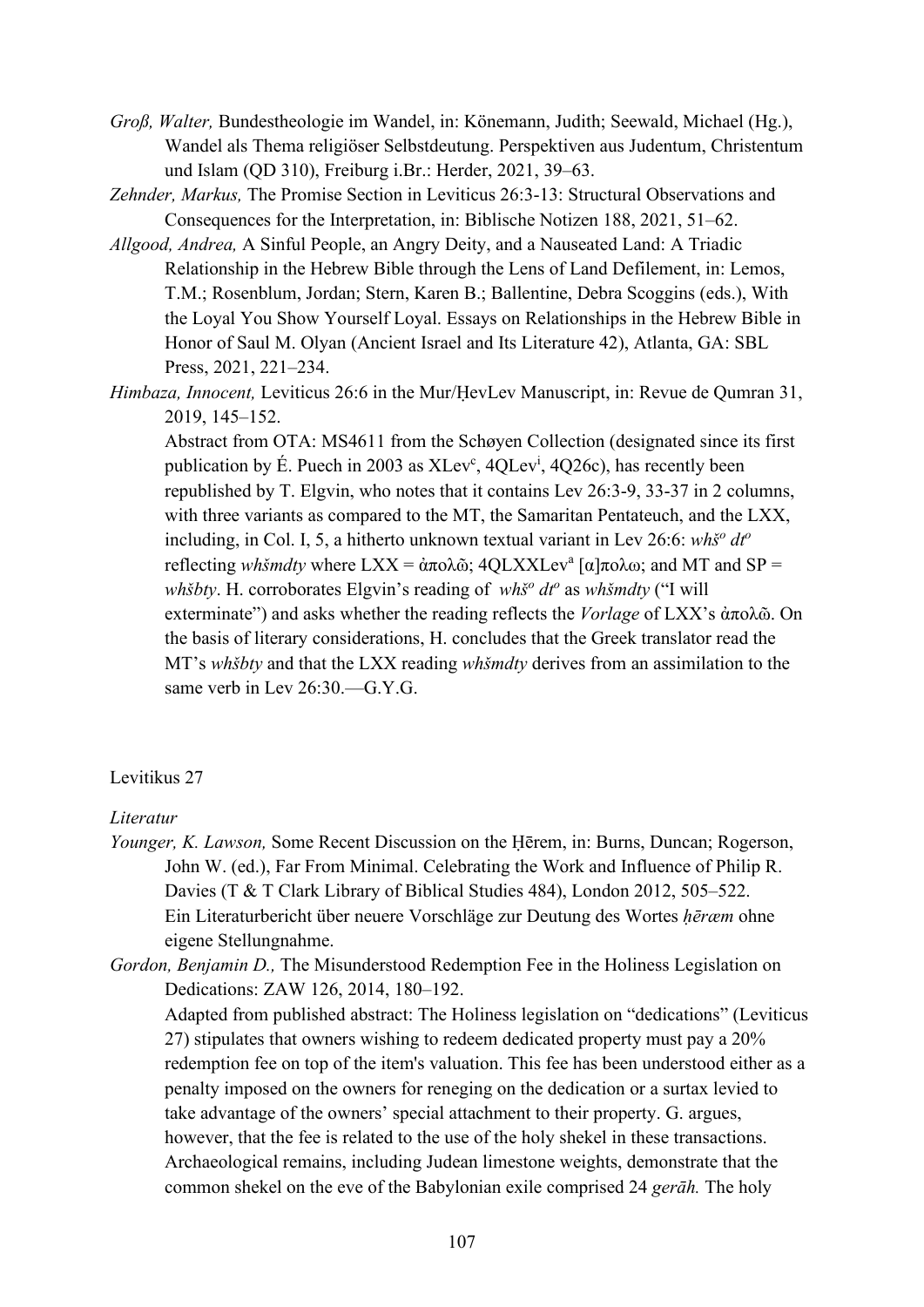shekel, on the other hand, contained only 20 *gerāh* (Lev 27:25; Ezek 45:12), a 20% lower value. The redemption fee can thus be understood as bringing a fixed valuation into line with the actual market value of the dedication. It was thus not meant to punish or take advantage of individuals redeeming dedicated property.

- *Taggar-Cohen, Ada,* Between Herem, Ownership, and Ritual. Biblical and Hittite Perspectives, in: Gane, Roy E.; Taggar-Cohen, Ada (ed.), Current Issues in Priestly and Related Literature. The Legacy of Jacob Milgrom and Beyond (Resources for Biblical Study 82), Atlanta 2015, 419–434.
- *Hattingh, A. J. K.; Meyer, Esias E.,* "Devoted to Destruction". A Case of Human Sacrifice in Leviticus 27?, in: Journal for Semitics 25, 2016, 630–657. Abstract from OTA: This article reflects on Lev 27:28-29 and its possible relationship to the practice of human sacrifice in ancient Israel. It provides an overview of the current state of the discussion about human and child sacrifices, before focusing on Leviticus 27 for itself. H. and M. argue that while the chapter is a later addition, it does constitute a suitable conclusion to the Book of Leviticus. After their consideration of the chapter as a whole, the authors direct their attention to vv. 28-29 in particular. They conclude that these verses are very vague about what is taking place and that this vagueness was likely deliberate on the part of the one(s) who
	- formulated them.
- *Hofreiter, Christian,* Making Sense of Old Testament Genocide. Christian Interpretations of Herem Passages, Oxford: Oxford University Press, 2018.

### Rezeptionsgeschichte

### *Judentum*

- *Krochmalnik, Daniel,* Schriftauslegung. Die Bücher Levitikus, Numeri, Deuteronomium im Judentum (NSK-AT 33/5), Stuttgart 2003.
- *Krochmalnik, Daniel,* Kadosch. Das Heilige im Buch Levitikus und in der jüdischen Tradition: BiKi 69, 2014, 80–85.

Abstract: K. introduces the Jewish interpretation of the Torah section *Qedoshim*. In the center of this *Parasha* stands the exhortation to be holy and to love one's neighbor. The other instructions of Leviticus 19 are arranged in concentric circles around Lev 19:18 (illustrated by a chart on p. 84). The message of the commandment to love one's neighbor and the whole chapter 19 are the key to understand the whole Holiness Code Leviticus 17-26. Humans are referred to their relationship toward God and summoned to respect the dignity of other humans.

*Avioz, Michael,* The Book of Leviticus in Josephus' Writings, in: Himbaza, Innocent (ed.), The Text of Leviticus. Proceedings of the Third International Colloquium of the Dominique Barthélemy Institute, held in Fribourg (October 2015) (OBO 292), Leuven: Peeters, 2020, 227–242.

# *Christentum*

*Marbach, Carolus,* Scripturarum scilicet ex sacro scripturae fonte in libros liturgicos derivata, 1907.